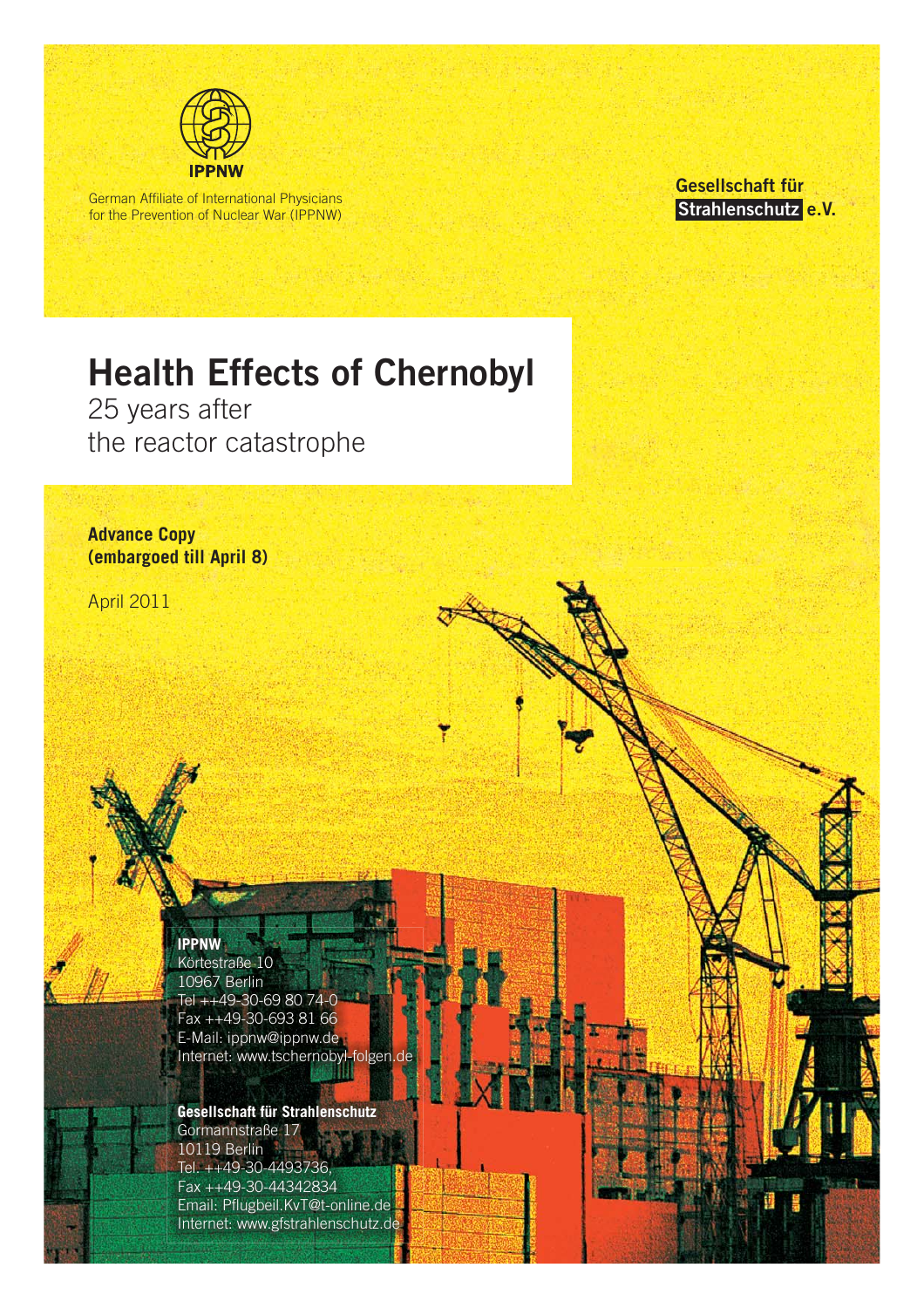Dr. rer. nat. Sebastian Pflugbeil, Society for Radiation Protection Henrik Paulitz, IPPNW Dr. med. Angelika Claussen, IPPNW Prof. Dr. Inge Schmitz-Feuerhake, Society for Radiation Protection

With the support of Strahlentelex information service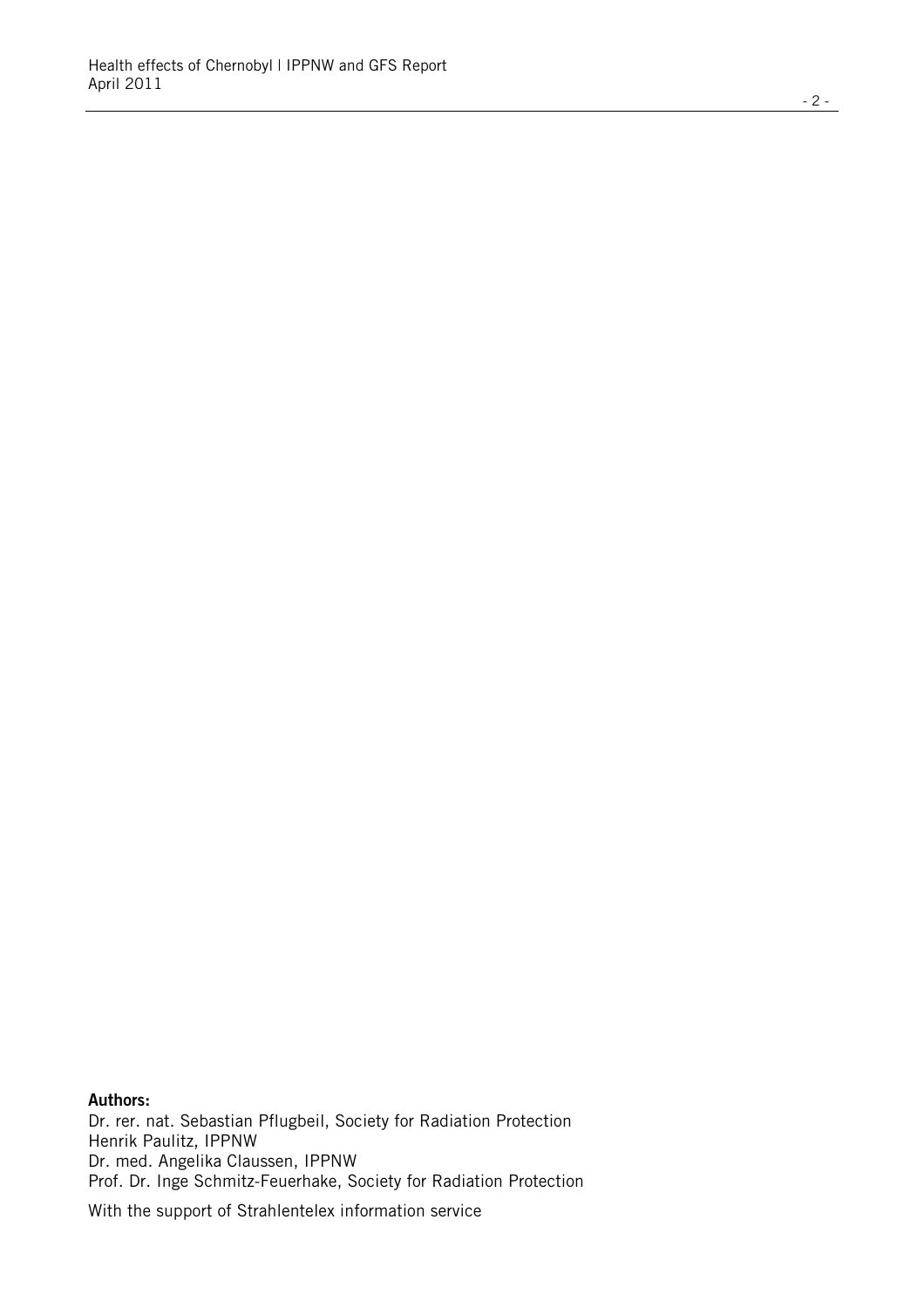# **Contents**

| What IPPNW and the Society for Radiation Protection are calling for 10 |  |
|------------------------------------------------------------------------|--|
|                                                                        |  |
|                                                                        |  |
|                                                                        |  |
|                                                                        |  |
|                                                                        |  |
|                                                                        |  |
|                                                                        |  |
|                                                                        |  |
|                                                                        |  |
|                                                                        |  |
|                                                                        |  |
|                                                                        |  |
|                                                                        |  |
|                                                                        |  |
|                                                                        |  |
|                                                                        |  |
|                                                                        |  |
|                                                                        |  |
|                                                                        |  |
|                                                                        |  |
|                                                                        |  |
|                                                                        |  |
|                                                                        |  |
|                                                                        |  |
|                                                                        |  |
|                                                                        |  |
|                                                                        |  |
|                                                                        |  |
|                                                                        |  |
|                                                                        |  |
|                                                                        |  |

\* see footnote on page 7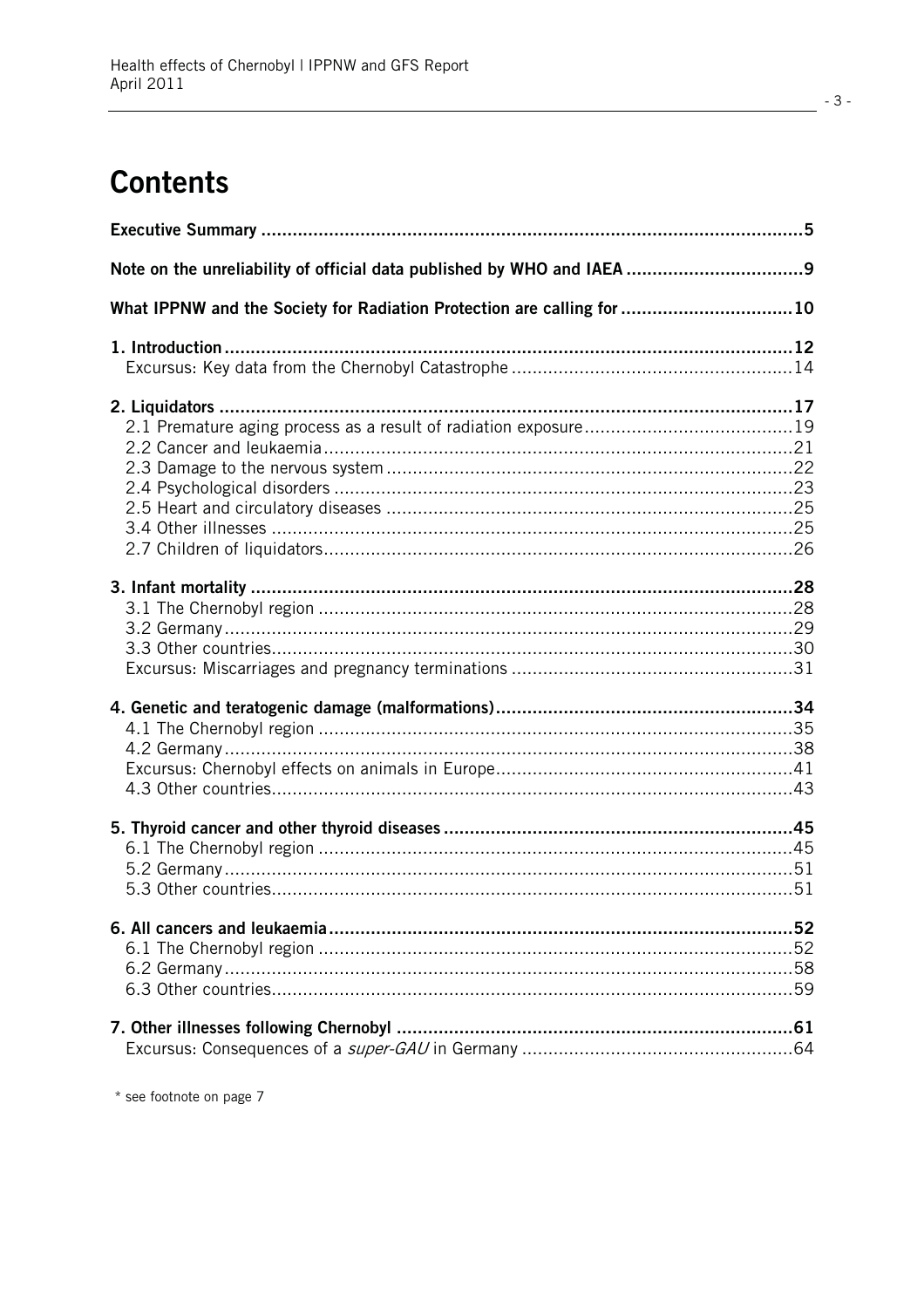# **Abbreviations**

| that decay per second.                                                                                                                                                 |  |
|------------------------------------------------------------------------------------------------------------------------------------------------------------------------|--|
| <b>ERR</b><br>the excess Relative Risk describes the risk of falling ill.                                                                                              |  |
| $Gy - Gray$<br>Gray measures the energy dose that ionising radiation emits.<br>$1 Gy = 1 J/kg$                                                                         |  |
| <b>IAEA</b><br>International Atomic Energy Agency.                                                                                                                     |  |
| <b>ICRP</b><br>International Commission on Radiological Protection                                                                                                     |  |
| man Sv<br>collective dose = number of people (man) x average dose (Sv).                                                                                                |  |
| <b>RERF</b><br><b>Radiation Effects Research Foundation</b>                                                                                                            |  |
| $Sv - Sievert$<br>a sievert is the unit of measurement for the radiation dose. The limit<br>officially considered in Germany to be safe is 0.001 Sv (1 mSv) per annum. |  |
| <b>UNSCEAR</b><br>United Nations Scientific Committee on the Effects of Atomic Radiation.                                                                              |  |
| <b>WHO</b><br>World Health Organisation.                                                                                                                               |  |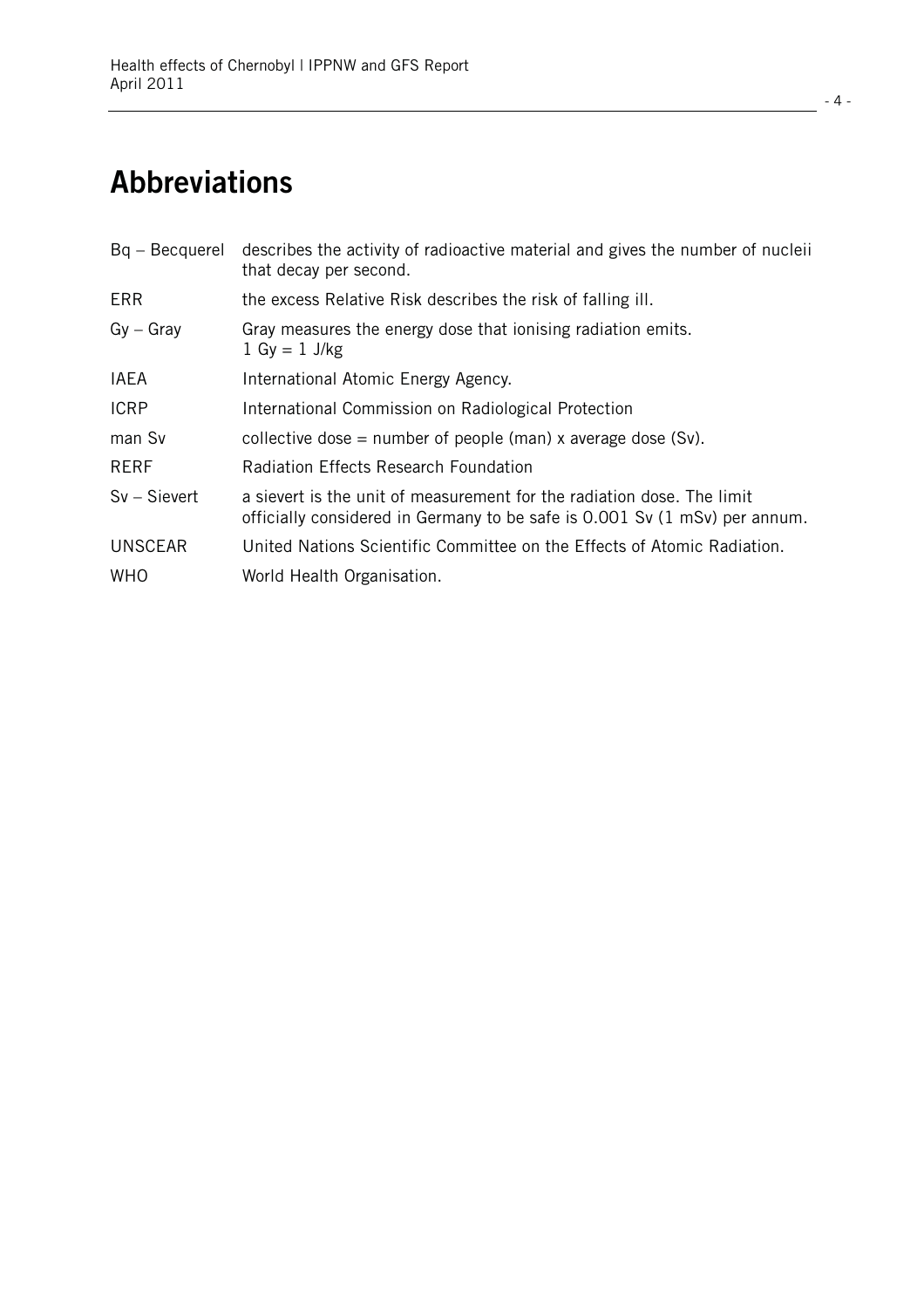

## **Map of 137Cs deposition levels in Belarus, the Russian Federation and Ukraine as of December 1989**

SOURCE:

International Advisory Committee. The International Chernobyl Project. Technical Report. IAEA, Vienna (1991)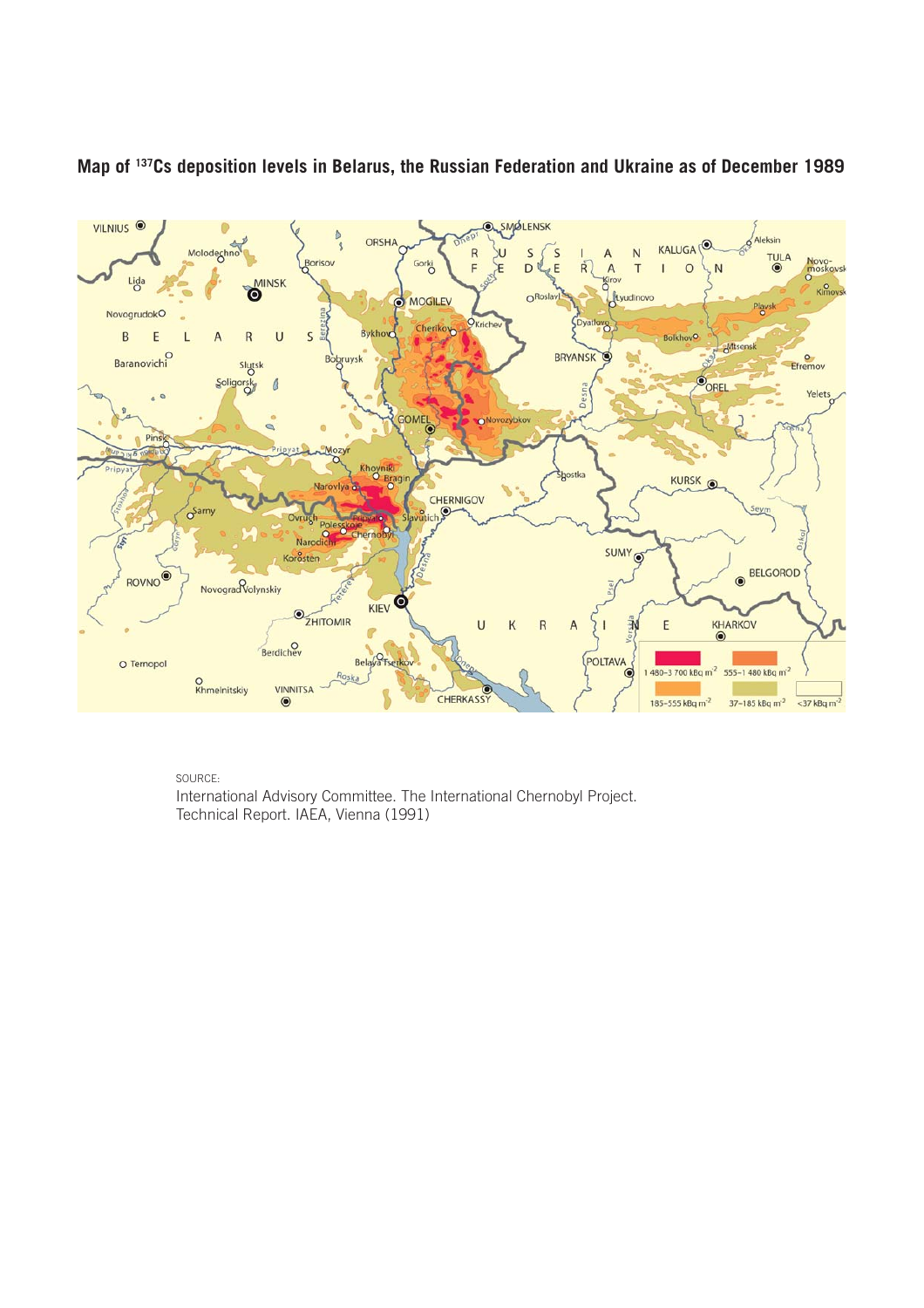

#### **Caesium-137 contaminated areas in Ukraine**

SOURCE:

De Cort M, Dubois G, Fridman ShD, Germenchuk MG, Izrael YuA, Janssens A, Jones AR, Kelly GN, Kvasnikova EV, Matveenko II, Nazarov IM,.Pokumeiko YuM, Sitak VA, Stukin ED, Tabachny LYa. Tsaturov YuS and Avdyushin SI (1998) Atlas of Caesium Deposition on Europe after the Chernobyl Accident. EUR Report 16733. Office for Official Publications of the European Communities, Luxembourg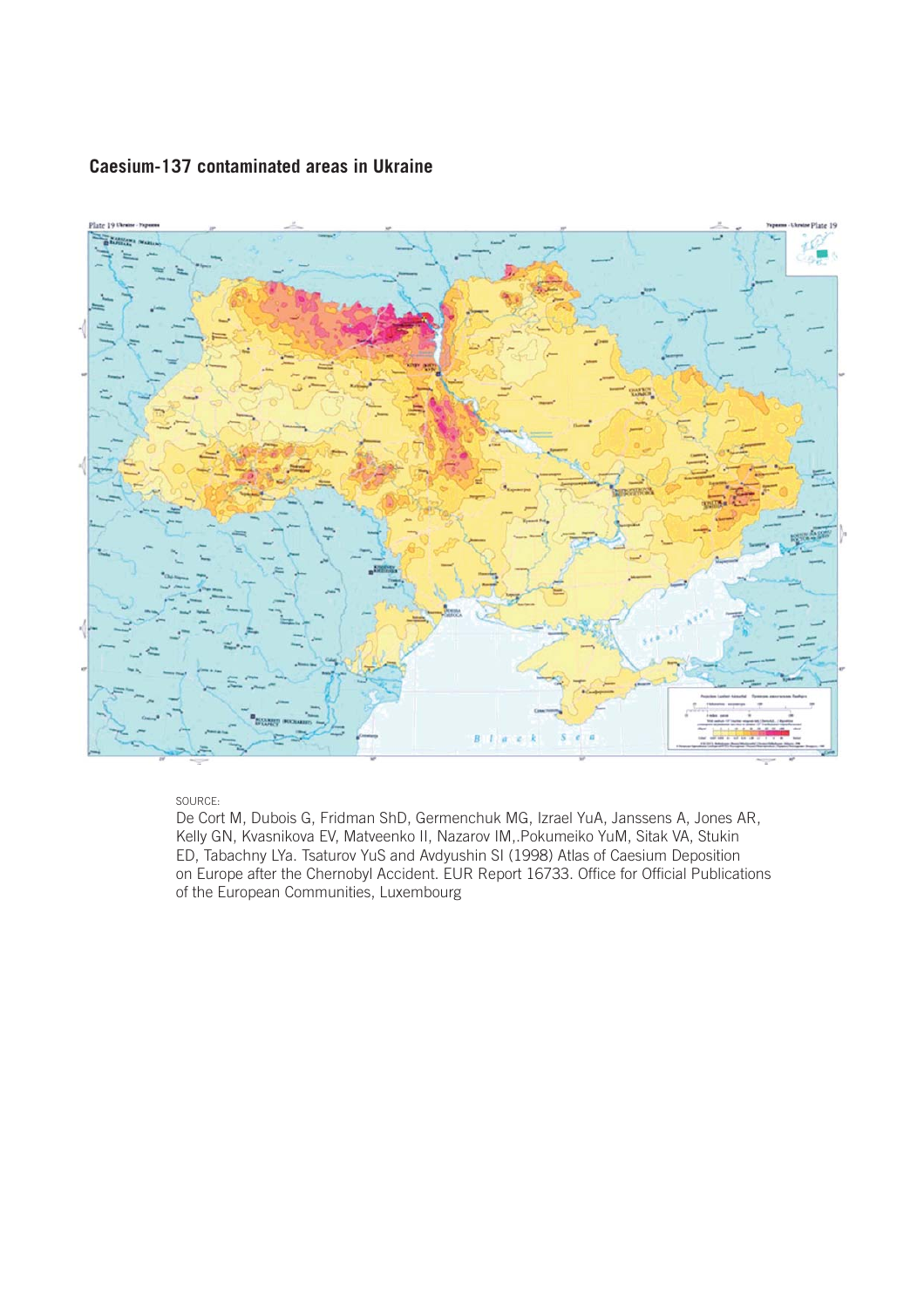## **Executive Summary**

"The atomic industry could take a catastrophe like Chernobyl every year."

> Hans Blix, 1986 in his capacity as director of the IAEA

This paper evaluates studies that contain plausible indications of health damage caused by the Chernobyl catastrophe. The authors of this paper attach importance to the selection of methodically accurate and comprehensible analyses. Due to the already mentioned methodical difficulties, it is not our aim to present the "right" statistics in contrast to the obviously wrong ones given by the IAEA, since these can never be found. They can only supply us with indications as to the diversity and extent of the health effects we should be dealing with when we talk about the health effects of Chernobyl.

#### **Populations which were particularly exposed to radiation by the Chernobyl catastrophe**

- a. Clean-up workers (liquidators): 830,000 (Yablokov 2010)
- b. Evacuees from the 30 km zone and other highly contaminated zones: 350,400 (Yablokov, 2010)
- c. The population of the heavily irradiated zones in Russia, Belarus and Ukraine: 8,300,000 (Yablokov, 2010)
- d. European population in zones with minor exposure to radiation: 600.000.000 (Fairlie, 2007)

#### **Disease/health damage is to be expected as a result of additional exposure to radiation because of Chernobyl**

- a. Cancer. Nevertheless, it should be noted that the latency period for many types of cancer is 25 – 30 years. At present we are only just seeing cases of thyroid cancers, breast cancers and brain tumours In the population. But liquidators have also developed cancer in numerous other organs: the prostate gland, stomach, cancer of the blood, thyroid cancer
- b. Genetic changes: malformations, stillbirths, the lack of children
- c. Non-cancerous diseases. Many organ systems could be affected; brain disorders; accelerated aging process; psychological disorders

#### **Summary of findings**

1. The effects of low–level radiation (0 – 500 mSv) were systematically monitored and investigated. In particular, the genetic effects were unclear prior to Chernobyl. This research has been augmented by research on cells, as well as on the molecular structures inside the cells. Despite this, the ICRP continues to give a dose limit of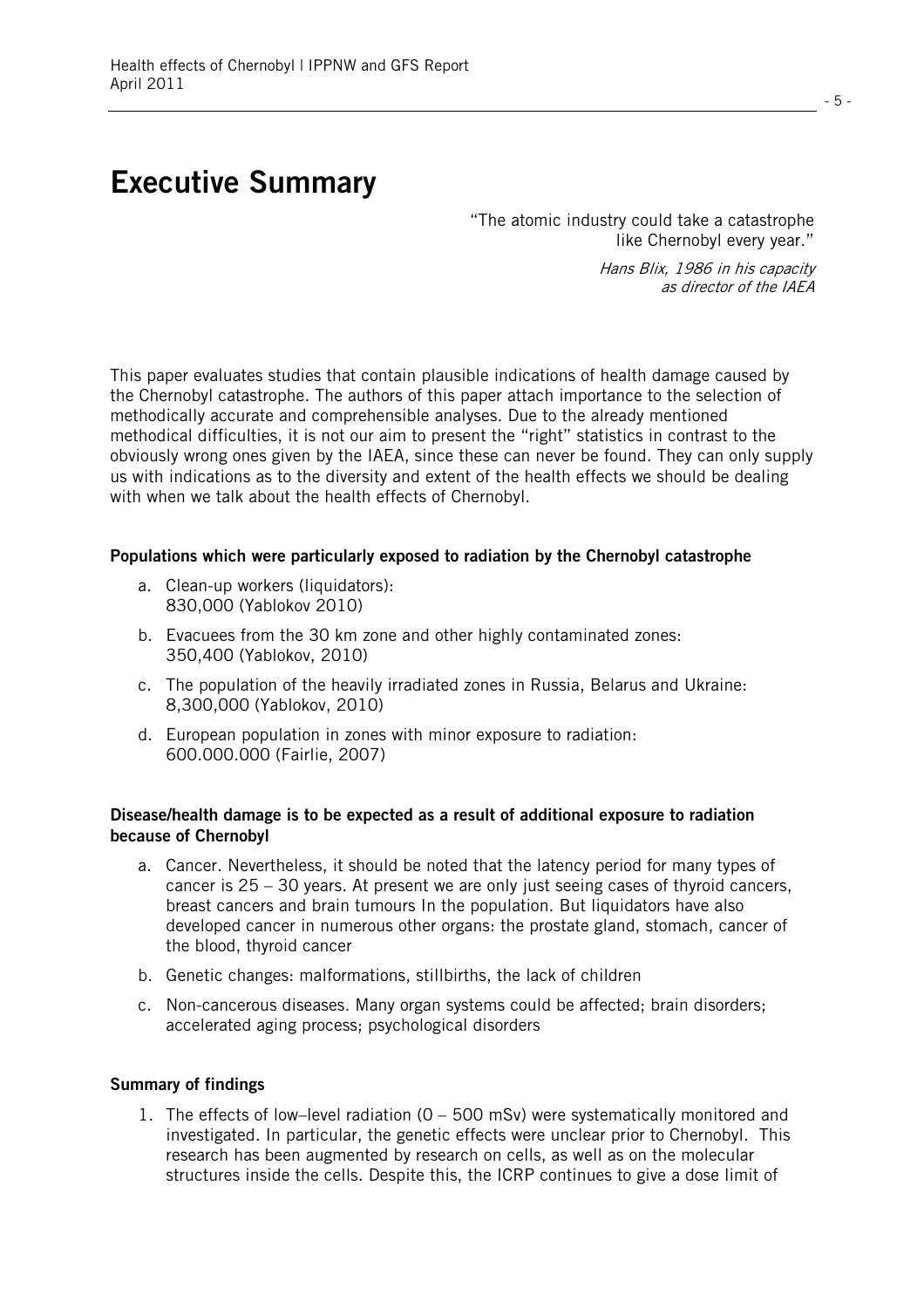100 mSv for teratogenic damage. This claim has been invalidated by numerous studies.

- 2. Non-targeted effects, such as genomic instability and the bystander effect have been found, i.e. change in the genomes of cells not directly affected by radiation.
- 3. The lower the radiation level, the longer the latency period before the outbreak of cancer (established as early as 2000 by Pierce and Preston in the context of the RERF studies)
- 4. The genomic instability is passed on in the genes and increases exponentially with each generation. Numerous research findings showing chromosome aberrations in the children of liquidators and mothers who were not exposed to radiation are available in the research centres of all three affected republics (Moscow, Minsk, Kiev). First signs of the cumulation effect could be cases of thyroid cancer among the children of irradiated parents. However, this is not yet certain.
- 5. It was found that the incidence of non-cancerous disease had increased; mainly cardiovascular and stomach diseases, and cases of neurological-psychiatric illness were found to be a somatic effect of low-level radiation. The latter was observed mainly during research on liquidators and their children.
- 6. According to figures given by the Russian authorities, more than 90% of the liquidators have become invalids; i.e. at least 740,000 severely ill liquidators. They are aging prematurely, and a higher than average number have developed various forms of cancer, leukaemia, somatic and neurological psychiatric illnesses. A very large number have cataracts. Due to long latency periods, a significant increase in cancers is to be expected in the coming years.
- 7. Independent studies estimate that 112,000 to 125,000 liquidators will have died by 2005.
- 8. Available studies estimated the number of fatalities amongst infants as a result of Chernobyl to be about 5000.
- 9. Genetic and teratogenic damage (malformations) have also risen significantly not only in the three directly affected countries but also in many European countries. In Bavaria alone, between 1000 and 3000 additional birth deformities have been found since Chernobyl. We fear that in Europe more than 10,000 severe abnormalities could have been radiation induced. The estimated figure of unreported cases is high, given that even the IAEA came to the conclusion that there were between 100,000 and 200,000 abortions in Western Europe because of the Chernobyl catastrophe.
- 10. According to UNSCEAR between 12,000 and 83,000 children were born with congenital deformations in the region of Chernobyl, and around 30,000 to 207,000 genetically damaged children worldwide. Only 10% of the overall expected damage can be seen in the first generation.
- 11. In the aftermath of Chernobyl not only was there an increase in the incidence of stillbirths and malformations in Europe, but there was also a shift in the ratio of male and female embryos. Significantly fewer girls were born after 1986.

A paper by Kristina Voigt, Hagen Scherb also showed that after 1968, in the aftermath of Chernobyl, around 800,000 fewer children were born in Europe than one might have expected. Scherb estimated that, as the paper did not cover all countries, the overall number of "missing" children after Chernobyl could be about one million. Similar effects were also observed following above-ground nuclear weapons tests.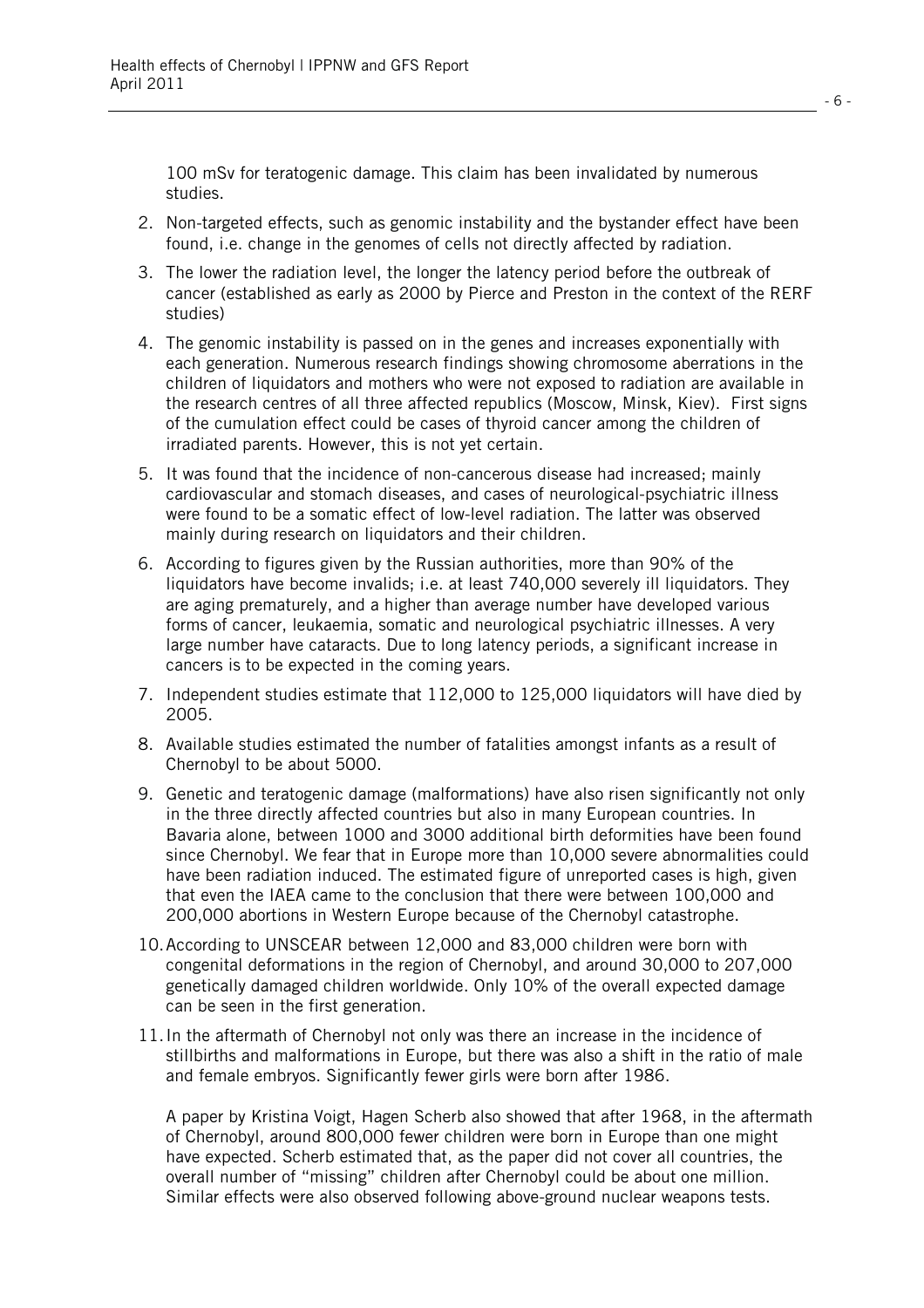- 12. In Belarus alone, over 12,000 people have developed thyroid cancer since the catastrophe (Pavel Bespalchuk, 2007). According to a WHO prognosis, in the Belarus region of Gomel alone, more than 50,000 children will develop thyroid cancer during their lives. If one adds together all age groups then about 100,000 cases of thyroid cancer have to be reckoned with in the Gomel region.
- 13. On the basis of observed cases of thyroid cancer in Belarus and Ukraine, Malko (2007) calculated the number of future cases that might be expected, and then added the radiation factor. He arrived at the figure of 92,627 cases of thyroid cancer between 1986 and 2056. This calculation does not include cases of thyroid cancer among liquidators.
- 14. After Chernobyl, infant mortality rates in Sweden, Finland and Norway increased by a significant 15.8 percent compared to the trend for the period 1976 to 2006. Alfred Körblein calculated that for the period 1987 to 1992 an additional 1,209 (95 % confidence interval: 875 to 1,556) infants had died.
- 15. In Germany, scientists found a significant increase in trisomy 21 in newly-born children in the nine months following Chernobyl. This trend was especially marked in West Berlin and South Germany.
- 16. Orlov and Shaversky reported on a series of 188 brain tumours amongst children under three in Ukraine. Before Chernobyl (1981 to 1985) 9 cases were counted, not even two a year. In the period 1986-2002 the number rose to 179 children diagnosed with brain tumours – more than ten per year.
- 17. In the more contaminated areas of South Germany a significant cluster of a very rare type of tumour was found in children, so.called neuroblastoma.
- 18. A paper published by the Chernobyl Ministry in Ukraine registered a multiplication of the cases of disease of the endocrine system (25-fold from 1987 to 1992), the nervous system (6-fold), the circulatory system (44-fold), the digestive organs (60 fold), the cutaneous and subcutaneous tissue (50 times higher), the muscular-skeletal system and psychological dysfunctions (53-fold). The number of healthy people among evacuees sank from 1987 to 1996 from 59 % to 18%. Among the population of the contaminated areas from 52% to 21% and –particularly dramatic - among the children who were not directly affected themselves by Chernobyl fallout but their parents were exposed to high levels of radiation, the numbers of healthy children sank from 81% to 30% in 1996.
- 19. It has been reported for several years that type I diabetes (insulin-dependent diabetes mellitus) has risen sharply amongst children and adolescents.
- 20. Non-cancerous diseases greatly outnumber the more spectacular cases of leukaemia and cancer.

Up until today, there has unfortunately been no conclusive overview of the changes in the health condition of the whole of the affected population in the region of Chernobyl, not to mention the lack of an overview of the catastrophe for the people in the Northern hemisphere. The numbers referred to here may seem on the one hand to be terribly high, on the other hand rather low. But it has to be taken into account that nearly all of the collated studies dealt with relatively small sections of the population. Even supposedly slight changes in rates of sickness can signify serious health damage and a large extent of human suffering when they are extrapolated onto a larger population group.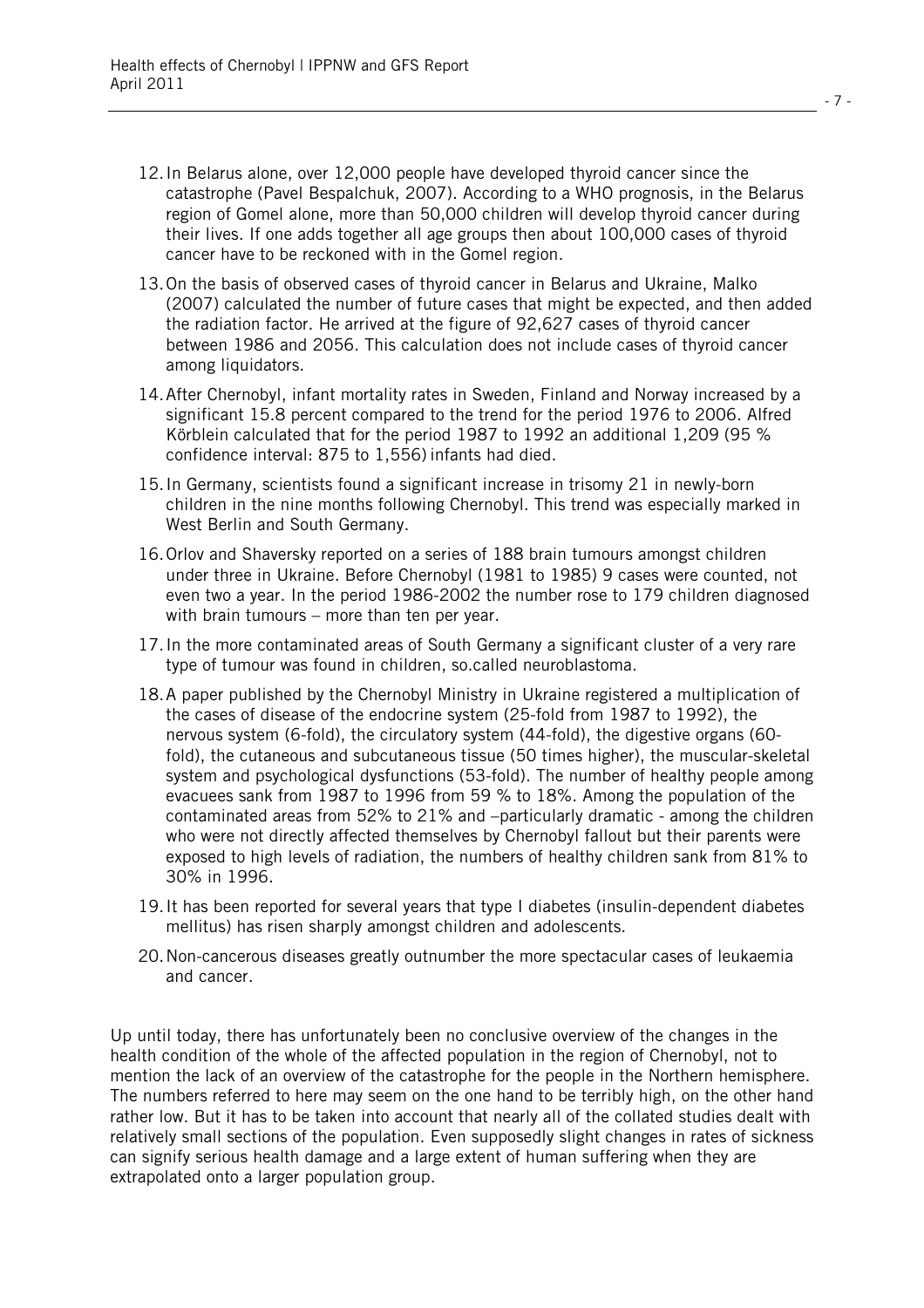#### **Conclusion**

Even though the lack of large-scale independent long-term studies does not permit a complete picture to be made of the current situation, a number of trends can be shown: a high mortality rate and an almost 100 % morbidity rate can be observed among people, such as liquidators, who were exposed to high radiation levels. 25 years after the reactor catastrophe cancer and other diseases have emerged on a scale that, owing to the long latency period, might have appeared inconceivable immediately following the catastrophe.

The number of non-cancerous diseases is far more dramatic than had ever before been imagined. "New" symptoms, such as the premature aging of liquidators, raise questions that research is still unable to answer.

By 2050 thousands more cases of illnesses will be diagnosed that will have been caused by the Chernobyl nuclear catastrophe. The delay between cause and noticeable physical reaction is insidious. Chernobyl is far from over.

Particularly tragic is the fate of the thousands of children who were born dead or died in infancy, who were born with malformations and hereditary diseases, or who are forced to live with diseases they would not have developed under normal circumstances.

The genetic defects caused by Chernobyl will continue to trouble the world for a long time to come – most of the effects will not become apparent until the second or third generation.

Even if the extent of the health effects is not yet clear, it can still be predicted that the suffering brought about by the nuclear disaster in Fukushima is, and will be, of a similar magnitude.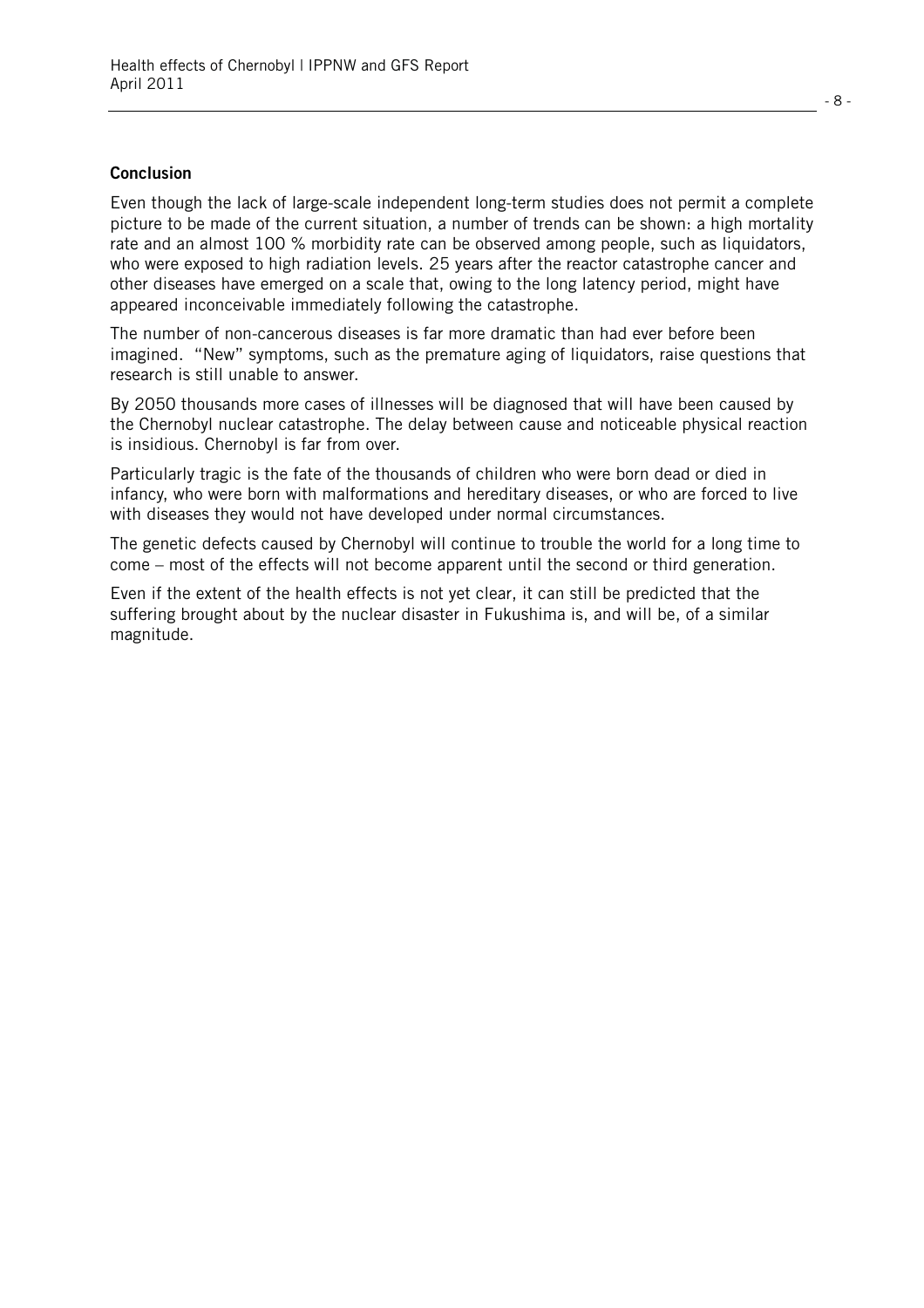# **Note on the unreliability of official data published by WHO and IAEA**

At the "Chernobyl Forum of the United Nations" organised in September 2005 by the International Atomic Energy Agency and the World Health Organisation, the presentation of the results of work on the effects of Chernobyl showed serious inconsistencies. For example: the press release of the WHO and IAEA stated that in the future, at most, 4000 surplus fatalities due to cancer and leukaemia amongst the most severely affected groups of people might be expected. In the WHO report on which this was based however, the actual number of deaths is given as 8,930. These deaths were not mentioned in any newspaper articles. When one examines the source quoted in the WHO report, one arrives at a number between 10,000 and 25,000 additional fatalities due to cancer and leukaemia.

Given this it can be rationally concluded that the official statements of the IAEA and the WHO have manipulated their own data. Their representation of the effects of Chernobyl has little to do with reality.

The Chernobyl Forum also does not take into account that even UNSCEAR has estimated that the collective dose (the usual measurement for radiation damage) for Europe outside the region of the former Soviet Union is higher than the corresponding data for the Chernobyl region. The collective dose from the catastrophe was distributed to 53% throughout Europe, 36% throughout the affected regions in the Soviet Union, 8% in Asia, 2 % in Africa and 0.3% in America.

S. Pflugbeil pointed out already in 2005 that there were discrepancies between press releases, the WHO report and the source quoted in it (Cardis et al.). Up until now neither the Chernobyl Forum, IAEA nor the WHO have deemed it necessary to let the public know that, on the basis of their own analysis, a two to five-fold higher number of deaths due to cancer and leukaemia are to be expected as the figures they have published.

Even in 2011 – some 5 years on - no official UN organisation has as yet corrected these figures. The latest UNSCEAR publication on the health effects of Chernobyl does not take into account any of the numerous results of research into the effects of Chernobyl from the three countries affected. Only one figure – that of 6,000 cases of thyroid cancer among children and juveniles, and leukaemia and cataracts in liquidators – was included in there recent information to the media. Thus, in 2011 the UNSCEAR committee declared: On the basis of studies carried out during the last 20 years, as well as of previous UNSCEAR reports, UNSCEAR has come to the conclusion that the large majority of the population has no reason to fear that serious health risks will arise from the Chernobyl accident. The only exception applies to those exposed to radioiodine during childhood or youth and to liquidators who were exposed to a high dose of radiation and therefore had to reckon with a higher radiationinduced risk.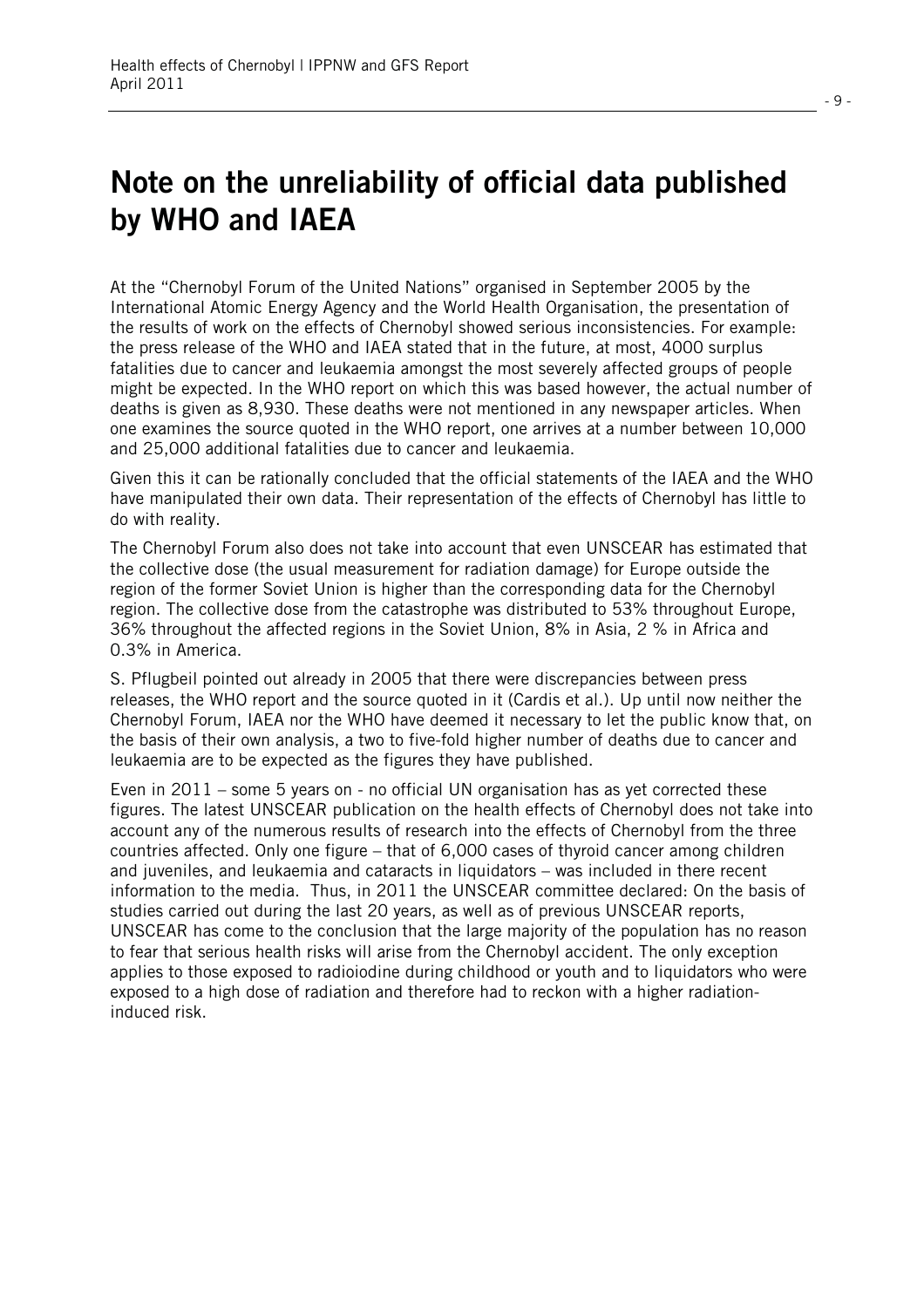## **What IPPNW and the Society for Radiation Protection are calling for**

1. Western governments and the International Atomic Energy Agency IAEO are collating data in the Chernobyl region on the results of the accidents. Although they are using sick people to gain insight into the effects of radiation on health, they are hardly contributing any medical help to the victims of the *super-GAU*<sup>\*</sup>. From a physician's point of view, this is unacceptable.

**We therefore demand that the German Federal Government, the other European States and the United Nations help those people suffering from the effects of radiation in the Chernobyl region effectively and on a long-term basis.** 

2. Essential data on the course of events of the Chernobyl catastrophe and the subsequent effects on health are not publicly available. They are classified in both East and West. This makes independent scientific analysis of the effects of Chernobyl extremely difficult. The United Nations pro-nuclear organs such as the IAEO are attempting – with the use of questionable scientific methods  $-$  to minimise the effects of the catastrophe by inaccurate use of Chernobyl data. From a scientific point of view, this is unacceptable.

**We therefore demand that the German Federal Government, the other European States and the United Nations allow scientists, associations and interested citizens unrestricted access to data concerning the Chernobyl catastrophe.** 

**We therefore demand that the German Federal Government, the other European states and the United Nations conduct continuous comparative and extensive epidemiological studies into the development of the health effects of Chernobyl, similar to the Hiroshima studies. Such studies should pay special attention to those groups exposed to radiation in the uterus during the Chernobyl accident, as well as to the 0 -9 year-olds and the 10 – 19 year-olds.** 

3. The Chernobyl catastrophe, the meltdown in the US nuclear power plant in Harrisburg, and especially the current nuclear catastrophe in Fukushima, as well as a number of other nearaccidents in both the East and the West have shown that a sizeable nuclear accident can happen at any time and in any place.

Many of the countries that rely on nuclear energy are extremely densely populated, Japan for example, which is 15 times more densely populated than the Chernobyl region was. The actual effects on health of Fukushima depend on how the catastrophe develops. There will be no clear picture of the extent of these effects until the coming years and decades. If there were a *super-GAU* in the Biblis nuclear power station in Germany the health and economic effects would also be tenfold those of Chernobyl due to the higher density of population in the Rhein-Main area. This shows that the use of nuclear energy is generally irresponsible.

**We therefore demand that the German Federal Government and other European governments immediately shut down all their nuclear power stations by the most rapid means possible.** 

l

 The term "super-GAU cannot adequately be translated into English. The abbreviation GAU (größte anzunehmende Unfall) means "Maximum Credible Accident" (MCA). A "super-GAU" goes beyond the bounds of credibility as we know it and has consequences not yet imagined nor understood. One possible translation would be "disaster beyond all expectation".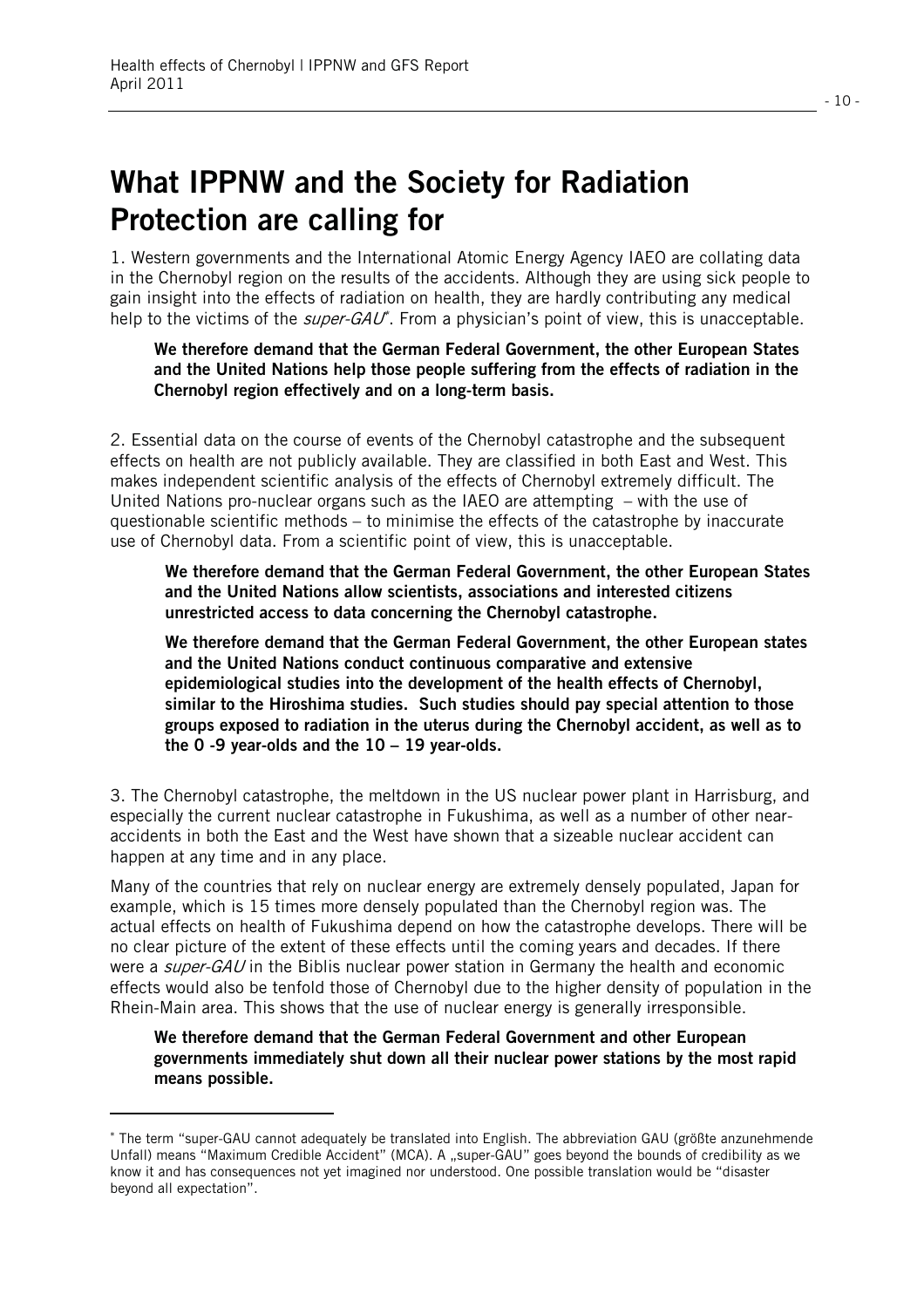**Moreover, since the main purpose of the International Atomic Energy Agency (IAEA), according to their statute, is to promote the use of nuclear energy. and in view of the latest nuclear catastrophe in Fukushima it is time for the agency to seriously reconsider their statutory objective.** 

**With respect to the effects of ionising radiation the WHO should cancel the binding agreement with the IAEA (1959) immediately. People's health should be the primary objective of WHO.** 

> "Who does not know the truth, is simply a fool… Yet who knows the truth and calls it a lie, is a criminal."

> > *B.Brecht: Galileo Galilei*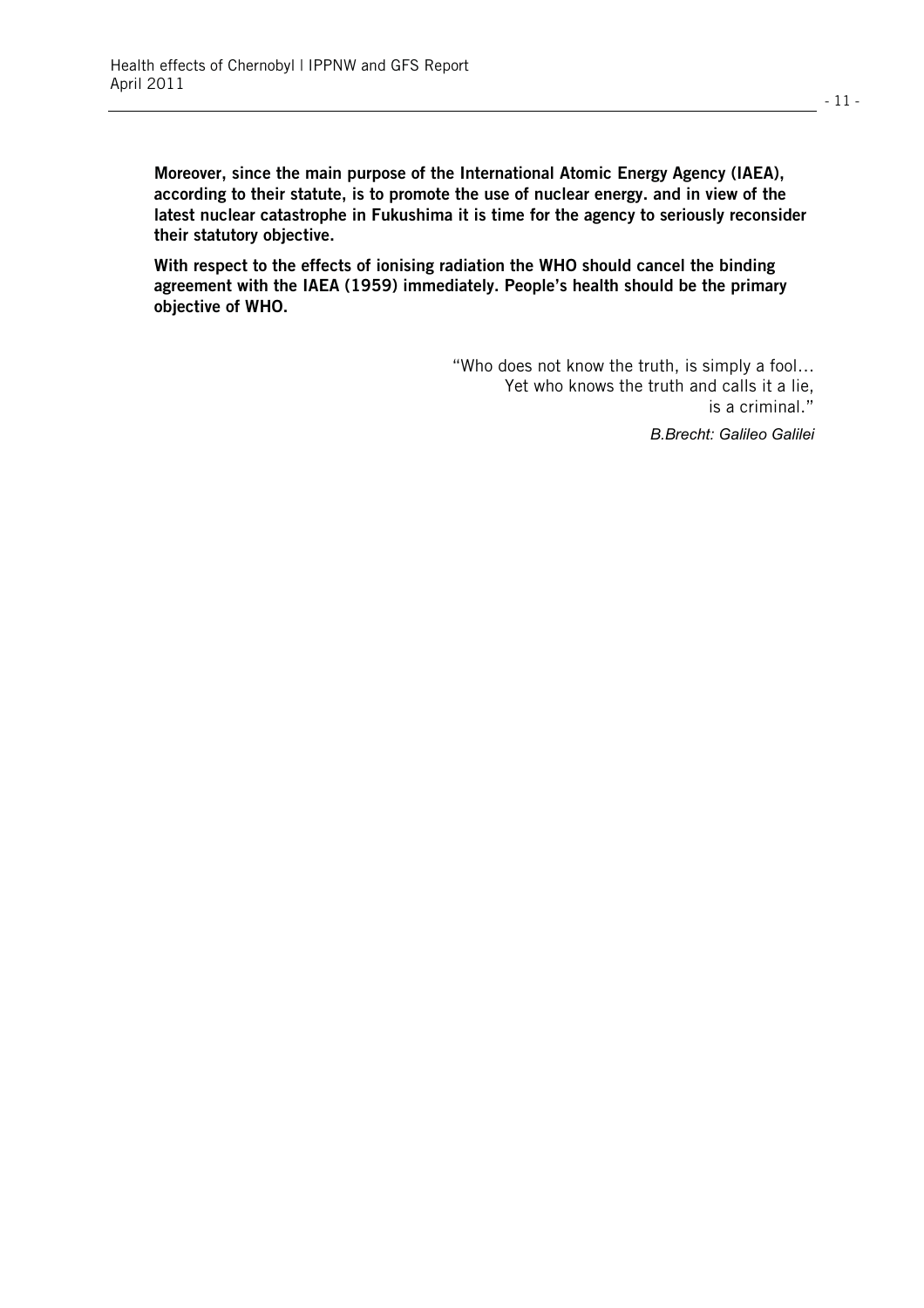# **1. Introduction**

"Keep the public confused on nuclear fission and fusion."

US-Präsident Eisenhower

The Chernobyl catastrophe changed the world. Millions of people were made victims overnight. Huge stretches of land were made uninhabitable. The radioactive cloud spread all over the world. An understanding of the dangers of the use of nuclear energy grew in countless numbers of minds. Although in Western Europe we cannot forget how we were forced to think about what we ate and the sand our children played in, it was not until 1989 and "The Children of Chernobyl" that a vague awareness of the far greater problems faced by Ukraine, Belarus and Russia began to grow. That solidarity and a willingness to help the victims of a catastrophe have now lasted for over 16 years, is a historically unique phenomenon.

This paper evaluates scientific studies that contain plausible indications of causal relationships between radiation following the Chernobyl catastrophe and greatly differing diseases and fatalities.

The authors of this paper attach importance to methodically accurate and comprehensible analyses. We have tried not to lose sight of the immense uncertainty inherent in every estimation in this field. We have taken published papers into consideration, but believe a general rejection of papers that have not been published in peer-reviewed journals is unjustified – Galileo Galilei and Albert Einstein would have had no chance of having their papers accepted by a peer-reviewed journal.

The loss of the Chernobyl nuclear power station meant first and foremost a huge direct economic loss. Radiation from Chernobyl fallout rendered large areas of land agriculturally unusable. Large and small businesses were given up, towns and villages abandoned, some were flattened by bulldozers. Millions of people were affected by radiation and lost all they had; apartments, houses, homes and social security. Many lost their jobs and were unable to find new ones, families split up because they could not tolerate being irradiated or ostracized because of their proximity to Chernobyl.

The quarrel about the number of victims of Chernobyl is as stupid as it is cynical. It is a wellknown fact that the frequently quoted death toll of 31 is long past being valid. Even the number of 'less than 50' quoted in Vienna in September 2005 cannot possibly be true. It is an unacceptable sophistry only to recognize those who died of acute radiation disease, cancer or leukaemia as Chernobyl deaths. Following Chernobyl there was an obvious if not drastic increase of illness rates, but - typically - experts judging from a distance, without ever having treated any of the victims, do not generally accept these rates as having resulted from Chernobyl.

We refuse to haggle over whether a liquidator (clean-up worker) who received a high radiation dose, who has been an invalid for years, whose wife has left him, whose daughter is unable to find a boyfriend because of her father's history, who suffers from diverse illnesses, the treatment of which has been given up by doctors, and who commits suicide, counts as a Chernobyl death or not.

In this way, the search for reliable data on the dead of Chernobyl has become an impossible task - in any case there are many, far too many. There is no comprehensive picture of the consequences of Chernobyl, not yet. The following overview aims at reminding you of all you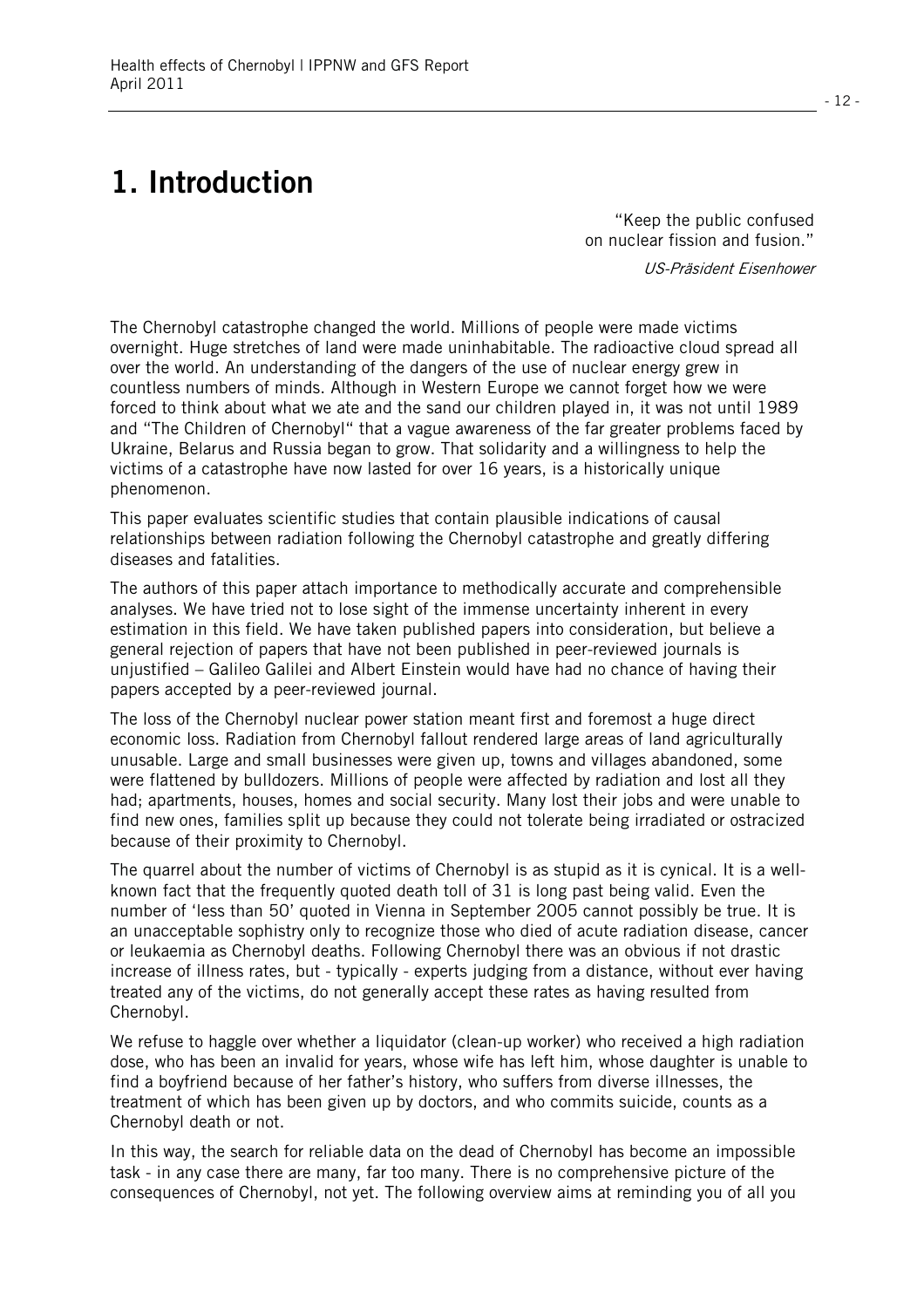already knew, aims at getting you to study carefully and critically the simplified and minimised accounts given by the large organizations and to be attentive to their large uncertainties and blank spaces.

The analysis of the effects of Chernobyl is impeded by a large number of very varying levels of facts:

In the first years after the catastrophe the Ministry of Health in the USSR and the KGB issued a large number of prohibitions that resulted in vital information necessary to assess the situation being either withheld, kept secret or falsified. As a result of this, irreplaceable knowledge and information has been lost and cannot today be replaced by theoretical calculations, no matter how complicated they may be.

Official accounts of the catastrophe were mainly dominated by structures operating at the 'red table'-level in Moscow, far away from Chernobyl. These accounts determine and falsify parts of the discussion up to the present day.

Leading scientists from both East and West in the fields of radio medicine/radiation protection and reactor safety/nuclear technology were quick with appeasements. They were later not, or only partially, prepared to correct their earlier assessments in spite of the pressure of compelling facts.

The authorities responsible were overstretched by having to investigate into exposure to radiation suffered by liquidators and the population. Suitable equipment, specialists and time were not available. Uncertainties were amplified by deliberate falsification of documents.

The effects on health were different than had been expected.

There was considerable migration from the heavily to the less contaminated areas that is difficult to reconstruct today. Comparisons between contaminated and uncontaminated areas thus become questionable.

There are numerous accounts of attempts at 'compensatory justice': contaminated food was distributed in clean areas and clean food was transported to contaminated areas, or clean and contaminated food was mixed – further shrouding the differences between clean and contaminated areas, and no longer retraceable, but certainly having a considerable effect upon the health of the population.

None of the governments in Russia, Belarus or Ukraine are interested in a comprehensive survey of the consequences of Chernobyl. They prefer to close the case, gradually re-cultivate and resettle lost territory and pay as little as possible to the victims. They are not interested in discussions about the mistakes that have been made. There is a tendency amongst the International Atomic Energy Agency (IAEA) and the United Nations Scientific Committee for the Effects of Atomic Radiation (UNSCEAR) to support this position. Independent scientific studies in this area are not being financed and are being obstructed or prevented.

Stochastic radiation damage is difficult to prove. Large epidemiological studies are expensive and reference to necessary data requires access that is only possible with state assistance.

Age patterns in the three mainly affected countries have changed drastically: a drop in birth rates, increases in death rates and reduction of male life expectancy by about 10 years. This is not an easy aspect to take into account when comparing cancer and disease statistics.

The Soviet system collapsed about the same time as Chernobyl. The entire health system deteriorated as a result. Medication supplies, hospital equipment and the entire social and economic structure collapsed. There are a very few very rich people and an increasing number of desperately poor people who can only feed themselves by growing their own food – regardless of whether the earth is contaminated or not. All this has a negative effect on the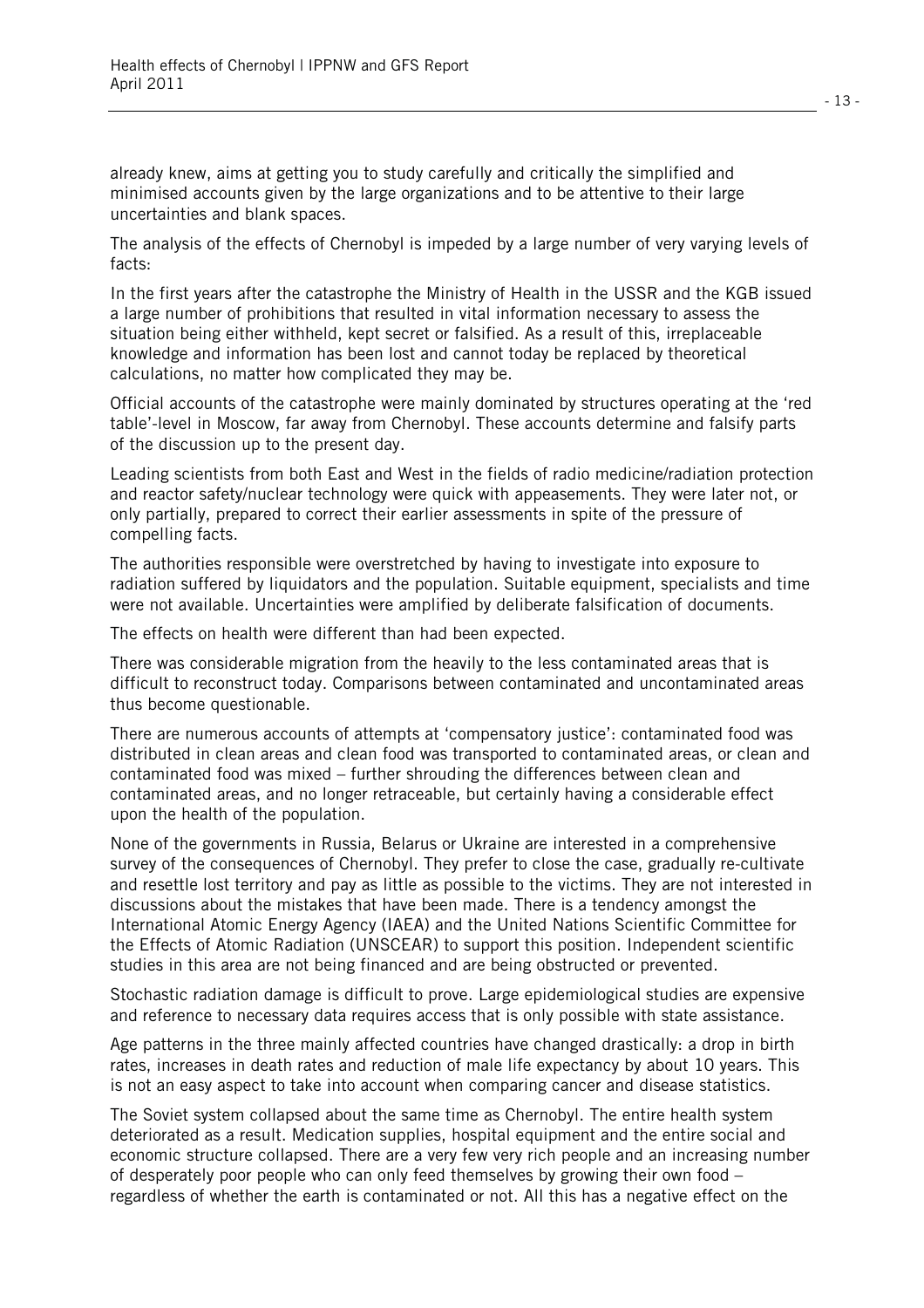state of health. Definitively attributing specific health damage either to the change in the system or to Chernobyl is difficult, if not impossible.

A great many doctors are overworked and frustrated by their poorly functioning and badly equipped health service, under these conditions they have little energy or interest for scientific questions. They feel that experts on Western committees only perceive the Chernobyl region as an experimental laboratory, leaving the doctors alone to treat the patients. These doctors are accordingly hesitant about giving information to Western scientists.

The authorities responsible in European countries only carry out investigations into the consequences of Chernobyl reluctantly or not at all – they presume that nothing would come of them, in view of comparatively small amounts of Chernobyl radiation fallout. Were something to come of them, the entire academic world would be turned upside-down. History tells us that such scientific paradigm changes are often met with bitter resistance from those in office.

A considerable obstacle in the search for something approaching the real story of Chernobyl is the language barrier. There are a lot of serious analyses from scientists in Russia, Ukraine und Belarus, which have been published in Russian and discussed at congresses in Russian. They are almost completely ignored In the Western world because, in the West, Russian is not a commonly-understood language and good translations cannot be paid for.

 In this overview we have compiled scientific studies, which clearly show that the radioactive gases and particles (isotopes) released from the destroyed reactor in Chernobyl gave, and still give, rise to numerous serious illnesses, causing many people to become sick and die. The papers evaluated here comply with scientific standards and most have been published in scientific journals.

The overview is unavoidably incomplete and inconclusive, we can only touch on the various issues – the overview would otherwise have become far too long and unreadable.

 We hope that in this way we are able to reactivate that which is already known, impart new knowledge and persuade others to carry on working independently and reflect upon how to help the victims of the catastrophe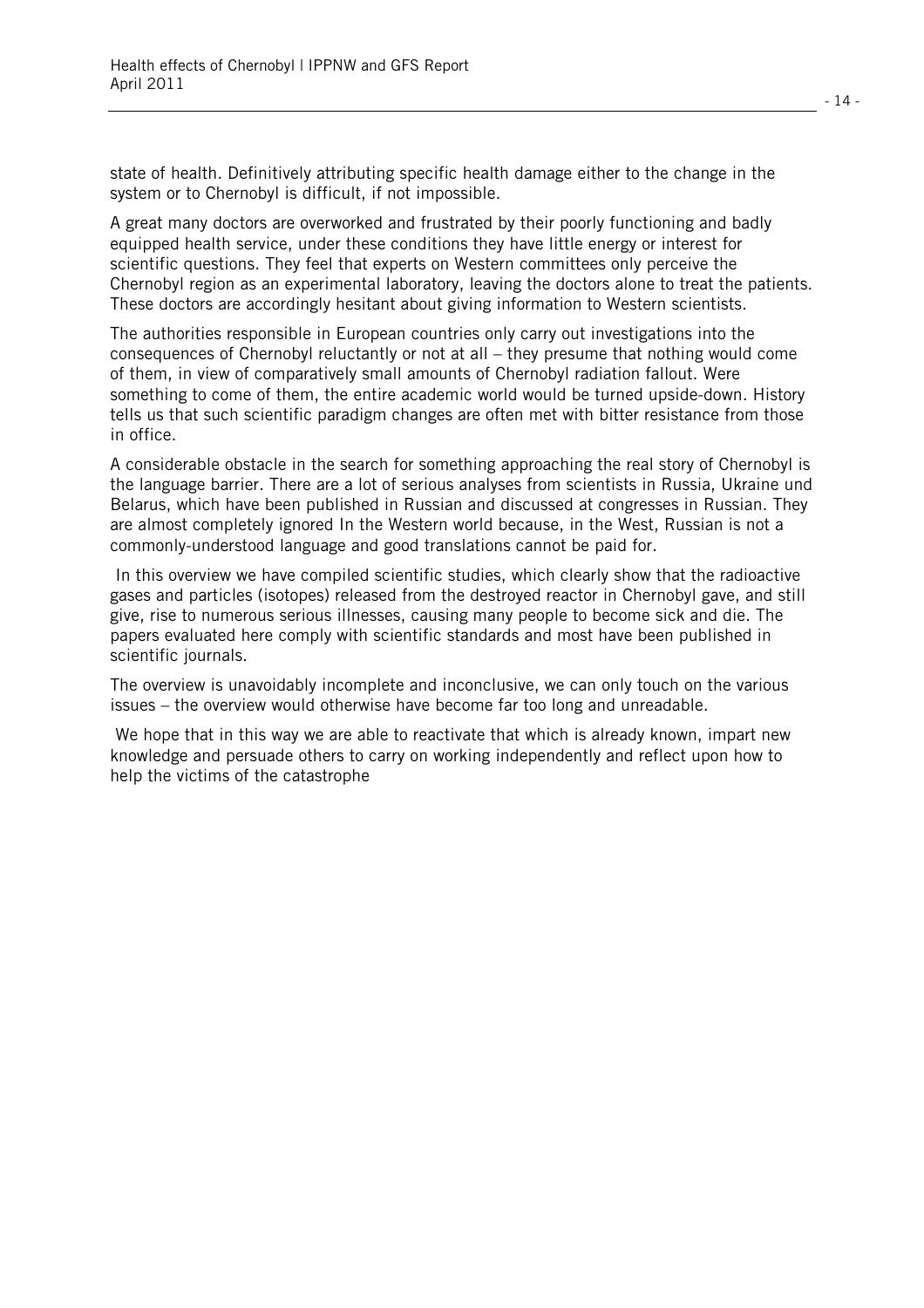#### **Excursus: Key data from the Chernobyl Catastrophe**<sup>1</sup>

Directly affected:

| <b>Belarus</b> | 2,500,000 |
|----------------|-----------|
| Ukraine        | 3,500,000 |
| Russia         | 3,000,000 |

135,000 were evacuated, 400,000 lost their homes and had to move away

3,000,000 people live in an area with  $> 185,000$  Bq/m<sup>2</sup> (5 Ci/km<sup>2</sup>) 270,000 people live in an area with  $> 555,000$  Bq/m<sup>2</sup> (15 Ci/km<sup>2</sup>)

| Contaminated areas: |                                                                                                              |                        |                                      |
|---------------------|--------------------------------------------------------------------------------------------------------------|------------------------|--------------------------------------|
| Belarus             | 30%                                                                                                          | 62,400 km <sup>2</sup> |                                      |
| Ukraine             | 7%                                                                                                           |                        | 42,000 $km^2$ und 40% of the forests |
|                     | Russia, 1.6% (of the European part)                                                                          | 57,650 $km^2$          |                                      |
|                     | 21,000 km <sup>2</sup> were contaminated with 185-555,000 Bq/m <sup>2</sup> (5-15 Ci/km <sup>2</sup> ) and   |                        |                                      |
|                     | 10,000 km <sup>2</sup> were contaminated with more than 555,000 Bq/m <sup>2</sup> (> 15 Ci/km <sup>2</sup> ) |                        |                                      |

| Table: Population distribution in the radioactively contaminated areas of Ukraine, Belarus and Russia |  |  |  |  |
|-------------------------------------------------------------------------------------------------------|--|--|--|--|
| in 1995 <sup>2</sup> (Residents)                                                                      |  |  |  |  |

| $Cs137$ ( $kBq/qm$ ) | <b>Belarus</b> | Russia    | Ukraine   | Total     |
|----------------------|----------------|-----------|-----------|-----------|
| 37-185               | 1,543,00       | 1,654,000 | 1,189,000 | 4,386,000 |
| 185-555              | 239,000        | 234,000   | 107,000   | 580,000   |
| 555-1,480            | 98,000         | 95,000    | 300       | 193,300   |
| Total                | 1,880,000      | 1,983,000 | 1,296,300 | 5,159,300 |

Areas in Europe that were contaminated with 37-185 kBq/m<sup>2</sup> Cs137:

| Sweden          | 12,000 km <sup>2</sup> |
|-----------------|------------------------|
| Finland         | 11,500 km <sup>2</sup> |
| Austria         | 8,600 km <sup>2</sup>  |
| Norway          | 5,200 $km^2$           |
| <b>Bulgaria</b> | 4,800 km <sup>2</sup>  |
| Switzerland     | 1,300 km <sup>2</sup>  |
| Greece          | 1,200 km <sup>2</sup>  |
| Slovenia        | 300 km <sup>2</sup>    |
| Italy           | 300 $km2$              |
| Moldavia        | $60 \; \text{km}^2$ .  |

The Soviet Union established two guidelines for long-term measures:

• Inhabitants of areas with more than  $1480$  KBq/m<sup>2</sup> contamination had to be relocated.

l.

<sup>1</sup> UN-General Assembly A/50/418, 8.9.1995

<sup>2</sup> UN Chernobyl Forum (EGE): Environmental Consequences of the Chernobyl Accident and Their Remediation: Twenty Years of Experience, Working Material, August 2005.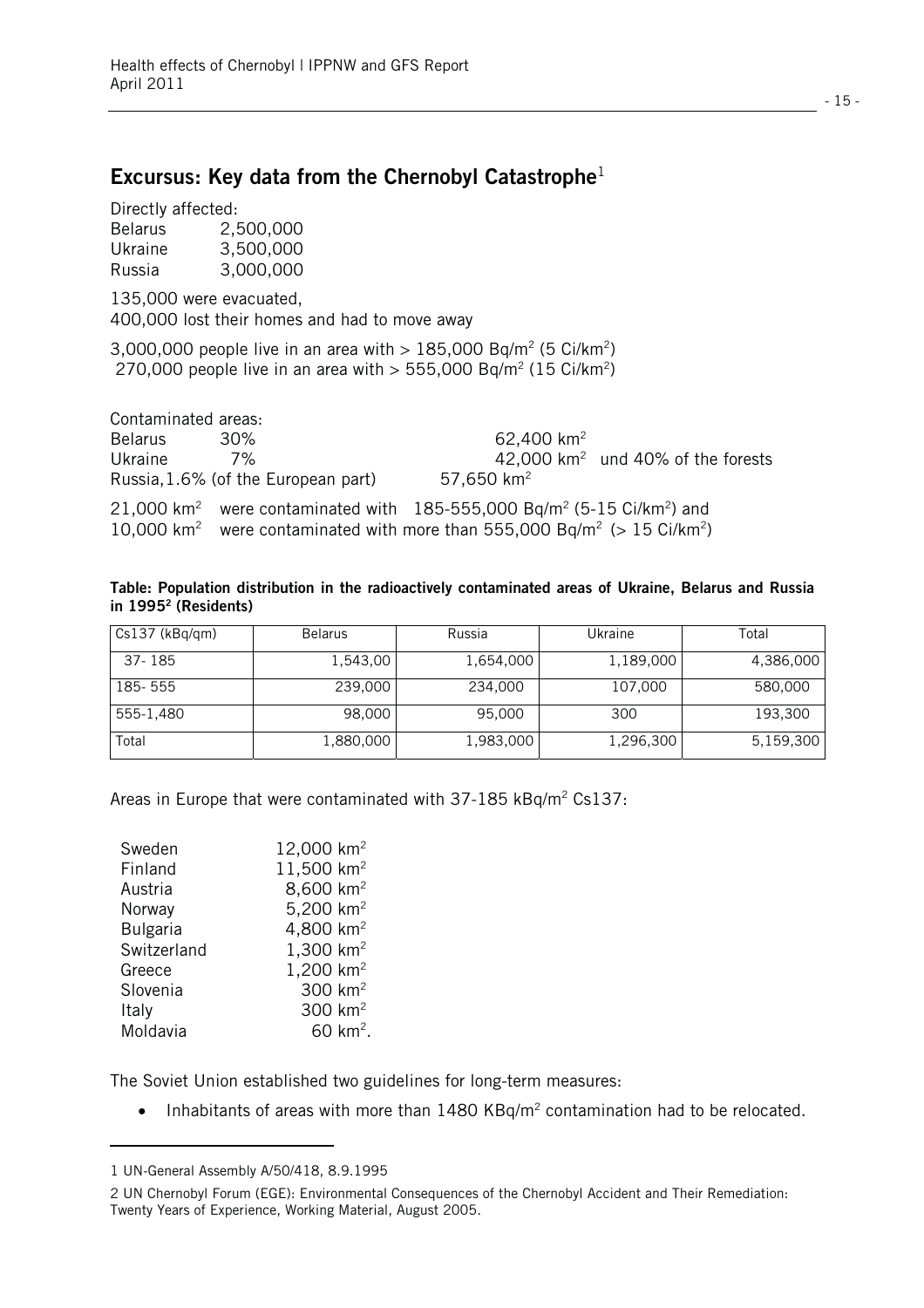• Areas with more than  $185$  KBq/m<sup>2</sup> contamination were earmarked for dose-reduction measures, such as decontamination of the soil and substitution of the locally produced food with imported goods.

Number of liquidators: 800,000 (600,000 – 1,000,000) people (compared with the size of the German army: approx. 275,000 persons)

We recommend the following background reading:

- $\bullet$ "Strahlentelex" information service archive: www.strahlentelex.de
- Collection of Chernobyl Analyses, edited by T. Imanaka (Kyoto University, KURRI -KR-21 and KURRI-KR-79, English),
- Russian/English "International Journal of Radiation Medicine" published in Kiev (Ed. Prof. Angelina Nyagu, Kiev, ISSN 1562-1154) (complete collection available in the archives of the Society for Radiation Protection)
- Website «Physicians of Chernoby» www.physiciansofchernobyl.org.ua/eng/about.html
- Issues 5 (1992) and 24 (2003) from the reports of the "Otto Hug Strahleninstitut" Bonn
- $\bullet$ Edmund Lengfelder: "Strahlenwirkung Strahlenrisiko", ecomed-V. 1990
- $\bullet$  Roland Scholz: "Bedrohung des Lebens durch radioaktive Strahlung", IPPNW-Studienreihe Band 4, 3rd edition, 1997
- The "Society for Radiation Protection" website: www.gfstrahlenschutz.de
- The IPPNW websites: www.ippnw.de and www.tschernobyl-folgen.de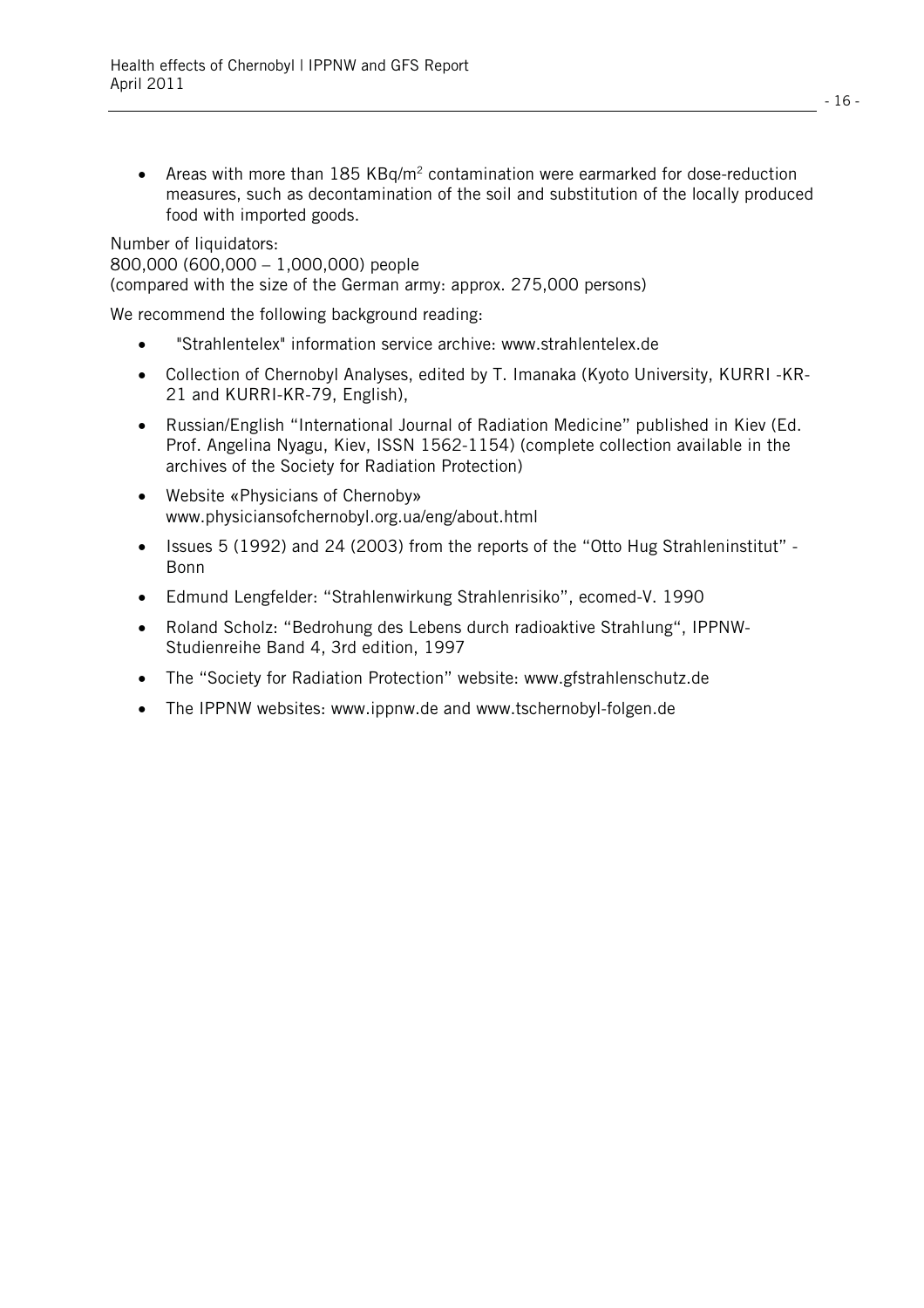# **2. Liquidators**

l

Whether they did it voluntarily or under immense pressure, knowingly or in ignorance, the liquidators gave their lives and their health in order to limit the effects of the Chernobyl catastrophe. Through their commitment they were able to protect others from even worse harm. The liquidators have earned our respect. Unfortunately, not only did they fall victim to fire, toxins and radiation but also to an incompetent bureaucracy that has made it difficult, if not impossible, to establish the nature of their illnesses, to give them proper treatment and to support the liquidators either socially or financially.

 Because of this, the exact levels of individual radiation exposure are not known (see also 10.4). What makes the situation even more difficult is the fact that the liquidators were brought from all over the Soviet Union, returning home at the end of their service. Today, the liquidators are spread throughout the whole of the former Soviet Union and the names and addresses of only about half of them are known. Only a small proportion of the liquidators were subject to regular examinations. Systematic use of confusing questions created deliberate misunderstandings, the question of whether certain diseases had been caused by exposure to radiation was interchanged with the question whether diseases had or could have appeared as a result of the Chernobyl catastrophe. In addition, use was made of the fact that links between non-cancerous illnesses and exposure to radiation, known for years to experts from the analysis of data from Hiroshima and Nagasaki, are hardly mentioned either in text and reference books or in reports from international bodies. An inadmissible chain of argument is often applied: non-cancerous – therefore not induced by radiation – therefore not a result of Chernobyl – end of debate.

Today a great number of liquidators are invalids and suffering from various illnesses simultaneously.<sup>3</sup> As early as September 1992, at the Second World Conference of Radiation Victims in Berlin, Prof. Georgiy F. Lepin from Minsk, Vice President of the Union of Chernobyl Liquidators, stated that 70.000 liquidators were invalids and 13.000 had died.<sup>4</sup>

The cancer researcher Ivanov found that in Russia the leukaemia risk among liquidators was twice as high if exposure had been between 150 and 300 mSv. This increased was observed in the period 1986 – 1996, but not between 1996 and 2003. He also found an increased incidence of cerebrovascular diseases, especially among those who had received the dose of 150 mSv in less than six months<sup>5</sup>.

The Russian cancer researcher Ivanov established for Russian liquidators a relationship between the risk of dying and the radiation dose<sup>6</sup>. In a cohort of 47,820 he found a significantly increased mortality risk among those that had received a medium radiation dose of 128 mGy. The excess relative risk (ERR) in deaths caused by solid malignant neoplasms

<sup>3</sup> Edmund Lengfelder, Christine Frenzel: 15 Jahre nach Tschernobyl, Folgen und Lehren der Reaktorkatastrophe [15 years after Chernobyl, effects of and lessons from the reactor catastrophe]. Otto Hug Strahleninstitut – MHM, Information, September 2001. (German)

<sup>4</sup> Strahlentelex 138-139/1992, 8, CIS: Bereits 13.000 tote Liquidatoren [13,000 liquidators already dead]. (German)

<sup>5</sup> Grosche, B (2007): BfS workshop on Chernobyl Health Consequences, 9 – 10 Nov, 2006

http://www.physiciansofchernobyl.org.ua/eng/Docs/Estimation%20of%20radiation%20rhsk,%20Munhen%202006. pdf

<sup>6</sup> V.K. Ivanov et al. (2009): Mortality of the Chernobyl Emergency Workers: Analysis of Dose Response by Cohort Studies Covering Follow-Up Period of 1992–2006; in: Radiation Health Risk Sciences, 2009, Part 4, S. 95 -102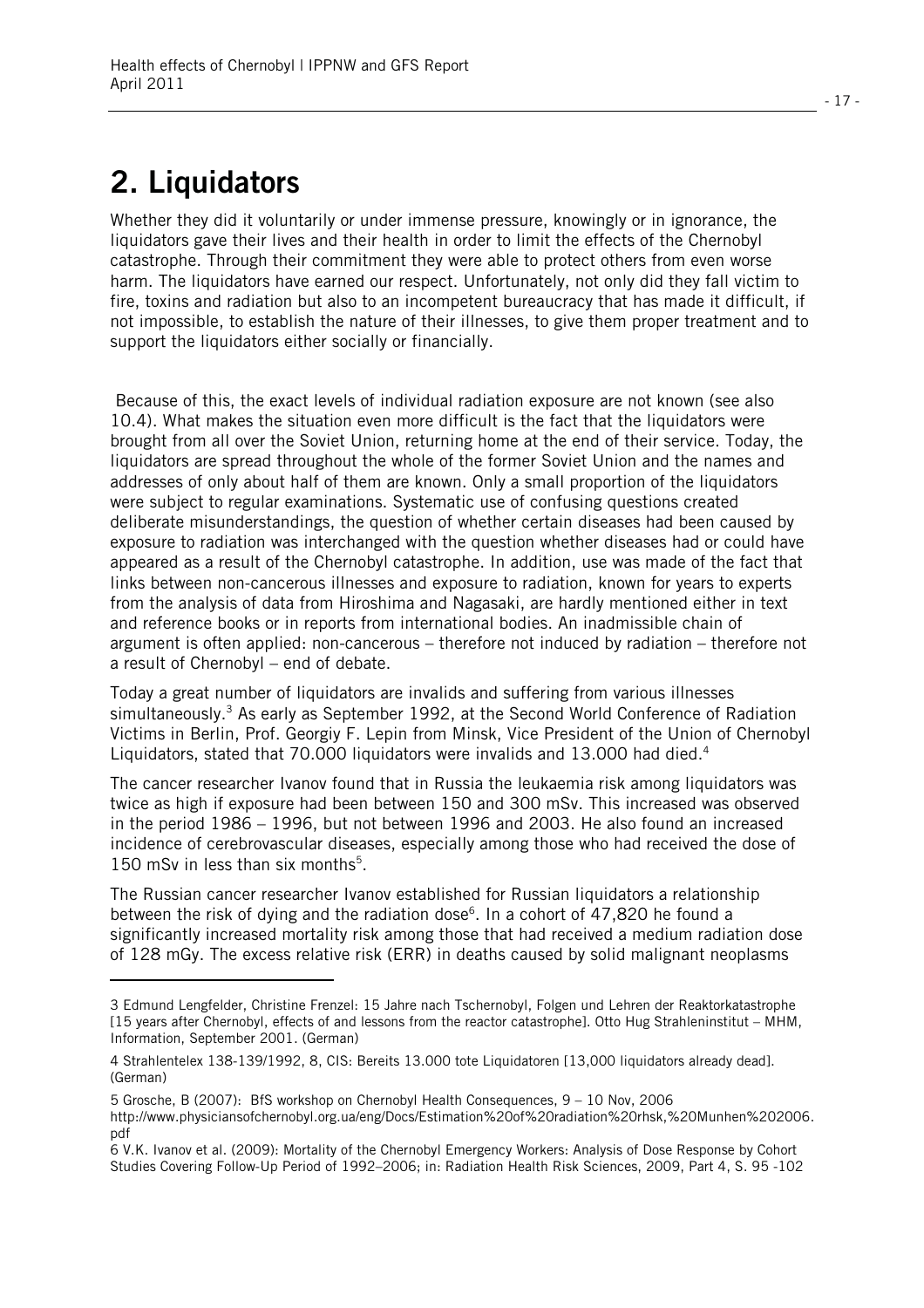was 0.74/Gy, in deaths caused by cardiovascular disease it was 1.01 per GY, for all causes of death the ERR was 0.42/Gy.

In 2002, the Ukrainian Ministry of Health announced that the proportion of liquidators registered as sick had risen between 1987 and 2002 from 21.8 to 92.7 percent.<sup>7</sup>

On the 19th anniversary of the catastrophe, the Ukrainian embassy in Paris announced that 94 percent of the liquidators were sick.

In autumn 2005, doctors in Kiev reported that approximately 2,000 liquidators were invalids, today the number is 106,000. There is no comparable data for Russia and Belarus.

There are registers of liquidators (as far as they are known) in several of the former Soviet Republics. 10,000 liquidators are registered in Uzbekistan. Within 5 years following the catastrophe, 8.3 percent had become invalids. In the 10 years following the catastrophe, 73.8 percent of the liquidators had become invalids, more than 500 had died. 68.8 percent are suffering from 4-5 illnesses simultaneously. When the morbidity rates of 960 liquidators were compared with those of 200 people from the normal population they were found to have significantly higher rates of dyscirculatory encephalitis, neurocirculatory dystonia, chronic gastritis, chronic inflammation of rhe duodenal mucous membrane, chronic hepatitis, gastric and duodenal ulcers, chronic cholecystitis, arterial hypertension, ischemic heart disease, chronic bronchitis, chronic pyelonephritis, chronic inflammation of the prostate gland and degenerative diseases of the vertebral column.<sup>8</sup> Horishna (2005) examined mortality in Ukrainian male liquidators and found that between 1989 and 2005 there was a five-fold increase from 3.0 to 16.6/per 1,000 compared to the normal male population of working age of 4.1 60 6.0.<sup>9</sup>

In reaction to the Chernobyl Forum Meeting (of UN organisations) held in Vienna at the beginning of September 2005, Tetyana Amosova, Ukraine's Deputy Minister for Emergencies said that in Ukraine more than 17,000 families were receiving state benefits because the father had died following service as a liquidator.<sup>10</sup>

After considering information from different sources, Edmund Lengfelder estimates that 50,000 to 100,000 liquidators have died to date.<sup>11</sup>

On the basis of various studies A.Yablokov<sup>12</sup> estimated that  $112,000$  to  $125,000$  liquidators died by 2005. Both Russian and Ukrainian mortality studies identify non-malignant diseases and severe multimorbidity as the principal cause of liquidator death, together with death due to malignant disease. This type of multimorbidity is classified as radiation-induced premature senescence. How can premature aging following ionising radiation come about?

l

<sup>7</sup> Nucleonics Week, May 2, 2002. Reproduced from Oda Becker, Helmut Hirsch 2004: 18 Jahren nach Tschernobyl, Sanierung des Sarkophags. Wettlauf mit der Zeit, [18 years after Chernobyl, restoration of the sarcophagus, and the race against time]. Published by Greenpeace e. V. Hamburg in April 2004.

<sup>8</sup> Sh. A. Babadjanova and A.S. Babadjanov: Health of Liquidators in the Remote Period after the Chernobyl Accident; International Journal of Radiation Medicine 2001, 3(3-4): 71-76

<sup>9</sup> Horishna, O.V. Chernobyl Catastrophe and Public Health. Results of Scientific Investigation, in: Yablokov, AV (2009): Mortality after the Chernobyl Accident, in: Ann N Y Acad Sci, 2009 Nov;1181:192-216.

<sup>10</sup> Peter Finn: Chernobyl Report Reignites Debate; Washington Post 24.9.2005

<sup>11</sup> E. Lengfelder et al.: 20 Jahre nach Tschernobyl: Erfahrungen und Lehren aus der Reaktorkatastrophe [20 years after Chernobyl: Experience and lessons from the reactor catastrophe] (German) Information from the Otto Hug Strahleninstitut – MHM, February 2006.

<sup>12</sup> Yablokov, AV (2009): Mortality after the Chernobyl Accident, in: Ann N Y Acad Sci, 2009 Nov;1181:192-216.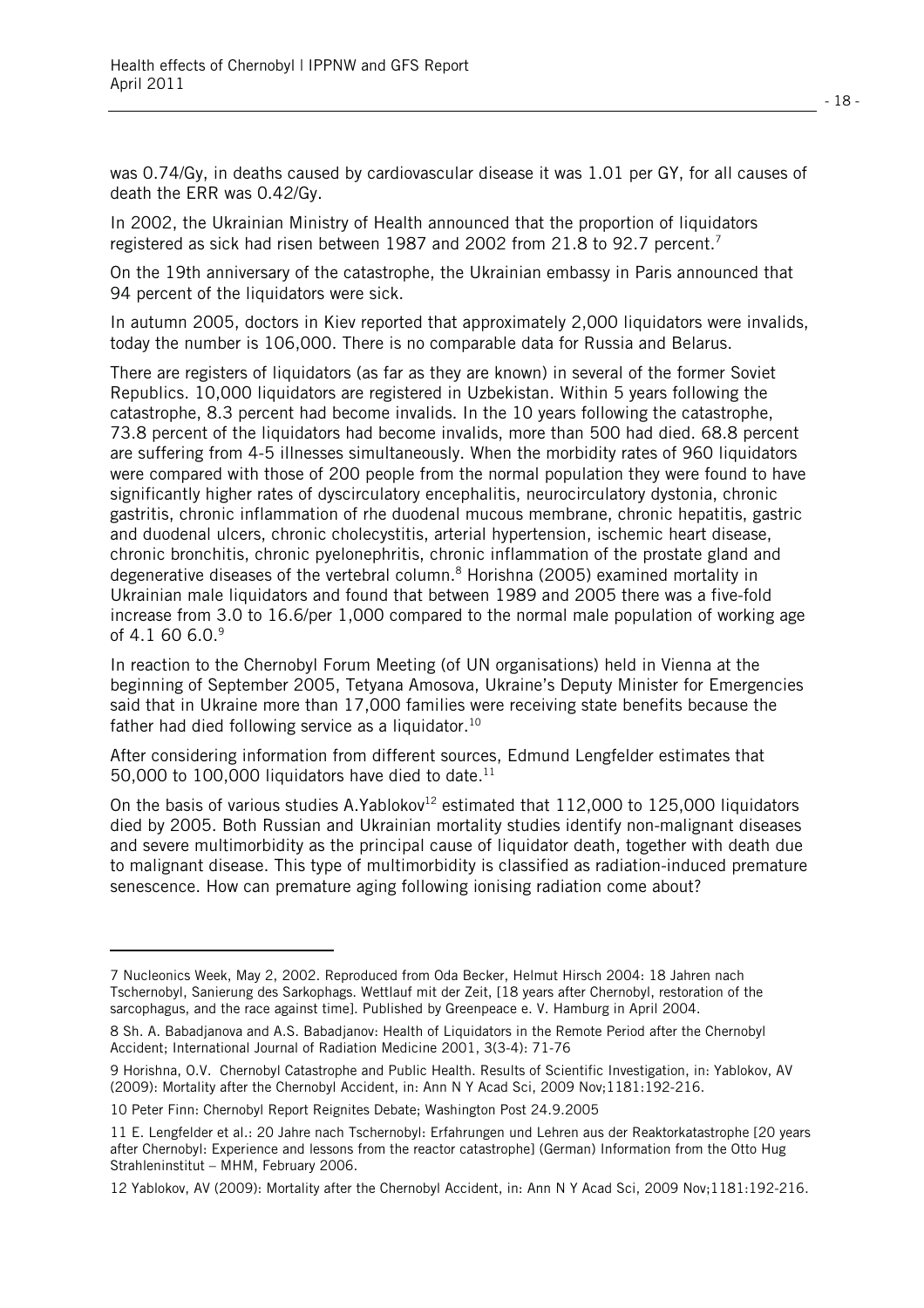l.

### **2.1 Premature aging process as a result of radiation exposure**

Numerous studies from Russia, Belarus and Ukraine show that ionising radiation accelerates the aging process. In an overview the Ukrainian scientists Bebeshko et. al show that accelerated senescence brought about by ionising radiation could provide a model for the normal process of aging $13$ .

"Ionising radiation influences both cell structure and cell function at molecular and genetic levels. The effects of ionising radiation on cells and cellular changes are the same or similar to biological mechanisms at work during the normal aging process: reactions of free radicals, the DNA repair process, changes in the functioning of the immune system, changed mechanisms in fat metabolism, systemic changes to the nerve system." (Bebeschko et al, 2006)

Prospective epidemiological studies on atomic bomb survivors showed that life expectancy following ionising radiation was significantly shortened because of non-cancerous diseases. <sup>14</sup>

Research work on liquidators from Russia, Belarus and Ukraine also found that illnesses among survivors occurred 10–15 years earlier than would normally be expected due to the normal aging process.15 The following can be observed:

- Accelerated aging of the blood vessels especially of the brain and the coronary  $V$ essels $^{16}$
- $\bullet$  Senile cataracts, arteriosclerosis of the fundus oculi blood vessels and premature myopia. $17$
- Loss of the higher intellectual cognitive functions as a result of damage to the central nervous system<sup>18</sup>
- Loss of stability of the antioxidant system (which is responsible for repairing cell chromosome damage brought about by external damaging factors)  $19$

P. Fedirko reported on special radiation-specific eye diseases such as radiation cataracts (that do not occur below a certain threshold level) and retinopathies. Taken together with the non-

<sup>13</sup> Bebeshko, V., Bazyka, D., Loganovsky, K., Volovik, S., Kovalenko, A. et al.(2006) Does ionizing radiation accelerate the aging phenomena? International Conference. Twenty Years after Chernobyl Accident: Future Outlook. April 24 -26,2006, Kiev, Ukraine. Contributed Papers (HOLTEH, Kiev) 1:pp.13-18 (//www.tesecint.org/pdf.)

<sup>14</sup> Cologne, J.B., Preston D.L. (2000); Longevity of atomic-bomb survivors, Lancet 356 (9226): 303-307

<sup>15</sup> Yablokov, A., Nesterenko, V., Nesterenko, A. (2009): Chernobyl – Consequences of the Catastrophe for People and Environment, Annals of the New York Academy of Sciences, Vol. 1181, Boston, Mass.

<sup>16</sup> Ivanov, V., Tsyb, A. et al (2005); The radiation risks of cerebrovascular diseases among liquidators, Radiatsionnaia biologiia, radioecologiia / Rossiiskaia akademiia nauk; VOL: 45 (3); p. 261-70 /2005 May-Jun/

<sup>17</sup> Fedirko, P. (2006); Augenerkrankungen bei Aufräumarbeitern, Schädigungen des Augenhintergrunds, der Makula, des Glaskörpers und der Linse, in:

http://www.strahlentelex.de/20\_Jahre%20\_nach\_Tschernobyl\_Abstracts\_GSS\_Berlin-Charite\_2006.pdf

<sup>18</sup> Kholodova, N. (2006); Langzeitveränderungen des Nervensystems von Liquidatoren, die 1986/1987 im Einsatz waren, in:http://www.strahlentelex.de/20\_Jahre%20\_nach\_Tschernobyl\_Abstracts\_GSS\_Berlin-Charite\_2006.pdf, Loganovsky, K., Yuriyev, K. (2001): EEG Patterns in Persons Exposed to Ionizing Radiation as a Result of the Chernobyl Accident, J Neuropsychiatry Clin Neurosci 13:441-458, November 2001 http://neuro.psychiatryonline.org/cgi/content/short/13/4/441

<sup>19</sup> Burlakova, E. (2006): Naturwissenschaftliche Prinzipien von Schadwirkungen der Strahlung auf den Gesundheitszustand der Bevölkerung, in:

http://www.strahlentelex.de/20\_Jahre%20\_nach\_Tschernobyl\_Abstracts\_GSS\_Berlin-Charite\_2006.pdf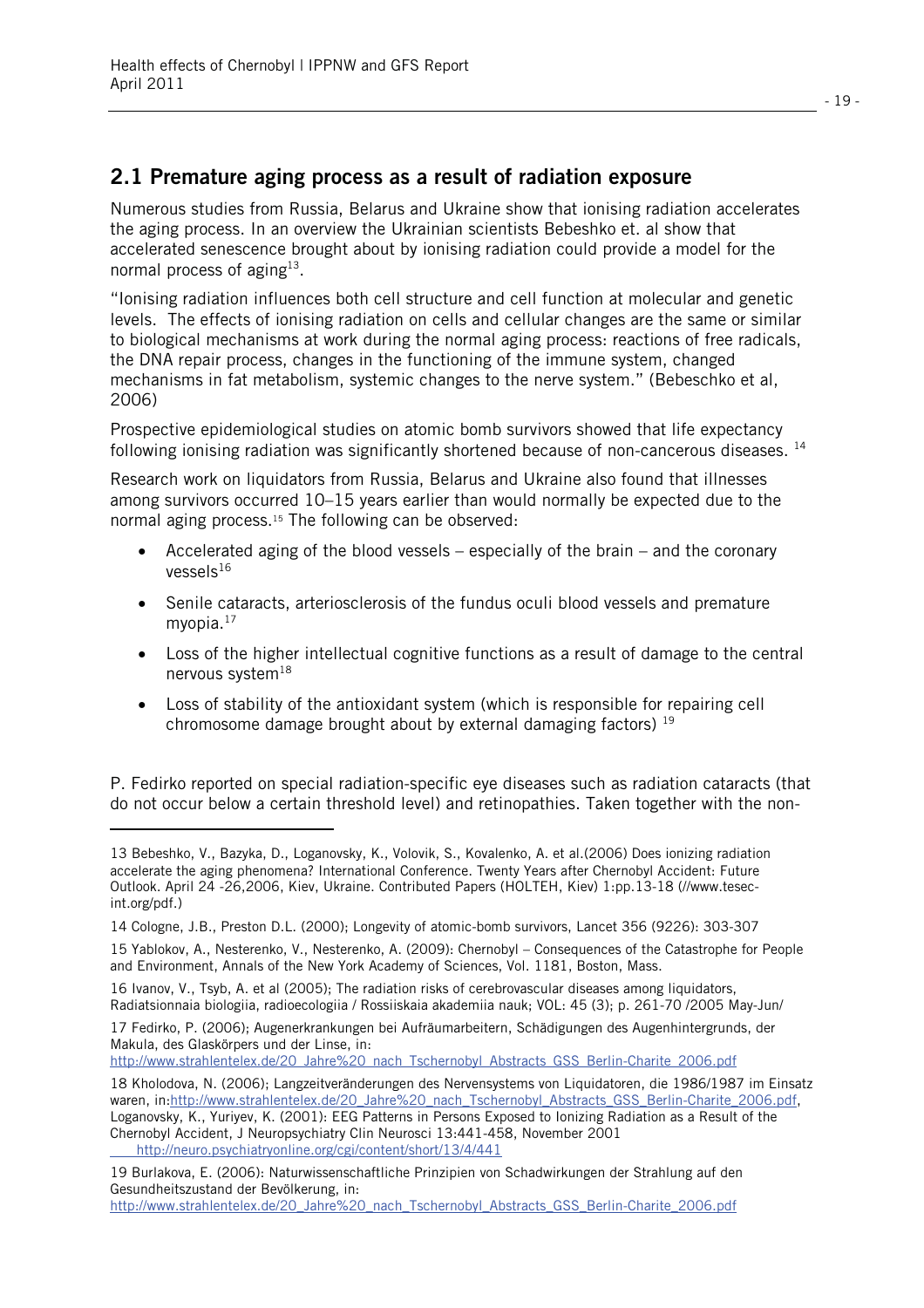l

radiation-specific conditions (but which occur more frequently with radiation) a picture emerges of radiation-caused premature aging of the eye.

Elena B. Burlakova et al. irradiated test animals with gamma rays from caesium-137 in low dose rates of 0.041 6, 0.004 16 and 0.000 416 milligray per minute (mGy/min) and total doses of 0.000 6 to 1.2 gray (Gy). They then examined various biophysical and biochemical parameters from the genetic and membrane apparatus of cells in organs taken from the irradiated animals. On the whole, an unusual dose dependency was shown. The dose/effect relationships were not uniform, they were non-linear and of differing character. Low-dose exposure generally increased the effect of damaging factors. The effects of irradiation were dependent upon the output parameters of the bio-object. Within certain dose intervals fractionated low-dose radiation is more effective than one single acute irradiation. The investigations by Burlakova et al. showed changes following irradiation, not only in animals but also in humans, in the structure and in the properties of the cell membranes, the activity of antioxidantives and regulating enzymes and in the concentrations of the antioxidants, thereby verifying the so-called Petkau effect<sup>20</sup> and going beyond it. Antioxidants such as tocopherol, vitamin A and ceruloplasmine decrease, free radicals and their by-products increase, membranes demonstrate more rigidity and the liquidity of the lipid and protein components change. All in all, according to Burlakova, ratios change following irradiation in the same way as they do in the aging process. "The liquidators", said Burlakova, "have aged 10 to 15 years earlier than the rest of the population. The same effect can also be shown on animals and in their case one cannot speak of radiation angst or radiophobia." As a possible therapy, Frau Burlakova recommends antioxidants. However, exact dosage is essential as too much could achieve exactly the opposite effect. In animal tests, they have at least succeeded in slowing down the progress of the disease in the initial stage of leucosis by 80 to 250 days. $21$ 

<sup>20</sup> Abram Petkau, Canadian physician and biophysicist. In1972 he made an important observation regarding the behaviour of membranes exposed to radiation. His original work is difficult to obtain. Credit goes to Ralph Graeub (Switzerland), for drawing attention to Petkau's work in a number of books, which have now been translated into a number of languages. Ralph Graeub: Der Petkau-Effekt und unsere strahlende Zukunft [The Petkau-Effect and our radiant future], Zytglogge-Verlag 1990.

<sup>21</sup> Strahlentelex 454-455/2005, 1ff, Krebs, Leukämie und Geisteskrankheiten finden russische, weißrussische und ukrainische Forscher jetzt vermehrt bei ihren Mitbürgern [Cancer, leukaemia and mental illnesses are being found more frequently by Russian, Belarussian and Ukrainian researchers amongst their fellow citizens].(German).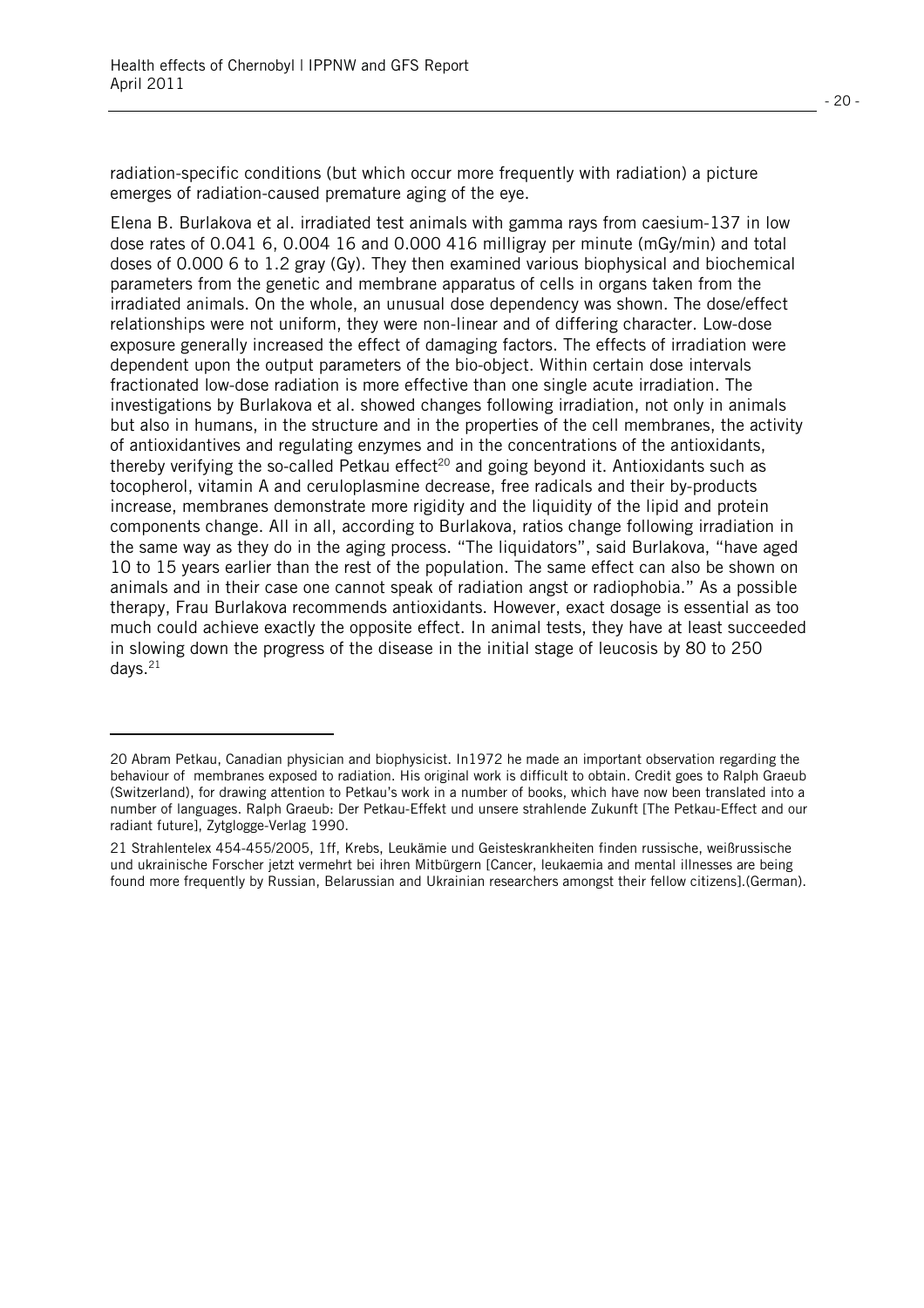

#### **The complex mechanisms of premature senescence**  acc. to Bebeshko and Loganovsky et. al<sup>22</sup>

#### **2.2 Cancer and leukaemia**

l

A statistically significant increase of leukaemia illnesses has been found amongst those Russian liquidators who were in service in Chernobyl in 1986 and 1987.<sup>23</sup>

According to Russian sources, a great number of liquidators are now invalids and suffering. amongst other things, from leukaemia, lung cancer and other tumours. $24$ 

<sup>22</sup> Does Ionizing Radiation accelerate Aging phenomena? V. Bebeshko, D. Bazyka, K. Loganovsky, S. Volovik, A. Kovalenko, O. Korkushko, K. Manton

<sup>23</sup> United Nations Office for the Coordination of Humanitarian Affairs (UNOCHA): 3<sup>rd</sup> International Conference, Health Effects of the Chernobyl Accident, Results of 15-Year-Follow-Up Studies, Kiev, 4 to 8 June 2001, Conclusions.

<sup>24</sup> Edmund Lengfelder, Christine Frenzel: 15 Jahre nach Tschernobyl, Folgen und Lehren der Reaktorkatastrophe [15 years after Chernobyl, effects of and lessons from the reactor catastrophe], (German) Otto Hug Strahleninstitut – MHM, Information, September 2001. (German)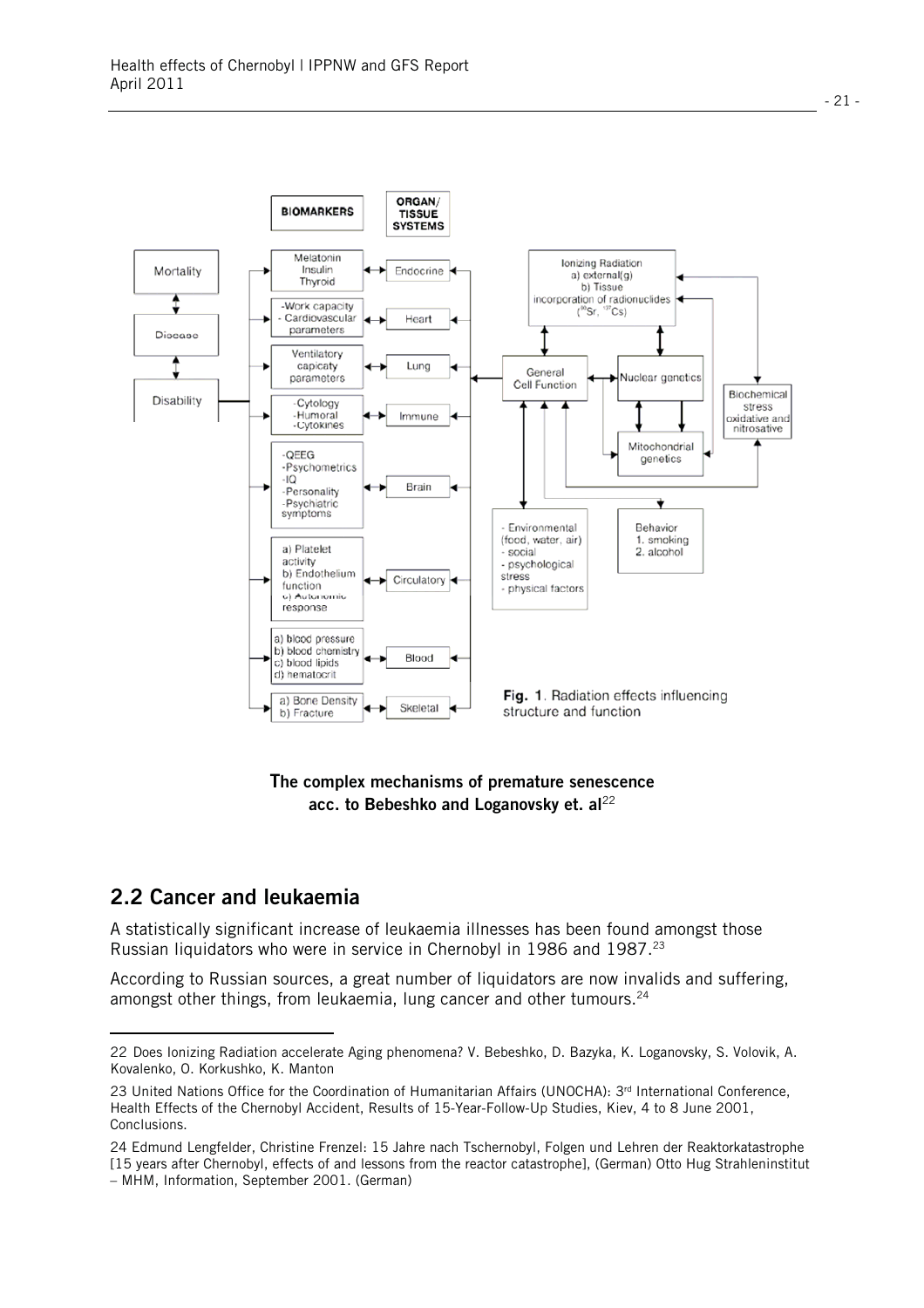According to Julia V. Malova the liquidators mainly suffer from cancer of the lung and the respiratory tract.25

Okeanov<sup>26</sup> et al. showed that there was a significant increase in cancer of the lung, colon, bladder, kidney and thyroid gland amongst Belarussian liquidators compared to a control population (Vitebsk area) ( $p < 0.05$ ).<sup>27</sup> The relative risk of liquidators in comparison to the control population (Vitebsk area) did not – with the exception of thyroid cancer – increase significantly until recent years (1997-2000), i.e. following a 12-15 years latency period. The average annual increase for all types of cancer amongst the liquidators was 5.5 percent, but only 1.5 percent (p<0.05) in the comparatively clean areas of Vitebsk in northern Belarus. Cancer of the colon increased by 9.4 percent amongst liquidators, but only by 3.2 percent (p<0.05) amongst adults in the Vitebsk area. Renal cancer increased by 8.0 percent and 6.5 percent (p<0.05) and cancer of the bladder by 6.5 percent and 3.8 percent p<0.05) respectively.

Liquidators who had been exposed to high doses of radiation over long periods of time developed cancer significantly more often. The cancer rate was significantly higher amongst liquidators living in the heavily contaminated areas of the Gomel region.

#### **2.3 Damage to the nervous system**

l.

As early as autumn 1990, the Belarussian psychiatrist Kondrashenko (Minsk) warned of the effects of the catastrophe on the central nervous system. He reported on organic changes to the brain amongst people exposed to radiation.<sup>28</sup> Decade-old reports exist on damage to nerves and senses as well as on headaches suffered by villagers living in the vicinity of the nuclear weapons testing areas of Semipalatinsk (Kazakhstan). This information was not taken seriously in the West. Instead, in the aftermath of Chernobyl, the phenomenon of "radiophobia"<sup>29</sup> was invented, insinuating that many of the health problems that arose in the aftermath of Chernobyl were not due to radiation, but to an unfounded hysterical reaction in the population.30

Investigations carried out by Nadejda Gulaya, of the Pallaguin Institute for Biochemistry in Kiev, on nerve cells from both humans and animals in the Chernobyl region, show that the

30 Sebastian Pflugbeil, Strahlentelex 374-375/2002, 9, Ergänzender Hinweis [Additional comment ](German).

<sup>25</sup> Julia V. Malova, Russian Scientific Centre of Radiology, Psychological Rehabilitation, Moscow, 18. UICC International Cancer Congress Oslo 2002, Abstract No.O 183: Cancer patients - the participants of the liquidation of the consequences of the Chernobyl explosion: the aims and the recourses of the psychological rehabilitation. Strahlentelex 374-375/2002, 9, Verminderte Hirnfuktionen bei Katastrophenhelfern [Reduced brain function in disaster aid workers]. (German)

<sup>26</sup> Professor A.E. Okeanov is now prorector for research at the International Sakharov Environmental University in Minsk. He co-founded the Belarussian cancer registry in 1973 and in the following years had access to the data banks of all twelve oncological clinics in Belarus as well as to the data from 95,000 liquidators.

<sup>27</sup> A. E. Okeanov, E. Y. Sosnovskaya, O. P. Priatkina, A national cancer registry to assess trends after Chernobyl accident, Swiss Medical Weekly 2004, 134: 645-649.

<sup>28</sup> Valentin Timofeevic Kondrashenko: die Besonderheiten neuro-psychischer Störungen im Grenzbereich zwischen gesund und krank bei Personen, die in den Gebieten mit erhöhter radioaktiver Verseuchung leben – Kinder von Tschernobyl [The characteristics of neuropsychological disorders in the borderland between health and sickness amongst people living in areas with increased radioactive contamination: children from Chernobyl] – Erstes Berliner Koordinierungstreffen, 27.-28.10.1990, Berlin; Enclosure 4, 1-5. (German)

<sup>29</sup> Phobia is an excessively inadequate anxiety reaction, prompted by a particular situation und usually associated with an understanding of its unfoundedness. Definition in Pschyrembel: Clinical dictionary, 257<sup>th</sup> Edition, Berlin, New York, 1994 (German)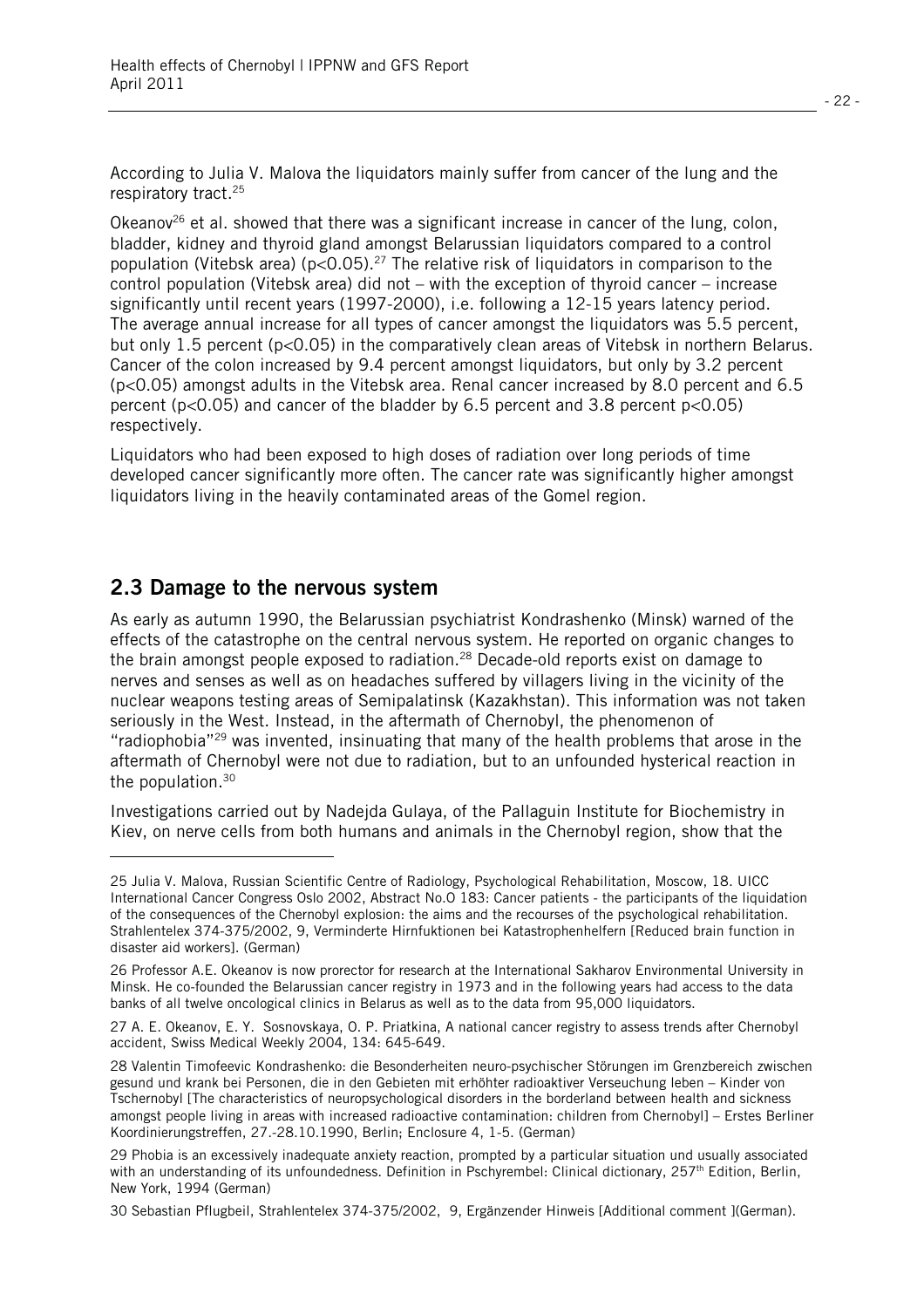main cause of observed damage to the nervous system is much less due to the fear of radiation but actually caused by serious organic radiation damage. $31$ 

48 percent of the post-mortems carried out on liquidators who have since died show that death was due to a blood clot or problems with the blood circulation. Cancer, at a rate of 28 percent, takes only second place as cause of death. Barely 20,000 of the Red Army soldiers ordered into the clean-up areas are taking part in treatment or research programs. Most of them are seriously ill, both psychologically and physically. They are finding it difficult to deal with their traumatic experiences.<sup>32</sup>

Andreas Arnold from the ENT clinic at the Universitäts-Inselspitals in Bern came to the conclusion that symptoms of dizziness suffered by many liquidators were due to lesions in the central nervous system.33

A lot of drivers had to give up their jobs following deployment as liquidators because they kept going to sleep at the wheel.34

#### **2.4 Psychological disorders**

l.

In their January 13, 1993 issue, the Moscow Times quoted a study showing that 80 percent of 1,600 liquidators examined in a clinic in St. Petersburg were suffering from serious psychological problems.35 40 percent of victims seeking medical help were found to be suffering from neural disorders such as loss of memory.

Tens of thousands of liquidators suffer from dysphasia, depression, memory dysfunction and concentration problems. 36 Julia V. Malova, psychiatrist at the Moscow Centre for radiation diseases where she is especially concerned with liquidators' health, explained: "Our theory is that, in some way, the flow of blood to the brain has been, and possibly still is, reduced." These types of illnesses occur significantly more often amongst liquidators than the rest of the population.

Another complex of symptoms found particularly often amongst liquidators is the Chronic Fatigue Syndrome (CFS). According to Loganovsky (2000, 2003) the diagnostic criteria for CFS apply to 26% of people that received a radiation exposure of less than 0.3 sievert. The frequency of CFS has decreased from 65.5% of liquidators in 1990-1995 to 10.5% in 1995-

34 S. Pflugbeil, Reisegespräche [Conversations whilst travelling].

<sup>31</sup> Strahlentelex 136-137/1992, 8, Tschernobyl, Nervenschäden nach radioaktiver Strahlung [Chernobyl, nerve damage following nuclear radiation]. Detailed information below.

<sup>32</sup> Julia V. Malova, Russian Scientific Centre of Radiology, Psychological Rehabilitation, Moscow, 18. UICC International Cancer Congress Oslo 2002, Abstract No. O 183: Cancer patients - the participants of the liquidation of the consequences of the Chernobyl explosion: the aims and the recourses of the psychological rehabilitation. Strahlentelex 374-375/2002, p. 9, Verminderte Hirnfunktionen bei Katastrophenhelfern. [Reduced brain function in disaster aid workers] Die tageszeitung (taz) of 16. July 2002.

<sup>33</sup> A. Arnold, R. Häuser: Vestibular syndromes, +/- associated with Cochlear Damage, in Liquidators; PSR/IPPNW-Switzerland, Congress "Gesundheit der Liquidatoren" [Liquidator Health] in Bern, 12.11.2005.

<sup>35</sup> Strahlentelex 146-147.1993, 4f., Moskau: Nervenkrank durch Tschernobyl. [Moscow: psychological illness due to Chernobyl]. Based on a report in the Frankfurter Rundschau. (German)

<sup>36</sup> Julia V. Malova, Russian Scientific Centre of Radiology, Psychological Rehabilitation, Moscow, 18. UICC International Cancer Congress Oslo 2002, Abstract No. O 183: Cancer patients - the participants of the liquidation of the consequences of the Chernobyl explosion: the aims and the recourses of the psychological rehabilitation. Strahlentelex 374-375/2002, 9, Verminderte Hirnfuktionen bei Katastrophenhelfern [Reduced brain function in disaster aid workers] (German). Die tageszeitung (taz) July 16, 2002.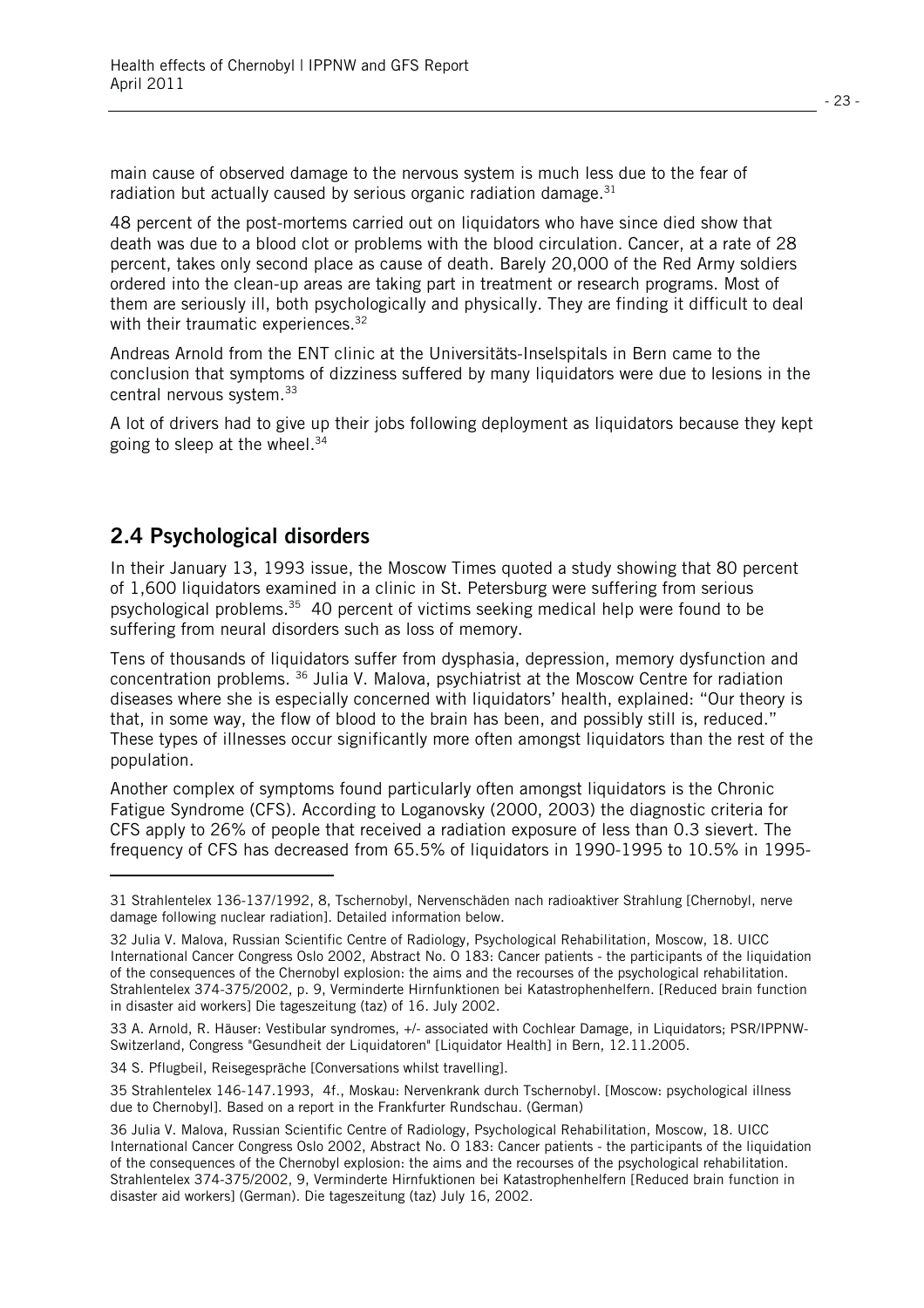2001, while the so-called Metabolic Syndrome X (MSX) has simultaneously increased from 15 to 48.2%. CFS and MSX are regarded as being symptomatic of the development of other neuro-psychiatric and physical illnesses. CFS is also regarded as being synonymous with environmentally influenced vulnerability to, and an indication of the onset of neurodegeneration, of cognitive impairment and neuro-psychiatric disturbances. The left side of the brain appears to be more vulnerable than the right side.

P. Flor-Henry reported that the observed depressive status-displays and clinical syndromes such as schizophrenia and CFS, that prevail amongst a high percentage of the liquidators, are accompanied by organic changes in the brain, mainly in the left cerebrum (by right-handers) and can be objectified with the aid of the electroencephalogram (EEG). They believe this indicates that various neurological and psychiatric illnesses can be caused by exposure to radiation levels between 0.15 and 0.5 Sievert.

Symptoms are also expressed in the form of the premature aging phenomenon. These neurological clinical pictures appear earlier, and more severely, the younger the victim was at the time of exposure to radiation.

Flor-Henry also reported that similar clinical syndromes, which are accompanied by EEG changes in the left cerebrum, have also been observed amongst liquidators suffering from acute radiation syndrome. It surprises him that neither these psychiatric illnesses nor EEGchanges have appeared amongst the Russian veterans of the lost war in Afghanistan. These soldiers had, after all, been subject to enormous levels of traumatic stress but, unlike the Chernobyl liquidator, had not been treated as heroes in their homeland. However, with the aid of magnetic resonance imaging (MRI), EEG and positron emissions tomography (PET) it is possible to prove that cerebral changes in Chernobyl liquidators and veterans of the first Gulf War, as well as the war in Bosnia, are very similar. Flor-Henry attributes this to the use of projectiles containing uranium (depleted Uranium, DU), in both the Gulf and Bosnian wars, which released uranium-238-oxide dust into the air upon impact, allowing it to be inhaled. He has found that those victims who were exposed to uranium-238 developed similar neuropsychiatric syndromes as the atom bomb survivors of Japan in 1945.

A neurological study by L.A. Zhavoronkova from the Institute of Neurophysiology of the Russian Academy of Sciences, and N.B. Kholodova from the Institute of Radiology, Ministry of Public Health<sup>37</sup>, found liquidators' higher cognitive and psychological functions to be impaired: sluggishness of thought, increased fatigue, reduced visual and verbal memory functions, and diminished higher motor functions. The findings are similar to those for premature aging.

Another study within the framework of the French-German Chernobyl Initiative, using standardised structured psychiatric interviews (Romanenko et al. 2004), put the extent of mental disturbance amongst liquidators at 36% and at 20.5% for the entire Ukrainian population. The increased frequency of depressions turned out to be really dramatic: 24.5% amongst liquidators and 9.1% for the general population in Ukraine (Demyttenaere et al. 2004)

A progressive increase in neuro-psychiatric disturbances has also been noticed amongst liquidators who worked in the restricted zone around Chernobyl from 1986 until 1987, and in

l

<sup>37</sup> ISSN 0362\_1197, Human Physiology, 2010, Vol. 36, No. 4, pp. 388–398. © Pleiades Publishing, Inc., 2010.

Original Russian Text © L.A. Zhavoronkova, A.P. Belostocky, M.A. Koulikov, S.V. Kuptsova, N.B. Kholodova, L.B. Oknina, 2010, published in Fiziologiya Cheloveka, 2010, Vol. 36, No. 4, pp. 22–33.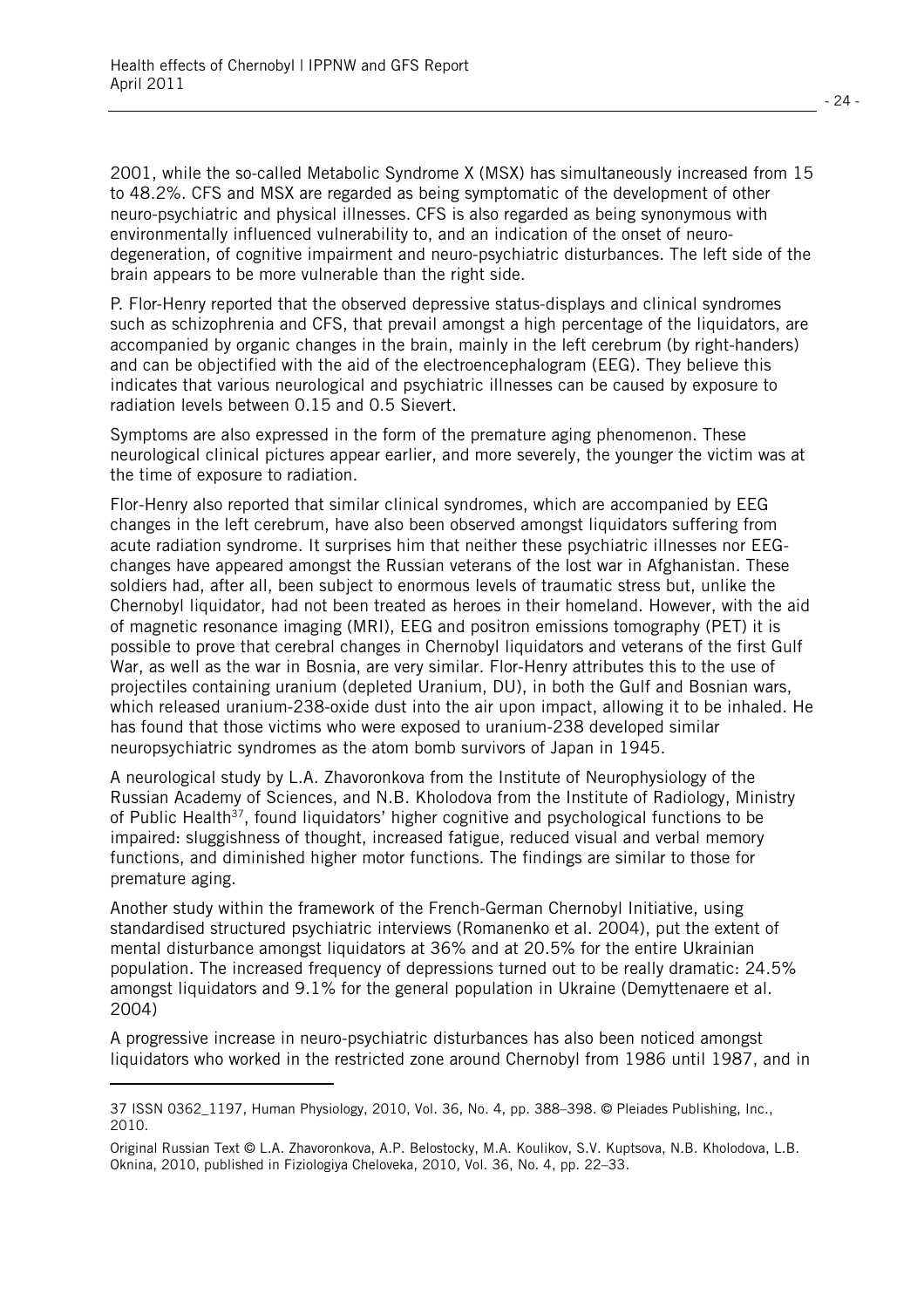particular amongst those who spent 3 to 5 years there. The increased frequency of neuropsychiatric disturbances amongst the workforce who had been there since 1986/1987 and received radiation doses of more than 250 millisievert (mSv), was put at 80.5% and for radiation doses under 250 mSv at 21.4% (p<0,001) (Nyagu et al. 2004). Loganovsky reported that since 1990, there has been an increase of schizophrenic disease: 5.4 per 10,000 amongst the workforce as compared to 1.1 per 10,000 in the general population. The schizophrenia incident rate amongst the people living and working in the Chernobyl zone rose 2.4-fold in the period 1986-1997 and 3.4-fold in the period 1990-1997 (Loganovsky & Loganovskaya, 2000) as compared to the rest of the Ukrainian population.

#### **2.5 Heart and circulatory diseases**

A study by the World Health Organisation (WHO) found a significant increase of heart and circulatory diseases amongst liquidators in the Russian Federation.38

According to Russian information, a large proportion of liquidators are now invalids and suffer, amongst other things, from heart and circulatory problems.<sup>39</sup> Ivanov (1999) found a 40% increased risk of cardiovascular disease for Russian liquidators.<sup>40</sup>

D. Lazyuk examined cardiovascular diseases amongst liquidators from Belarus.<sup>41</sup> His study showed that, in the observation period 1992 to 1997, there was a huge increase in cases of fatal cardiovascular disease amongst liquidators (22.1 percent) compared with the general population (2.5 percent). It is under debate as to whether this is caused by radioactive damage to the blood vessels.

## **3.4 Other illnesses**

l.

A study carried out by the World Health Organisation (WHO) of liquidators in the Russian Federation, found a statistically significant increase in blood and endocrinal diseases, as well as a significant increase in gastro-enteritis, infections and parasite-related disease. 42

According to Russian information, many invalided liquidators suffer from inflammatory gastroenteritis.43

<sup>38</sup> The Radiological Consequences of the Chernobyl Accident, European Commission and Belarus, Russian and Ukrainian Ministries on Chernobyl Affairs, Emergency Situation and Health, Report EUR 16544 EN, 1996.

<sup>39</sup> Edmund Lengfelder, Christine Frenzel: 15 Jahre nach Tschernobyl, Folgen und Lehren der Reaktorkatastrophe [15 Years after Chernobyl, effects of and lessons from the reactor catastrophe]. Otto Hug Strahleninstitut – MHM, Information, September 2001. (German)

<sup>40</sup> Ivanov.V. K. et al.Radiation-epidemiological analysis of the incidence of non-cancer diseases among Chernobyl liquidators, in: "Radiation & Risk", 1999, Issue 11

<sup>41</sup> Dimitri Lazyuk: Cardiovascular Diseases among Liquidators and Populations; PSR/IPPNW-Swiss Congress "Health of Liquidators" in Bern, November 12, 2005.

<sup>42</sup> The Radiological Consequences of the Chernobyl Accident, European Commission and Belarus, Russian and Ukrainian Ministries on Chernobyl Affairs, Emergency Situation and Health, Report EUR 16544 EN, 1996.

<sup>43</sup> Edmund Lengfelder, Christine Frenzel: 15 Jahre nach Tschrnobyl, Folgen und Lehren der Reaktorkatastrophe [15 Years after Chernobyl, effects of and lessons from the reactor catastrophe], Otto Hug Strahleninstitut – MHM, Information, September 2001.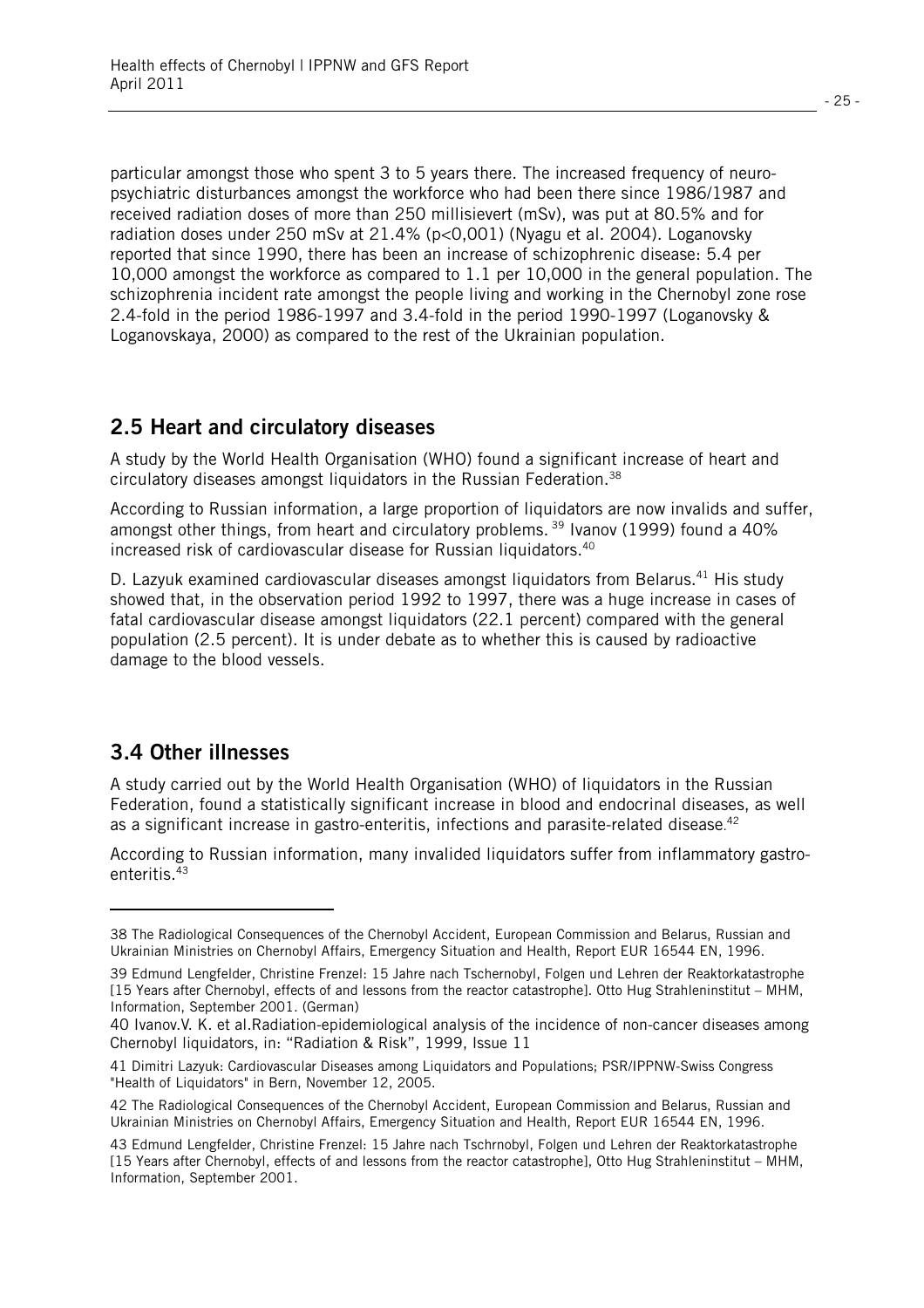Pavel Fedirko from the Research Centre for Radio Medicine at the Academy of Medical Sciences in Ukraine reported that, of the 5,200 liquidators he examined, 95% suffer from eye disease – amongst other things, cataracts, macula degeneration and chronic conjunctivitis.<sup>44</sup>

For many years now Elena Burlakova has been looking into the effects of low dose radiation at cell level.45 <sup>46</sup> 47 In a costly study involving liquidators and sections of the population, the biochemist found that low dose radiation destroyed the protective anti-oxidants-system, particularly of children and young adults under 30. "People age faster", said Burlakova.<sup>48</sup>

In the following overview, Yarilin shows how the incidence rates of 12 groups of illnesses amongst liquidators had changed. It is worth looking at how these values have multiplied over a period of just seven years:<sup>49</sup>

| Illness/organ group            | 1986 | 1987  | 1988  | 1989  | 1990  | 1991  | 1992  | 1993  |
|--------------------------------|------|-------|-------|-------|-------|-------|-------|-------|
| Infections and parasites       | 36   | 96    | 197   | 276   | 325   | 360   | 388   | 414   |
| <b>Tumours</b>                 | 20   | 76    | 180   | 297   | 393   | 499   | 564   | 621   |
| Malignant growths              | 13   | 24    | 40    | 62    | 85    | 119   | 159   | 184   |
| Endocrinal sytem               | 96   | 335   | 764   | 1.340 | 2,020 | 2,850 | 3,740 | 4,300 |
| Blood & blood-producing organs | 15   | 44    | 96    | 140   | 191   | 220   | 226   | 218   |
| Psychological changes          | 621  | 9,487 | 1,580 | 2.550 | 3,380 | 3,930 | 4,540 | 4,930 |
| Nervous system & sense organs  | 232  | 790   | 1,810 | 2.880 | 4,100 | 5,850 | 8,110 | 9,890 |
| Circulation                    | 183  | 537   | 1,150 | 1.910 | 2,450 | 3,090 | 3,770 | 4,250 |
| <b>Respiratory System</b>      | 645  | 1.770 | 3,730 | 5.630 | 6.390 | 6,950 | 7,010 | 7,110 |
| Digestive Organs               | 82   | 487   | 1,270 | 2.350 | 3,210 | 4,200 | 5,290 | 6,100 |
| Urogenital System              | 34   | 112   | 253   | 424   | 646   | 903   | 1,180 | 1,410 |
| Skin and subcutaneous tissue   | 46   | 160   | 365   | 556   | 686   | 747   | 756   | 726   |

**Table: Incidence of 12 morbidity groups amongst liquidators (from 100,000 persons)50**

## **2.7 Children of liquidators**

l

An unusually high number of mutations have been found in the genetic material of the children of liquidators. Scientists from Haifa University have found changes in these children

50 A.A. Yarilin: Immunological Disturbances …

<sup>44</sup> Pavel Fedirko: Eye Diseases among Liquidators: Lesions of Fundus and Macula, Vitreous and Lens; PSR/IPPNW-congress "Gesundheit der Liquidatoren" in Bern, 12.11.2005.

<sup>45</sup> Elena B. Burlakova, V.I. Naidich (ed.): The Effects of Low Dose Radiation; VSP Utrecht, Boston, 2004.

<sup>46</sup> Elena B. Burlakova (ed.): Low Doses of Radiation, Are They Dangerous?; NOVA Sc.Publ. Huntington, N.Y., 2000.

<sup>47 .</sup> Б. Бурлакова: Последствие Чернобыльской датастрофы: Здоровье человека; Москва, 1996.

<sup>48</sup> Elena Burlakova: Ionizing Radiation and Premature Aging; PSR/IPPNW-congress "Gesundheit der Liquidatoren" in Bern, 12.11.2005.

<sup>49</sup> A.A. Yarilin: Immunological Disturbances; in: Chernobyl Catastrophe Consequences: Human Health, Moscow, 1996, 68-96, Russ. In: Burlakova et al.: Peculiarities of Biological Action of Low Irradiation Doses and their Probable Relation to the Health Status of Participants of Chernobyl Accident Liquidation; in: Imanaka (ed.): KURRI-KR-21, 1998, 223-234.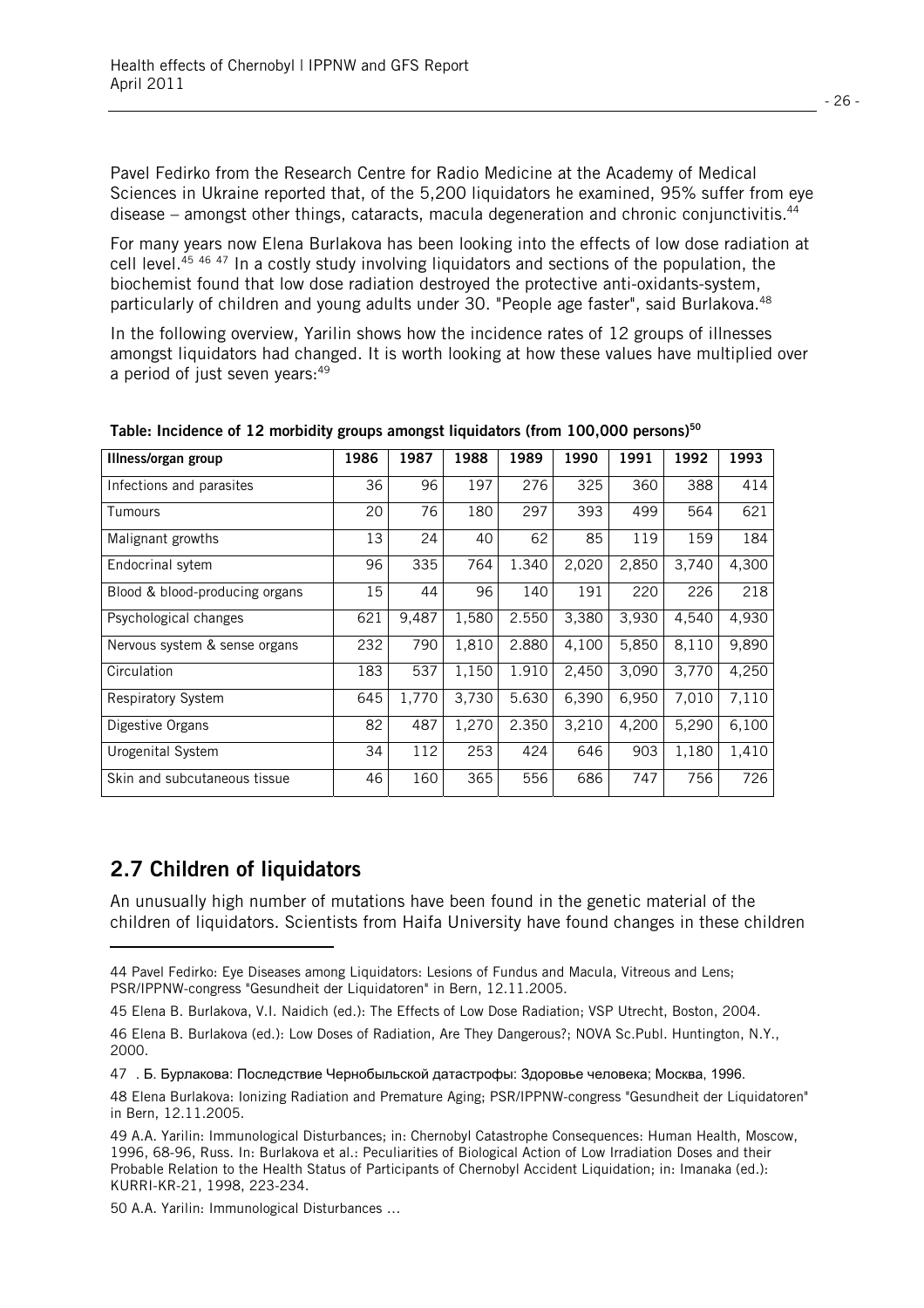l.

that were seven times greater than the number found in the genomes of siblings, who were conceived prior to service in Chernobyl. These mutations do not occur in connection with serious illnesses. Their increased frequency, however, indicates that they will be passed on to future generations. An increase in the number of mutations was found, particularly in children who were conceived immediately following the accident. The numbers decrease in relation to the length of time following the accident. The fathers of the children had received radiation doses of between 50 and 200 milliSievert. That is approximately the amount that nuclear power station workers receive during a10-year period.<sup>51</sup>

Professor Sheban and his colleague Prilebslaya looked into the development of thyroid cancer in the children of liquidators. A cohort of 700 persons was examined in the study. It was shown that the incidence of thyroid diseases was significantly greater for children of liquidators than for children of unexposed parents.<sup>52</sup> This phenomenon raises questions for which there are no satisfactory answers.

Tsyb reported a significant rise in the frequency of all types of illnesses amongst the children of liquidators compared to Russian children from Obninsk (1994-2002). More frequent amongst liquidator's children were, in particular, cancer and leukaemia, congenital deformations, endocrinal and metabolic illnesses as well as mental disturbances and behavioural problems. Within a number of years there was also a significant increase in cases of disease of the urogenital, the neural system and the sense organs. The rate of illness was particularly high in 1999.<sup>53</sup>

<sup>51</sup> Weinberg HS, Korol AB, Kirzhner VM, Avivi A, Fahima T, Nevo E et al. Very high mutation rate in offspring of Chernobyl accident liquidators. Proc Biol Sci 2001; 268 (1471):1001-5, Proceedings the Royal Society of London (Bd. 268, 1001).

<sup>52</sup> Angelika Claußen: Die Katastrophe von Tschernobyl. Eine Annäherung bei einem Besuch in der verbotenen Zone [The Chernobyl catastrophe. Encounters made during a visit in the forbidden zone], IPPNW-Forum 96/2005, 6f. (German)

<sup>53</sup> A.F. Tsyb et al.: General characterization of health in first-generation offspring born to liquidators of the Chernobyl NPP accident consequences; Int. J. Rad. Med. 2004, 6(1-4): 116-121.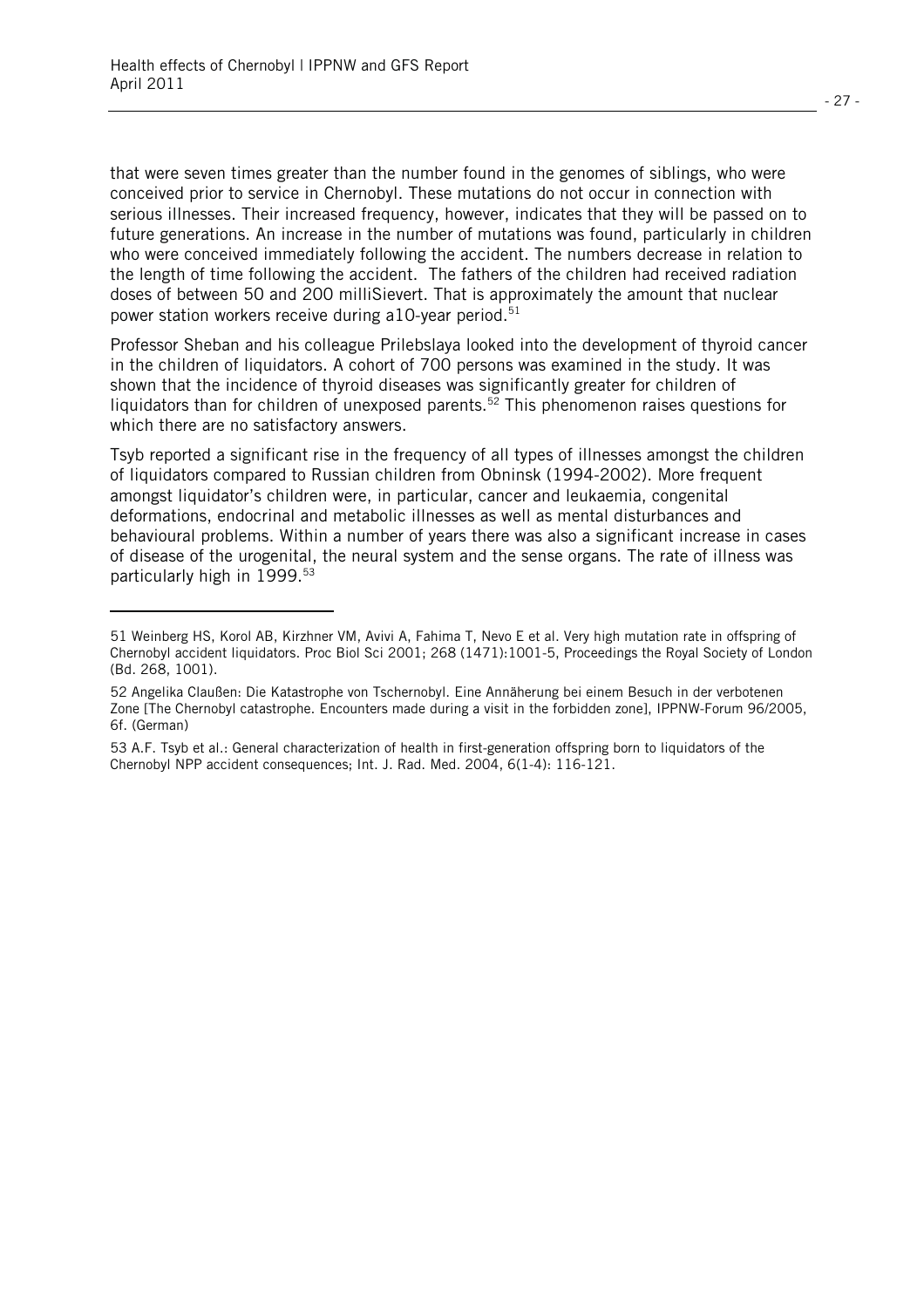# **3. Infant mortality**

During the last century, infant mortality had gradually decreased. This was due to a number of factors – the most important being improved medical care, vaccinations and improved living conditions. Every country pays particular attention to the development of infant mortality rates and proudly presents any drop in death rates as proof of an efficient health service. Therefore, many countries have several decades worth of reliable data on infant mortality.

From the period of atmospheric nuclear weapons testing it is known that the infant mortality parameter is sensitive to radioactivity. It therefore comes as no surprise that there are now numerous studies showing that infant mortality is not only higher in the vicinity of Chernobyl, but also further away - in Europe. In the textbooks there is nothing to be found on this yet, but it is to be found in a number of different journals.

## **3.1 The Chernobyl region**

l.

In1987 - the year following the reactor accident - there was an increase in the number of stillbirths and perinatal deaths in the Ukrainian and Belarussian areas around Chernobyl. Alfred Körblein comes to the conclusion that this is connected to caesium exposure. There has been a second increase in perinatal mortality in Belarus and in Ukraine since 1989. In the case of this second increase, a link to exposure to strontium of pregnant women has beeen established.54

In Ukraine, the "strontium effect" is more dominant than the "caesium effect". It has become clear from the difference between the expected and the actual rate of perinatal mortality that in three Ukrainian regions - Zhytomyr, rural Kiev and Kiev city - alone, 151 children died in 1987 mainly due to the caesium effect, whereas between 1988 and 1991 712 children died as a result of the strontium effect. This means that following Chernobyl there was a total of 863 perinatal deaths in the area as a result of caesium and strontium exposure.<sup>55</sup>

Another study registered increased perinatal mortality and other unfavourable pregnancy outcomes in two heavily contaminated areas of Ukraine close to the Chernobyl reactor.56

In 1987 in Belarus there was a greater increase (not significant) in perinatal mortality in the highly contaminated region of Gomel than in other areas of Belarus.<sup>57</sup> However, what is decisive for A. Körblein is the fact that, in the first half of the 1990s, perinatal mortality in the area of Gomel was about 30 percent higher than in the rest of the rural areas of Belarus. This is possibly a delayed effect following increased absorption of strontium during puberty. The analysis showed that between 1987 and 1998 than were 431 more children died in the Gomel area than could have been expected from the data of comparable areas.<sup>58</sup>

<sup>54</sup> A. Körblein: Strontium fallout from Chernobyl and perinatal mortality in Ukraine and Belarus. Radiats Biol Radioecol. 2003 Mar-Apr;43(2):197-202. Strahlentelex, 398-399/2003, 5.

<sup>55</sup> Alfred Körblein 2005: Studies of pregnancy outcome following the Chernobyl accident. Unpublished.

<sup>56</sup> V.I. Kulakov, T.N. Sokur, A.I. Volobuev, I.S. Tzibulskaya, V.A. Malisheva, B.I. Zikin, L.C. Ezova, L.A. Belyaeva, P.D. Bonartzev, N.V. Speranskaya, et.al.: Female reproductive function in areas affected by radiation after the Chernobyl power station accident, Environ Health Perspect. 1993 Jul;101 Suppl 2:117-123. reproduced by: Alfred Körblein 2005: Studies of pregnancy outcome following the Chernobyl accident. Unpublished.

<sup>57</sup> Alfred Körblein: Säuglingssterblichkeit nach Tschernobyl [Infant mortality since Chernobyl]. Report no. 24/2003 Otto Hug Strahleninstituts, 6-34. (German)

<sup>58</sup> Alfred Körblein 2005: Studies of pregnancy outcome following the Chernobyl accident. Unpublished.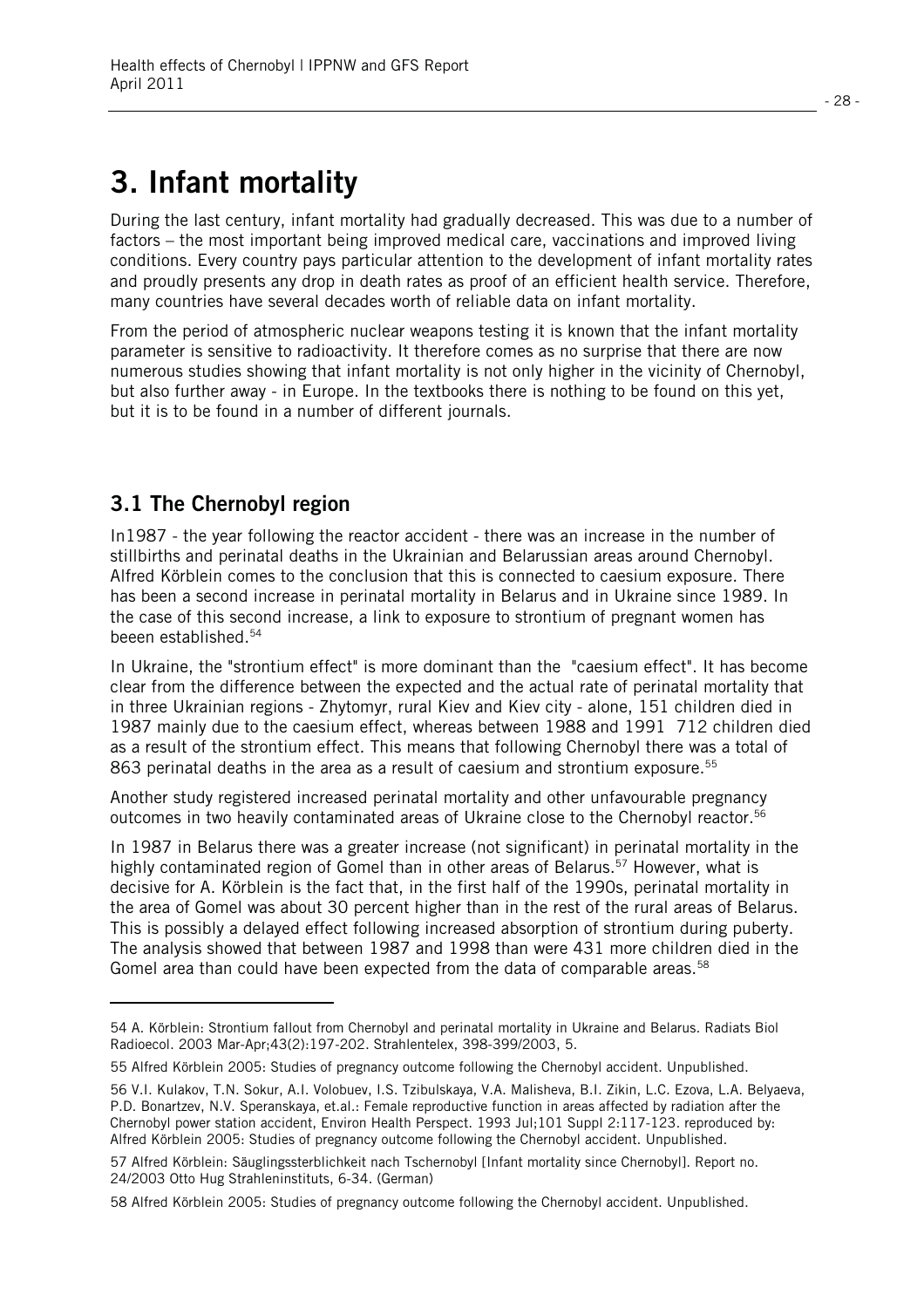Whilst the effect of radioactive caesium was essentially limited to 1987, the strontium effect continued until the end of the investigation period in 1998. The number of additional deaths of newborns since1988 outweighs the effect of 1987 ten times over. Dose estimates from Belarus assume that strontium makes up only about 5 percent of the caesium dose. Körbleins calculations deviate from current dose estimates by at least 2 orders. One possible explanation for this discrepancy is that the currently accepted dose factor massively underestimates the effect of strontium.

Körblein's results are consistent with changes in perinatal mortality in Germany following the atmospheric atom bomb tests in the 1950s and 1960s.

### **3.2 Germany**

l

In1986 in Berlin, an unusual increase of infant mortality was observed. Compared to 1985, infant mortality in Berlin rose in 1986 from 10.6 to12.5 per 1,000 live births in the first year of life. The mortality rate of non-German infants increased over-proportionally from 9.6 auf 14.3 per thousand. The mortality rate even increased between the end of the first week and the end of the first year of life by 26 percent. There had previously been a decrease in infant mortality.59

For the years 1975 to 1987, M. Schmidt, H. Ziggel and G. Lüning, working with the physicist Prof. Dr. Jens Scheer in Bremen, had looked into infant mortality within the first seven days of life.<sup>60</sup> Whereas early infant mortality in the entire republic had been on the decrease up to spring 1986, a change began to take place in the months following Chernobyl. In the southern areas of the Federal Republic, particularly in Bavaria and Baden-Württemberg, where the highest amounts of radiation had been detected, considerably more deaths were registered amongst newborns than in those (northern) areas, where there had been less radioactive fallout. The extrapolation had, however, omitted to take sufficient account of previous changes in infant mortality brought about by fallout from atmospheric nuclear weapons tests.

A paper, published in 1997 by Alfred Körblein $61$  and Helmut Küchenhoff, came to the conclusion that there was a significant increase in perinatal mortality in the whole of Germany following Chernobyl. Analysis of monthly death rates showed an increase in perinatal mortality seven months after the exposure of pregnant women to radioactive caesium was calculated to have been at its highest.<sup>62</sup> The author put this increase down to the fact that, during the winter of 1986/1987, agricultural products from animals that had been given contaminated feed came onto the market.

Hagen Scherb und Eveline Weigelt, of the GSF-research centre for environment and health in Neuherberg, found a significant increase of about 5 percent of perinatal mortality in Germany

<sup>59</sup> Strahlentelex 7/1987, 2. Strahlentelex 8/1987, 3.

<sup>60</sup> G. Lüning, J. Scheer, M. Schmidt, H. Ziggel: Early infant mortality in West Germany before and after Chernobyl. Lancet. 1989 Nov 4;2(8671): 1081-1083.

<sup>61</sup> Dr. Alfred Körblein (Munich Institute for the Environment) had already drawn the wrath of the establishment upon himself by disrespectfully and carefully reading the renowned studies from the Cancer Registry in Mainz (Director: Prof. Dr. Jörg Michaelis) on cancer incidence in the vicinity of German nuclear power plants and coming to very different results than Michaelis and the Minister for the Environment at the time, Angela Merkel. The resoluteness of Körblein and the coherence of his arguments have played a great part in prompting a new analysis of cancer incidence in the vicinity of German nuclear power plants.

<sup>62</sup> A. Körblein, H. Küchenhoff: Perinatal Mortality in Germany following the Chernobyl accident. Radiat Environ Biophys 1997; 36(1): 3-7.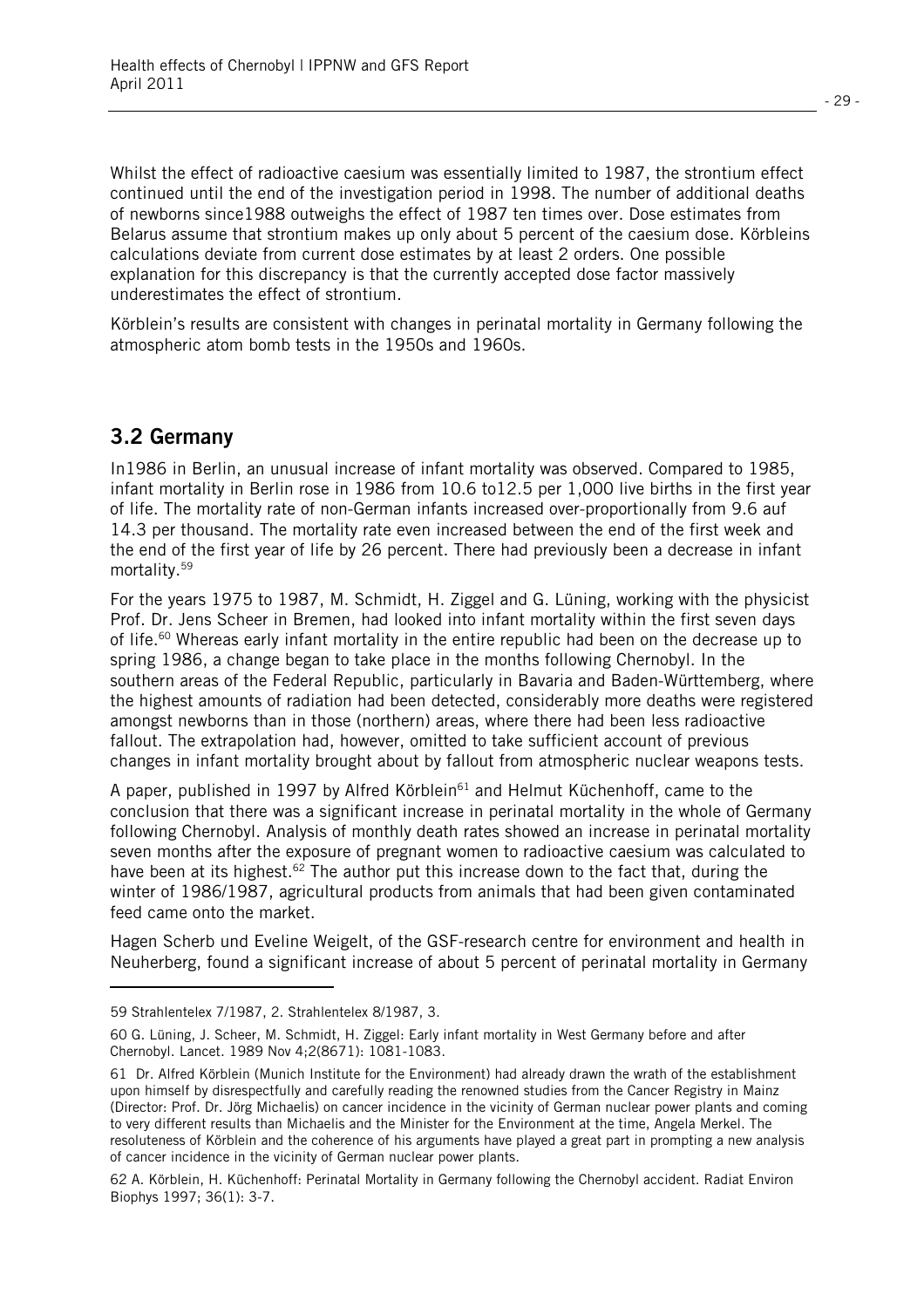in 1987 as compared to the trend in other years. $63$  This is the equivalent of about 300 additional cases. On the basis of stillbirth statistics from other European countries, Scherb and Weigelt even consider it possible that this figure underestimates the effect (see below).

Since Chernobyl there has also been an increase in perinatal mortality in southern Germany. In 1991, Munich's Institute for the Environment published a study on the effects of the Chernobyl reactor accident of April 1986 on perinatal mortality in areas of the Federal Republic of Germany that had been weakly or heavily contaminated with radioactivity. This showed that, in the more heavily contaminated southern part of Germany, there were two increases in the incidence rate of early neonatal mortality, once in early summer 1986 and once in winter 1986/87.<sup>64</sup>

Körblein also examined birth rate developments in order to record any increase in spontaneous abortions as a result of Chernobyl. <sup>65</sup> It was found that birth rates in southern and northern Bavaria differed. In southern Bavaria, more badly hit by Chernobyl fallout than northern Bavaria, the birth rate in February 1987 showed an 11 percent significant (p=0.0043) decrease against the expected value. The birth deficit is 615. In northern Bavaria there was only a 4% insignificant ( $p=0.184$ ) reduction.

## **3.3 Other countries**

By studying the monthly data, Körblein found that there had been a significant increase of perinatal mortality at the beginning of 1987 in the Ukrainian region of Zhytomyr, as well as in Poland.<sup>66</sup>

Scherb and Weigelt also examined stillbirth rates in several countries and regions outside the Chernobyl region that had also been relatively heavily contaminated by Chernobyl fallout.<sup>67</sup> According to their analysis, the perinatal mortality rate in the combined countries/regions of Bavaria, East Germany, West-Berlin, Denmark, Iceland, Latvia, Norway, Poland, Sweden and Hungary increased in 1986 by 4.6% (p=0.0022) and from 1987-1992 by a highly significant 8.8% (p=0.33E-6) compared to the trends based on the periods 1981-1985 and 1987- 1992. According to this model, it follows that, for the years 1986 to 1992, there were about 3,200 stillbirths ( $\pm 1.300 = 2\sigma$ ) more than had been expected. This is an average of about 460 additional stillbirths per annum in this period of time and group of countries.<sup>68 69 70 71 72</sup>

l.

<sup>63</sup> Hagen Scherb, Eveline Weigelt: Zunahme der Perinatalsterblichkeit, Totgeburten und Fehlbildungen in Deutschland, Europa und in hoch belasteten Gebieten deutschen und europäischen Regionen nach dem Reaktorunfall von Tschernobyl im April 1986 [Increase in perinatal mortality, stillbirths and malformations in Germany, Europe and in heavily contaminated areas of German and European regions following the reactor accident in Chernobyl in April 1986]. Report no. 24/2003 from the Otto Hug Strahleninstituts, 35-75. (German)

<sup>64</sup> Strahlentelex 108-109/1991, p. 4, Die Säuglingssterblichkeit war in Süddeutschland erhöht [Increase in perinatal mortality in southern Germany]. (German)

<sup>65</sup> Alfred Körblein: Säuglingssterblichkeit nach Tschernobyl [Perinatal mortality since Chernobyl]. Report no. 24/2003 Otto Hug Strahleninstituts, 6-34. (German)

<sup>66</sup> Ibid.

<sup>67</sup> Hagen Scherb, Eveline Weigelt: Zunahme der Perinatalsterblichkeit, Totgeburten und Fehlbildungen in Deutschland, Europa und in hoch belasteten Gebieten deutschen und europäischen Regionen nach dem Reaktorunfall von Tschernobyl im April 1986 [Increase in perinatal mortality, stillbirths and malformations in Germany, Europe and in heavily contaminated areas of German and European regions following the reactor accident in Chernobyl in April 1986]. Report no. 24/2003 from the Otto Hug Strahleninstituts, 35-75. (German) 68 Ibid.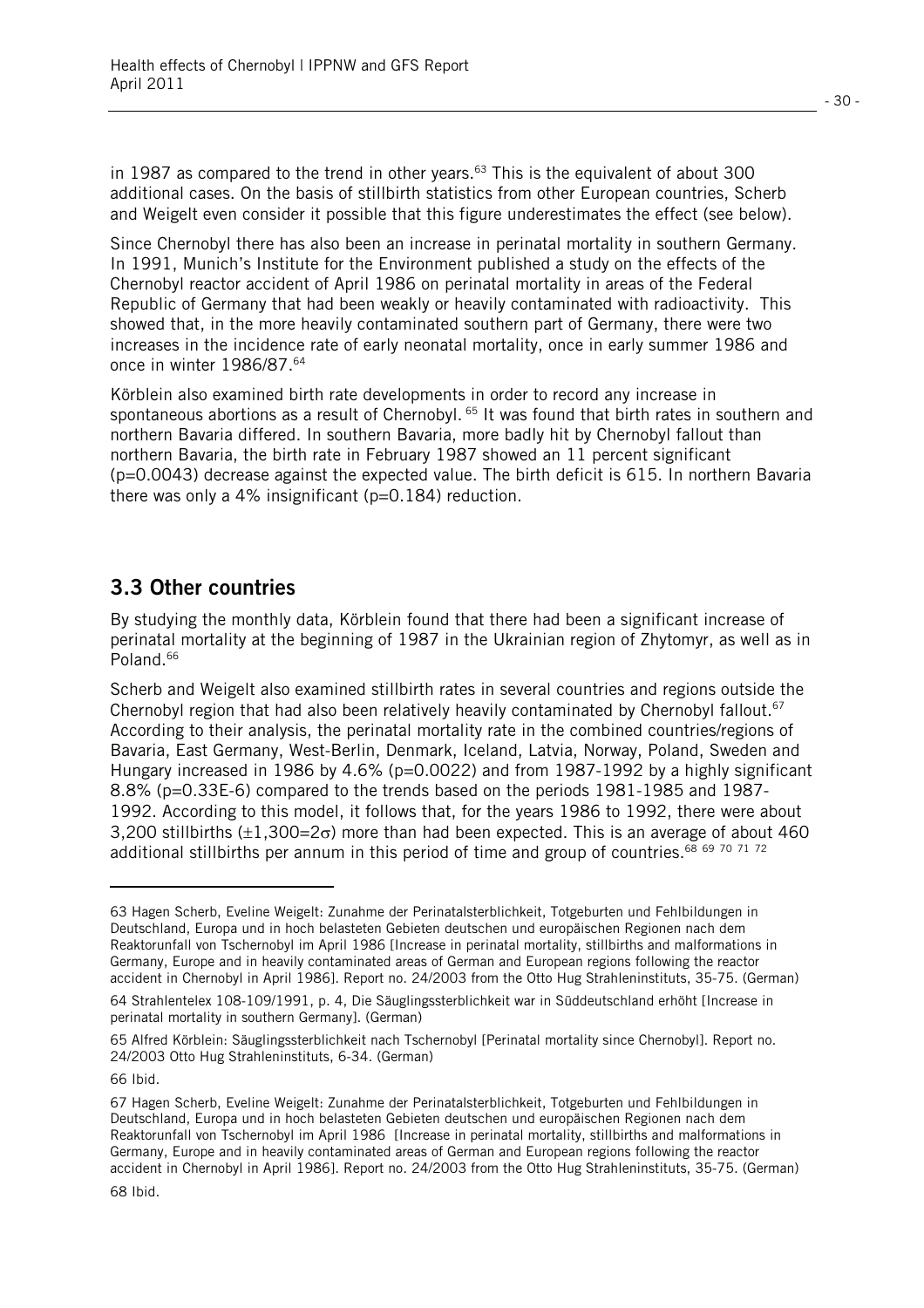l

Finland is the Scandinavian country most heavily polluted by Chernobyl. A Finnish study showed a distinctive increase in premature births of children who had been conceived in the first four months after Chernobyl in the areas with the highest dose rates and ground contamination with caesium-137.73

Scherb und Weigelt examined the development of stillbirths in Finland.<sup>74</sup> The scientists criticized the fact that in1987, of all years, Finland changed their definition of stillbirth. But Scherb and Weigelt still believe, albeit for different reasons, that the stillbirth statistics published in February 2001 by Auvinen and colleagues provide them with consistent and usable data for the years 1977 to 1992. Backed by this data, Scherb and Weigelt analysed the trend in stillbirths in Finland from 1977 to 1994. They found a highly significant changepoint in 1987. The effect was approximately twice as strong as in Sweden and about two thirds of the effect in Hungary.

After Chernobyl, infant mortality rates in Sweden, Finland and Norway increased by a significant 15.8 percent compared to the trend for the period 1976 to 2006. Alfred Körblein calculated that for the period 1987 to 1992 an additional 1,209 (95 % confidence interval: 875 to  $1,556$ <sup>75</sup> infants had died.

71 H. Scherb, E. Weigelt, I. Brüske-Hohlfeld: Regression Analysis of Time Trends in Perinatal Mortality in Germany 1980-1993; Environmental Health Perspectives Vol. 108, No. 2, February 2000.

72 H. Scherb, E. Weigelt: Spatial-temporal logistic regression of the cesium contamination and the time trend in annual stillbirth proportions on a district level in Bavaria, 1980 to 1993; in: Friedl, H. et al. (eds): Proceedings of the 14th International Workshop on Statistical Modelling, Technical University Graz, 647-650.

73 T. Harjulehto, T. Aro, H. Rita, T. Rytömaa, L. Saxén: The accident at Chernobyl and outcome of pregnancy in Finland. Br Med J. 1989; 298: 995-997. Strahlentelex 178-189/1994, 7, Neugeborenensterblichkeit nach Tschernobyl.

74 Hagen Scherb, Eveline Weigelt: Zunahme der Perinatalsterblichkeit, Totgeburten und Fehlbildungen in Deutschland, Europa und in hoch belasteten Gebieten deutschen und europäischen Regionen nach dem Reaktorunfall von Tschernobyl im April 1986 [Increase in perinatal mortality, stillbirths and malformations in Germany, Europe and in heavily contaminated areas in German and European regions following the reactor accident in Chernobyl in April 1986]. Report no. 24/2003 from the Otto Hug Strahleninstituts, 35-75. (German)

75 Körblein, A.: Säuglingssterblichkeit nach Tschernobyl in skandinavischen Ländern, Strahlentelex 510 -511, 2008

<sup>69</sup> H. Scherb, E. Weigelt, I. Brüske-Hohlfeld: European stillbirth proportions before and after the Chernobyl accident; International Journal of Epidemiology 1999; 28:932-940.

<sup>70</sup> H. Scherb, E. Weigelt: Spatial-temporal change-point regression models for European perinatal data; European Radiation Research 2000, 30th Annual Meeting of the European Society for Radiation Biology, Warzawa, August 27-31, 2000.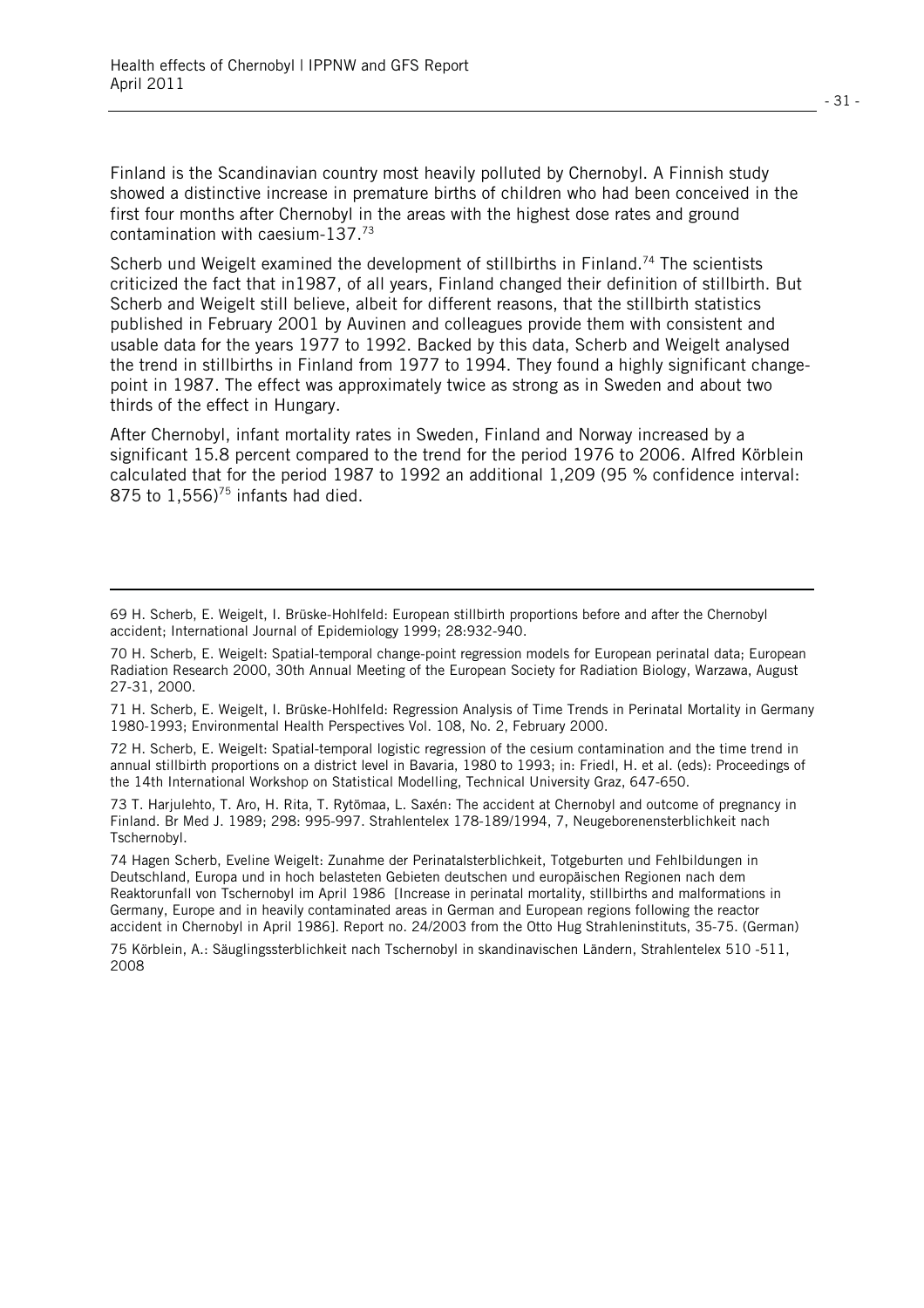### **Excursus: Miscarriages and pregnancy terminations**

Usually miscarriages and pregnancy terminations since Chernobyl have been silently ignored. There are, however, a number of unsettling indications:

- in Poland there were considerably less live births in 1986 compared to previous years.76 77
- in1987 Trichopoulos reported on pregnancy terminations following Chernobyl. He came to the conclusion that in May 1986, 23 percent of early pregnancies in Greece were terminated. Altogether about 2,500 wanted pregnancies were terminated because of Chernobyl.<sup>78</sup>
- Ketchum's information, that there were 100,000 to 200,000 additional terminations in Western Europe because of the Chernobyl catastrophe, refers to data from the IAEA.79
- $\bullet$  there have been numerous indications from doctors, and women in the Chernobyl region, that in the days and weeks following Chernobyl abortions were systematically carried out. No one wants to talk about this and we have no knowledge of accurate data on these abortions.

Dr. Mole, longstanding member of the ICRP and the NRPB, already addressed this issue prior to Chernobyl as follows: "The most important consideration is the generally accepted value judgement that early abortions of embryos have little personal and social importance."<sup>80</sup>

We do not share Dr. Mole's evaluation. For us, these appallingly high numbers of aborted embryos count as victims of Chernobyl.

Ever since discovering the mutagenicity of ionising radiation in animal experiments, damaging radiation genetic effects in humans have also been repeatedly considered and examined. The ICRP, however, is of the opinion that teratogenic damage (stillbirths, infant mortality, severe malformation) does not occur below a dose of 100 mSV. Since the mean dose for Germany in 1986-7 was only 0.2 mSV, according to ICRP opinion there can't have been an increase in teratogenic damage. On the other hand, there are numerous studies from Germany, Europe and the three countries in the Chernobyl region that show that there was indeed an increase in teratogenic damage, contrary to expectations on the part of these scientists.

Körblein (2011) established a significant dose-effect relationship between Caesium contamination, and also Strontium later on, in the food chain and also in the soil, and an increase in perinatal mortality.<sup>81</sup>

Moreover, recent studies by Scherb et al (2010) show just such damaging genetic effects after the Chernobyl accident. They studied gender odds, in other words the relation of girls to boys born, and ..missing" births due to the reactor catastrophe at Chernobyl. They found that

l.

81 Körblein, Alfred: Erhöhte Sterblichkeit von Neugeborenen nach Tschernobyl, in: Strahlentelex 580- 581/03.03.2011

<sup>76</sup> J. Gould, Lecture on 18/19.11.1987 in Hamburg.

<sup>77</sup> J.M. Gould: Mortality Consequences of Chernobyl Radiation in the US, First Global Radiation Victims Congress, New York, 29.9.1987.

<sup>78</sup> D. Tricholoulos: The Victims of Chernobyl in Greece: induced abortions after the accident. Brit. Med. J. 295(1987) 1100.

<sup>79</sup> L.E. Ketchum: Lessons of Chernobyl: SNM Members Try to Decontaminate World Threatened by Fallout; The Journal of Nuclear Medicine 28(1987) 6, 933ff.

<sup>80</sup> Mole, Brit.J.Radiol. 52(1979)614,84-101.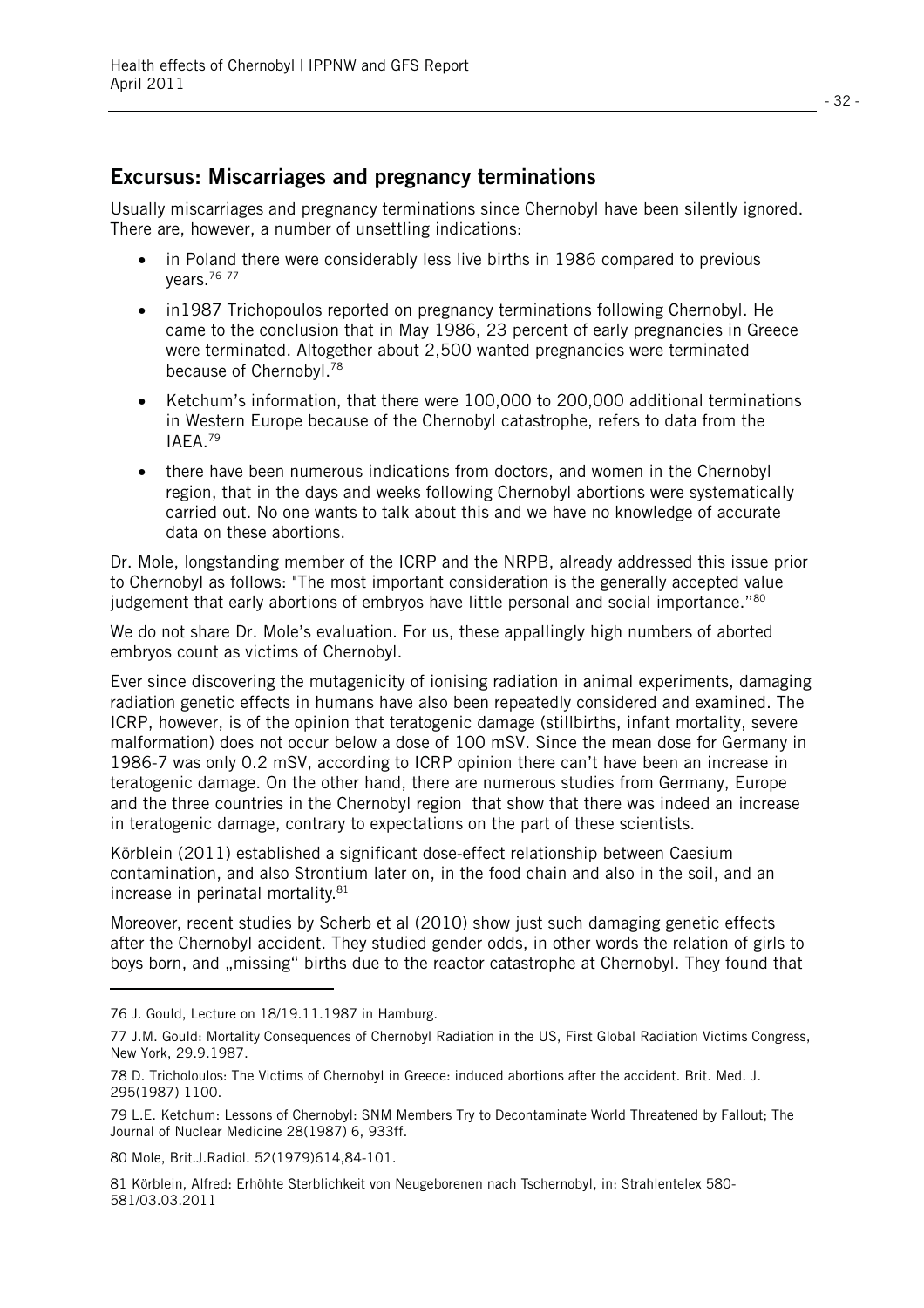l.

about 800,000 fewer children had been born as would have been expected. A similar trend could be identified in the vicinity of 31 nuclear installations in Switzerland and Germany where about 15,000 fewer children had been born in a forty year period, mostly girls.<sup>82</sup>

<sup>82</sup> Scherb, H., Verlorene Kinder. Die Geschlechtschance des Menschen bei der Geburt in Europa und in den USA nach den oberirdischen Atomwaffentests und nach Tschernobyl. In: Strahlentelex 558-559,2010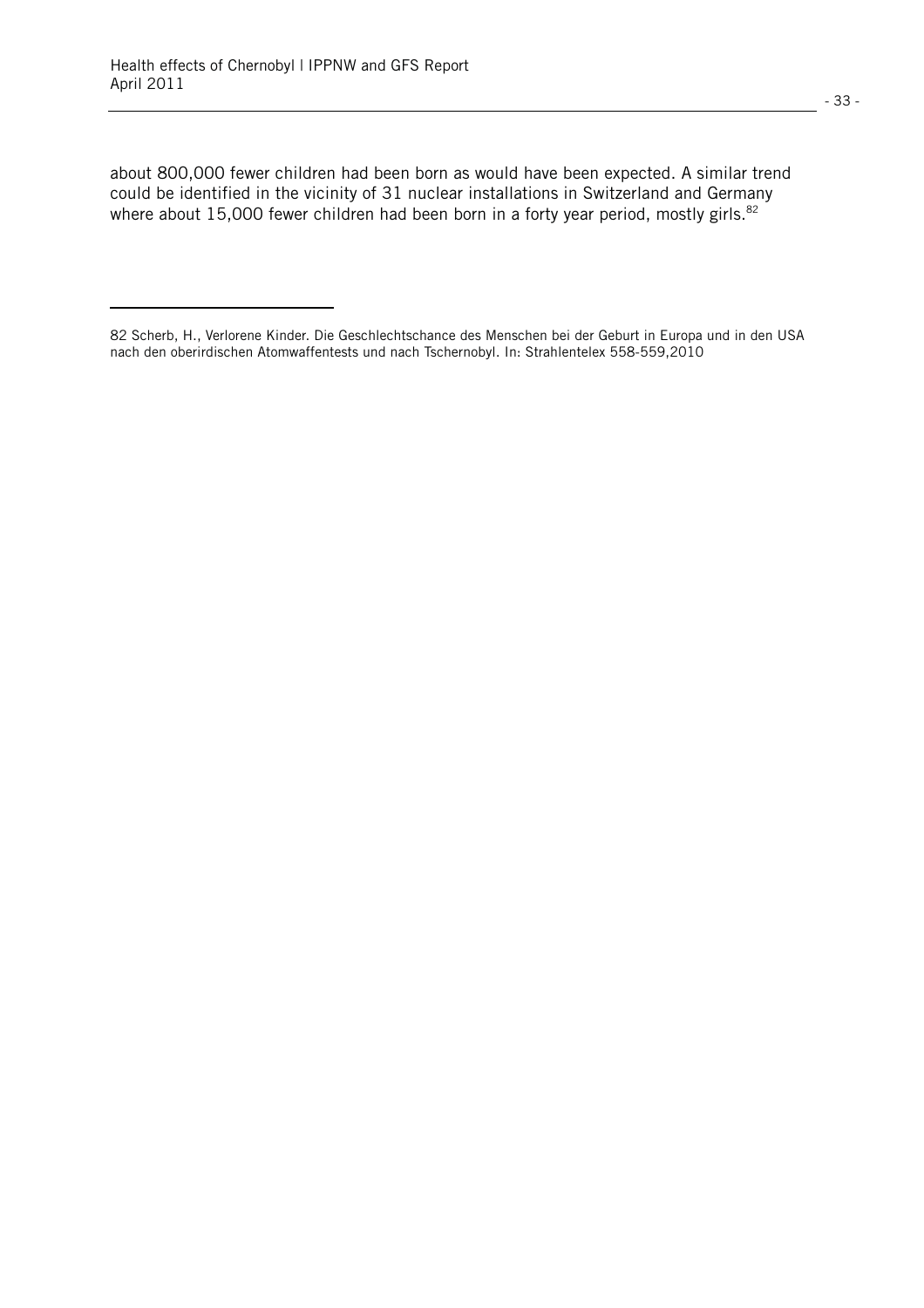## **4. Genetic and teratogenic damage (malformations)**

One of the main difficulties of monitoring genetic damage is the fact that the overwhelming majority of changes does not become visible for several generations. For this reason, fundamental knowledge at the beginning of genetic science came from the study of flies, of which several generations could be examined in a laboratory in a short space of time because of their short life span. Our observations of genetic damage to humans following the Chernobyl catastrophe are therefore still in the early stages.

The following assessments on genetic damage in the aftermath of the Chernobyl catastrophe came from the Vavilov Institute of General Genetics of the Russian Academy of Sciences 83: With reference to the UNSCEAR-Report from1988,<sup>84</sup> the collective doses for all the affected countries in the Northern hemisphere amounts to 600,000 man Sv. 40% of this, i.e. 240,000 man Sv, fell on the territories of the former USSR. People of childbearing age constitute about 40% of the population. Therefore about 40% of the collective doses affects future generations. That would be 240,000 man Sv for all affected countries and 96,000 man Sv for the affected states of the Chernobyl region (former USSR). Based on this key data, it is possible to estimate the extent of genetic damage resulting from the Chernobyl catastrophe. If the risk evaluation takes multifactor hereditary diseases into consideration, then 1,200 to 8,300 cases of genetic damage in the first generation can be expected in the affected countries within the territory of the former USSR. About 10% of the expected genetic damage occurs in the first generation – this means that that we have to reckon with a total of 12,000 – 83,000 genetically damaged people in the affected countries of the Chernobyl region. That would be a total of 3,300 – 23,000 in the first generation and 30,000 – 207,500 people affected in the Northern hemisphere by the Chernobyl catastrophe in the long-term.

It is surprising that in this UNSCEAR estimate the collective dose for Europe is greater than the collective dose for the Chernobyl region, from which it necessarily follows that the estimates concerning the number of victims and the extent of genetic damage in Europe are going to be even higher than those for the Chernobyl region. This is due mainly to the much higher population density in the European countries

UNSCEAR states that there was a collective dose of 318,000 man Sv for Europe from which it follows that under the conditions named above, there will be  $1.800 - 12.200$  genetically damaged people in Europe in the first generation following Chernobyl. Altogether, we have to consider a total of 18,000 – 122,000 genetically damaged people in Europe as a result of the Chernobyl catastrophe.85

l.

<sup>83</sup> V.A. Shevchenko: Assessment of Genetic Risk from Exposure of Human Populations to Radiation; in: E.B. Burlakova: Consequences of the Chernobyl Catastrophe: Human Health; Moscow, 1996, 46-61.

<sup>84</sup> United Nations: Sources, Effects and Risk of Ionizing Radiation; UNSCEAR, New York, 1988, Report to the General Assembly, United Nations, New York, 1988. N° 1.35-44.

<sup>85</sup> These thoughts essentially adhere to data given by V.A. Shevchenko: Assessment of Genetic Risk from Exposure of Human Populations to Radiation; in: E.B. Burlakova: Consequences of the Chernobyl Catastrophe: Human Health; Moscow, 1996, S. 46-61, but elaborate on those for Europe. Figures were very much rounded-down, because at this point in time only a rough estimation is possible.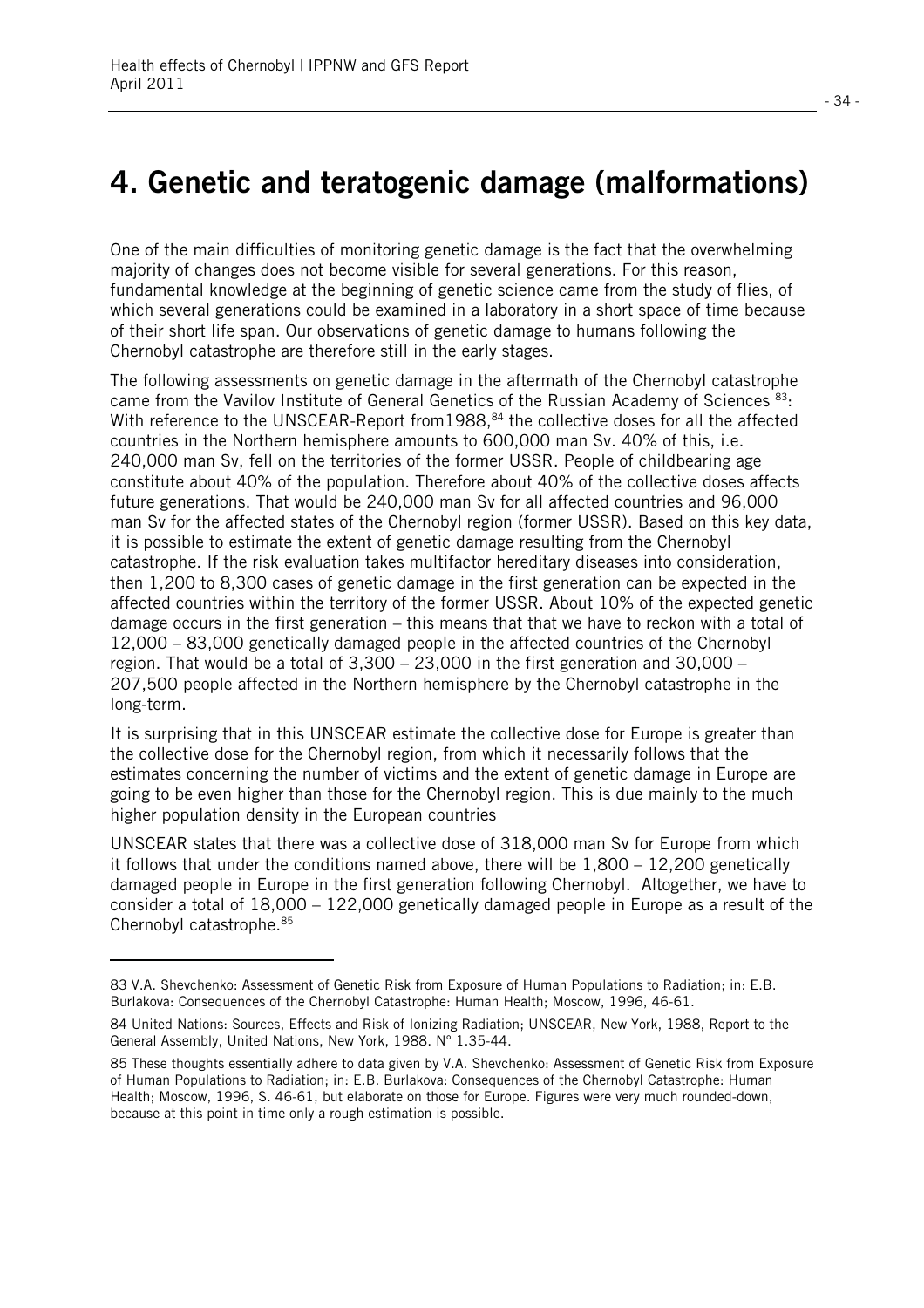| Area                    | <b>Collective doses</b><br>[man $Sv$ ] | Collective doses for the<br>childbearing age group<br>[man Sv] | Genetic damage in<br><b>the</b><br>$1st$ generation<br>(10%) | Genetic damage<br>altogether (100%) |
|-------------------------|----------------------------------------|----------------------------------------------------------------|--------------------------------------------------------------|-------------------------------------|
| Northern hemisphere     | 600,000                                | 240,000                                                        | 3,300-23,000                                                 | 33,000-230,000                      |
| <b>Chernobyl region</b> | 216,000                                | 86.400                                                         | 1,200-8,300                                                  | 12,000-83,000                       |
| <b>Europe</b>           | 318,000                                | 127,200                                                        | 1,800-12,200                                                 | 18,000-122,000                      |

**Table: Estimated size of the genetic risk for the northern hemisphere, the Chernobyl region and for**  Europe following Chernobyl (from Shevchenko<sup>86</sup> und UNSCEAR 88)

## **4.1 The Chernobyl region**

l

Approximately one week after the Chernobyl reactor catastrophe, a number of German citizens returned to the Federal Republic of Germany from their various locations in Ukraine. Analyses of their chromosomes showed a surprisingly clear increase in chromosome anomalies (genetic malformations): Acentric chromosome anomalies were about twice as frequent as dicentric. Centric chromosome rings were also found. Most of those examined were visiting Ukraine on behalf of a company and had been located up to about 400 kilometres away from Chernobyl. Whole-blood cultures were examined from these people. The blood samples were taken in May 1986<sup>87</sup>.

A paper, by Lazjuk and colleagues in Belarus, diagnosed an increased number of deformities in 5-12 week old foetuses.<sup>88</sup> Lazjuk published data on the rate of congenital malformations over the period from 1985 to 1994. There were12.5 birth defects per 1,000 live births in 1985 in Belarus. In 1994, the figures were 17.7/1,000. Lazjuk points out that since 1991, ultrasonic examinations have been introduced in order to recognise malformations at an early stage. If those pregnancies that were terminated following ultrasonic examination are taken into account (1,551 cases), the rate for 1994 would have been 22.4 birth defects per 1,000 live births or pregnancies, i.e. the rate of birth defects has almost doubled in 10 years. There were particularly high rates of anencephaly (missing brain), spina bifida (open spine), cleft lip/ palate, polydactylia (supernumery digit) and muscular atrophy of limbs. <sup>89</sup>

<sup>86</sup> V.A. Shevchenko: Assessment of Genetic Risk from Exposure of Human Populations to Radiation; in: E.B. Burlakova: Consequences of the Chernobyl Catastrophe: Human Health; Moscow, 1996, 46-61.

<sup>87</sup> G. Stephan, U. Oestreicher: An increased frequency of structural chromosome aberrations in persons present in the vicinity of Chernobyl during and after the reactor accident. Is this effect caused by radiation exposure? Mutation Research, 223(1989) 7-12.

<sup>88</sup> G.I. Lazjuk, I.A. Kirillova, I.u.E. Dubrova, I.V. Novikova: Incidence of developmental defects in human embryos in the territory of Byelarus after the accident at the Chernobyl nuclear power station, Genetika, 1994 Sep; 30(9): 1268-1273 (Russian). Reproduced from: Alfred Körblein 2005: Studies of pregnancy outcome following the Chernobyl accident. Unpublished.

<sup>89</sup> Hoffmann, W.: Fallout from the Chernobyl nuclear disaster and congenital malformations in Europe. Archives of Environmental Health 56 (2001) 478-484. Strahlentelex, 374-375/2002, 9 f. Inge Schmitz-Feuerhake, Malformations in Europe and Turkey. (German)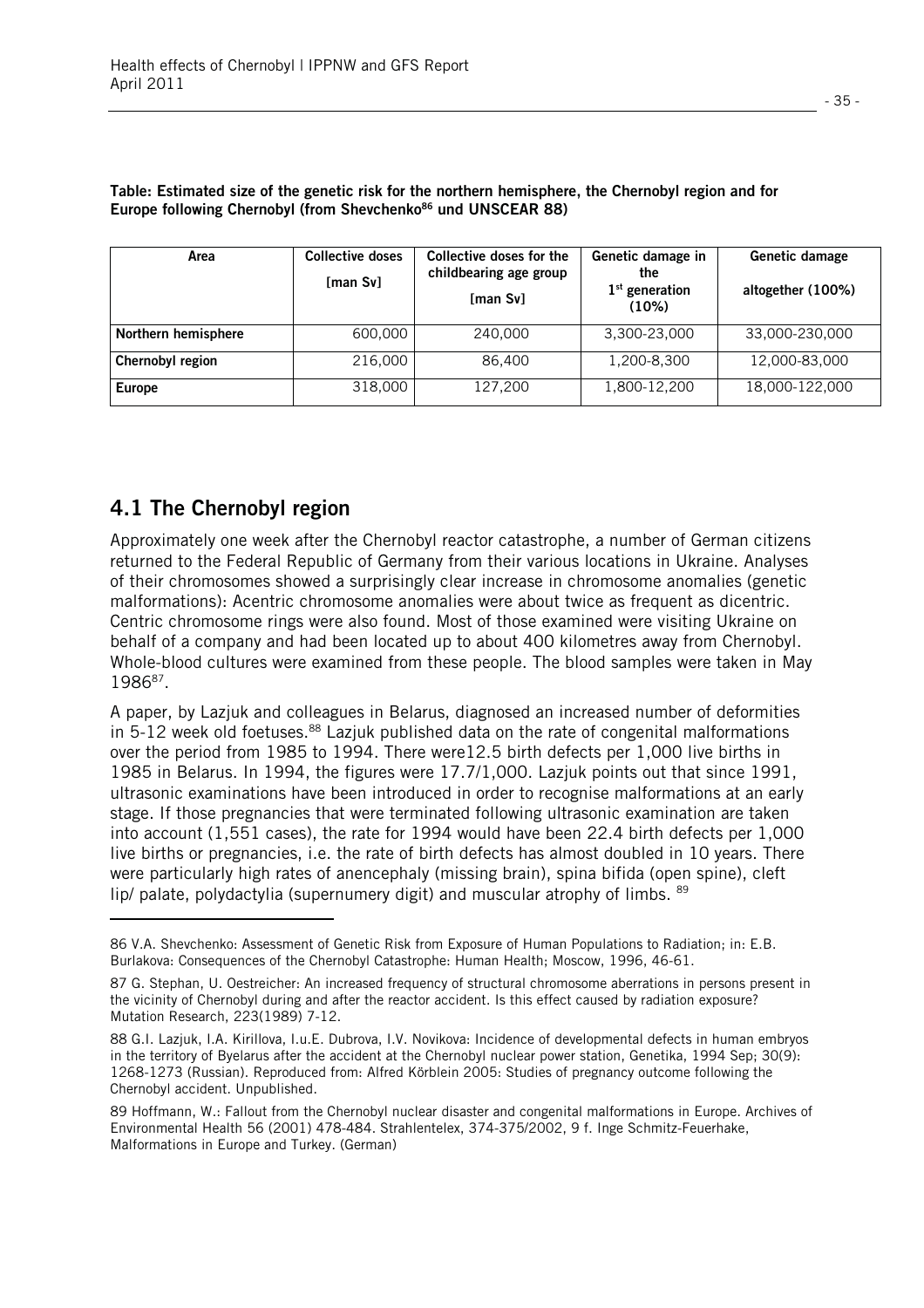In Belarus, Petrova and colleagues also observed an increase in the rate of children suffering from anaemia or congenital malformations.<sup>90</sup>

In January 1987 - nine months after Chernobyl – cases of trisomy 21 (Down's syndrome) in newborns became more frequent in Belarus. Zatsepin et al. had carried out examinations in the period from 1981 to 2001. The authors deduce that because of the time correlation to the Chernobyl accident the increase in Down's syndrome in January 1987 is due to Chernobyl fallout. Other possible influencing factors, such as prenatal diagnostic or altered maternal age distribution, can be excluded as causes. $91$ 

Scientists from the Universities of Moscow and Leicester examined blood samples from 79 families, the parents of which had been living within a 300-kilometre radius of the reactor. The scientists were surprised by the fact that in those children born between February and September 1994 cases of mutations had doubled. The genetic scientists reasoned, that as the examined children were only two years old this was due to genetic changes in the parental germ cells. Professor David Hillis from the University of Texas in Austin drew attention to the correlation with measurement results from field mice that had lived off highly contaminated food in the area around the Chernobyl sarcophagus: "The rate of mutation amongst the field mice is one hundred thousand times higher than normal".<sup>92</sup>

Godlevsky reported on morbidity amongst newborns up to 7-days old as well as on the dynamics of congenital development anomalies amongst newborns in the Ukrainian district of Lugyny. Morbidity rose from 80 cases per 1,000 births in 1985 to about 4-fold in 1995 (shown in the figure). The absolute number of development anomalies rose from 4 in 1985 with varying high values to 17 in 1989 and 33 in 1992, in 1996 the value then falls to 11.93

Vladimir Wertelecki (University of South Alabama) examined the incidence and distribution of congenital malformations in the area of Rovno. The northern part of this area was exposed to distinctly more radiation than the southern part. At 22 per 10,000 live births, the rate of neural tube defects is among the highest in Europe (comp.: the average rate of neural tube defects in Europe is 9.43. Wertelecki found a significantly higher rate of neural tube defects in the northern part of Rovno, where radiation exposure was greater, than in the southern part: 27.0 compared to 18.3 per 10,000 live births (odds ration 1.46, confidence interval 95 % CI  $= 1.13 - 1.93$ <sup>94</sup>

| Country                                                   | <b>Effects</b>                                                                                             | <b>References</b>  |
|-----------------------------------------------------------|------------------------------------------------------------------------------------------------------------|--------------------|
| <b>Belarus</b><br>National Genetic Monitoring<br>Registry | Anencephaly, open spine, cleft<br>lip/palette, polydactylia, muscular<br>atrophy of limbs, Down's syndrome | Lazjuk et al. 1997 |
|                                                           |                                                                                                            |                    |

#### **Table: Teratogene effects observed following the Chernobyl accident.**

90 A. Petrova, T. Gnedko, I. Maistrova, M. Zafranskaya, N. Dainiak: Morbidity in a large cohort study of children born to mothers exposed to radiation from Chernobyl, Stem Cells, 1997; 15 Supp 2:141-150. Reproduced by: Alfred Körblein 2005: Studies of pregnancy outcome following the Chernobyl accident. Unpublished.

91 Zatsepin et. al., Cluster of Down's syndrome cases registered in January 1987 in the Republic of Belarus as a possible effect of the Chernobyl accident.

92 GID 112/113, June 1996. Deutschland-Radio Newsletter, 27.04.1996. Strahlentelex, 228-229/1996, 9, Erbgutveränderungen bei Kindern verdoppelt [Changes in genetic material amongst children doubles]. (German)

93 Ivan Godlevsky, O. Nasvit: Dynamics of Health Status of Residents in the Lugyny District after the Accident at the ChNPP; In T. Imanaka: KURRI-KR-21, Kyoto, 1998, 149-156.

94 Wertelecki, Wladimir: Malformations in a Chornobyl-Impacted Region. Pediatrics 2010;125; e836-e843, http://www.pediatrics. org/cgi/content/full/125/4/e836, in Strahlentelex 564-565,2010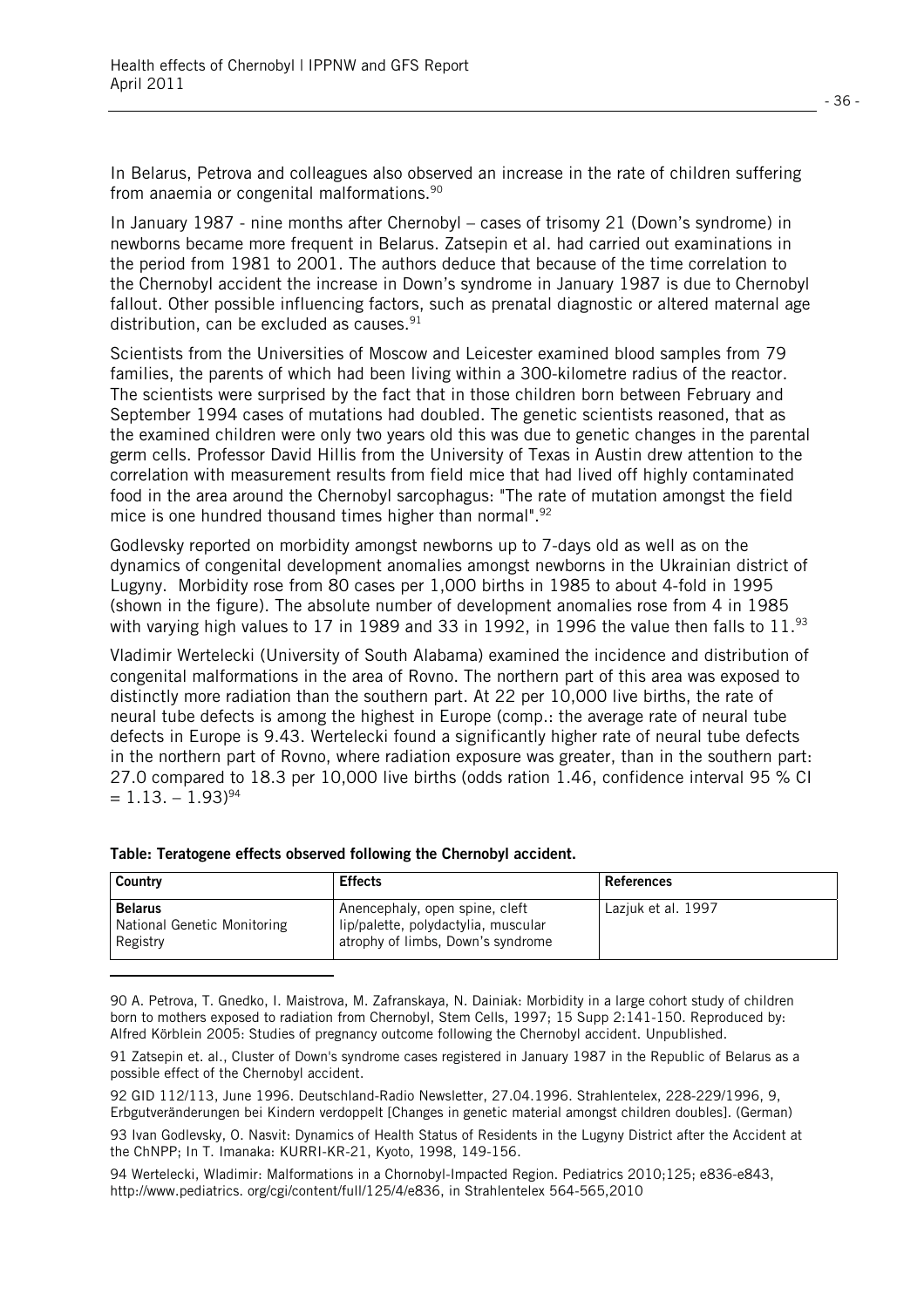| <b>Belarus</b><br>High contamination area Gomel<br>District Chechersky in the Gomel<br>region<br>Region of Mogilev<br>Region of Brest | congenital malformations<br>congenital malformations<br>congenital malformations<br>congenital malformations | Bogdanovich 1997; Savchenko<br>1995<br>Kulakov et al. 1993<br>Petrova et al. 1997<br>Shidlovskii 1992 |
|---------------------------------------------------------------------------------------------------------------------------------------|--------------------------------------------------------------------------------------------------------------|-------------------------------------------------------------------------------------------------------|
| <b>Ukraine</b><br>District of Polessky in the Kiev<br>area                                                                            | congenital malformations                                                                                     | Kulakov et al. 1993<br>Godlevsky, Nasvit 1998                                                         |
| Region of Lygyny                                                                                                                      |                                                                                                              |                                                                                                       |
| <b>Turkey</b>                                                                                                                         | Anencephaly, open spine                                                                                      | Akar et al.1988/89; Caglayan et al.<br>1990; Güvenc et al. 1993; Mocan et<br>al. 1990                 |
| Bulgaria, Pleven region                                                                                                               | Malformations of heart and central<br>nervous system, multiple malformations                                 | Moumdjiev et al. 1992                                                                                 |
| Croatia                                                                                                                               | Malformations upon autopsy of stillborns<br>and cases of early death                                         | Kruslin et al. 1998                                                                                   |
| Germany<br>German Democratic Republic,<br>Central registry                                                                            | Cleft lip and/or palate                                                                                      | Zieglowski, Hemprich 1999                                                                             |
| Bavaria                                                                                                                               | Cleft lip and/or palate<br>Congenital malformations                                                          | Scherb, Weigelt 2004<br>Körblein 2003, 2004; Scherb,<br>Weigelt 2003                                  |
| Annual Health Report of West<br>Berlin 1987                                                                                           | Malformations in stillborns                                                                                  | Strahlentelex 1989                                                                                    |
| City of Jena (Registry of congenital<br>malformations)                                                                                | Isolated malformations                                                                                       | Lotz et al. 1996                                                                                      |

#### **Literature:**

Akar, N., Cavdar, A.O., and Arcasoy, A., 1988, High incidence of Neural Tube defects in Bursa, Turkey, Paediatric and Perinatal Epidemiol. 2:89-92.

Akar, N., Ata, Y., and Aytekin, A.F., 1989, Neural Tube defects and Chernobyl? Paediatric and Perinatal Epidemiol. 3:102-103.

Bogdanovich, I.P., 1997, Comparative analysis of the death rate of children, aged 0-5, in 1994 in radiocontaminated and conventionally clean areas of Belarus, in: Medicobiological effects and the ways of overcoming the Chernobyl accident consequence, Collected book of scientific papers dedicated to the 10<sup>th</sup> anniversary of the Chernobyl accident, Minsk-Vitebsk, p. 4.

Caglayan, S. Kayhan, B., Mentesoglu, S., and Aksit, S., 1990, Changing incidence of neural tube defects in Aegean Turkey, Paediatric and Perinatal Epidemiol. 4:264-268.

Godlevsky, I., and Nasvit, O., 1998, Dynamics of health status of residents in the Lugnyny district after the accident of the ChNPS, in: Research activities about the radiological consequences of the Chernobyl NPS accident and social activities to assist the sufferers by the accident, T. Imanaka, ed., Research Reactor Institute, Kyoto University, KURRI-KR-21, pp.149-156.

Güvenc, H., Uslu, M.A., Güvenc, M., Ozkici, U., Kocabay, K., and Bektas, S., 1993, Changing trend of neural tube defects in Eastern Turkey, J. Epidemiol. Community Health 47:40-41.

Körblein, A., Säuglingssterblichkeit nach Tschernobyl, 2003, Berichte Otto Hug Strahleninstitut 24:6-34.

Kulakov, V.I., Sokur, T.N., Volobuev, A.I., Tzibulskaya, I.S., Malisheva,V.A., Zikin, B.I., Ezova, L.C., Belyaeva, L.A., Bonartzev, P.D., Speranskaya, N.V., Tchesnokova, J.M., Matveeva, N.K., Kaliznuk, E.S., Miturova, L.B., and Orlova, N.S., 1993, Female reproduction function in areas affected by radiation after the Chernobyl power station accident, Environ Health Persp. 101, Suppl. 2:117-123.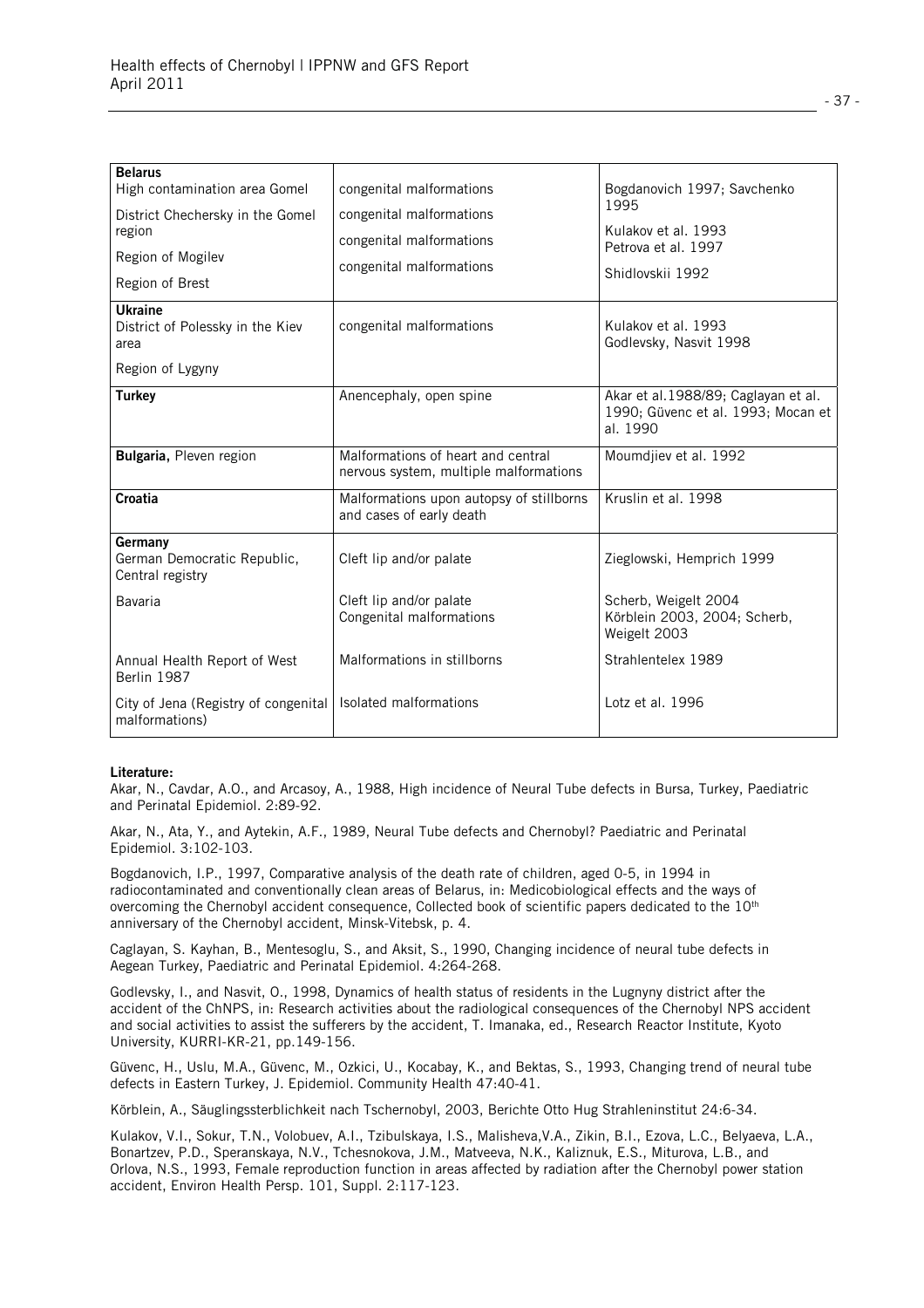Kruslin, B., Jukic, S., Kos, M., Simic, G., and Cviko, A., 1998, Congenital anomalies of the central nervous system at autopsy in Croatia in the period before and after Chernobyl, Acta Med. Croatica 52:103-107.

Lazjuk, G.I., Nikolaev, D.L., and Novikova, I.V., 1997, Changes in registered congenital anomalies in the Republic of Belarus after the Chernobyl accident, Stem Cells 15, Suppl. 2:255-260.

Lotz, B., Haerting, J., and Schulze, E., 1996, Veränderungen im fetalen und kindlichen Sektionsgut im Raum Jena nach dem Reaktorunfall von Tschernobyl [Changes in fetal and child dissection material in the Jena area since the Chernobyl reactor accident], Oral presentation at the International Conference of the Society for Medical Documentation, Statistics, and Epidemiology, Bonn, Germany.

Mocan, H., Bozkaya, H., Mocan, Z.M., Furtun, E.M., 1990, Changing incidence of anencephaly in the eastern Black Sea region of Turkey and Chernobyl, Paediatric and Perinatal Epidemiol. 4:264-268.

Moumdjiev, N., Nedkova, V., Christova, V., Kostova, Sv., 1992, Influence of the Chernobyl reactor accident on the child health in the region of Pleven, Bulgaria, in: 20th Int. Congr. Pediatrics Sept. 6-10, 1992 in Brasil, p.57. Cited by Akar, N., Further notes on neural tube defects and Chernobyl (Letter), Paediatric and Perinatal Epidemiol. 8, 1994, 456-457.

Petrova, A., Gnedko, T., Maistrova, I., Zafranskaya, M., Dainiak, N., 1997, Morbidity in a large cohort study of children born to mothers exposed to radiation from Chernobyl. Stem Cells 16, Suppl. 2: 141-150

Scherb, H., and Weigelt, E., 2003, Congenital malformation and stillbirth in Germany and Europe before and after the Chernobyl nuclear power plant accident, Environ. Sci.& Pollut.Res. 10 Special (1):117-125.

Scherb, H., Weigelt E., Spaltgeburtenrate in Bayern vor und nach dem Reaktorunfall in Tschernobyl [Cleft lip and cleft palate birth rate in Bavaria before and after the Chernobyl nuclear power plant accident], Mund Kiefer Gesichtschirurgie 2004 Mar;8(2):106-10. (German)

Savchenko, V.K., 1995, The Ecology of the Chernobyl Catastrophe. Scientific outlines of an international programme of colloborative research. Man and the Biosphere Series Vol. 17, UNESCO Paris, p.83.

Shidlovskii, P.R., 1992, General morbidity of the population in districts of the Brest region. Zdravoohranenie Belorussii (Minsk) 1:8-11 (Russ.).

Strahlentelex 55, 1989, Säuglinge starben vermehrt oder wurden tot geboren [More perinatal deaths or stillbirths], Berlin, Germany, p. 6.

Zieglowski, V., and Hemprich, A., 1999, Facial cleft birth rate in former East Germany before and after the reactor accident in Chernobyl, Mund Kiefer Gesichtschir. 3:195-199 (in German).

#### **4.2 Germany**

l

In January 1987 - nine months after Chernobyl - in a laboratory for genetic diagnostic in Munich (Dr. Klaus Waldenmeyer), it was found that the frequency of trisomy 21 (Down's syndrome) was three times the normal figure.<sup>95</sup> Even with the necessary prudence that, according to Dr. Waldenmeyer, is mandatory in judging such observations, an increase in the occurrence of genetic changes exactly nine months after the catastrophe is extremely conspicuous<sup>96</sup>. In Munich, six cases of trisomy 21 became known<sup>97</sup>.

K. Sperling also observed a sharp rise in cases of trisomy 21 (Down's syndrome) in Berlin nine months after Chernobyl. In January 1987, 12 children were born with Down's syndrome in

<sup>95</sup> People with Down's syndrome have a chromosome set, in which chromosome 21 occurs three times instead of twice. They therefore have a total of 47 instead of 46 chromosomes, the carriers of genetic information. These genetic changes occur as a result of a disruption in the meiosis of the sexual cell, usually of the mother, prior to fertilization. The results are a typical physical appearance of the children, low intelligence quota, reduced defence against infection and malformations of internal organs for example, cardiac defects

<sup>96</sup> Strahlentelex, 3/1987, Feb. 19,1987, 1f, Mongolismus nach Tschernobyl zwei- bis dreimal häufiger [Down's syndrome since Chernobyl two to three times more frequent] (German)

<sup>97</sup> Strahlentelex, 5/1987, March 19, 1987, 1f. , "Mongolismus" 9 Monate nach Tschernobyl [Down's syndrome nine months after Chernobyl]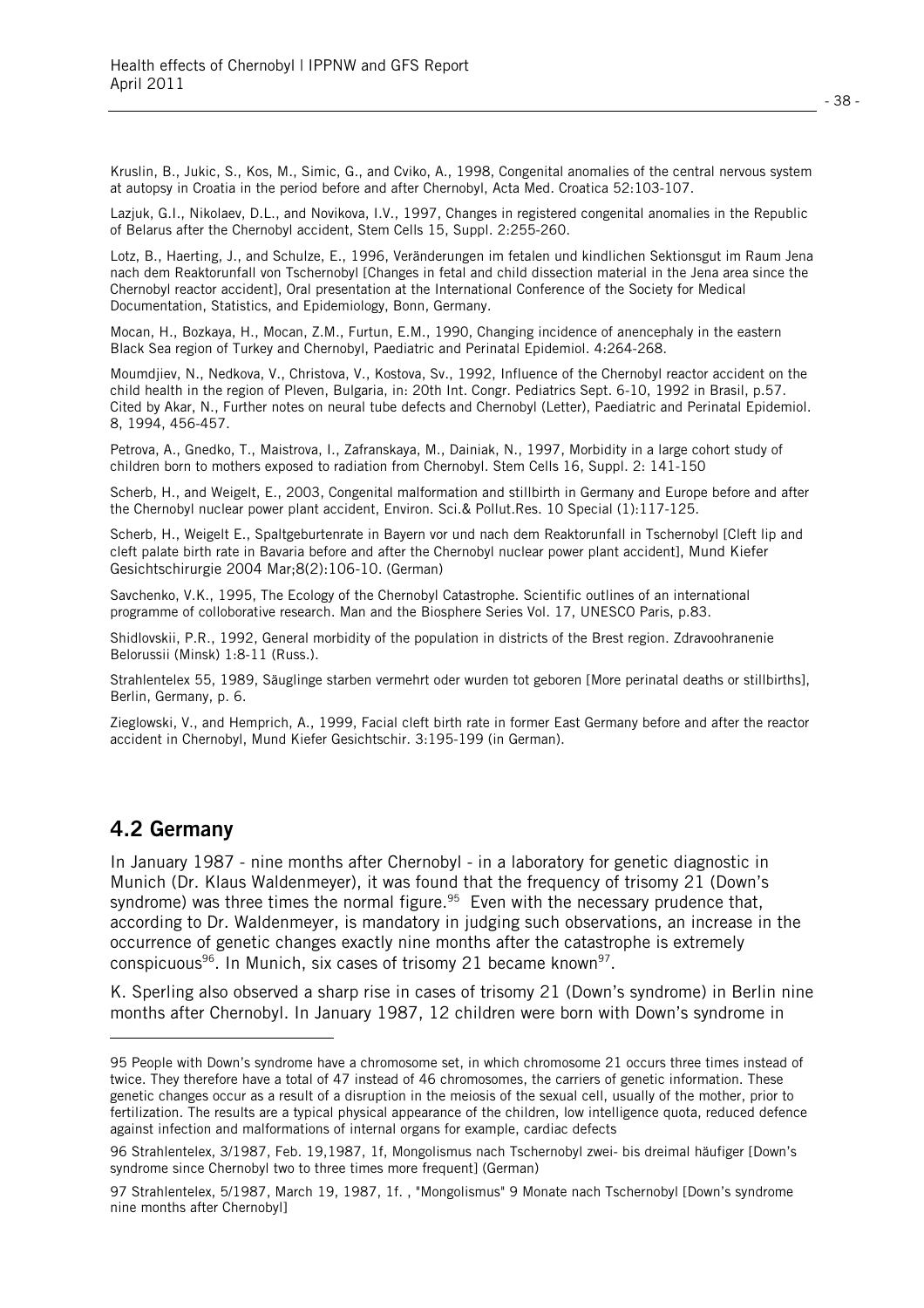West Berlin, whereas normally only two or three cases would be expected. This figure qualifies as "highly significant", thereby excluding a coincidental fluctuation.<sup>98</sup> In eight of these cases, the probable date of conception coincided with the time of the highest measured increase of radioactivity in Berlin<sup>99</sup>. K. Sperling et al. confirmed the observed increase of the rate of Down's syndrome in 1987 in an extensive data analysis published in the British Medical Journal. Sperling was able to support his analysis with unusually accurate figures. Due to the earlier 'island-status' of the city and his institute's responsibility for the supervision of all children with Down's syndrome in West Berlin, Sperling's figures were practically perfect compared to the figures from the other Federal States. Sperling was able to eliminate other causes than radioactive fallout during that spring for the cluster of chromosome disorders, in particular the mother's age. Five couples had conceived their child between April 29 and Mai 8, 1986 when radiation was at its highest in Berlin. For a further five couples, the date of conception was also either during this period or shortly after. By means of genetic cell examination Sperling and Mikkensen were able to establish that in six out of seven cases the extra chromosome was on the maternal side. According to Sperling, in eight of the total of 12 cases, a link between increased radioactivity and the chromosome anomaly was probable and, in any case, could not be excluded. Sperling assumed that the cause could have been radioactive Iodine 131, due to its half-life of about 8 days and its heavy concentration in the environment, in the air and in food, in the spring of 1986. Still being debated is whether there is an interaction between the ovaries and the thyroid gland, as well as direct storage in the ovaries. In earlier medical studies of mothers and children with trisomy 21, an increased frequency of thyroid diseases such as hyperthyroidism (Clark 1929) and autoimmune reactions (Fialkow 1964) had been observed.<sup>100</sup>

Following his observations in Berlin, Professor Sperling initiated a national survey of 40 human genetic institutes and places of research in the Federal Republic of Germany. Evaluation of the 28,737 prenatal chromosome analyses from 1986 showed 393 occurrences of deviation from the normal number of chromosome at the time, 237 of these were cases of trisomy 21. The greatest number of deviations was amongst embryos that had been conceived in the days following the Chernobyl disaster. The increased frequency was greater in the more heavily radioactively contaminated southern part of Germany.<sup>101</sup>

Professor Sperling's Trisomie-21-study for Berlin was later confirmed in a re-analysis. Pierre Verger from the Institute for Nuclear Safety and Radiation Protection in Fontenay-aux Roses Cedex (France) examined the available papers for a possible connection between ionising radiation and the emergence of the chromosome anomaly responsible for Down's syndrome, taking the ages of the mothers as well as possible prenatal radiation into consideration. 102

In Hamburg in the Chernobyl year of 1986, there was the second highest rise in 30 years of the number of immature and premature infants under 2,500gm birth weight. These figures include immature as well as prematurely born infants. The Hamburg senate provided this information in answer to a question put by Ursula Caberta y Diaz, member of the senate

l.

<sup>98</sup> Ibid.

<sup>99</sup> Strahlentelex, 166-167/1993, 4, Chernobyl effects also measurable in Germany. (German)

<sup>100</sup> Karl Sperling, Jörg Pelz, Rolf-Dieter Wegner, Andrea Dörries, Annette Grüters, Margareta Mikkelsen, Significant increase in trisomy 21 in Berlin nine months after the Chernobyl reactor accident, temporal correlation or causal relation? British Medical Journal 1994, 309: 158-62, 16 July 1994. Karl Sperling, Jörg Pelz, Rolf-Dieter Wegner, I. Schulzke, E. Struck, Frequency of trisomy 21 in Germany before and after the Chernobyl accident, Biomed & Pharmacother, 1991, 45, 255-262.

<sup>101</sup> Ibid.

<sup>102</sup> Pierre Verger, Down Syndrom und Ionizing Radiation, Health Physics, December 1997, Vol 73:6, 882-893. Strahlentelex, 268-269/1998, 1-4. In a re-analysis, the Trisomie-21 study of the Berlin human geneticist Sperling was confirmed.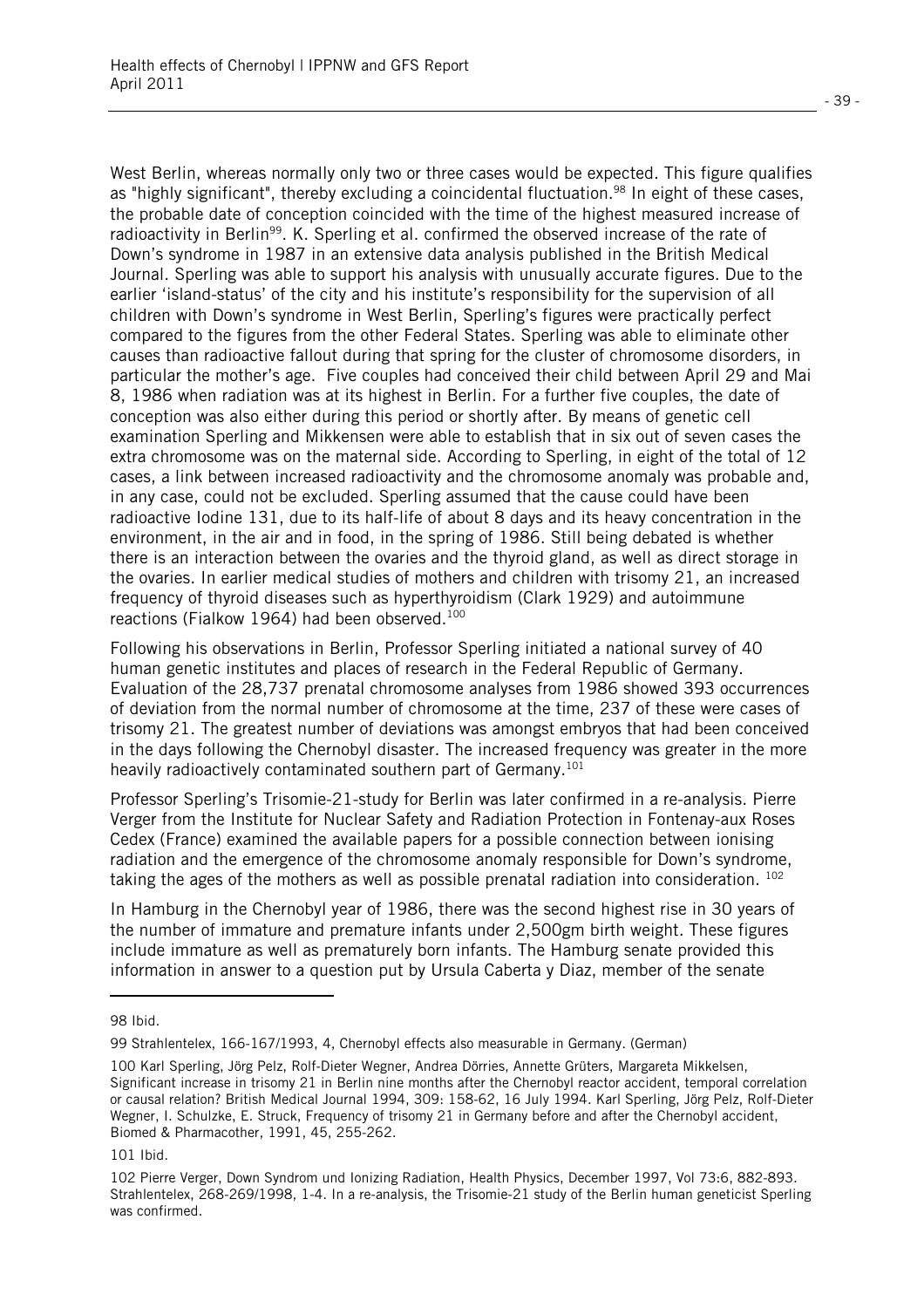l.

(SPD). Whereas from 1981 to 1985, an average of 60 per 1,000 infants were born with a low birth weight (in 1982 the figure was 65), in the year of Chernobyl there were 67 underweight infants.103

Following Chernobyl there was also an increase of radiation-typical congenital malformations in the GDR where it was a legal regulation that an autopsy for all miscarriages and all deaths of children under 16 years of age had to be carried out. The registry of congenital malformations in Jena showed a 4-fold increase in isolated malformations in 1986-87, as compared to 1985, which then subsided in subsequent years. The increase mainly affected the central nervous system and the abdominal wall.<sup>104</sup> An analysis of the GDR central registry of congenital malformations showed an increase in cases of cleft lip and palette of about 9.4% in 1987 (compared to the mean values for 1980 and 1986), which was more pronounced in the 3 northern areas, which had been most affected by fallout. 105

According to the 1987 annual health report for Berlin, in West Berlin the incidence of malformations of stillborn infants doubled. The hands and feet were most commonly affected, then the heart and urethra, and the incidence of facial clefts also increased.<sup>106</sup>

In the southern part of Bavaria, where the contamination by radioactive fallout had been comparatively high, the rate of congenital malformations at the end of 1987 - seven months after the highest contamination of pregnant women with caesium - was almost twice as high as in northern Bavaria. In November and December 1987, the rate of congenital malformations in Bavarian districts showed a highly significant correlation to ground contamination levels of caesium. A. Körblein and H. Küchenhoff showed that there was a temporal correlation between the rate of congenital malformations in southern and northern Bavaria and the seven-month delayed effect of exposure to caesium of pregnant women. In November and December 1987, the rate of congenital malformations in the 24 Bavarian districts most heavily contaminated was almost three times that of the 24 Bavarian districts with the lowest contamination. In the ten most heavily contaminated districts, the rate of congenital malformations was in fact almost eight times higher than in the ten least contaminated (odds ratio =  $7.8$  p<0.001). The results are also compatible with an increased stillbirth rate. Bavaria is the only German state that has data on congenital malformations from before and after Chernobyl. They were retrospectively collated for 1984 to 1991 by order of the Bavarian Ministry of State for Development and Environmental Issues.<sup>107</sup>

H. Scherb et al. found a correlation between the rise in the rate of congenital malformations following Chernobyl and ground contamination levels of caesium in the Bavarian districts. For

<sup>103</sup> Strahlentelex, 47/1988, S. 6, Hamburg, Im Tschernobyl-Jahr 1986 vermehrt untergewichtige Säuglinge geboren [More underweight babies born in 1986, the year of Chernobyl]. (German)

<sup>104</sup> Lotz, B. et al.: Veränderungen im fetalen und kindlichen Sektionsgut im Raum Jena nach dem Reaktorunfall von Tschernobyl [Changes in fetal and child dissection material in the area of Jena following the Chernobyl reactor accident], Bonn, Lecture: Society for Medical Documentation, Statistics and Epidemiology, 1996. In Hoffmann, W.: Fallout …(German)

<sup>105</sup> Zieglowski, V., A. Hemprich: Facial cleft birth rate in former East Germany before and after the reactor accident in Chernobyl. Mund Kiefer Gesichtschirurgie 1999; 3:195-199; In Hoffmann, W.: Fallout from the Chernobyl nuclear disaster and congenital malformations in Europe. Archives of Environmental Health 56 (2001) 478-484.

<sup>106</sup> Hoffmann, W.: Fallout from the Chernobyl nuclear disaster and congenital malformations in Europe. Archives of Environmental Health 56 (2001) 478-484.

<sup>107</sup> Alfred Körblein: Folgen von Tschernobyl: Fehlbildungen bei Neugeborenen in Bayern. [Effects of Chernobyl: Malformations of newborns in Bavaria]. Umweltnachrichten 94/2001, Umweltinstitut München e.V. December 2001, 11-16. H. Scherb, E. Weigelt, Spaltgeburtenrate in Bayern vor und nach dem Reaktorunfall in Tschernobyl [Cleft lip and cleft palate birth rate in Bavaria before and after the Chernobyl nuclear power plant accident], Mund Kiefer Gesichtschirurgie 2004 Mar;8(2):106-10. (German)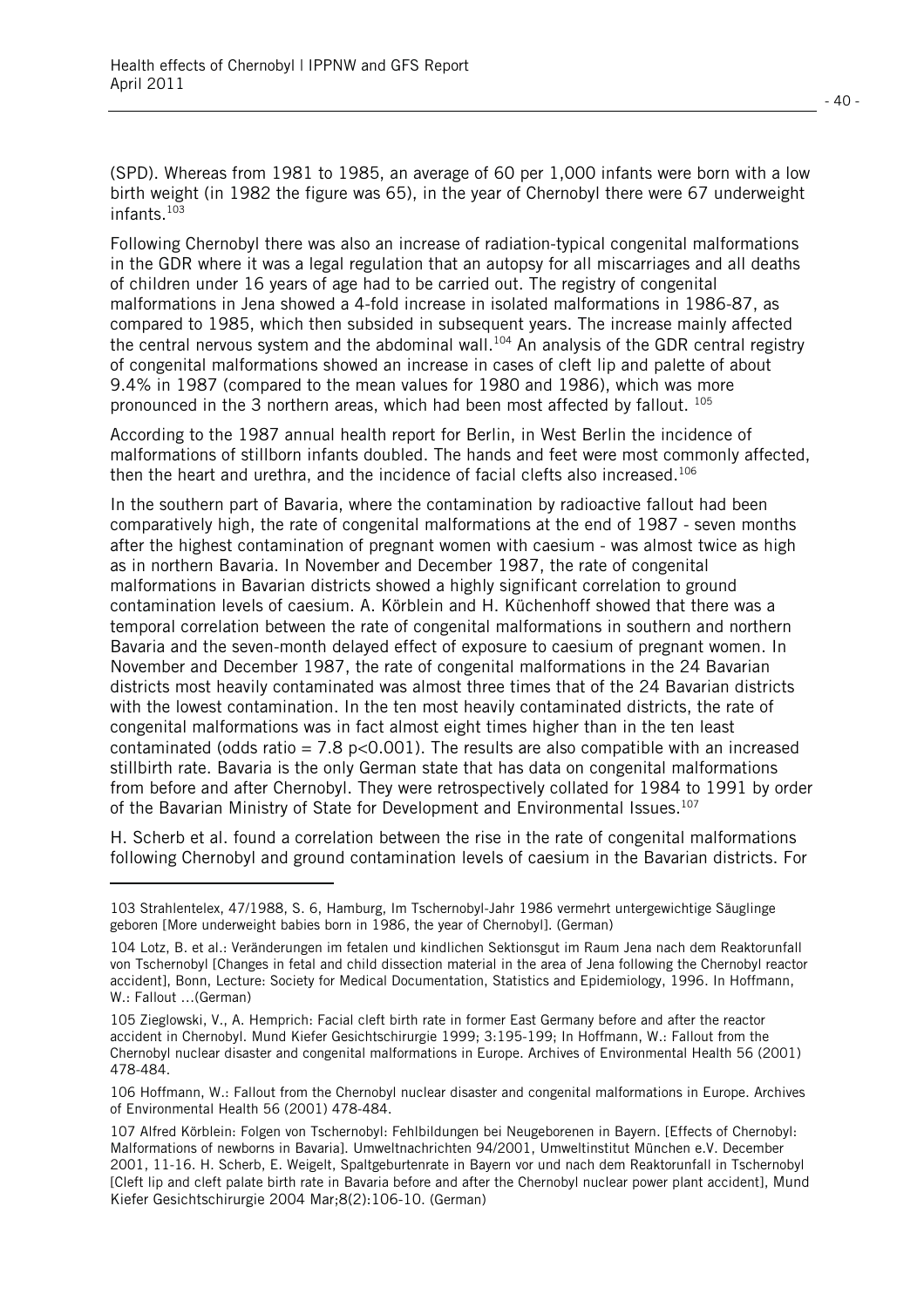l

the group of orofacial cleft anomalies, they found an increase in the increased frequency of malformations in the years following Chernobyl (1987-1991) compared to previous years (1984-1986).108

The second main focus of Scherb and Weigelt's work comprised the analysis of the data on malformations that had been ascertained in Bavaria by order of the Bavarian Ministry of the Environment. They allow the estimate of 1,000 to 3,000 excess congenital malformations in Bavaria following Chernobyl, between October 1986 and December 1991.<sup>109</sup> The authors arrive at a risk estimation that ranges in size similar to that of the stillbirth risk of 0.5%- 2.0%/(1 kBq/m<sup>2</sup>). Even when using cautious interpretation, this means that there is a relative risk coefficient of 1.6/(1mSv/a), if only the external dose of the caesium isotopes Cs134 and 137 is taken into consideration. This contradicts the opinion that there is a (relatively high) threshold value with regard to reproduction disorders.<sup>110</sup> <sup>111</sup> <sup>112</sup>

Radiation exposure in the uterus following Chernobyl also had the effect of reducing intelligence levels. A recent study showed diminished cognitive ability among adolescents from those areas in Norway that had been most heavily subjected to fallout from Chernobyl.

Adolescents who were at the developmental stage of the 8th to 15th week of pregnancy during the Chernobyl reactor catastrophe, and whose mothers lived in those areas of Norway most heavily affected by the fallout, demonstrate significantly lower IQs. The psychologist Sverdvik Heiervang from the University of Oslo and colleagues reported this in a recent paper on the effects of low dose radiation exposure in the uterus on cognitive functions during adolescence, which was published in the Scandinavian Psychological Society's publication Scandinavian Journal of Psychology. The paper thereby substantiates earlier findings from Sweden (Almond et al. 2007), Ukraine (Nyagu et al. 1998) and Belarus (Belarus; Loganovsky et. al 2008).<sup>113</sup>

<sup>108</sup> H. Scherb, E. Weigelt, Spaltgeburtenrate in Bayern vor und nach dem Reaktorunfall in Tschernobyl [Cleft lip and cleft palate birth rate in Bavaria before and after the Chernobyl nuclear power plant accident], Mund Kiefer Gesichtschirurgie 2004 Mar;8(2):106-10. (German). Strahlentelex, 416-417/2004, 4f., Fehlbildungen in Bayern nach Tschernobyl [Malformations of newborns in Bavaria]. (German)

<sup>109</sup> Otto-Hug-report no. 24. Strahlentelex, 388-389/2003, 6f., Auch in Deutschland und anderen Ländern Europas starben nach Tschernobyl deutlich mehr Säuglinge, gab es mehr Fehlbildungen und Totgeburten [In Germany and other European countries, decidedly more infants also died since Chernobyl, and there were more malformations and stillbirths]. (German)

<sup>110</sup> BEIR V: Health effects of exposures to low levels of ionising radiation. National Research Council, Committee on the biological effects of ionising radiation, Nat. Academy Press, Washington, 1990.

<sup>111</sup> A.M. Kellerer: Reaktorkatastrophe und Säuglingssterblichkeit? [Reactor catastrophe and infant mortality?] GSF-Report 19/98. Neuherberg. (German)

<sup>112</sup> Strahlenschutzkommission [Radiation Protection Commission]:Wirkungen nach pränataler Bestrahlung [Effects following prenatal radiation]; BMU ed., 1989.

<sup>113</sup> K.S. Heiervang, S. Mednick, K. Sundet, B.R. Rund: Effect of low dose ionizing radiation exposure in utero on cognitive function in adolescence, Scandinavian Journal of Psychology 2010, Blackwell Publishing Oxford, DOI: 10.1111/j.1467-9450.2010.00814.In: Strahlentelex:556 -557,2010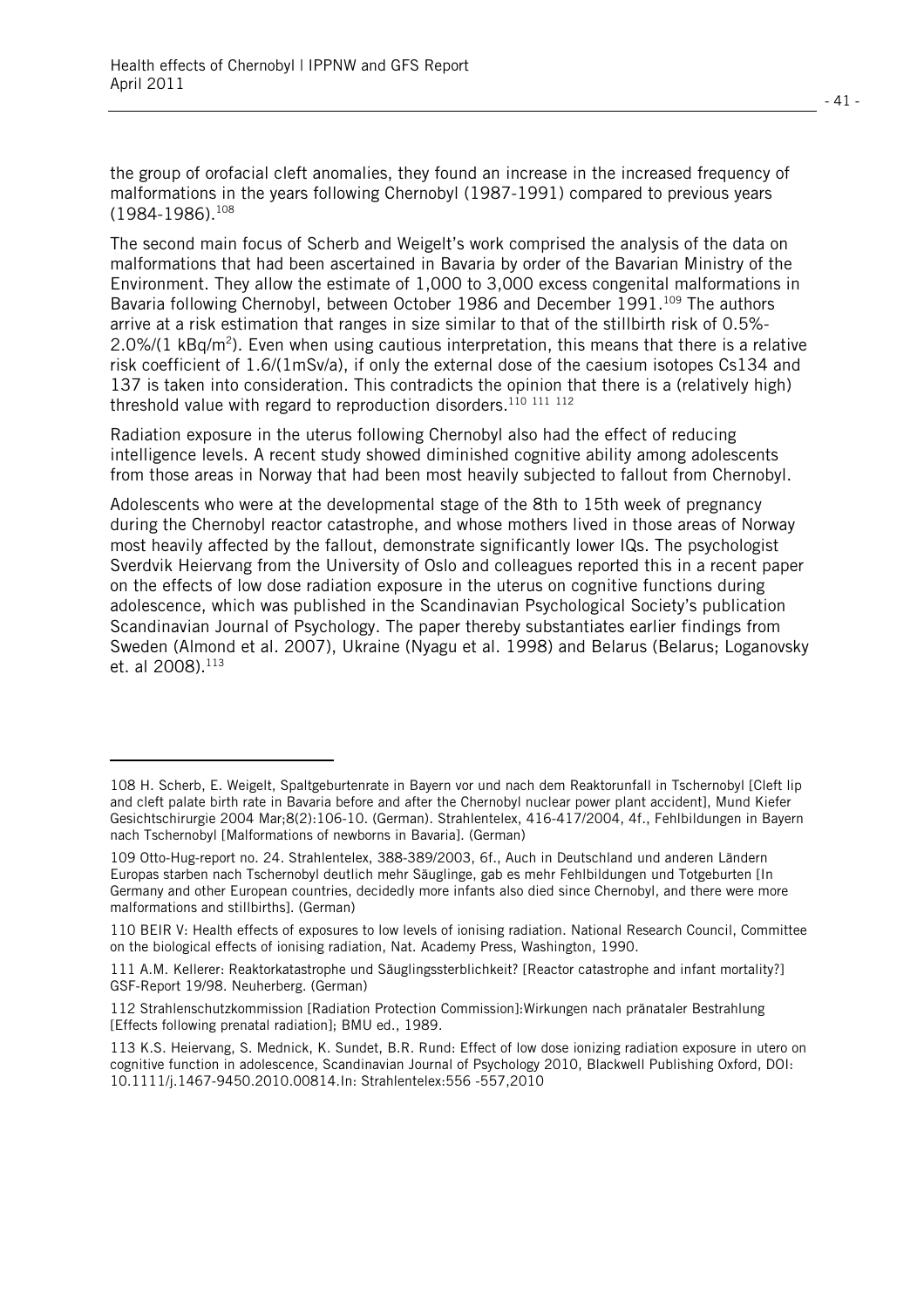### **Excursus: Chernobyl effects on animals in Europe**

In Germany in the aftermath of Chernobyl, malformations were not only observed amongst people but also in animals. There have always been malformations amongst animals. The genetics department of the Faculty of Veterinary Medicine at the University of Giessen alone has about 8.000 specimens. One year after Chernobyl, there was an influx as had never been seen before: miscarriages and premature births by cows in Bavaria and Corsica, piglets without eyes, chicks with three legs, rabbits without legs, sheep without fleece or with only one eye, foals with areas of skin missing, baby goats with corkscrew legs or open abdomens. Some breeders reported a loss of up to 40% of young animals. Goats are regarded as the domestic animals most sensitive to radioactivity. In 1987, many breeding animals did not become pregnant. Further, there was an accumulation of miscarriages, premature births, stillbirths and problematic births, lambs that were too small, lambs that were too large, with no swallowing reflex, problems of the thyroid gland, premature deaths of lambs and serious malformations. The reports came from the Rhineland, Saarland, Saar-Pfalz, Rhineland-Pfalz and from the Sauerland. They often came in spite of some considerable pressure from goat breeders' associations, who did not want the problem to be reported.<sup>114</sup>

An above average increase in the occurrence of hermaphrodites, stillbirths and malformations was found amongst the goat population of the southern German states in a survey carried out in 1987 by the Institute for Animal Husbandry and the Genetics of Domestic Animals at the University of Gießen, under the direction of Prof. Dr. J. Steinbach. Data from before (1985- 1986) and after the Chernobyl catastrophe (1987) was taken in 133 randomly chosen goatkeeping farms in eight Federal States. No permission was granted to the study group for Bavaria. A total of 890 litters prior to Chernobyl and 794 litters in the aftermath of the nuclear disaster were examined. According to the study, the litter-size decreased from 1.93 to 1.82 after Chernobyl. The proportion of hermaphrodites rose from 2.2 to 3.48%. Stillbirths increased from 4.66 to 5.77%. Congenital malformations of dead lambs increased from 0.93 to 1.32% and congenital malformations of live-born lambs from 0.31 to 1.1%. The effects appeared mainly in the southern States, which had been heavily contaminated by fallout from Chernobyl.<sup>115</sup>

Impressive evidence of genetic damage amongst animals can be taken from the scientific drawings of Cornelia Hesse-Honegger. Prior to Chernobyl, she had already been professionally involved with drawing genetic damage in flies following various kinds of stress. After Chernobyl, she spent many years documenting the different genetic changes found amongst leaf bugs (heteroptera). Apart from that she also documented the genetic changes to heteroptera in the vicinity of various nuclear facilities. Her drawings are not only artistically impressive – they also draw attention to a level of radiation damage which does not immediately come to mind, but which is none the less to be taken very seriously.<sup>116</sup>

In Great Britain, restrictive measures are still in force for 379 farming businesses with a total of 74,000 hectare and 200,000 sheep, 19 years after Chernobyl due to continuing radioactive pollution.<sup>117</sup> Similar restrictions are to be found in certain areas of other EU

l.

<sup>114</sup> Irene Noll, Strahlentelex, 9/1987, 1f.(German)

<sup>115</sup> Strahlentelex, 31/1988, 5, Vermehrt Zwitter, Totgeburten und Missbildungen in süddeutschen Ziegenherden [More hermaphrodites, stillbirths and malformations in S. German goatherds].(Ger)

<sup>116</sup> C. Hesse-Honegger: Heteroptera, Das Schöne und das Andere oder Bilder einer mutierenden Welt [Beauty and the other, or pictures of a mutating world]; Steidl-Verlag, Göttingen, 2003

<sup>117</sup> Response of the European Commission to a question by the EP member Rebecca Harms, P-1234/05DE on 21.4.2005.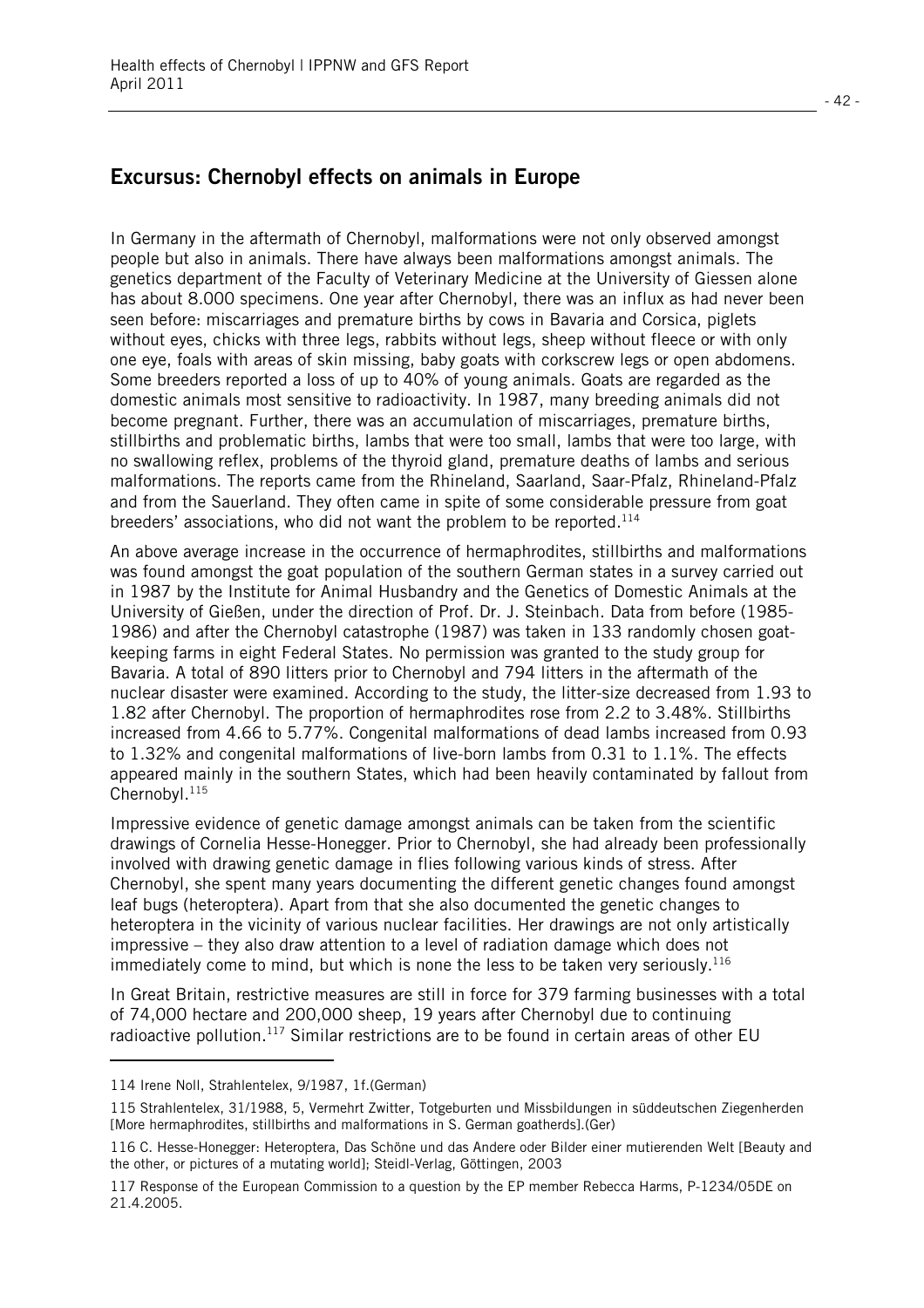member countries, for example, in Sweden and Finland with regard to reindeer, as well as in Ireland. In a survey carried out by the European Commission in 2002, the commission received confirmation that, for example, in game (wild boar, deer), mushrooms and wild berries, as well as in carnivorous fish taken from lakes in certain areas of Germany, Austria, Italy, Sweden, Finland, Lithuania and Poland, contamination values of caesium-137 could sometimes reach levels as high as several thousand becquerel per kilogram.<sup>118 119</sup>

#### **4.3 Other countries**

l.

At the beginning of 1987, an increased frequency of congenital malformations was reported in western Turkey, which had been particularly badly affected. Ten babies were born without brains in November 1986 in Düzce on the west coast of the Black Sea. According to Faruk Tezer, head physician at a private clinic in Düzce, normal occurrence of the lethal malformation anencephaly would only occur in three cases. Another conspicuous malformation that was reported was neural tube defect.<sup>120 121 122 123 124 125</sup> 126

An increase in the rate of congenital malformations (including defects to the central nervous system (CNS) and malformations of limbs) was also registered in the more heavily contaminated areas of Finland. More cases of CNS-defects were also observed in Denmark, Hungary and Austria. 127

Malformations of the heart, CNS and multiple anomalies were observed in the Pleven region of Bulgaria. At the University Clinic of Zagreb in Croatia, autopsies were carried out between 1980 and 1993, on all premature stillbirths and newborns that died within the first 28 days of life. An increased rate of CNS-anomalies was also found there following Chernobyl.  $^{128}$ 

L. Saxén et al. found a significant increase in premature births amongst children born between August and December 1986 in Finland, and whose mother had spent their first three

<sup>118</sup> Th.D.: 19 Jahre nach Tschernobyl, britische Schafe sind immer noch radioaktiv verseucht [19 years after Chernobyl, British sheep are still radioactively contaminated]; Strahlentelex Nr.440-441/2005, 6f. (German)

<sup>119</sup> A. McSmith: Chernobyl: A poisonous legacy; Independent, 14.3.2006.

<sup>120</sup> Güvenc, H., Uslu, M.A., Güvenc, M., Ozkici, U., Kocabay, K., Bektas, S.: Changing trend of neural tube defects in Eastern Turkey; J. Epidemiol. Community Health, 1993, 47:40-41.

<sup>121</sup> Caglayan, S., Kayhan, B., Mentesoglu, S., Aksit, S.: Changing incidence of neural tube defects in Aegean Turkey; Pediatric and Perinatal Epidemiology, 1990, 4:264-268.

<sup>122</sup> N. Akar, Cavadaò, A.O., Arcasoy, A.: High incidence of Neural Tube defects in Bursa, Turkey; Pediatric and Perinatal Epidemiology 1988, 2:89-92.

<sup>123</sup> Strahlentelex, 3/1987,1f. Mongolismus nach Tschernobyl zwei- bis dreimal häufiger [Down's syndrome since Chernobyl two to three times more frequent]. (German)

<sup>124</sup> Hoffmann, W.: Fallout from the Chernobyl nuclear disaster and congenital malformations in Europe. Archives of Environmental Health 56 (2001) 478-484.

<sup>125</sup> Mocan, H., Bozkaya, H., Mocan, Z.M., Furtun, E.M.: Changing incidence of anencephaly in the eastern Black Sea region of Turkey and Chernobyl; Pediatric and Perinatal Epidemiology 1990, 4:264-268.

<sup>126</sup> Inge Schmitz-Feuerhake, Fehlbildungen in Europa und der Türkei [Malformations in Europe and Turkey], Strahlentelex, 374-375/2002, 9 f (German)

<sup>127</sup> Hoffmann, W.: Fallout from the Chernobyl nuclear disaster and congenital malformations in Europe. Archives of Environmental Health 56 (2001) 478-484. Inge Schmitz-Feuerhake, Malformations in Europe and Turkey, Strahlentelex, 374-375/2002, 9 f. (German)

<sup>128</sup> Akar 1994. Hoffmann, W.: Fallout from the Chernobyl nuclear disaster and congenital malformations in Europe. Archives of Environmental Health 56 (2001) 478-484. Inge Schmitz-Feuerhake, Fehlbildungen in Europa und der Türkei [Malformations in Europe and Turkey], Strahlentelex, 374-375/2002, 9 f. (German)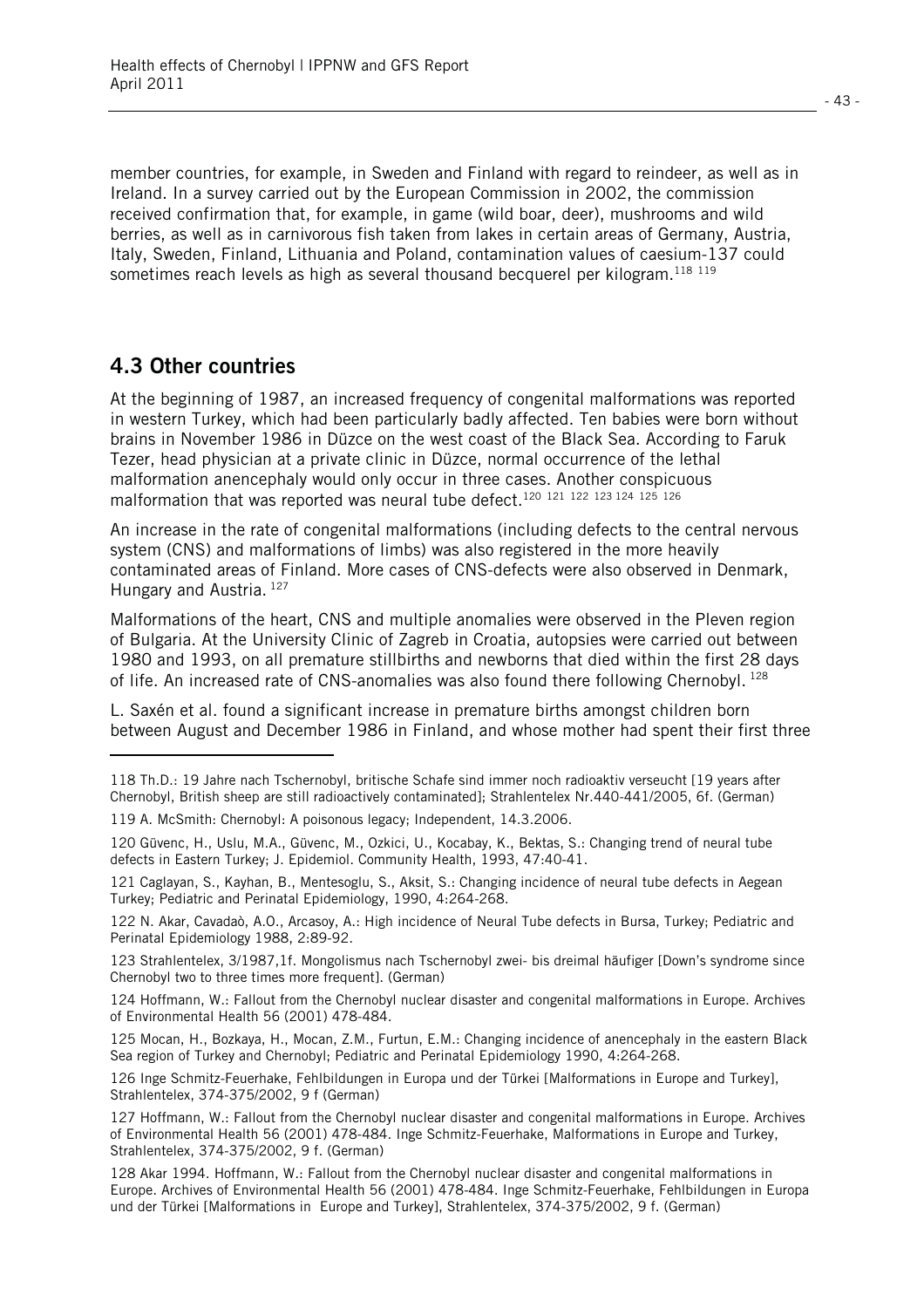months of pregnancy living in those areas of Finland that had been heavily contaminated by Chernobyl fallout. The results of this study show that the level of radioactive fallout to which the Finnish population had been exposed was not sufficient to cause foetal damage to those children born after full gestation. This study does not, however, exclude the possibility of hereditary defects in children who were irradiated during their foetal development. They were also unable to explain the increased frequency of premature births of handicapped children in the more heavily contaminated areas of Finland.<sup>129</sup>

In 1991, J. Pohl-Rüling et al. published the results of a study on chromosome damage to the lymphocytes of people living in Salzburg (Austria) in the aftermath of the Chernobyl reactor disaster. The radiation doses absorbed by the tested persons in 1987, as a result of Chernobyl fallout, were between 15 and 68% higher than previous radiation levels. The radiation level in Salzburg prior to Chernobyl had a median value of 0.9 milligray per annum, after Chernobyl it was 2 milligray per annum. At the same time, the amount of damage to the lymphocyte chromosomes in the peripheral blood of the test persons initially increased about 6-fold compared to before Chernobyl. With higher additional doses the amount of chromosome damage was reduced. According to Pohl-Rüling et al. the dose/effect curve shows the same tendency as results from other studies. $130$ .

In Scotland<sup>131</sup> and Sweden<sup>132</sup>- similar to Berlin and Belarus – there were sudden increases in cases of Down's syndrome (trisomie 21) following Chernobyl.<sup>133</sup>

Hoffmann believes that the current argument - calculated on the basis of model estimates – that fallout doses from Chernobyl in neighbouring countries are far too small to produce measurable effects, is refuted by the fact that there was proof of increased chromosome aberration following the accident from outside those countries directly affected by Chernobyl (Ukraine, Belarus and Russia). With the aid of biological dosimetry it could be shown that underestimations are included in the assumptions regarding the population's exposure to radiation.134

134 Ibid.

l

<sup>129</sup> L. Saxén, T. Rytömaa, British Medical Journal 1989, 298: 995-997.

<sup>130</sup> J. Pohl-Rüling, O. Haas, A. Brogger et al.: The effect on lymphocyte chromosomes of additional radiation burden due to fallout in Salzburg (Austria) from the Chernobyl accident. Mutation Research, 262(1991), 209-217, in: Strahlentelex, 106-107/1991, 1ff., Chromosomenschäden in Salzburg. (German)

<sup>131</sup> Ramsay C.N. et al.: Down's syndrome in the Lothian region in Scotland – 1978-1989; Biomed. Pharmacother. 1991; 45:267-272, in: Hoffmann, W.: Fallout …

<sup>132</sup> Ericson, A., Kallen, B.: Pregnancy outcome in Sweden after the Chernobyl accident. Environ. Res. 1994; 67:149-159.

<sup>133</sup> Hoffmann, W.: Fallout from the Chernobyl nuclear disaster and congenital malformations in Europe. Archives of Environmental Health 56 (2001) 478-484. Inge Schmitz-Feuerhake, Fehlbildungen in Europa und der Türkei [Malformations in Europe and Turkey], Strahlentelex, 374-375/2002, 9 f. (German)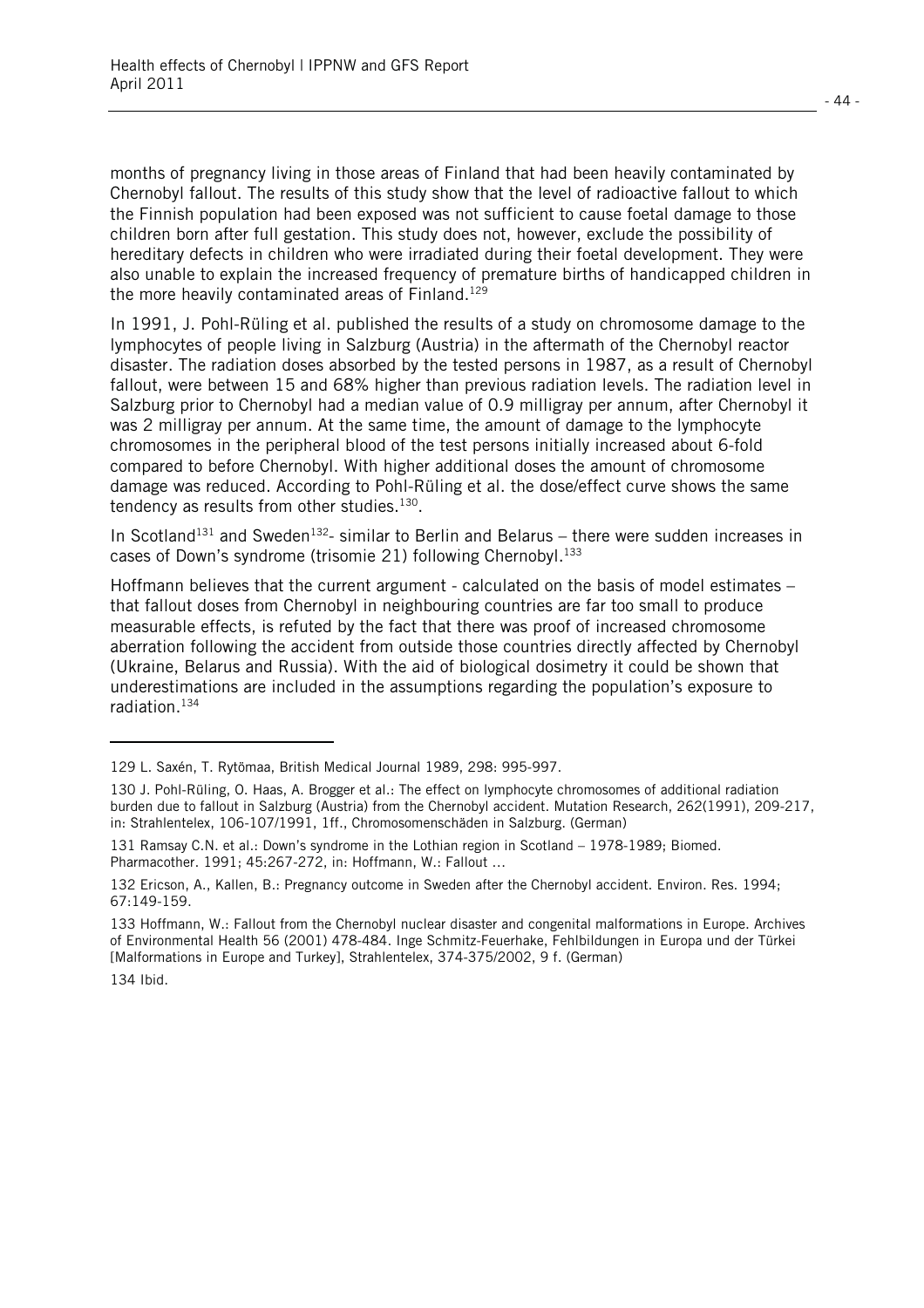## **5. Thyroid cancer and other thyroid diseases**

## **6.1 The Chernobyl region**

On the second anniversary of the catastrophe the Soviet Minister for Health, E. Tschasow, wrote in "Pravda" (the central organ of the CPSU), "that today we can be sure that the disaster in the Chernobyl atomic power station had no effect upon the health of the population in the afflicted areas."

Prof. L.A. Ilyin et al. presented the first report on contamination patterns and possible consequences to health after Chernobyl in Moscow in March 1989, following years of secrecy <sup>135</sup>. Ilyin made the prognosis, amongst others, that in 39 districts in 9 relatively heavily contaminated areas 90 from 158,000 children (0-7 years old) would develop thyroid cancer in the following 30 years

If these prognoses are compared to the following facts it becomes apparent just how far removed they are from reality. Even today Ilyin represents Russia in the decisive international bodies on questions regarding radiation (ICRP, UNSCEAR) where he is still considered to be a competent expert on the effects of Chernobyl (s. also capital 10)

In January 1990, A.M. Kellerer, director of the Radiobiological Institute in Munich, presented a "report to the Red Cross"136. In it he wrote, "A particular problem is the fear regarding damage to thyroid function […] As thyroid testing is now more widely carried out a great many more dysfunctions are being discovered. These are being attributed to radiation exposition, although in spite of high doses of radioiodine no pathological changes or dysfunctions are to be expected. […] The population and the greater part of the medical world attribute the increased rates of illness to irradiation. A critical assessment of the situation however, leads to the conclusion that the increases could be due to any of three factors:

- 1. Changed and restricted living and nutritional conditions;
- 2. Serious anxiety states;

l

3. More frequent and intensive medical examinations and fuller reports on illness in the contaminated areas."

Four yeas after Chernobyl, D. Arndt, head physician in the department of radio medicine in the state office for nuclear safety and radiation protection in the GDR, wrote to S. Pflugbeil: "that the problems in the areas around Chernobyl are not of a radiobiological but of a psychosomatic nature and brought on by changed habits (vitamin deficiency / major confinement to the living quarters)."137

<sup>135</sup> L.A. Ilyin et al.: Ecological particularities and medical, biological consequences of the accident of Chernobyl nuclear power plant. Report by 23 scientists for meeting of USSR Medical Sciences Academy, 21-23 of March.1989, in: A. Yaroshinskaya: Overview of Different Informations about Acute Radiation Syndrome among Inhabitants around Chernobyl; in: T. Imanaka (ed.): KURRI-KR-21.

<sup>136</sup> A.M. Kellerer: Bericht an das Rote Kreuz über die Mission einer Expertengruppe der Liga der Organisation des Roten Kreuzes und des Roten Halbmondes in die vom Reaktorunfall in Tschernobyl betroffenen Gebiete der Sowjetunion ]Report to the Red Cross on a mission undertaken by a group of experts from the league of Red Cross and Red Crescent organisations to those areas in the Soviet Union effected by the reactor accident in Chernobyl]. January 1990.

<sup>137</sup> Dietrich Arndt: Letter to Dipl.-Phys. Pflugbeil from 24.4.1988, Pflugbeil archive.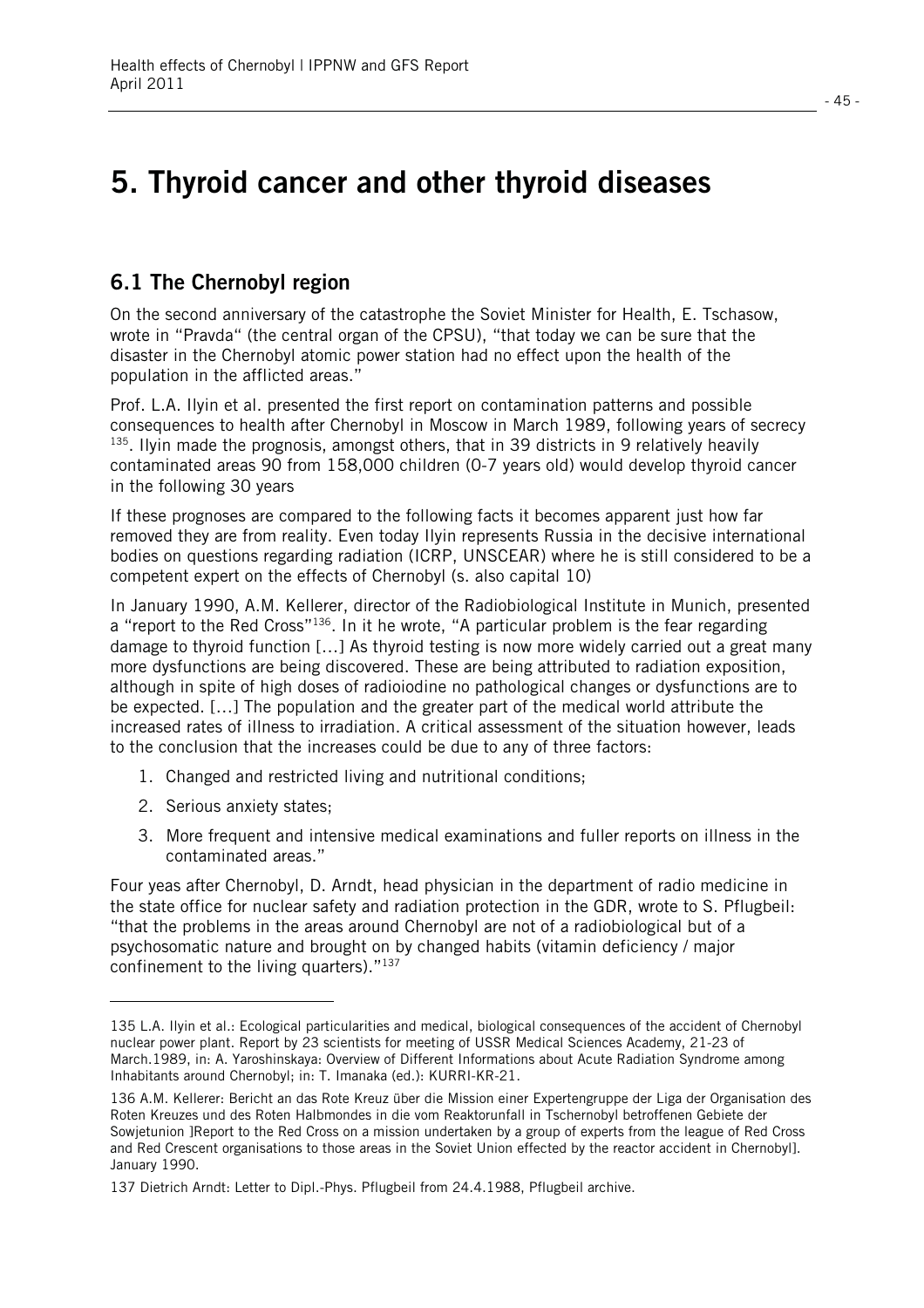It is this kind of uninformed expert position that has prevented timely and effective medical intervention – it would seem that ultimately, people in the area of Chernobyl only had themselves to blame if they did not go for walks and eat enough vegetables.

The first detailed information outside the USSR on the facts about thyroid diseases following Chernobyl appeared in autumn 1990 in Berlin.138, Maria Ankudovich, a doctor in Minsk, reported that irradiation could not only cause thyroid cancer but, much more often, swellings in the thyroid gland, various types of autoimmune thyroiditis and hypothyroidism. Due to the changed hormonal status of children with an irradiated thyroid gland, there is a growing risk of dysfunctions and defective development amongst children and adolescents. Due to neuroendocrinal regulation disorders, there is an increased possibility of carcinoma occurring in other glands: in the pituary gland, the adrenal cortex, the pancreas, breast and ovaries. M. Ankudowitsch reported that approx. 5 % of children in the southern areas of Belarus received radiation doses of more than 10 Gray, about 20% of children in the areas that had not been controlled received approx. 1 Gray. Particularly noticeable is the development of thyroid cancer amongst children from Belarus. Thyroid cancer is an illness that usually occurs in older people. It is an extremely rare illness amongst children. Prior to 1986, there were 0-2 new cases amongst children in Belarus per annum. The figure was 7 by 1989, and by the autumn of 1990 there were 22 cases. At this point in time, it was already obvious that an avalanche was approaching – bigger and faster than had been held possible on the basis of previous experience. The candour of this courageous doctor seriously damaged her career chances.

The IAEA presented the results of the International Chernobyl Project in the spring of 1991. This extensive study states: "The children examined [...] were found to be generally healthy". And: "The data did not show a marked increase in leukemia or thyroid tumours since the accident."139

As the data on cases of thyroid cancer in Belarus are all collated in one place, a telephone call would have sufficed to learn the real figures. Today we know:

- $\bullet$  that tissue samples from children in the Chernobyl region were already lying on the desk of one of the leading scientists of this project – Prof. F.A. Mettler, USA - he knew about it and was untruthful in what he wrote in the report. $140$
- $\bullet$  that the scientists working on the Chernobyl Project were in possession of a report from the Belarussian Minister of Health, in which he explicitly drew attention to the significant increase in the incidence of thyroid disease amongst children in the heavily contaminated areas in the district of Gomel.<sup>141</sup> This report was ignored.

From November 20 to 23 in 1995, the World Health Organisation (WHO) hosted an international conference in Geneva, Switzerland on the effects on health of the Chernobyl reactor catastrophe and other nuclear accidents. Results of studies were presented at the conference showing that there had been a steep rise in the incidence of thyroid disease,

l.

<sup>138</sup> Maria Ankudovich: Gesundheitszustand der Kinder in der Umgebung von Tschernobyl [State of health of the children in the vicinity of Chernobyl]; in "Kinder von Tschernobyl", Erstes Berliner Koordinationstreffen, 27.- 28.10.1990, Berlin, Attachment 3,1-4. (German)

<sup>139</sup> The International Chernobyl Project, An Overview, Assessment of Radiological Consequences and Evaluation of Protective Measures, Report by an International Advisory Committee, IAEA, Vienna, 1991.

<sup>140</sup> BBC 2: Chernobyl – 10 years on. In the TV series HORIZON, 1.4.1996.

<sup>141</sup> V.S. Ulashchik: Some Medical Aspects of the Consequences of the Accident at the Chernobyl Nuclear Power Plant (Based on Belarussian Data). Appendix 5 of the Draft Proposal "The Radiological Consequences in the USSR from the Chernobyl Accident: Assessment of Health and Environmental Effects and Evaluation of Protective Measures". The International Chernobyl Project. IAEA, Vienna, 1990-04-18.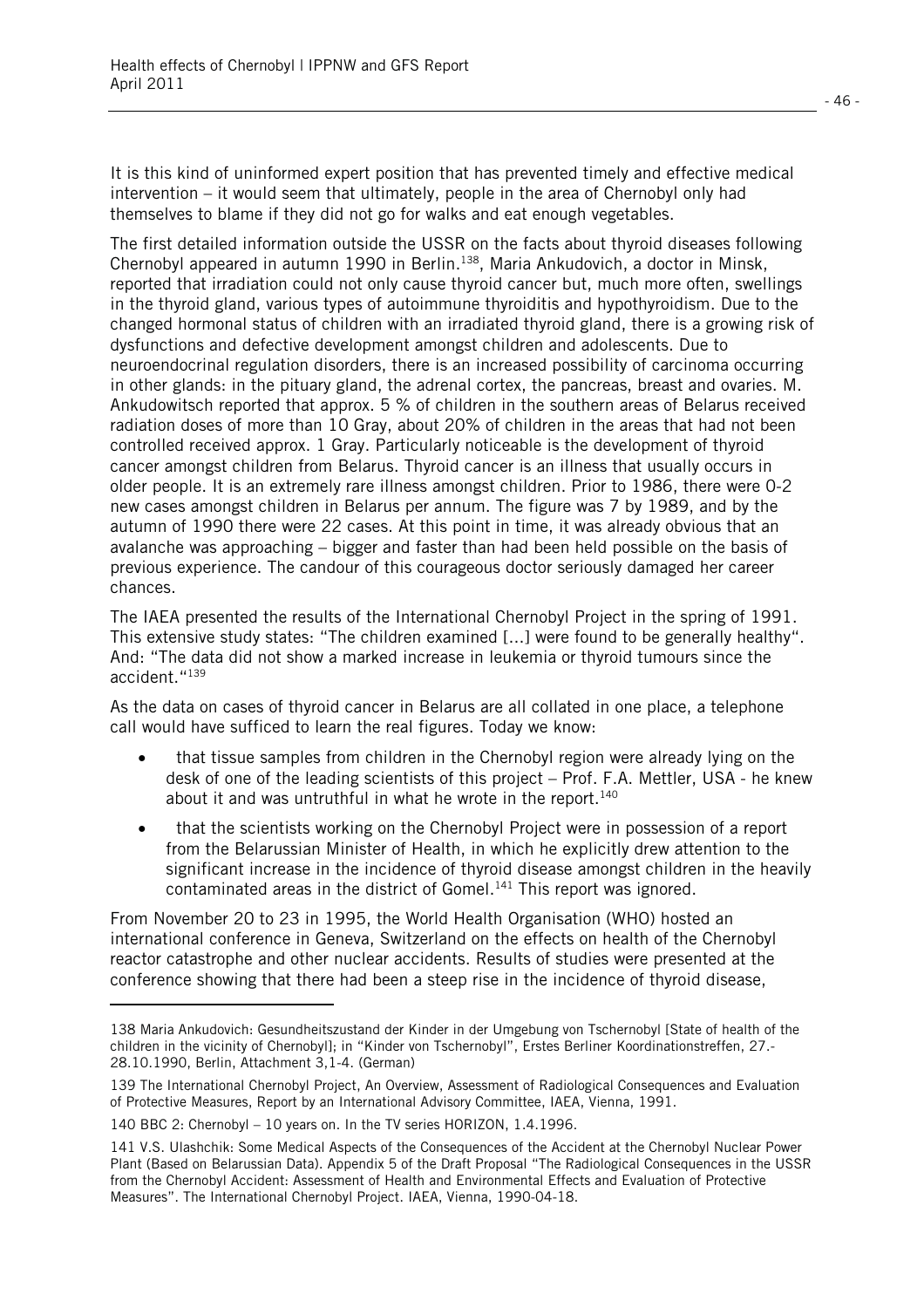particularly amongst children living in highly contaminated areas. The rates of illness had increased much faster than had been expected.<sup>142</sup>

In the view of the WHO expert Keith Baverstock, the time span between the reactor accident and the increase in the incidence of cancer was "surprisingly short". In addition, the tumours that the children in Belarus are suffering from are unusually aggressive and spread to other parts of the body.<sup>143</sup>

The starkest increase in the incidence of thyroid cancer in children occurred in the Gomel area, which had been most heavily affected by Chernobyl. About 50 percent of all cases of thyroid cancer amongst children in Belarus have occurred in this region. This area also takes first place in the number of thyroid cancer cases amongst adults. The annual number of new cases of illness amongst children between 0 and 18 years of age in the Gomel area in 1998 was already 58 times higher than in the 13 years prior to Chernobyl.<sup>144 145</sup>

The majority of the children with thyroid cancer were younger than 6 at the time of the accident, more than half of them were younger than 4. The incidence rate of the disease amongst children (0-14 years old) in Belarus peaked in 1995. At an early stage it was established that the rate of growth of thyroid cancer amongst children was aggressive and the development of metastases in other organs – particularly in the lungs – rapid. The cases that occurred were almost all identified as papillary thyroid carcinomas.

The Chernobyl *super-GAU* also led to an increase in cases of thyroid cancer in Ukraine. Following Chernobyl, the amount of radioactive iodine in the thyroid glands of 110,000 children and 40,000 adults was measured and a cancer registry was created. 418 cases of thyroid cancer amongst children were registered by 1993. By encoding the information into areas, a clear relationship to ionising radiation became evident.<sup>146</sup>

Thyroid disease in Belarus, as well as in Ukraine and Russia, were the subject of a widely applied study by M. Fuzik et al.<sup>147</sup> The study is based on figures from the cancer registries in Belarus, Russia and Ukraine. The data from these three states also shows that the highest incidence rates of illness were amongst people who were small children at the time of the reactor catastrophe. It appears that those children born before Chernobyl (1982-1986) and those who had just been born or were only a few years old at the time of the reactor catastrophe, are more likely to develop thyroid cancer than children born in the years following Chernobyl (1987-1991).

The fact that children were strongly affected is taken as a robust indication of the sensitivity of the thyroid glands of infants and small children to the carcinogenic effect of ionising radiation. The aggressiveness of thyroid cancer amongst children in Belarus can be identified by the early development of metastases. In the primary tumour stage pT1 of the TNM

l

<sup>142</sup> Heiko Ziggel: Schilddrüsenkrebs nimmt schneller zu als erwartet [Thyroid cancer increases faster than expected], Strahlentelex 214-215/1995, 1ff. (German)

<sup>143</sup> Strahlentelex 138-139/1992, p. 1ff. Die Kinder erkranken jetzt öfter an Krebs [Children developing cancer more frequently]. (German)

<sup>144</sup> Strahlentelex 326-327/2000, p. 6 f., Desinformation über Schilddrüsenerkrankungen nach Tschernobyl [Disinformation on cases of thyroid cancer since Chernobyl]. (German)

<sup>145</sup> Edmund Lengfelder et al.: Münchner Medizinische Wochenschrift – Fortschritte in der Medizin [Progress in medicine]. 43(2000)355-357. (German)

<sup>146</sup> Nature, 375(1995), 365.

<sup>147</sup> M.M. Fuzik, A.Ye. Prysyazhnyuk, V.G. Gristchenko, V.A. Zakordonets, Ye.M. Slipenyuk, Z.P. Fedorenko, L.O. Gulak, A.Ye. Okeanov, V.V. Starinsky, Thyroid cancer, Peculiarities of epidemiological process in a cohort being irradiated in childhood in Republic of Belarus, Russian Federation, and Ukraine, International Journal of Radiation Medicine 2004, 6(1-4): 24-29.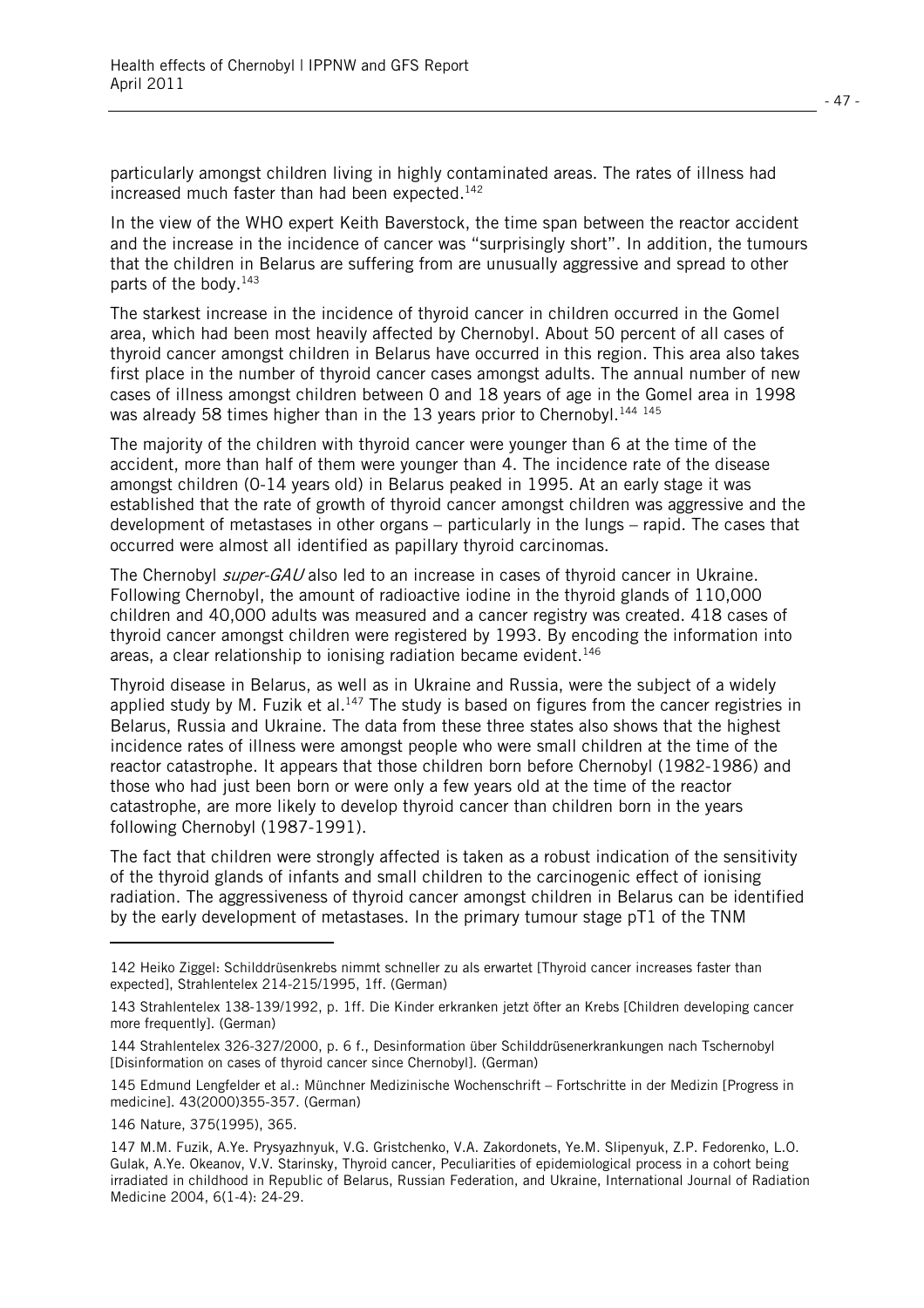classification – only 1 tumour nodule of 10 mm maximum diameter unilaterally in one thyroid lobe – 43% of the cases show involvement of the regional lymph nodes. In 3% of cases, metastases have also developed in other organs.148

According to the study by Fuzik et al., in all 12 areas investigated in the three states most affected by Chernobyl - Belarus, Russia and Ukraine - there was a significant increase in thyroid cancer amongst children 0 to14 years old with a latency period of about 4 to 5 years after the reactor catastrophe. 149 The areas involved were the Ukrainian regions of Vinnitsa, Zhytomir, Cherkassy, Chernigov Land, Kiev and Kiev city, the Belarussian regions of Gomel and Mogilev, as well as the Russian regions of Bryansk, Kursk, Orjol and Tula. The area where the increase was greatest was the Gomel region, followed by the regions of Bryansk, Orjol, Kiev city, Kiev, Chernigov, Mogilev and Zhytomir.

According to Vassili Kazakov from the ministry of health in Minsk, the incidence of thyroid cancer amongst children in Belarus in 1992 was up to 80 times higher than the global average.150

According to Lengfelder et al., by the end of 2001 there were already more than 1,000 cases of thyroid cancer amongst children and young adults in Belarus alone.<sup>151</sup>

In a paper published in 2004 Okeanov et al. stated that the rate of thyroid cancer amongst children in Belarus had increased 100-fold.152

Okeanov et al. pointed out that the incidence rate of thyroid cancer had also increased amongst adults. Prior to Chernobyl, thyroid cancer was a relatively rare disease amongst Belarussian adults. Since 1990 – four years after Chernobyl – there has been a massive increase in the incidence rate of the disease, reaching the highest worldwide level ever seen. The standardized annual rate of illness for thyroid cancer amongst adults over 30 was 1.24 per 100,000 inhabitants in 1980. By 1990, the index was 1.96 and in the year 2000 it was  $5.67$ <sup>153</sup>

Pavel I. Bespalchuk (2007) calculated that after the catastrophe more than 12,000 people developed thyroid cancer in Belarus alone<sup>154</sup>.

Lengfelder et al. pointed out that with the increased temporal distance to the accident ever more children who had been contaminated by iodine in 1986 would become adolescents and

l

<sup>148</sup> Edmund Lengfelder, Christine Frenzel: 16 Jahre nach Tschernobyl. Weiterhin dramatisches Ansteigen der Schilddrüsenkarzinome in Belarus. Der Heilungserfolg ist bei zahllosen Patienten weiter von intensiver westlicher Hilfe abhängig [16 years after Chernobyl. Continuing dramatic increase in thyroid carcinoma in Belarus. Recovery chances of numerous patients still dependent upon intensive Western aid]. Otto Hug Strahleninstitut MHM. Sept. 2002.(German)

<sup>149</sup> M.M. Fuzik, A.Ye. Prysyazhnyuk, V.G. Gristchenko, V.A. Zakordonets, Ye.M. Slipenyuk, Z.P. Fedorenko, L.O. Gulak, A.Ye. Okeanov, V.V. Starinsky, Thyroid cancer, Peculiarities of epidemiological process in a cohort being irradiated in childhood in Republic of Belarus, Russian Federation, and Ukraine, International Journal of Radiation Medicine 2004, 6(1-4): 24-29.

<sup>150</sup> V. Kazakov: Nature, 3. September 1992.

<sup>151</sup> Edmund Lengfelder, Christine Frenzel: 16 Jahre nach Tschernobyl. Weiterhin dramatisches Ansteigen der Schilddrüsenkarzinome in Belarus. Der Heilungserfolg ist bei zahllosen Patienten weiter von intensiver westlicher Hilfe abhängig [16 years after Chernobyl. Continuing dramatic increase in thyroid carcinoma in Belarus. Recovery chances of numerous patients still dependent upon intensive Western aid]. Otto Hug Strahleninstitut MHM. Sept. 2002. (German)

<sup>152</sup> A. E. Okeanov, E. Y. Sosnovskaya, O. P. Priatkina, A national cancer registry to assess trends after Chernobyl accident, Swiss Medical Weekly 2004, 134: 645-649.

<sup>153</sup> Ibid.

<sup>154</sup> P. I. Bespalchuk et al. (2007) Thyroid Cancer after Chernobyl, International Congress series, Vol. 1299, February 2007, Pages 27-31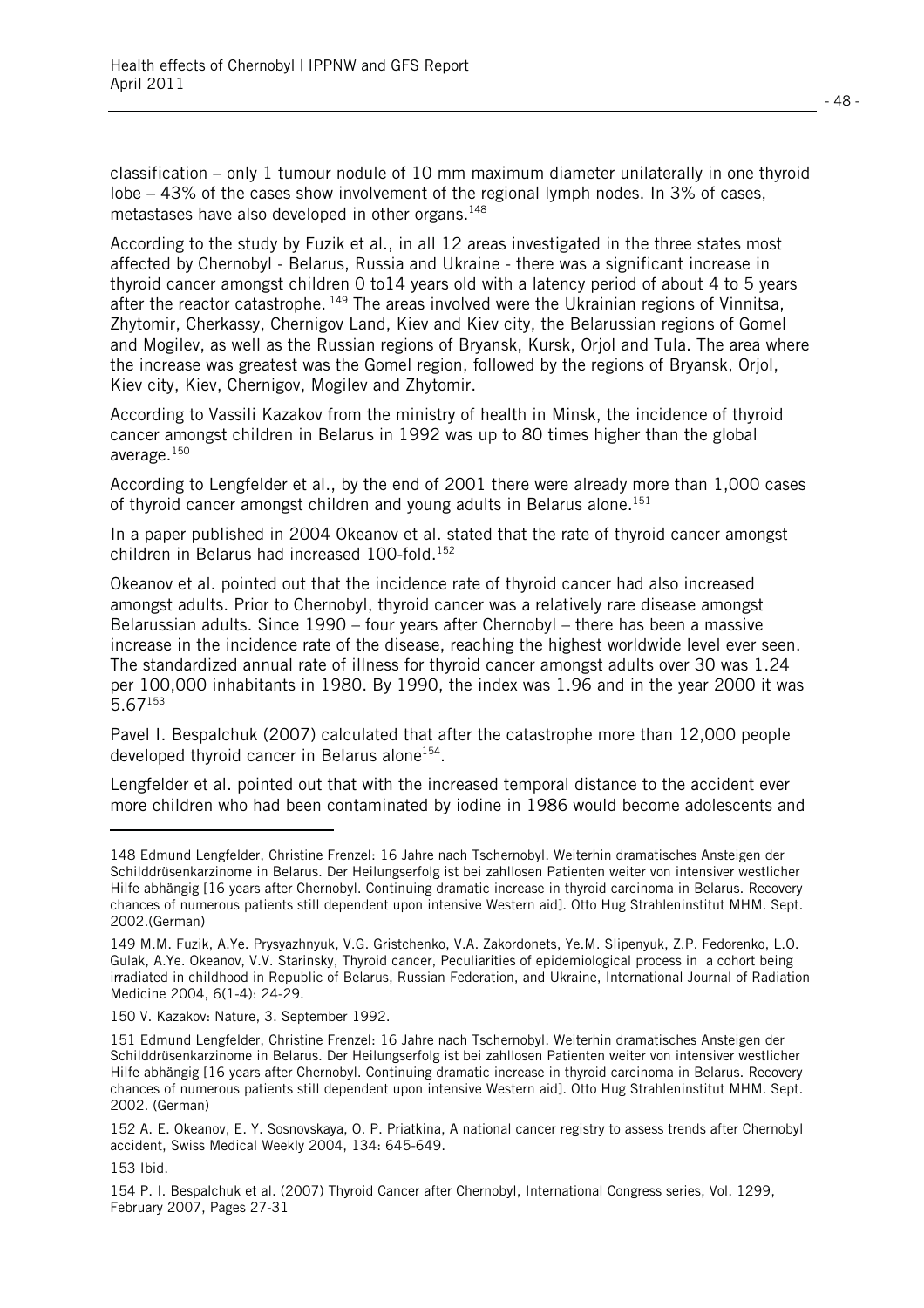l

then reach adulthood. They will carry the risk of cancer – which they will be unable to get rid of for the rest of their lives – with them into the older age groups. But the risk of cancer amongst those who were already adults at the time of the catastrophe has also risen starkly: Fact is, in the age group 50 to 64 the incidence rate of thyroid cancer since Chernobyl (1986-1998) has increased 5-fold, as compared to the period before Chernobyl (1973- 1985). The incidence rate was still 2.6 times higher even amongst the over 64 year-olds.

| Table: Thyroid cancer in the Gomel area (Belarus) for 13 years before and 13 years after the Chernobyl |  |  |  |
|--------------------------------------------------------------------------------------------------------|--|--|--|
| $\textsf{catastrophe}^{155}$                                                                           |  |  |  |

| Age      | 1973-1985 | 1986-1998 | <b>Increase</b> |  |
|----------|-----------|-----------|-----------------|--|
| $0 - 18$ |           | 407       | 58-fold         |  |
| 19-34    | 40        | 211       | 5.3-fold        |  |
| 35-49    | 54        | 326       | 6-fold          |  |
| 50-64    | 63        | 314       | 5-fold          |  |
| >64      | 56        | 146       | $2.6$ -fold     |  |

In Belarus alone, there were over 3,000 excess cases of thyroid cancer amongst adults by the year 2000.156

In the mean time, excess cases of thyroid cancer in Belarus since Chernobyl amongst children, young adults and adults amount to more than  $10,000$ .<sup>157</sup>

An international symposium on radiation and the thyroid gland was held in Cambridge (MA) in July 1998. It was hosted by the European Commission, the US Department of Energy and the National Cancer Institute of the US Health Department.

<sup>155</sup> E. Lengfelder et al.: Aus der Tschernobyl-Katastrope lernen. Jod-Prophylaxe auf alle Altersstufen ausweiten [Learning from the Chernobyl catastrophe. Extend iodine prophylaxis to all age groups]. MMW-Fortschr. Med. 41(2000)355-356.(German)

<sup>156</sup> Edmund Lengfelder, Christine Frenzel: 16 Jahre nach Tschernobyl. Weiterhin dramatisches Ansteigen der Schilddrüsenkarzinome in Belarus. Der Heilungserfolg ist bei zahllosen Patienten weiter von intensiver westlicher Hilfe abhängig [16 years after Chernobyl. Continuing dramatic increase in thyroid carcinoma in Belarus. Recovery chances of numerous patients still dependent upon intensive Western aid]. Otto Hug Strahleninstitut MHM. Sept. 2002 (German)

<sup>157</sup> In a telephone message from Edmund Lengfelder on February 1, 2006. Cp. also E. Lengfelder, H. Rabes, H. Scherb, Ch. Frenzel: Factors influencing the assessment of Chernobyl health consequences and the contribution of international non-governmental organisations to research and treatment of thyroid pathologies in Belarus.  $4<sup>th</sup>$ International Conference, June 2-6, 2003, Kiev, Ukraine, Chernobyl Children – Health effects and psychosocial rehabilitation, Proceedings, International Journal of Radiation Medicine 2003, Addendum.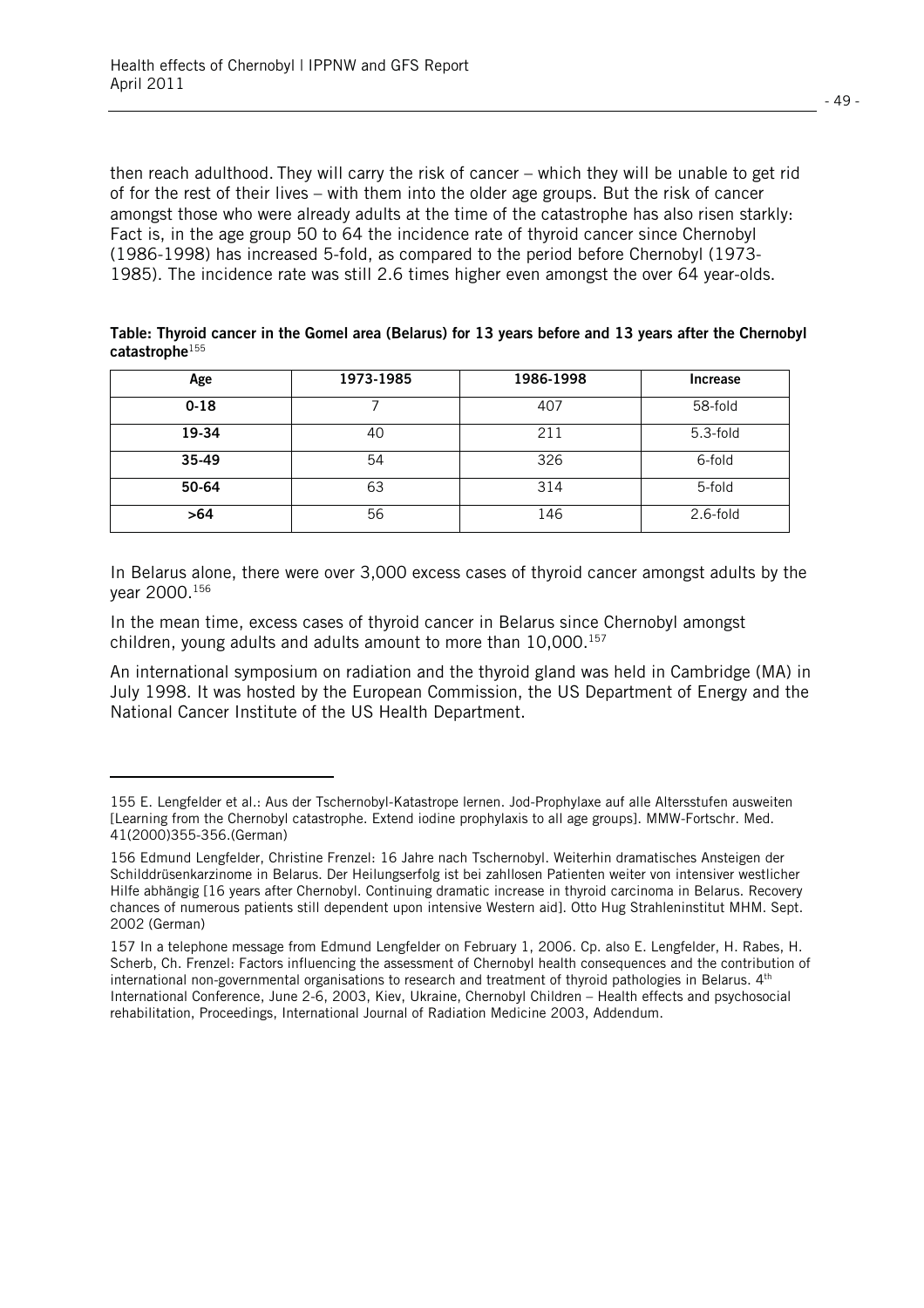l



#### **Fig. Incidence of thyroid cancer in Belarus 1985-2004**<sup>158</sup>

At this symposium, representatives of the World Health Organisation (WHO) developed a prognosis based on the temporal progress of cases of childhood thyroid cancer that had occurred so far. Out of all of the 0 to 4 year-old children in the Gomel area at the time of the reactor catastrophe, one third will develop thyroid cancer during their lifetime.159 According to the WHO prognosis, this means that, in the Gomel area of Belarus alone, more than 50,000 people who were 0-4 years old at the time of the catastrophe will develop thyroid cancer. If the prognosis is extended to all age groups (including adolescents and all adult groups) of people living in the Gomel area at the time of the reactor catastrophe, then in this area alone more than 100,000 cases of thyroid cancer can be expected in the aftermath.<sup>160</sup>

The number of patients being treated in the Gomel area also gives an impression of the extent of thyroid cancer there. According to Lengfelder et al., more than 70,000 patients had already undergone extensive thyroid therapy in the thyroid centre in Gomel by the year 2002.  $^{161}$ 

<sup>158</sup> Edmund Lengfelder, Christine Frenzel: 20 Jahre nach Tschernobyl. Erfahrungen und Lehren aus der Reaktorkatastrophe [20 years after Chernobyl. Experiences and lessons from the reactor catastrophe]. Otto Hug Strahleninstitut MHM. Information, February 2006. (German)

<sup>159</sup> E. Cardis et.al. Observed and predicted thyroid cancer following the Chernobyl accident: Evidence for factors influencing susceptibility to radiation induced thyroid cancer. In: G. Thomas et al.: Radiation and Thyroid Cancer. EUR 18552 EN, World Scientific, Singapore 1999, 395-405.

<sup>160</sup> Edmund Lengfelder, Christine Frenzel: 20 Jahre nach Tschernobyl. Erfahrungen und Lehren aus der Reaktorkatastrophe [20 years after Chernobyl. Experiences and lessons from the reactor catastrophe]. Otto Hug Strahleninstitut MHM. Information, February 2006. (German)

<sup>161</sup> Edmund Lengfelder, Christine Frenzel: 16 Jahre nach Tschernobyl. Weiterhin dramatisches Ansteigen der Schilddrüsenkarzinome in Belarus. Der Heilungserfolg ist bei zahllosen Patienten weiter von intensiver westlicher Hilfe abhängig [16 years after Chernobyl. Continuing dramatic increase in cases of thyroid carcinoma in Belarus. Recovery chances for many patients still dependent upon intensive Western aid]. Otto Hug Strahleninstitut MHM. Sept. 2002 (German)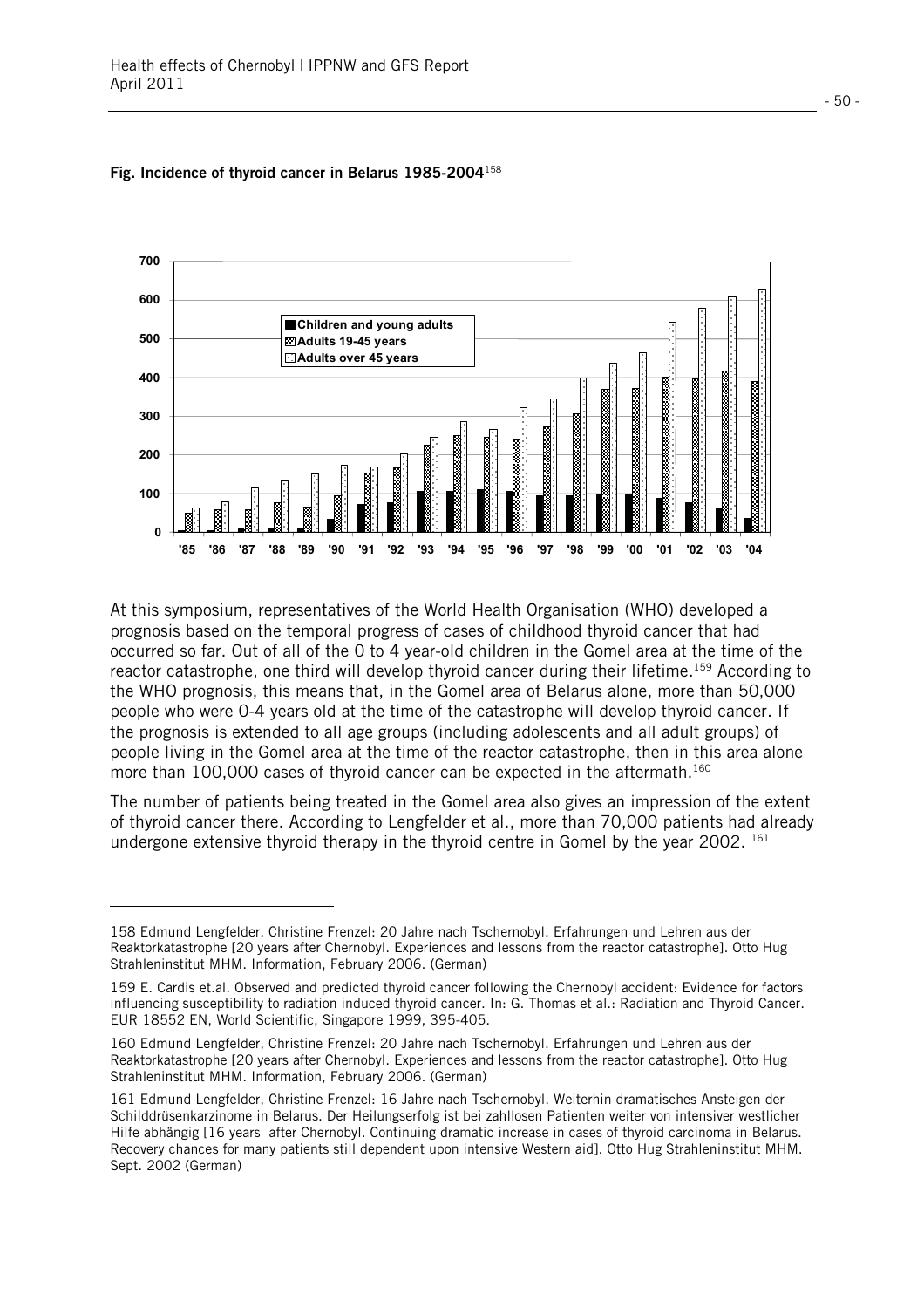### **5.2 Germany**

Following Chernobyl in 1986 an increased rate of thyroid under-function (hypothyroidism) was discovered amongst newborns during the course of regular early-diagnosis examinations in the Federal State of Hesse. The information was given by the State Office for Medical, Nutritional and Veterinary Inspection in Dillenburg, Middle Hesse.<sup>162</sup>

In 1986 an increase in cases of thyroid disease was also discovered in Berlin. Fourteen children were born with thyroid gland insufficiency (hypothyroidism) in 1986. In previous years, the median value had only been three to four, at the most seven. The Paediatric Clinic of the Free University of Berlin in the "Kaiserin-Auguste-Viktoria-Haus" (KAVH) gave this information to the "Strahlentelex" journal at the end of June 1987.<sup>163</sup>

The data needed to carry out extensive investigations into thyroid diseases in Germany, before and after Chernobyl, has not been made available to date.

### **5.3 Other countries**

l

A study carried out by the Radiobiological Institute of the University of Munich (Stefan Mürbeth, Prof. Lengfelder), the Czech NGO Fakultni Nemocnice Plzen in Pilsen, Czech Republic (Milena Rousarova) and the GSF Research Centre for Environment and Health in Neuherberg (Hagen Scherb) found an increase in the incidence of thyroid cancer amongst adults in the Czech Republic.164 The Czech Republic was affected by Chernobyl fallout in a similar way to East Germany and Bavaria. The investigations were carried out in the Czech Republic because they – as opposed to Germany – also keep a cancer registry for adults. The study is particularly revealing as it draws on data from a large population over a long period of time –a total of 247 million person-years all told.

From 1975 onwards, there was a collective increase in the incidence of thyroid cancer amongst men, women and both sexes together. However from 1990 on, following Chernobyl there was a significant increase in the rate of thyroid cancer for both sexes from 2.0 percent per annum to 4.6 percent per annum (95%-CI: 1.2-4.1, p=0.0003). The values for women are noticeably higher than those for men, the increase being significant as early as 1989 (p=0.0005). All in all, since Chernobyl there have been 426 excess cases of thyroid cancer in the Czech Republic alone (95%-CI: 187-688).

It was found that there was a minimal latency period of 4 years from the reactor catastrophe to the outbreak of illness. This latency period is comparable to that in the Chernobyl region.

There were also increases in the incidence of thyroid cancer cases amongst adolescents and adults in Poland<sup>165</sup> and in the North of England<sup>166</sup>.

<sup>162</sup> Strahlentelex 20/1987, 6, Hesse: Nach Tschernobyl vermehrt Kinder mit Schilddrüsenunterfunktion geboren [More children born with underfunctioning thyroid since Chernobyl]. (German)

<sup>163</sup> Strahlentelex 12/1987, 2, Berlin: Vermehrt Schilddrüsenerkrankungen bei Neugeborenen [More thyroid disease amongst newborns]. (German)

<sup>164</sup> Stefan Mürbeth, Milena Rousarova, Hagen Scherb, Edmund Lengfelder: Thyroid cancer has increased in the adult populations of countries moderately affected by Chernobyl fallout. Med Sci Monit, 2004; 10(7): CR300-306.

<sup>165</sup> Z. Szybinski, P. Olko, E. Przybylik-Mazurek, M. Burzynski: Ionizing radiation as a risk factor for thyroid cancer in Krakow and Nowy Sacz regions. Wiad Lek, 2001, 54(Suppl. 1): 151-156 (Polish).

<sup>166</sup> S.J. Cotterill, M.S. Pearce, L. Parker: Thyroid cancer in children and young adults in the North of England. Is increasing incidence related to the Chernobyl accident? Eur J Cancer, 2001, 37(8): 1020-1026.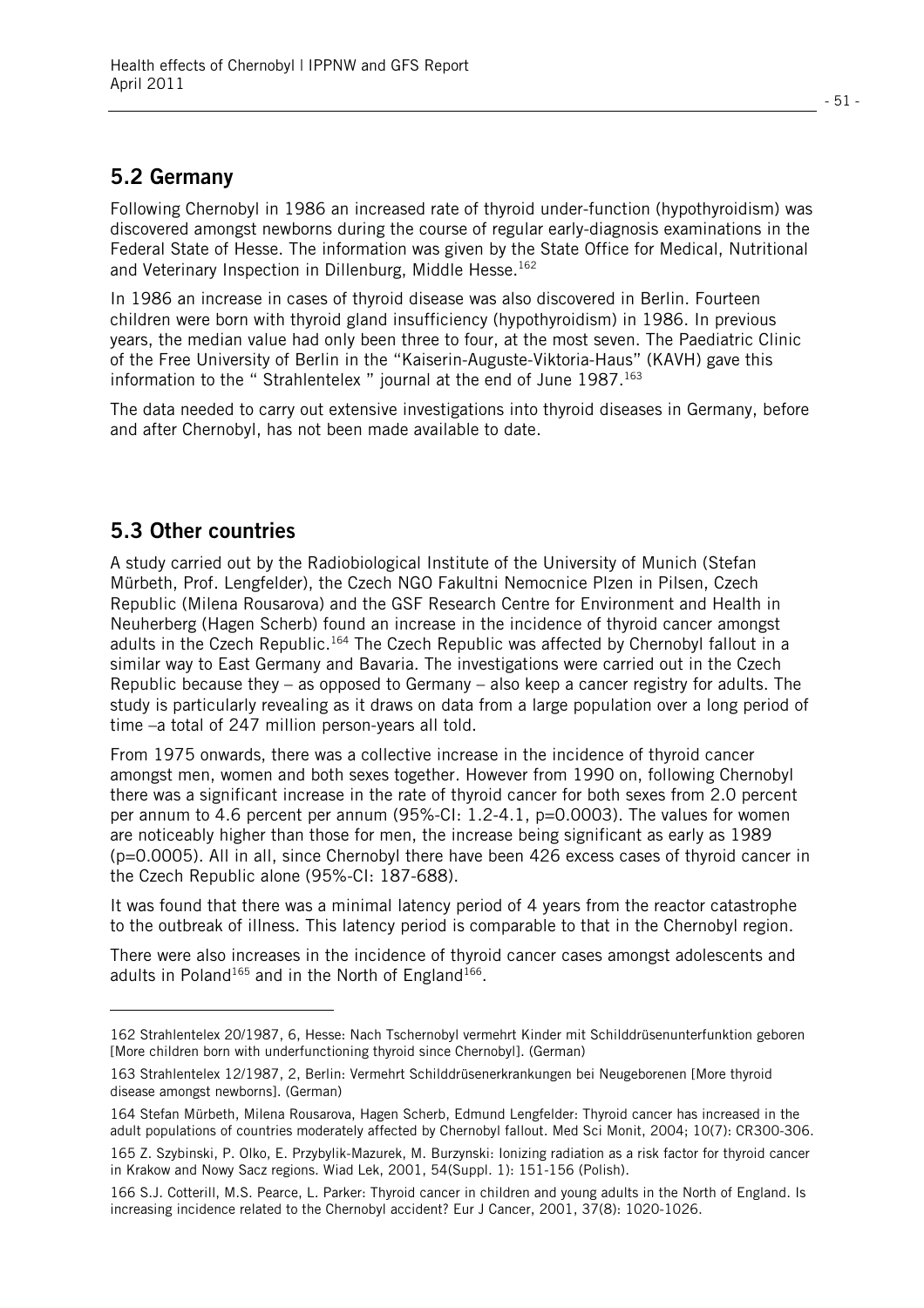## **6. All cancers and leukaemia**

There are a number of different approaches to and models for estimating the risk of cancer following Chernobyl. An analysis of the LSS cohorts of atomic bomb survivors in Hiroshima and Nagasaki by Preston et. al. (2007) also found a significant dose–effect relationship for the level of 0.15 Gy and less.<sup>167</sup> The radiation-related increase in the number of cancer cases persists, independent of age at the time of exposure.

The estimated whole–body doses for the affected population in the area around Chernobyl ranged from  $0 - 1.5$  Gy. At the same time, it must be noted that an increasing number of Chernobyl studies from the three countries affected have come to the conclusion that the risk of cancer due to chronic low-level radiation is higher in comparison with the results from studies on atomic bomb survivors. The multi-centre study that was carried out on nuclear industry workers in 15 countries shows that the risk for all cancers, except leukaemia and lung cancer, is approximately 3-times higher than for the atomic bomb survivors. It must therefore be ascertained that the results of studies carried out on atomic bomb survivors cannot be applied to the Chernobyl population, as they systematically underestimate the risk $168$ .

Malko (2007)<sup>169</sup> estimated the risk for 70 years (1986 – 2056) in Belarus alone to be 62,500 additional cases of cancer and leukaemia as a result of Chernobyl. He arrives at the figure of 239,900 additional cancer and leukaemia cases for the whole of Europe.

#### **6.1 The Chernobyl region**

l

A national cancer registry, in which information on all malignant tumours is collated, has been maintained in Belarus since 1973. A study by Okeanov et al. compared cancer cases from the years 1976 to 1985 with those from 1990 to 2000<sup>170</sup>. The study showed a significant increase in cancer rates in Belarus of about 39.8%. Prior to Chernobyl, the annual rate of illness had been 155.9 cases per 100,000 inhabitants. The rate of illness since Chernobyl was 217.9 cases. The main increases applied to cancer of the colon, lung, bladder and thyroid gland.

The increase in the rates of cancer was significant in all areas of Belarus. In the Gomel area however, which had received the highest radiation dose from Chernobyl, the increase in the cancer rate by 55.9 percent was significantly higher than in those areas of Belarus that had been less contaminated. The cancer rate in Gomel prior to Chernobyl - an annual 147.5 cases per 100,000 inhabitants - had been below the state average (155.9). The rate of cancer in Gomel since Chernobyl - 224.6 cases - was clearly above the state average (217.9). The Vitebsk area, where there had been less radioactive fallout, served as a "control area". The

<sup>167</sup> Preston, D.L et al. (2007):Solid Cancer Incidence in Atomic Bomb Survivors, 1958 -1998// Radiat. Res.-2007- V. 168 No. 1,P.1-64

<sup>168</sup> Goncharova, R. (2010): New insight into cancer risk from radiation exposure of low dose and low dose rate; http://www.ippnw2010.org/fileadmin/user\_upload/Plenary\_presentations/Plen4\_Slides\_Goncharova\_Basel\_291008. pdf

<sup>&</sup>lt;sup>169</sup> Malko, M.V. Assessment of Chernobyl malignant Neoplasms in European Countries; http://www.physiciansofchernobyl.org.ua/eng/Docs/Malko.pdf

<sup>170</sup> A. E. Okeanov, E. Y. Sosnovskaya, O. P. Priatkina: A national cancer registry to assess trends after Chernobyl accident, Swiss Medical Weekly 2004, 134: 645-649.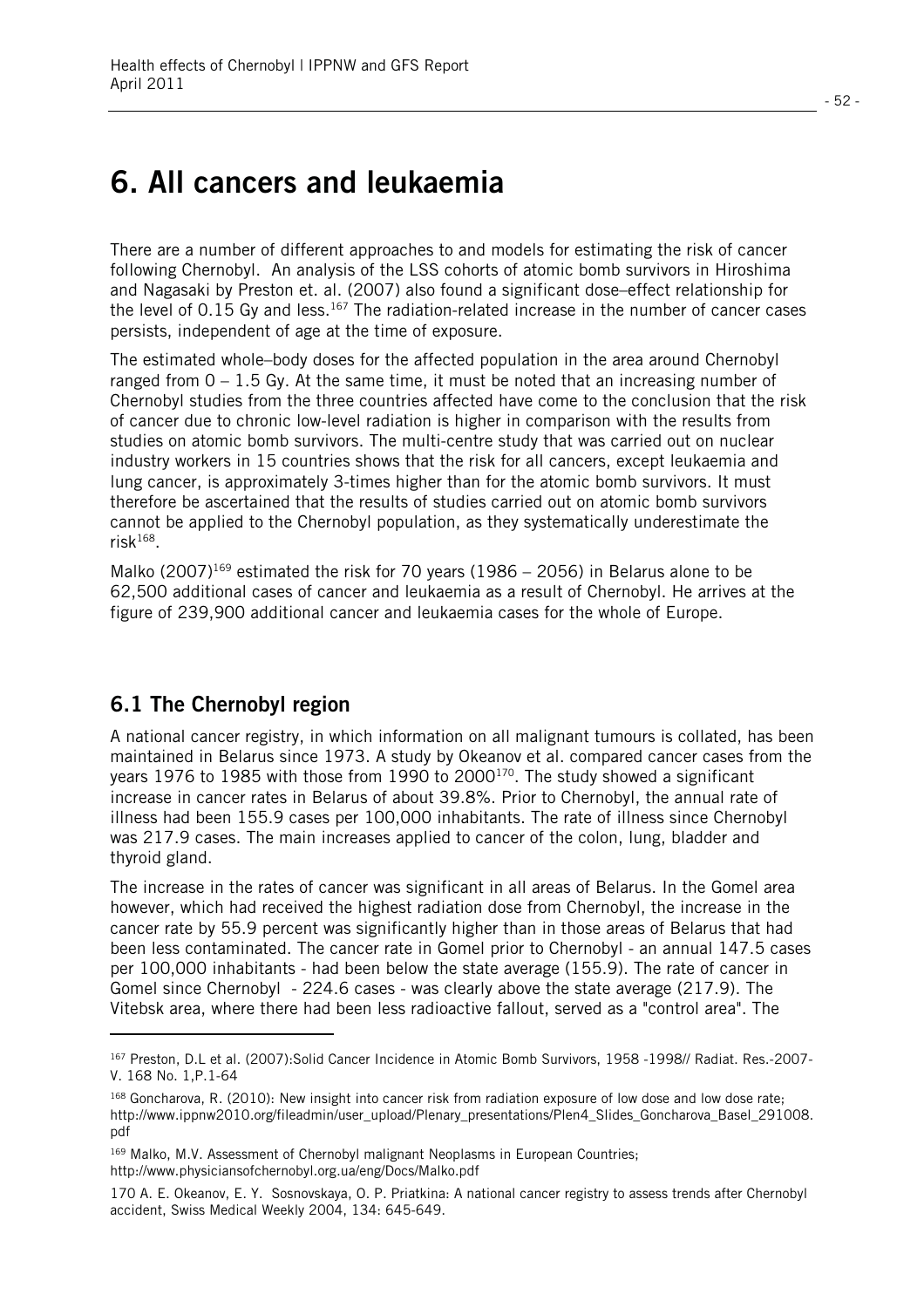direct comparison of the two Belarussian regions showed that the increase in the rate of illness was also significantly higher in Gomel than in Vitebsk. The greatest increase in the regression coefficient from 2.79 to 5.8 was registered in Gomel, although there was no significant increase in the regression coefficient shown in other Belarussian areas (All of Belarus has 3.76 or 3.15).

The increase in the rate of cancer was especially high amongst the Gomel population living in areas with a particularly high caesium 137-exposure of above 555,000 becquerel/m². Between 1993 and 2002, the above-average rate of development of cancer of the digestive and respiratory organs was significantly higher compared to the areas with the lowest exposure to radiation (rates of development of cancer in digestive organs: 141.5 in the most contaminated areas compared to 104.7 in the least contaminated areas. Cancer development rates in respiratory organs: 83.7 against 53.1).

The rate of breast cancer development amongst women is continuingly conspicuous. In the areas with a particularly high caesium contamination – Gomel and Mogilev – cancer of the breast is typically found in women between the ages 45 and 49, this is 15 years earlier than in the area of Vitebsk, which was less affected by Chernobyl. The disease rate curves show that the shift in the time of onset of the illness toward younger age groups is particularly strong amongst the more heavily irradiated rural population in contaminated areas.

A paper that appeared in the International Journal of Cancer confirms the increase in the incidence of breast cancer.<sup>171</sup> The authors found an increase in the incidence of breast cancer in the areas of Gomel and Mogilev (Belarus) and Chernigov, Kiev and Zhytomyr (Ukraine). They also found an approx. 2-fold risk increase in the most contaminated areas, for the period 1997-2000, as compared to the least contaminated areas. The authors consider it improbable that these increases are due to increased diagnostic activity in these areas.

A study carried out in the district of Lugyny (Ukraine) draws attention to the distinct decrease in the remaining lifespan following a diagnosis with stomach and lung cancer since Chernobyl.172 Whereas in 1985, it was still 57 or 42 months following the diagnosis of stomach or lung cancer, 10 years after Chernobyl it had gone down to 2.3 or 2 months.

The same paper also called attention to an increase of destructive forms of tuberculosis amongst diagnosed cases of tubercular disease. Whereas in 1985, 17.2% of tuberculoses were destructive, in 1995 it was 50%. Godlevsky attributed both phenomena to disruption of the immune system.

| Year | Life expectancy (in months) following the diagnosis of |             |  |  |  |
|------|--------------------------------------------------------|-------------|--|--|--|
|      | Stomach cancer                                         | Lung cancer |  |  |  |
| 1984 | 62                                                     | 38          |  |  |  |
| 1985 | -57                                                    | 42          |  |  |  |
|      | -                                                      |             |  |  |  |

#### **Table: Life expectancy following the diagnosis of malign stomach and lung tumours before and after the Chernobyl accident (District of Lugyny, Schitomir area, Ukraine)**

l.

<sup>171</sup> E. Pukkala, S. Poliakov, A. Ryzhov, A. Kesminiene, V. Drozdevich, L. Kovgan, P. KKyyronen, I.V. Malakhova, L. Gulak, E. Cardis: Breast cancer in Belarus and Ukraine after the Chernobyl accident. International Journal of Cancer, 2006, February 27th.

<sup>172</sup> Ivan Godlevsky, O. Nasvit: Dynamics of Health Status of Residents in the Lugyny District after the Accident at the ChNPP; in: T. Imanaka (ed.): Research Activities about the Radiological Consequences of the Chernobyl NPS Accident and Social Activities to Assist the Sufferers by the Accident, KURRI-KR-21, 149-159.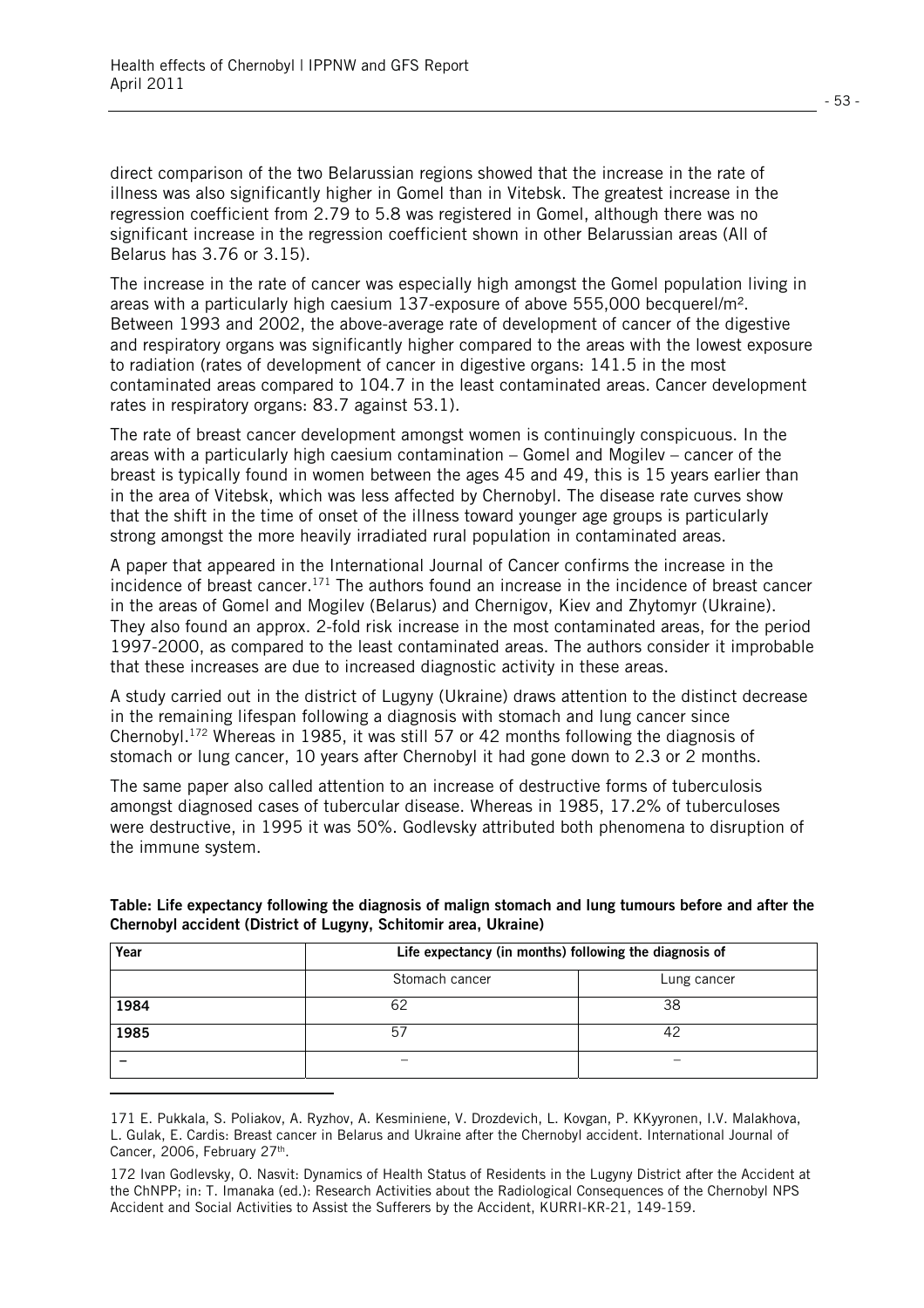| 1992 | 15.5 | 8.0 |
|------|------|-----|
| 1993 | 11.0 | 5.6 |
| 1994 | 7.5  | 7.6 |
| 1995 | 7.2  | 5.2 |
| 1996 | 2.3  | 2.0 |

Yuri Orlov et al. reported on CNS tumours amongst children of up to 15 years of age, over a period of 25 years (Ukraine excluding the Districts Dnepropetrovsk, Donetsk, Zaporozzhye and Charkov). A total of 2,633 children were treated during this time. In the 10-year period prior to Chernobyl (1976-1985), there were 756 patients, in the 10 years following Chernobyl (1986-1995) - 1,315 children i.e. 76.9% more than in the previous period - were treated despite a simultaneous decrease of more than three million in the numbers of children in the population.173

Even more unsettling is the situation amongst infants. Orlov and Shaversky reported on a series of 188 brain tumours amongst children under three, 9 cases from the years 1981- 1985 and 179 cases from the period 1986-2002. The number of patients rose in comparison to the 5-year period prior to Chernobyl (9 cases 1981-1985) 5.1-fold 1986-1990 (46 cases), 7.7-fold 1991-1995 (69 cases) and 5.3-fold 1996-2000 (48 cases). In the period 2001- 2002, 16 children were operated on. The number of sick children rose from 1.8 to 14 with the highest values in 1988 and 1994 (18 patients).

The increase in the number of tumours of the central nervous systems amongst nursing infants was even greater. There was not one single histological case examination in the period between 1981 and 1985. There were 4 cases from 1986 to 1990, 16 from 1991 to 1995, and 11 cases from 1996 to 2000.

Altogether, the number of patients under three years of age increased 5.8-fold; amongst children under one there were ten times as many patients. If the simultaneously sinking birth rate is taken into consideration, the increase becomes very evident. Not only is there a considerably increased frequency of malignant tumours, but also of benign tumours. Even though benign tumours do not create metastases and do not spread into other tissues, they do constitute a serious life-threatening illness, particularly in the brain, and especially in the brains of infants, because they displace healthy brain tissue.<sup>174 175</sup>

Radioactive fallout from the Chernobyl accident in 1986 affected more than 4 million people in Ukraine. In order to examine the effects of radiation on pregnancy and the development of leukaemia, Noshchenko et al. examined the incidence of different types of leukaemia amongst children who were born in the accident year of 1986. The development of the children was followed over the ten-year period up to 1996 and the cumulative rate of disease amongst children from contaminated and non-contaminated areas was compared. The relative risk of developing any type of leukaemia is significantly higher in contaminated areas; this applies to girls as well as boys and to both sexes together. The rate of risk for acute lymphatic leukaemia (ALL) is dramatically increased for boys as well as for girls, although the increase here is not quite so severe. For both sexes combined, the relative risk of acute lymphatic leukaemia is

l

<sup>173</sup> Y.A. Orlov e al.: Tumors of the central nervous system in children (morbidity rates in Ukraine for 25 Years); Int. J. Rad. Med. 2002, 4(1-4): 233-240.

<sup>174</sup> Y.A. Orlov, A.V. Shaversky: Indices of neuro-oncological morbidity dynamics among younger children in Ukraine; Int. J. Rad. Med. 2004 6(1-4): 72-77.

<sup>175</sup> Y.A. Orlov et al.: Tumors of the central nervous system in children; morbidity rates in Ukraine for 25 years. Intern. J. Rad. Med. 2002, 4(1-4):233-240.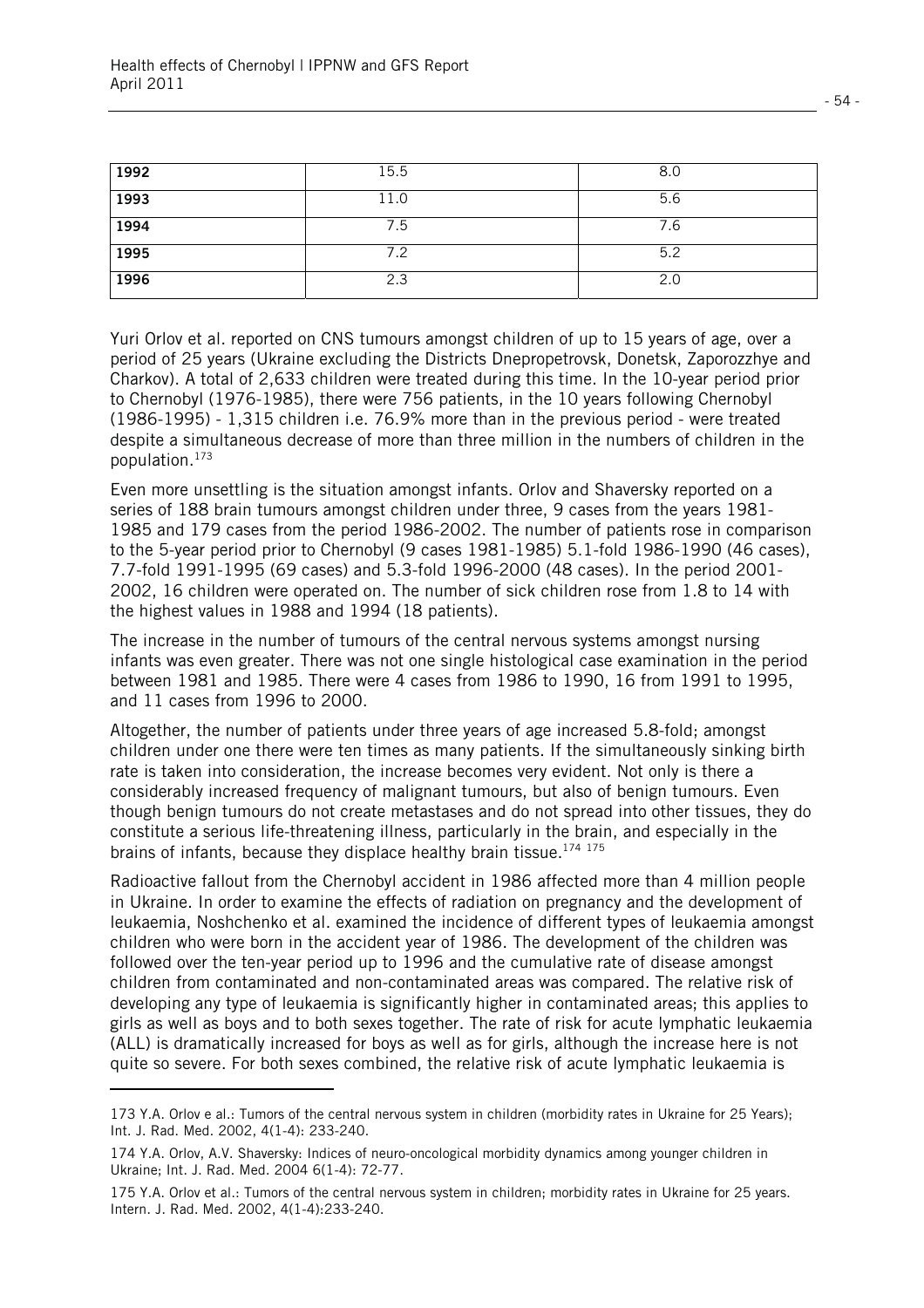l

more than three times higher in contaminated than in non-contaminated areas (relative risk  $RR = 3.4$ ). The results of the study suggest that the increased risk of developing leukaemia for children born in 1986, who continued living in radioactively contaminated areas is due to Chernobyl fallout.<sup>176</sup>

Just one year later, Noshchenko et al. published the results of a case-controlled study that examined the risk of radiation-induced acute leukaemia in the period 1987-1997 amongst those aged 0 -20 years at the time of the catastrophe. They found a statistically significant increase in the leukaemia risk for men whose estimated radiation exposition had been greater than 10 mSv. The correlation of acute leukaemia to radiation exposure was significant in the period 1993-1997, particularly of acute lymphatic leukaemia. An analogous correlation was also found for acute myeloid leukaemia for the period 1987-1992.<sup>177</sup>

In his most recent research into the leukaemia risk, Noshenko  $2010^{178}$  found that the risk of leukaemia was significantly higher for those children in the exposed areas of Ukraine who had received a dose of 10 mGy or more.

In 1994 Ja. I. Vygovskaja et al. reported a noticeable increase in the incidence of cancer of the haematopoietic system amongst the child and adult population in the Rovno area (Ukraine), in the years following the Chernobyl reactor catastrophe. The study compared more heavily radioactively contaminated areas of Ukraine with less contaminated areas. The six northern districts of the Rovno area had been particularly heavily contaminated with radionuclides. The scientists compared the five years prior to Chernobyl (1981-1985) with the six years following Chernobyl (1987-1992). The analysis of the data showed that the incidence of haemoblastoma following Chernobyl was higher than before the nuclear catastrophe. The median standardized incidence value for malign blood diseases for the entire Rovno area prior to Chernobyl was 11.53; following Chernobyl it was 15.06 (p<0.05). The increase in the number of cases of chronic lymphatic leukaemia, myelomas and malign lymphomas proved to be significant. There was a steep increase in the incidence of acute leukaemias in heavily contaminated areas as compared to less contaminated areas.179

A study published in 1996 by Netschai on the development of haematological diseases in the Gomel area of Belarus, showed a clear increase in the incidence of malign blood diseases: it investigated the 5-year period before and the two 5-year periods after Chernobyl. The analysis showed a clear and continuous increase in the incidence of acute leukaemia, chronic lymphatic leukaemia and of the myelodysplastic syndrome in both the first and second 5-year periods following Chernobyl. 180

<sup>176</sup> Andrey G Noshchenko, Kirsten B Moysich, Alexandra Bondar, Pavlo V Zamostyan, Vera D Drosdova, Arthur M Michalek: Patterns of acute leukaemia occurrence among children in the Chernobyl region, Int. Journal of Epidemiology. 2001;30:125-129.

<sup>177</sup> A.G. Noshchenko, P.V. Zamostyan, O.Y. Bondar, V.D. Drosdova: Radiation-induced Leukemia risk among those aged 0-20 at the time of the Chernobyl accident: a case-control study: Int. J.Cancer 99,609-618(2002).

<sup>178</sup> Noshchenko AG, Bondar OY, Drozdova VD.: Radiation induced Leukaemia among children aged 0-5 years at the time of the Chernobyl accident; Int J Cancer 2010 Jul 15;127(2):412-26.

<sup>179</sup> Ja. I. Vygovskaja, B.V. Katschorovskij, A.A. Mazurok, L.M. Lukavezkij, V.V. Orlik, Incidence of haemoblastoma in the Rovno area (Ukraine) before and after the accident in the nuclear power station in Chernobyl, Haematologye and Transfusiology, 39/1994, 22-24 (Russ.).

<sup>180</sup> V.V. Netschai, Epidemiology of several blood diseases in the Gomel area prior to and following the catastrophe in Chernobyl, Chernobyl, Ecology and Health, 2/1996, 42-44 (Russ.).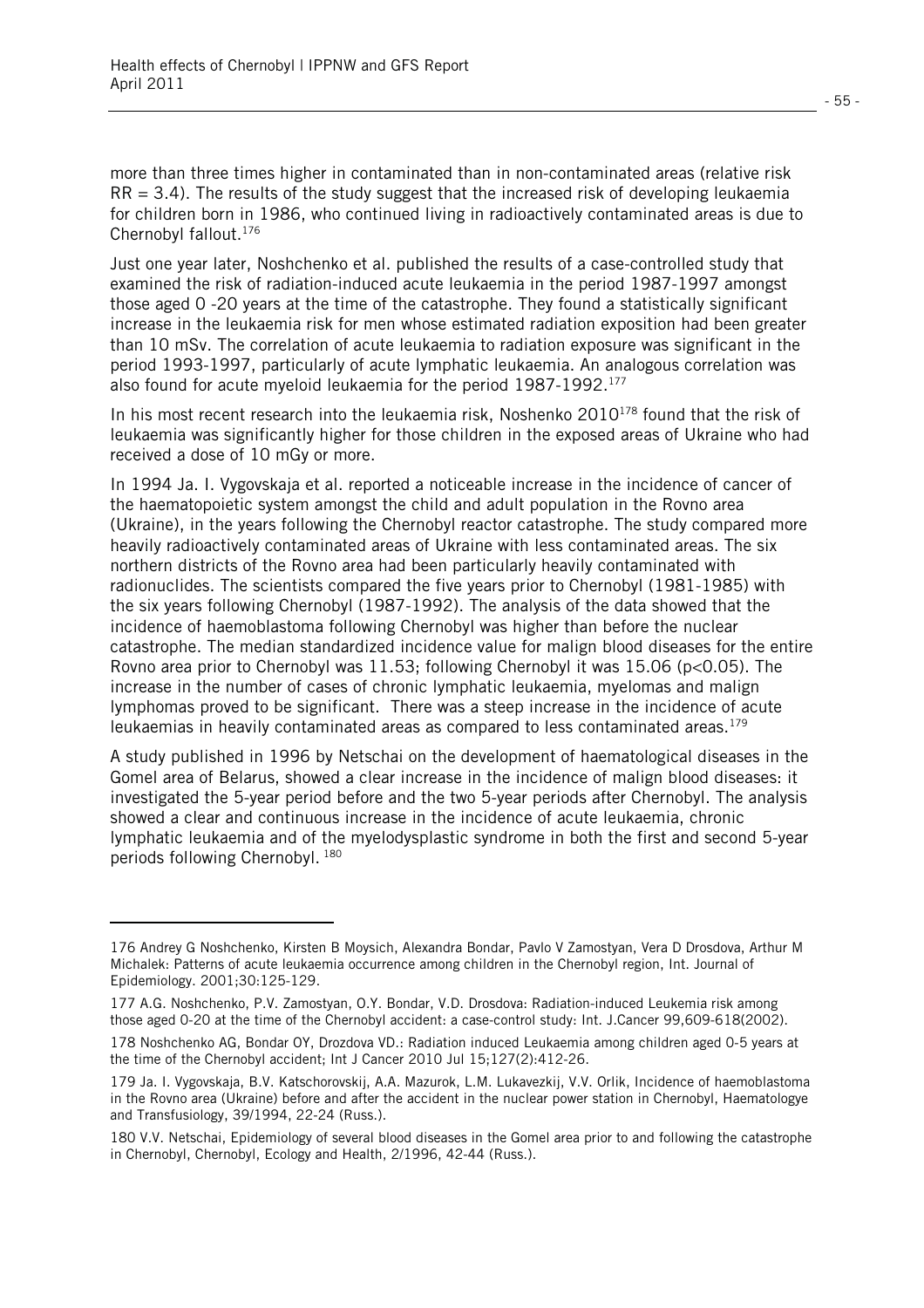| <b>Disease</b>           |           | Five year period |           |
|--------------------------|-----------|------------------|-----------|
|                          | 1981-1985 | 1986-1990        | 1991-1995 |
| AL                       | 115       | 162              | 210       |
| - of children            | 55        | 71               | 66        |
| <b>CLL</b>               | 191       | 255              | 266       |
| <b>CML</b>               | 84        | 95               | 147       |
| Erythraemia              | 42        | 64               | 63        |
| <b>Other CL</b>          | 50        | 70               | 64        |
| All leukaemias           | 482       | 646              | 752       |
| Multiple myeloma         | 50        | 79               | 82        |
| Myelodisplastic syndrome | n.d.      | 8                | 43        |
| Aplastic anaemia         | 24        | 38               | 22        |

|  | Table: Incidence of blood diseases in the Gomel area (number) <sup>181</sup> |
|--|------------------------------------------------------------------------------|
|--|------------------------------------------------------------------------------|

Table: Incidence increases in the 1<sup>st</sup> and 2<sup>nd</sup> 5-year periods following the catastrophe compared to the **5-year period prior to the catastrophe (absolute (in %)) in the Gomel area**<sup>182</sup>

| <b>Disease</b>           | Increase in incidence against 1981-1985 |               |  |  |  |
|--------------------------|-----------------------------------------|---------------|--|--|--|
|                          | 1986-1990                               | 1991-1995     |  |  |  |
| <b>AL</b>                | $+47(40.9%)$                            | $+95(82.6%)$  |  |  |  |
| - of children            | $+16(29.1%)$                            | $+11(20.0\%)$ |  |  |  |
| <b>CLL</b>               | $+64(33.5%)$                            | $+75(39.2%)$  |  |  |  |
| <b>CML</b>               | $+11(13.1%)$                            | $+63(75.0%)$  |  |  |  |
| Erythraemia              | $+22(52.4%)$                            | $+21(50.0\%)$ |  |  |  |
| Other CL                 | $+20(40.0\%)$                           | $+14(28.0%)$  |  |  |  |
| All leukaemias           | $+164(34.0%)$                           | $+270(56.0%)$ |  |  |  |
| Multiple myeloma         | $+29(58.0%)$                            | $+32(64.0%)$  |  |  |  |
| Myelodisplastic syndrome |                                         |               |  |  |  |
| Aplastic anaemia         | $+14(58.3%)$                            | $-2(8.3%)$    |  |  |  |

The Belarussian Ministry of Extraordinary Situations and the National Academy of Sciences made the following statements in a national report to the Belarussian Parliament in 1998<sup>183</sup>:

 $\bullet$  there was an annual average of 624 new cases of leukaemia in the years 1979- 1985.

l.

<sup>181</sup> V.V. Netschai: Epidemiology of several blood diseases in the Gomel area prior to and following the catastrophe in Chernobyl, Chernobyl, Ecology and Health, 2/1996, 42-44 (Russ)

<sup>182</sup> Ibid.

<sup>183</sup> Belarus Ministry of Extraordinary Situations, National Academy of Sciences of Belarus: Chernobyl accident: Overcoming the consequences, national report 1998, (Russ)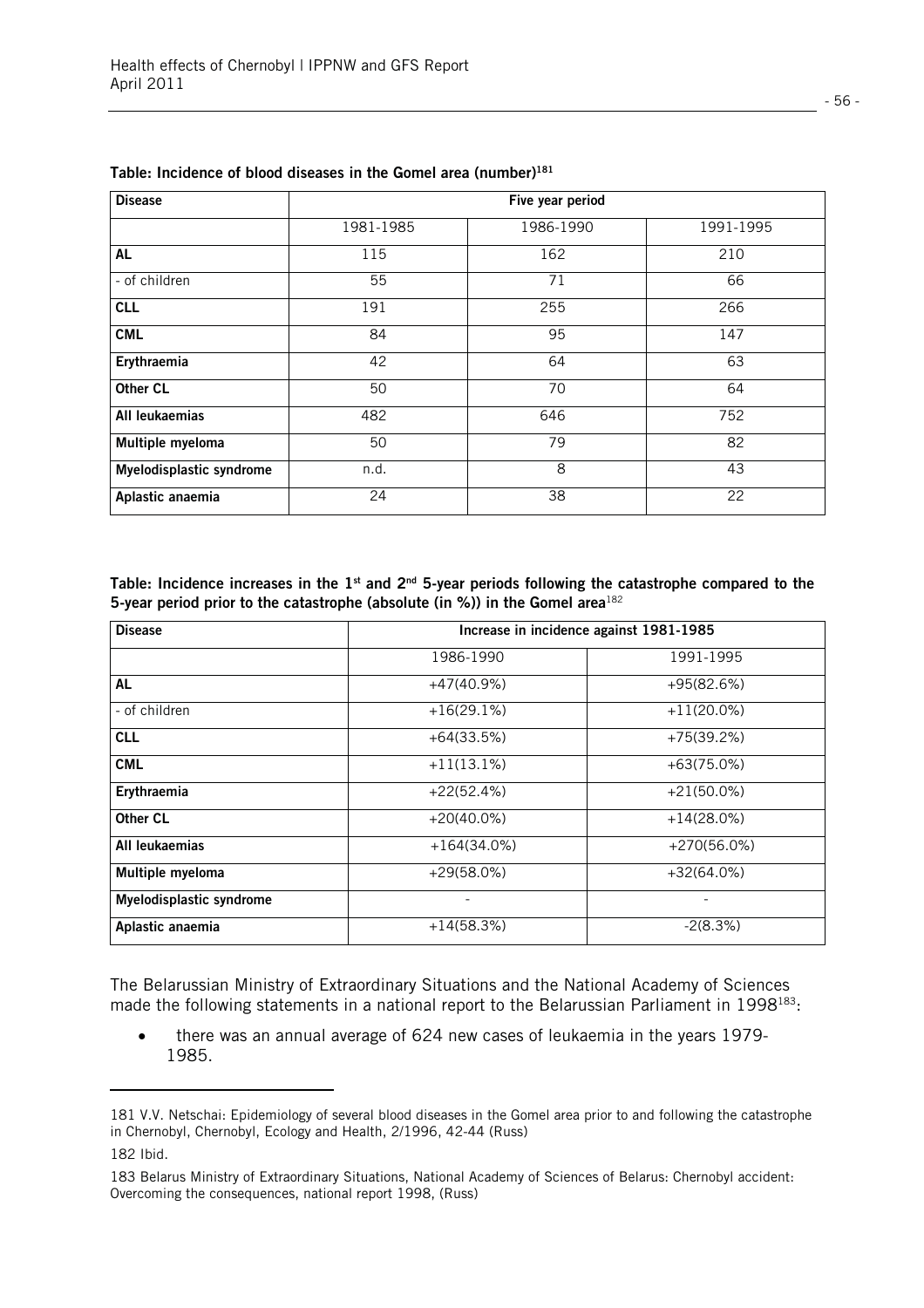$\bullet$  there was an annual average of 805 new cases of leukaemia in the years 1992- 1994.

The report alleges, "that a significant increase in the incidence of leukaemia and lymphomas can be observed in Belarus following the Chernobyl disaster. The increased frequency of all leukaemias including the unspecific forms was:

- $\bullet$ 9.34 per 100,000 persons in the 7 years before the disaster;
- $\bullet$ 11.62 per 100,000 persons in the 7 years after the disaster."

"In the aftermath of the disaster at the nuclear power station in Chernobyl:

- chronic lymphatic leukaemias
- multiple myelomas
- Hodgkin lymphomas and
- non-Hodgkin lymphomas

have significantly increased."

The following data was given in detail<sup>184</sup>:

#### **Table: Leukaemia in Belarus in cases per annum**<sup>185</sup>

|                             | 7 years before Chernobyl | 7 years after Chernobyl |
|-----------------------------|--------------------------|-------------------------|
| Chronic lymphatic leukaemia | 2041                     | 2830*                   |
| Multiple myeloma            | 782                      | 1055*                   |
| Non Hodgkin lymphoma        | 1554                     | 2285*                   |
| Hodgkin Lymphoma            | 1760                     | $2029*$                 |

Note: \*significant, p<0.05

The report gave the following averages for new cases per 100.000 inhabitants of Belarus per annum before and after Chernobyl:

#### **Table: Average incidence rate for leucocytes, lymphomas and myelodysplastic syndrome in Belarus**<sup>186</sup>

|                 |          | 1979-1985 | 1986-1992 | 1993-1996 |
|-----------------|----------|-----------|-----------|-----------|
| Leucocytes      | adults   | 7.99      | 9.91      | 8.76      |
|                 | children | 4.34      | 4.42      | 3.69      |
| Lymphoma        | adults   | 6.35      | 7.91      | 7.3       |
|                 | children | 1.12      | 2.31      | 1.82      |
| Myelodysplastic | adults   | 0.03      | 0.13      | 0.50      |
| syndrome        | children | 0.01      | 0.18      | 0.14      |
|                 |          |           |           |           |

<sup>184</sup> Belarussian Ministry of Extraordinary Situations, National Academy of Sciences in Belarus: Chernobyl accident Overcoming the consequences, national report 1998, (Russ.).

<sup>185</sup> Ibid.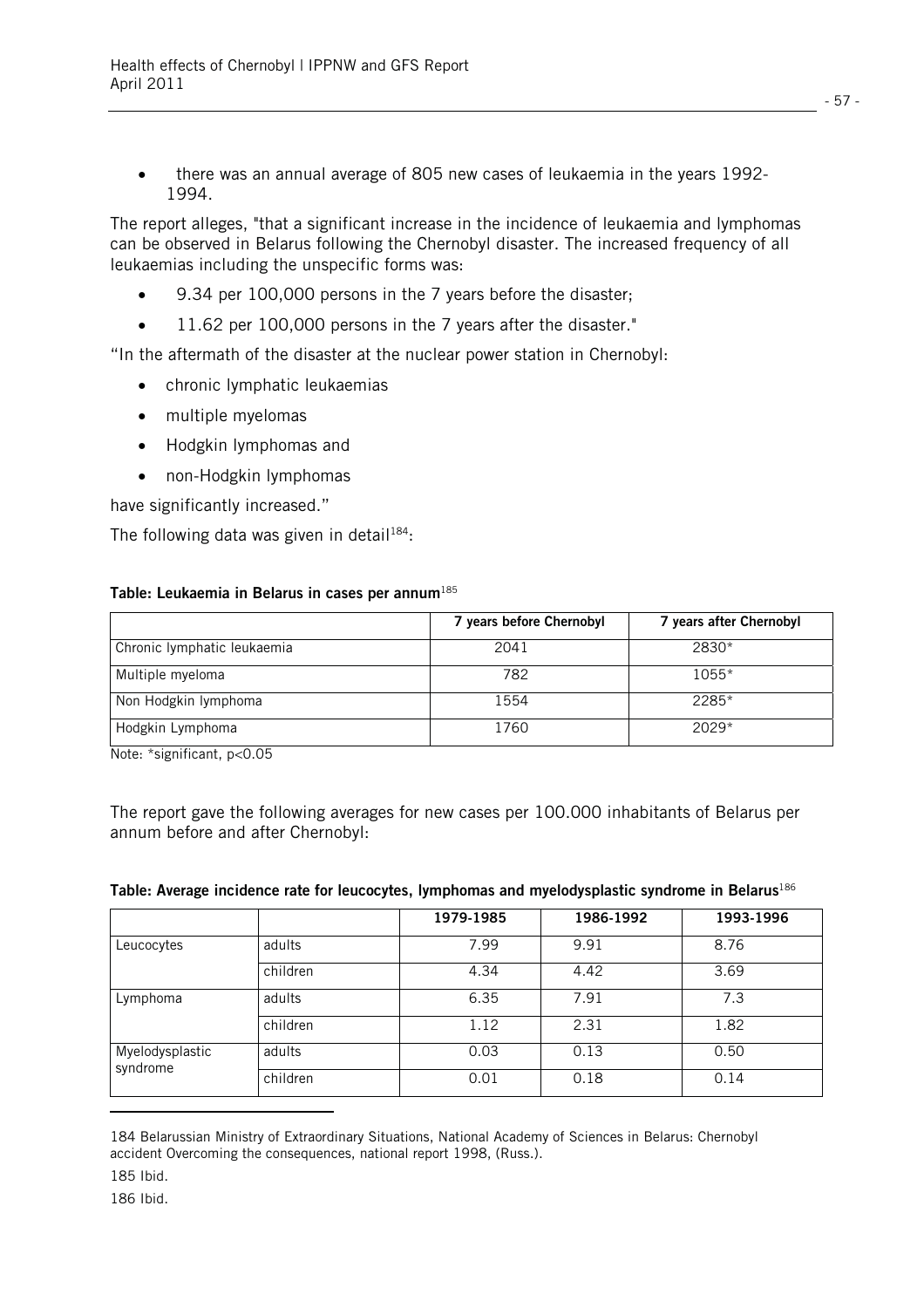Prysyazhnyuk gives standardised incidence ratios (SIR) for different forms of leukaemia in the most heavily radioactively contaminated areas of Ukraine. He compares the data from two 5 year periods (1986-1991 and 1992-1998) with the period 1980-1985. We have shown the data for 1986-1991. It is evident that in these years leukaemia rates were higher than the expected values.

| Code ICD-9  | Leukaemia type            | <b>Observed</b> | <b>Expected</b> | <b>SIR</b> | Confidence interval |
|-------------|---------------------------|-----------------|-----------------|------------|---------------------|
|             |                           |                 |                 |            | (95%)               |
| 204-208     | All leukaemias            | 132             | 90.1            | 146.44     | 121.46-171.42       |
| 204-208.0   | All acute leukaemias      | 65              | 44.3            | 146.59     | 110.95-182.22       |
| 204-208.1-9 | All chronic leukaemias    | 64              | 38.8            | 165.00     | 124.58-205.43       |
| 204         | Lymphatic leukaemia       | 70              | 48.3            | 144.95     | 110.99-178.91       |
| 204.0       | Akute lymphat. leukaemia  | 20              | 7.8             | 256.01     | 143.81-368.22       |
| 204.1-9     | Chron. lymphat. leukaemia | 47              | 35.4            | 132.73     | 94.78-170.67        |
| 205         | Myeloische leukaemia      | 24              | 6.3             | 379.64     | 227.75-531.52       |
| 205.0       | Akute myeloic leukaemia   | 10              | 2.9             | 339.42     | 129.04-549.79       |
| 205.1-9     | Chron. myeloic leukaemia  | 14              | 3.4             | 414.74     | 197.49-631.99       |
| 206-208     | Other leukaemias          | 38              | 35.5            | 106.97     | 72.96-140.98        |
| 206-208.0   | Other acute leukaemias    | 35              | 33.6            | 104.22     | 69.69-138.74        |

**Table: SIR for different forms of leukaemia in the most heavily radioactive-contaminated areas of Ukraine187 1986 – 1991** 

## **6.2 Germany**

l

A study, published in 1993 by the children's cancer registry in Mainz, gave evidence of a statistically significant cluster - in the more heavily contaminated areas, two years after Chernobyl - of a very rare childhood tumour, the so called neuroblastoma, amongst children born in 1988. The incidence of neuroblastoma increased in ratio to ground-contamination. This proof of a dose-effect correlation is taken as evidence of a causal relationship. According to the authors of the study, the discovery of the neuroblastoma cluster represents "one of the most conspicuous fluctuations in the existence of the children's cancer registry". It is being debated whether this could be due to parental germ cell damage prior to conception. 188

<sup>187</sup> A. Prysyazhnyuk et al.: Results of long-term monitoring of solid cancers and leukaemia in population still living in the most contaminated with radionuclides territories of Ukraine after the Chernobyl accident; Int. J. Rad. Med. 2003, 5(1-2): 60-72.

<sup>188</sup> J. Michaelis et. Al., Fall-Kontrollstudie zum Anstieg der Neuroblastom-Inzidenz für im Jahr 1988 geborenen Kinder [Case controlled study on the rise in incidences of neuroblastoma in children born in 1988]; Medizinische Informatik, Biometrie und Epidemiologie 76/1993. Strahlentelex, 166-167/1993, S. 4, Dr. Hayo Dieckmann, Tschernobylfolgen auch in Deutschland messbar [Chernobyl effects also measurable in Germany] (German)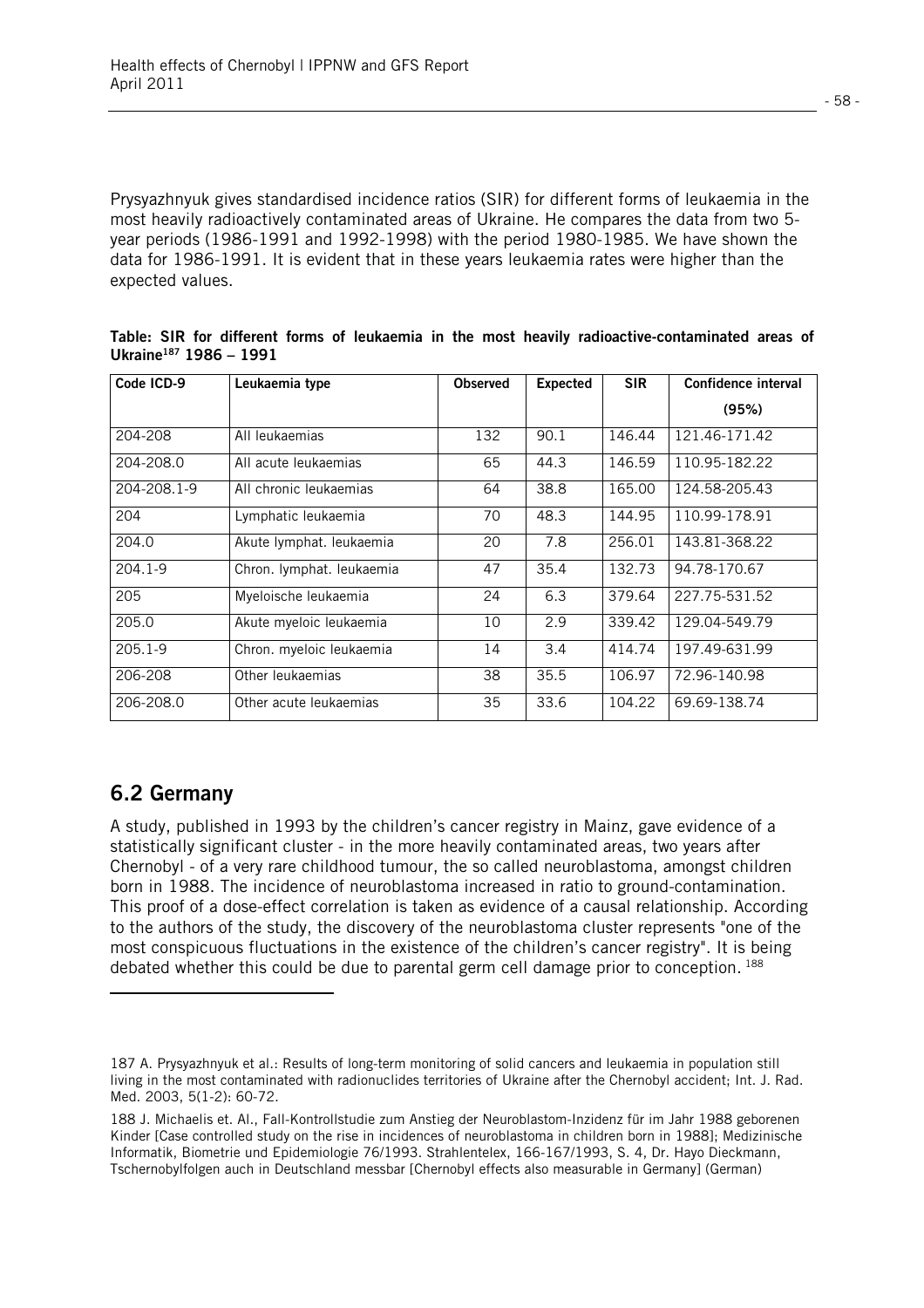$-59$  -

According to Prof. Dr. Günter Henze, the affected children come from areas in Southern Germany that were subject to higher radiation levels following Chernobyl.<sup>189</sup>

J. Michaelis et al. found that in West Germany, in the aftermath of Chernobyl, one and a half times as many children under one year of age developed leukaemia than the average for the 1980s. The authors investigated the leukaemia cluster amongst German infants born in West Germany between July 1, 1986 and December 31, 1987. Michaelis expressed astonishment at the results: 35 from just less than 930,000 under one-year-old children developed leukaemia. This is equivalent to a 1.5-fold increase in the incidence rate compared to that of the 1980s.190

### **6.3 Other countries**

l

Children in Greece, still growing in their mother's wombs at the time of the Chernobyl reactor catastrophe, developed leukaemia 2.6 times more often than children born either before or a certain length of time after the catastrophe. E. Petridou et al. analysed all cases of childhood leukaemia in Greece since Chernobyl. They found that in children born relatively soon after the Chernobyl accident (between July 1, 1986 and December 31, 1987), leukaemia occurred in the first year of life 2.6 times more often than in children born before or after this period (between January 1, 1980 and December 31, 1985 and between January 1, 1988 and December 31, 1990). The authors surmise that this incident rate increase is due to *intra* uterine radiation exposure following the Chernobyl accident.<sup>191</sup>

Leukaemia in children under four in Scotland rose by 37% in 1987.<sup>192</sup> The study counted a total of 48 cases of childhood leukaemia in 1987. That amounts to 13 cases more than were to be expected. They included as many as 33 diagnosed cases of children less than four years of age.

There are also reports from Rumania of childhood leukaemia following the Chernobyl catastrophe. Davidescu et al. carried out an ecological study in five East Rumanian districts over the period 1986 – 2000. The exposed group numbered 137,072 children (37 leukaemia cases), the non-exposed group numbered 774,789 children (204 leukaemia cases). Exposure is ascribed to food being contaminated over a three-year period with Cs134, Cs137, Sr90 and I-131. The leukaemia incidence for the age group 0-10 is not significantly higher in the contaminated areas than it is in the comparison area (270 against 263, p>0.05). If, however, the leukaemia incidence rate of children born between July 1986 and March 1987 is examined, it is found to be significantly higher than for those born between April 1987 and December 1987 (386 against 173,  $p=0.03$ ). The most noticeable effect is in the age group 0-1. The incidence rate correlates with the equivalent dose for red bone marrow.<sup>193</sup>

<sup>189</sup> Günter Henze, 30.10.91, FU Berlin, in Strahlentelex, 122-123/1992, 8, Vermehrt Neuroblastome bei Säuglinge in Süddeutschland [Increased neuroblastoma in infants in southern Germany]. (German)

<sup>190</sup> J. Michaelis, U. Kaletsch, W. Burkart, B. Grosche, Infant leukaemia after the Chernobyl accident, Nature, Vol. 387, 15 May 1997, 246. J. Michaelis, Mainz, press release from 11.06.1997.

<sup>191</sup> Nature, 24.7.1996, in Strahlentelex, 230-231/1996, 12, Leukaemie in Griechenland [Leukaemia in Greece]. Strahlentelex, 252-253, 1f., Kinderleukämien. Nach dem Tschernobyl-Unfall erkrankten mehr Säuglinge in Deutschland an Blutkrebs [Child leukaemias, Following the Chernobyl accident more children in Germany developed cancer of the blood].

<sup>192</sup> The Lancet Sept. 1988; Strahlentelex, 42/1988, Mehr Leukämie in Schottland [More leukaemia in Scotland]

<sup>193</sup> Doina Davidescu et al.: Infant leukaemia in eastern Romania in relation to exposure in Utero due to the Chernobyl accident; Int. J. Rad. Med. 2004, 6(1-4): 38-43.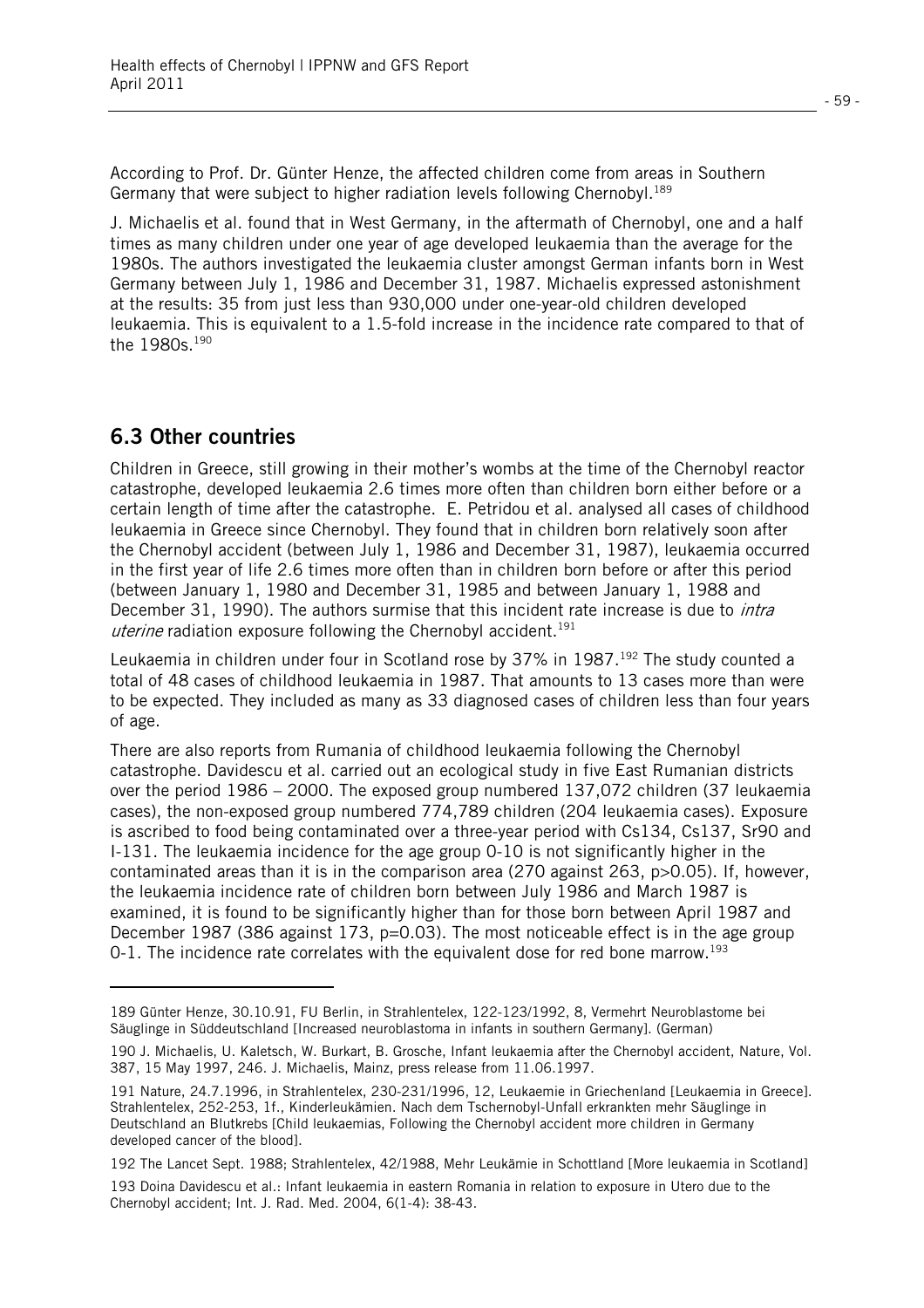l

According to calculations from Martin Tondel et al., by 1996 the Chernobyl reactor catastrophe had led to 849 excess cases of cancer in the fallout areas of northern Sweden. The authors carried out a cohort study that embraced all the inhabitants of northern Sweden who were 60 and under at the time of the catastrophe (1986-1987; 1,143,182 persons). Ground pollution with caesium-137 was compared to the number of cancer cases (22,409 persons from 1988 to 1996). The cancer risk for all forms of cancer put together, as well as the risk of lung cancer, increased with the amount of fallout exposure. The risk increase is calculated to be 11% per 100,000 Bq/m<sup>2</sup> (95%CI= 0.03-0.20).<sup>194</sup>

Tondel et al. Have continued their investigations and they believe that these results are also verified in their latest publication.<sup>195</sup>

<sup>194</sup> M. Tondel et al.: Increase of regional total cancer incidence in north Sweden due to the Chernobyl accident? J. Epidemiol. Community Health 58(2004)1011-1016.

<sup>195</sup> M. Tondel, P. Lindgren, P. Hjalmarsson, L.Hardll, B. Persson: Increased Incidence of Malignancies in Sweden After the Chernobyl Accident – A Promoting Effect?: American Journal of Industrial Medicine 49:159-168 (2006).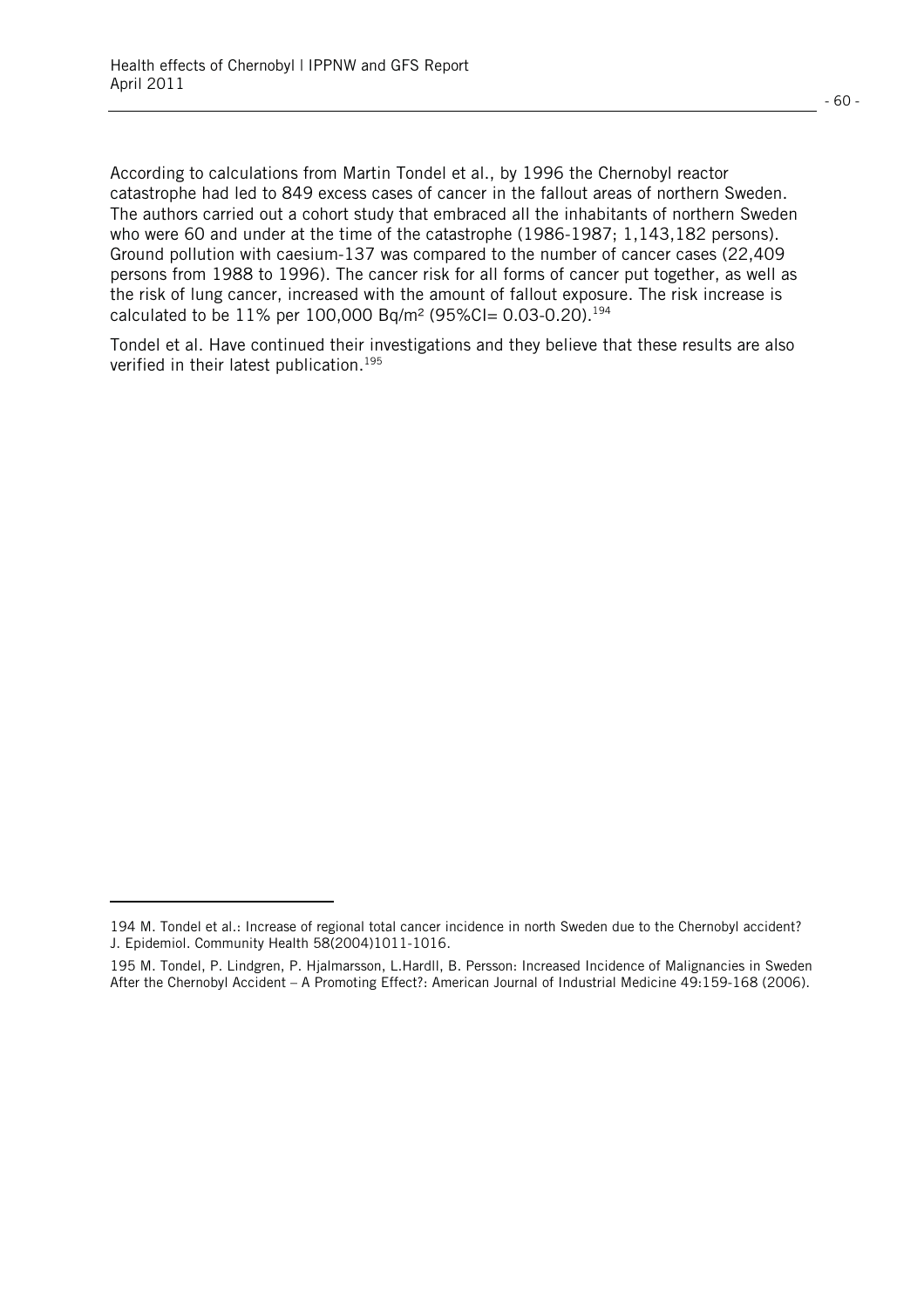# **7. Other illnesses following Chernobyl**

The following tables give an overview of the changes in health statistics following Chernobyl for morbidity groups for which the relationship to radiation exposition was not immediately noticed. Although for several years now there has been data pertaining to this area from the victims of Hiroshima and Nagasaki, there is a reluctance to connect non-cancerous illnesses to radiation incidents. Missing data additionally hampers investigations into this field.

The data in the following tables is taken from a paper by A. Nyagu et al.,  $196$  in which a population in the regions around Chernobyl was repeatedly examined using the same methods and over a number of years. Distinct to enormous increases in illness rates are apparent for all the given morbidity groups. In each case, the figures are per 100,000 inhabitants; it is evident that a lot of inhabitants are suffering from more then one illness.

|                                | Registered illnesses per 100,000 inhabitants |                               |       |       |        |        |  |  |  |  |
|--------------------------------|----------------------------------------------|-------------------------------|-------|-------|--------|--------|--|--|--|--|
|                                |                                              | <b>Adults and adolescents</b> |       |       |        |        |  |  |  |  |
| Illness/organ                  | 1987                                         | 1988                          | 1989  | 1990  | 1991   | 1992   |  |  |  |  |
| <b>III Endocrinal system</b>   | 631                                          | 825                           | 886   | 1,008 | 4,550  | 16,304 |  |  |  |  |
| V Psychological disturbances   | 249                                          | 438                           | 576   | 1,157 | 5,769  | 13,145 |  |  |  |  |
| VI Neural system               | 2,641                                        | 2,423                         | 3,559 | 5,634 | 15,518 | 15,101 |  |  |  |  |
| VII Circulatory system         | 2,236                                        | 3,417                         | 4,986 | 5,684 | 29,503 | 98,363 |  |  |  |  |
| IX Digestive organs            | 1,041                                        | 1,589                         | 2,249 | 3,399 | 14.486 | 62,920 |  |  |  |  |
| XII Skin & subcutaneous tissue | 1,194                                        | 947                           | 1,262 | 1,366 | 4,268  | 60,271 |  |  |  |  |
| XIII Muscular-skeletal system  | 768                                          | 1,694                         | 2,100 | 2,879 | 9,746  | 73,440 |  |  |  |  |

**Table: Dynamic psychosomatic illnesses amongst inhabitants of northern Ukraine who were affected by the accident at the nuclear power plant in Chernobyl (1987 - 1992)**<sup>197</sup>

The following table is taken from the same source. It shows the decrease in the numbers of healthy members of four population groups over time. Whereas, for example, 78.2% of liquidators were still healthy in 1987, by 1996 the proportion of healthy liquidators had decreased to 15%.

The most alarming group is  $IV -$  children of affected parents. These are children who were themselves not affected by Chernobyl fallout, but the children of parents who witnessed Chernobyl. The state of these children's health has deteriorated considerably over time. This is an indication of the possibility that genetic changes may have already taken place. A lot of questions are, however, still unanswered.

l

<sup>196</sup> Nyagu, A.I.: Medical consequences of the Chernobyl accident in Ukraine, Chernobyl ministry of Ukraine, Scientific Centre for Radiation Medicine, Academy of Medical Sciences in Ukraine, Scientific-Industrial Union PRIPJAT, Scientific-Technical Centre Kiev - Chernobyl 1994 (Russ.).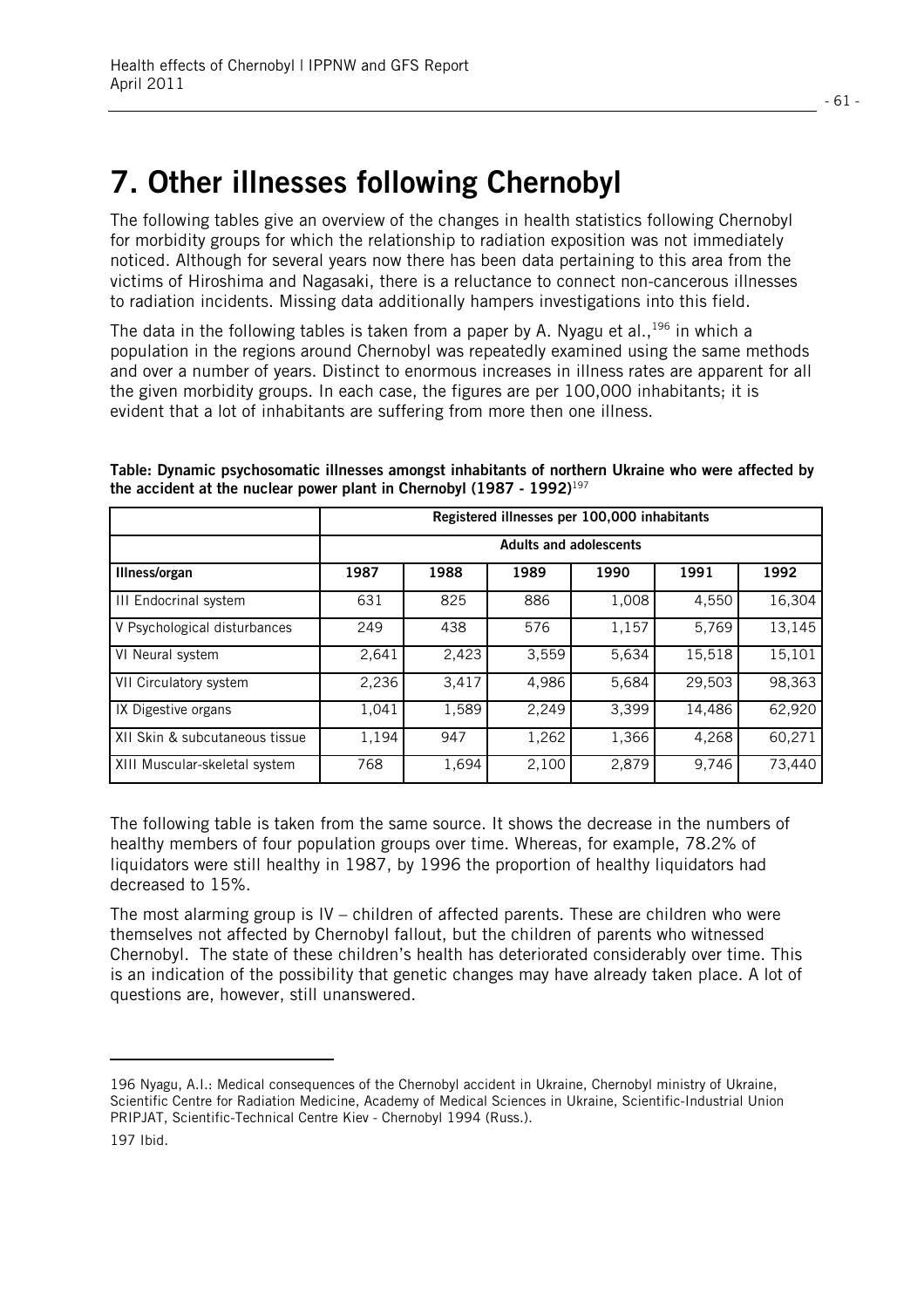|                                          |      | Healthy proportion of the population in % |      |      |      |      |      |      |      |      |
|------------------------------------------|------|-------------------------------------------|------|------|------|------|------|------|------|------|
| Category of the victim                   | 1987 | 1988                                      | 1989 | 1990 | 1991 | 1992 | 1993 | 1994 | 1995 | 1996 |
| Liquidators                              | 78.2 | 74.4                                      | 66.4 | 53.3 | 35.8 | 28.8 | 23   | 19.8 | 17.6 | 15   |
| II Evacuees                              | 58.7 | 51.6                                      | 35.2 | 26.2 | 29.7 | 27.5 | 24.3 | 21.1 | 19.5 | 17.9 |
| III Inhabitants in the<br>effected areas | 51.7 | 35.4                                      | 35.2 | 26   | 31.7 | 38.2 | 27.9 | 24.5 | 23.1 | 20.5 |
| IV Children of effected<br>parents       | 80.9 | 66.8                                      | 74.2 | 62.9 | 40.6 | n.d. | 36.9 | 32.4 | 32.1 | 29.9 |

|  | Table: Deterioration in the states of health of the affected population in Ukraine <sup>198</sup> |  |  |  |  |  |  |  |
|--|---------------------------------------------------------------------------------------------------|--|--|--|--|--|--|--|
|--|---------------------------------------------------------------------------------------------------|--|--|--|--|--|--|--|

The following table describes the changes in the health spectrum of children from the highly contaminated Gomel area in southern Belarus. The table begins in 1985. This column raises the question of whether the children's state of health had not been less intensively recorded in 1985. But even if this column is not taken into account, a strong dynamic is still to be found in the remaining columns from 1990 to 1997. It is evident that the majority of illnesses is in the non-cancerous category. It is noticeable from looking at the data of the original diagnoses that a considerable proportion of the children are suffering from more than one illness simultaneously.

How radiation exposure exactly "functions" in the non-cancerous group is only now beginning to be understood. The question is not being actively pursued because official recognition of the entire range of the morbidity group as having radiation-induced illnesses would cause the figure for the number of all radiation victims (not only in relation to Chernobyl) to suddenly shoot up. Investigations of this question in the Western World are almost impossible, as no relevant data exists, nor is there a registry.

| Morbidity group/Organ                                             | 1985     | 1990      | 1993      | 1994      | 1995      | 1996       | 1997      |
|-------------------------------------------------------------------|----------|-----------|-----------|-----------|-----------|------------|-----------|
|                                                                   |          |           | 108,567.5 | 120,940.9 | 127,768.8 |            | 124,440.6 |
| Total primary diagnoses                                           | 9,771.20 | 73,754.20 | U         |           | O         | 120,829.00 | U         |
| Infectious illnesses and parasites                                | 4,761.10 | 6,567.70  | 8,903.30  | 13,738.00 | 11,923.50 | 10,028.40  | 8,694.20  |
| Neoplasm *                                                        | 1.40     | 32.50     | 144.60    | 151.30    | 144.60    | 139.20     | 134.50    |
| Endocrinological diseases and<br>disturbances of the nutritional, |          |           |           |           |           |            |           |
| metabolic and immune systems                                      | 3.70     | 116.10    | 1,515.50  | 3,961.00  | 3,549.30  | 2,425.50   | 1,111.40  |
| Blood & haematopoietic tissue                                     | 54.30    | 502.40    | 753.00    | 877.60    | 859.10    | 1,066.90   | 1,146.90  |
| Mental disorders                                                  | 95.50    | 664.30    | 930.00    | 1,204.20  | 908.60    | 978.60     | 867.60    |
| Neural and sense organs                                           | 644.80   | 2,359.60  | 5,951.80  | 6,666.60  | 7,649.30  | 7,501.10   | 7,040.00  |
| Circulatory diseases                                              | 32.30    | 158.00    | 375.10    | 379.80    | 358.20    | 422.70     | 425.10    |
| Respiratory organs                                                | 760.10   | 49,895.60 | 71,546.00 | 72,626.30 | 81,282.50 | 75,024.70  | 82,688.90 |
| Digestive organs                                                  | 26.00    | 3,107.60  | 5,503.80  | 5,840.90  | 5,879.20  | 5,935.90   | 5,547.90  |
|                                                                   |          |           |           |           |           |            |           |

| Table: New illnesses amongst children in the Gomel area (Belarus) per 100,000 children <sup>199</sup> |
|-------------------------------------------------------------------------------------------------------|
|-------------------------------------------------------------------------------------------------------|

198 Ibid., Kryshanovskaja: Data for 1993-1996, personal memorandum.

199 Organisational-methodical dept. of the Gomel district hospital, state health centre for the Gomel area: Basic data on inhabitant morbidity in the Gomel area from 1985-1997, Gomel 1998.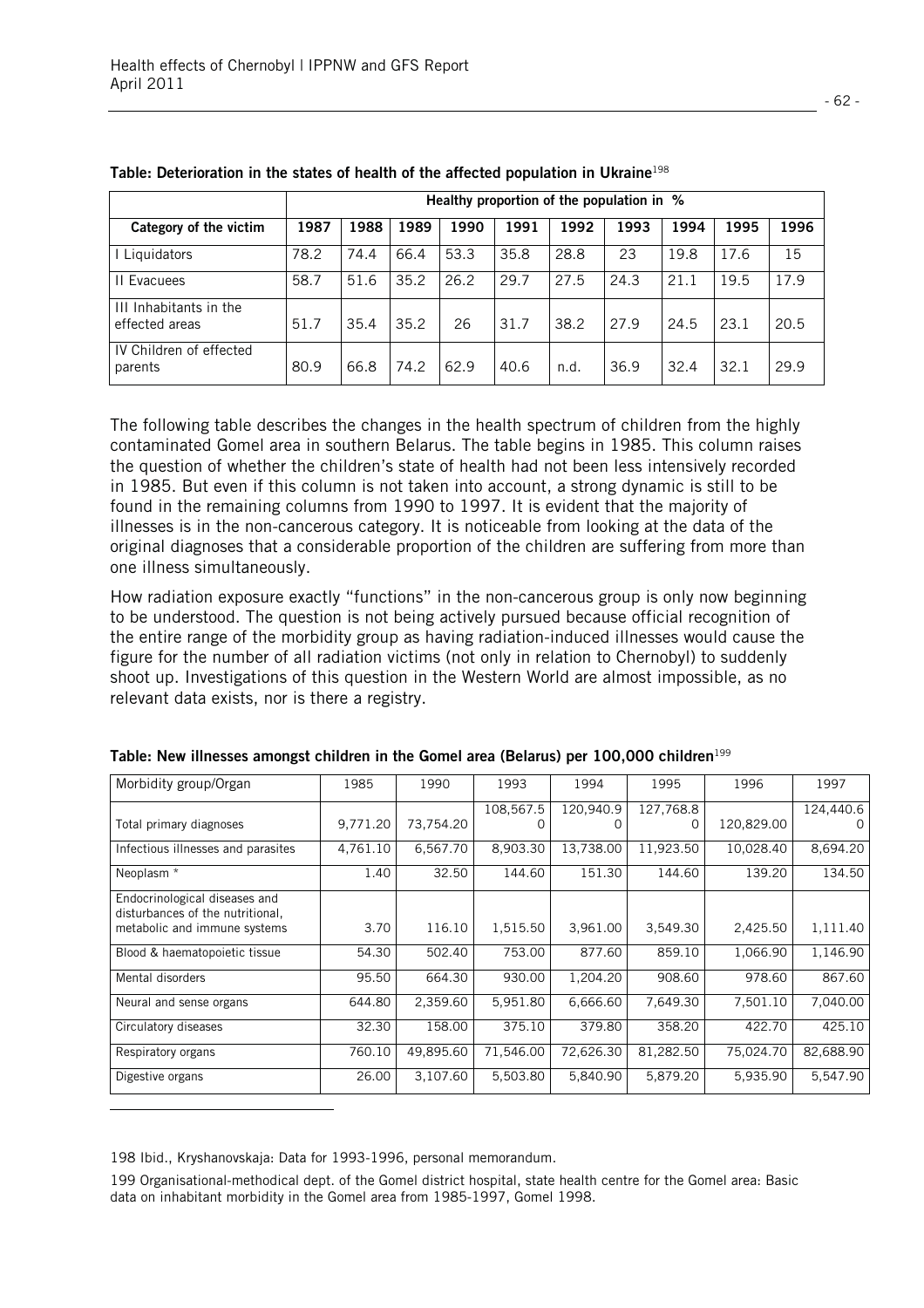| Urogenital system                              | 24.50    | 555.20   | 994.80   | 1,016.00 | 961.20   | 1,163.70 | 1,198.80 |
|------------------------------------------------|----------|----------|----------|----------|----------|----------|----------|
| Skin and subcutaneous tissue                   | 159.00   | 4.529.10 | 5.488.30 | 6.748.20 | 7.012.60 | 6,455.00 | 7,100.40 |
| Muscular-skeletal system/<br>connective tissue | 13.40    | 266.00   | 727.70   | 937.70   | 847.40   | 989.90   | 1,035.90 |
| Congenital malformations **                    | 50.80    | 121.90   | 265.30   | 307.90   | 210.10   | 256.20   | 339.60   |
| Accidents and toxication                       | 2,590.20 | 3.209.70 | 4.122.70 | 4.409.80 | 4.326.10 | 4,199.10 | 4,343.00 |

\* 1985 only malign neuroplasms, \*\* high estimation of unreported cases through abortions

#### **Diabetes**

l.

Endocrinologists from the Heinrich-Heine-University in Düsseldorf and the Belarussian endocrine advice centre in Minsk cooperated on an investigation into the development of diabetes amongst children and young adults in Belarus. Over a lengthy period, 1980 to 2002, the incidence rate (new illness accumulation per annum) of diabetes mellitus Type1 – diabetes with insulin deficiency, mainly amongst young adults – was observed in two areas of Belarus that had been contaminated to very different degrees. Data from the highly contaminated Gomel area was compared with that of the comparatively slightly contaminated area of Minsk, during the periods 1980-1986 and 1987-2002. A total of 643 patients from the Gomel area and 302 patients from the Minsk area were involved in the analysis. In the years 1980 -1986 (before Chernobyl) there was no significant difference between the incidence rates in Gomel and Minsk. In contrast to this, for the years following Chernobyl (1987-2002), there was evidence of a significant difference (p<0.001) in the incidence rates of both areas. The authors also discovered that the incidence rate in the Minsk area before and after Chernobyl was not significantly different, but it was in the highly contaminated Gomel area ( $p<0.05$ ), where annually about twice as many children and young adults developed diabetes mellitus Type 1 after Chernobyl, as compared to the years before Chernobyl. The highest mean incidence rate was registered in the Gomel area in 1998.<sup>200</sup>

#### **Neural damage and mental disorders following exposure to radiation**

Psychological disorders suffered by many of the former adult inhabitants of the Chernobyl region could be a result of damage to the nerve cells by nuclear radiation. Nadejda Gulaya from the Pallaguin Institute for Biochemistry in Kiev expressed this view as early as 1992<sup>201</sup>. Another explanation could be that, as ionising radiation particularly damages the blood vessels, this could impair the cerebral blood flow, which in turn could result in organic damage to the brain. This theory was suggested by Zhavoronkova from the Institute of Neurophysiology of the Russian Academy of Sciences in Moscow.

Scientists from various countries support the opinion that the effect of the Chernobyl catastrophe on the mental health of the population constitutes the largest problem. (At this point the issue is not 'radiophobia', a pseudo-illness invented by Moscow that is alleged to be the 'real' source of all other health problems, in order to avert attention from radioactivity as the cause of illness.) The expert group on health from the WHO and IAEA Chernobyl Forum designated the following four areas as warranting particular attention: stress-related symptoms, effects on the developing brains of small children, organic brain damage amongst

<sup>200</sup> A. Zalutskaya, T. Mokhort, D. Garmaev, S. R. Bornstein: Did the Chernobyl incident cause an increase in Type 1 diabetes mellitus incidence in children and adolescents? Diabetologia 2004 Jan; 47(1): 147-8. 201 Strahlentelex 136-137/1992, 8.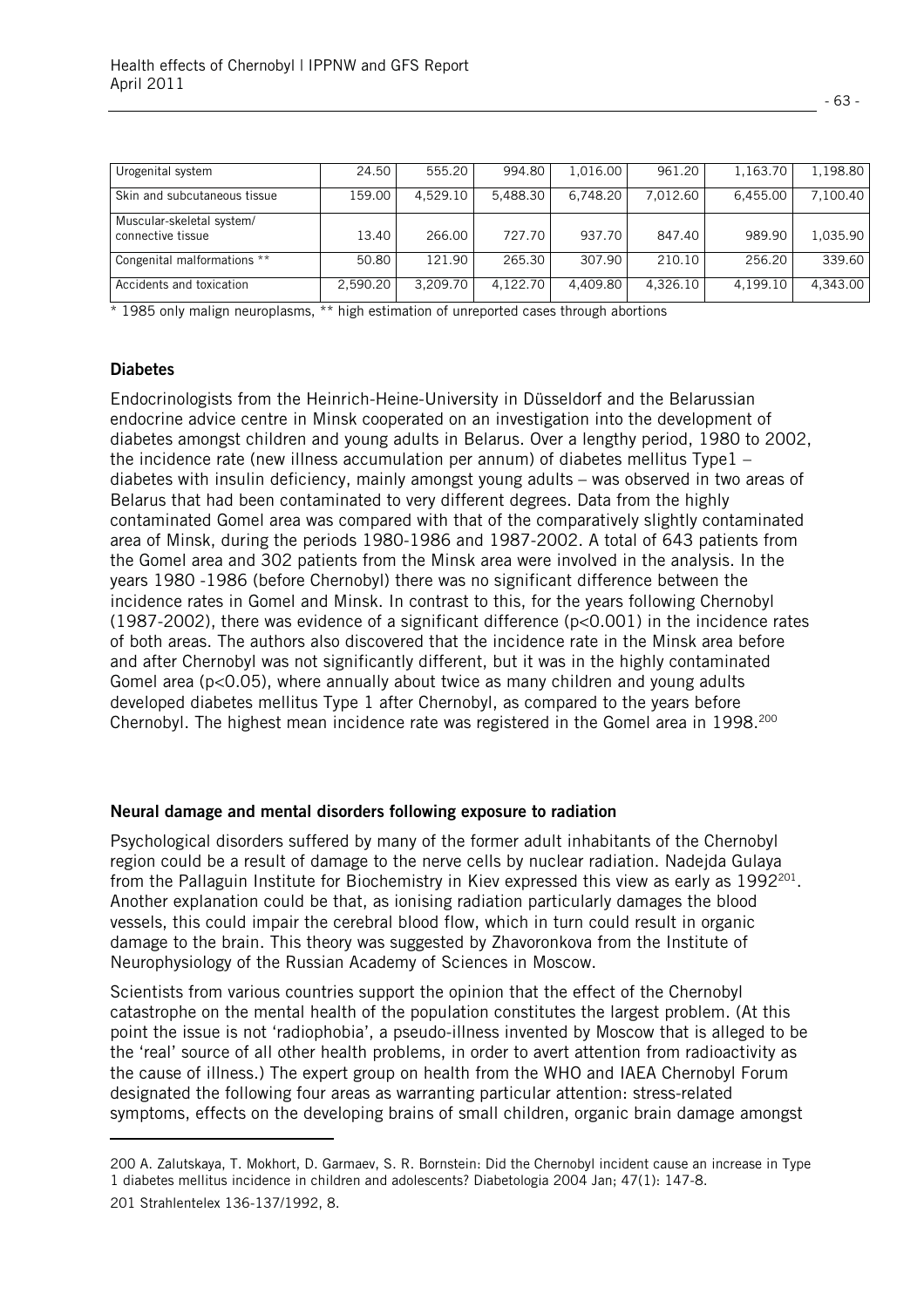l.

highly exposed clean-up workers and suicide rates. K.Loganovsky points out that there is already a high rate of schizophrenia amongst Japanese survivors of the nuclear bombings, i.e. 6 percent. There can be no doubt that Chernobyl liquidators also carry the greatest risk of mental illness not only from radiation but also because of other causes occurring in the aftermath of the accident.<sup>202</sup>

Loganovsky points to a number of different investigations into morbidity risks for liquidators of non-cancerous disease that have produced statistically significant results. According to these, the risk increase per gray absorbed dose (excess relative risk ERR/Gy) is: for mental disturbance  $ERR/Gv=0.4$  (95%CI= 0.17-0.64); for neurological and sensitivity disorders  $ERR/Gy=0.35$  (95%CI=0.19-0.52); for hormonal (endocrinal) disorders  $ERR/Gy=0.58$ (95%CI=0.3-0.87) (Biriukov et al. 2001 and Buzunov et al. 2001, 2003). Amongst the mental disorders, the greatest risk is of neurotic disorders with ERR/Gy=0.82 (95%CI= 0.32- 1.32) (Biriukov et al. 2001). The highest risk increase overall is however of blood circulatory disorders of the brain (cerebrovascular dysfunction) with ERR/Gy=1.17 (95%Cl=0.45-1.88) (Ivanov et al. 2000). Moreover, a significant risk increase for external radiation doses larger than 150 Milligray (mGy) with a risk increase of ERR pro 100 mGy per day  $= 2.17$  (95%Cl) 0.64-3.69) has been recently quoted for cerebrovascular dysfunction (Ivanov et al. 2005). These results were not, however, achieved by using properly designed psychiatric studies and standardised diagnostic procedures, but are based simply on analyses of information from the state health system on mental disturbances. The textbook knowledge of psychiatry in the successor countries of the Soviet Union, however, encourages dramatic underestimations of mental disturbances, misinterpreting them as physical illnesses, as well as false diagnoses within the system of the mental disturbances (e.g. neurotic instead of psychotic or organic). Thus, the Ukrainian Ministry of Health gives the figure of 2.27% for the occurrence of mental disturbance amongst the Ukrainian population in 1990, 2.27% for 1995 and 2.43% for 2000. However, using standardised procedures, the World Mental Health (WMH) Survey Initiative of the World Health Organisation has calculated 20.5% (95%CI=17.7-23.3%) for Ukraine – the state health system apparently underestimated the occurrence of mental disturbance by at least tenfold. The WMH System includes so-called psychological disturbances such as angst, depression, psychosomatic disturbances, and alcohol abuse, and avoids using terminology such as psychosis, organically based mental disorders and mental backwardness (retardation).

<sup>202</sup> Strahlentelex 454-455/2005, 1ff. Krebs, Leukämie und Geisteskrankheiten finden russische, weißrussische und ukrainische Forscher jetzt vermehrt bei ihren Mitbürgern [Cancer, leukaemia and mental illnesses are being found more frequently by Russian, Belarussian and Ukrainian researchers amongst their fellow citizens]. (German)